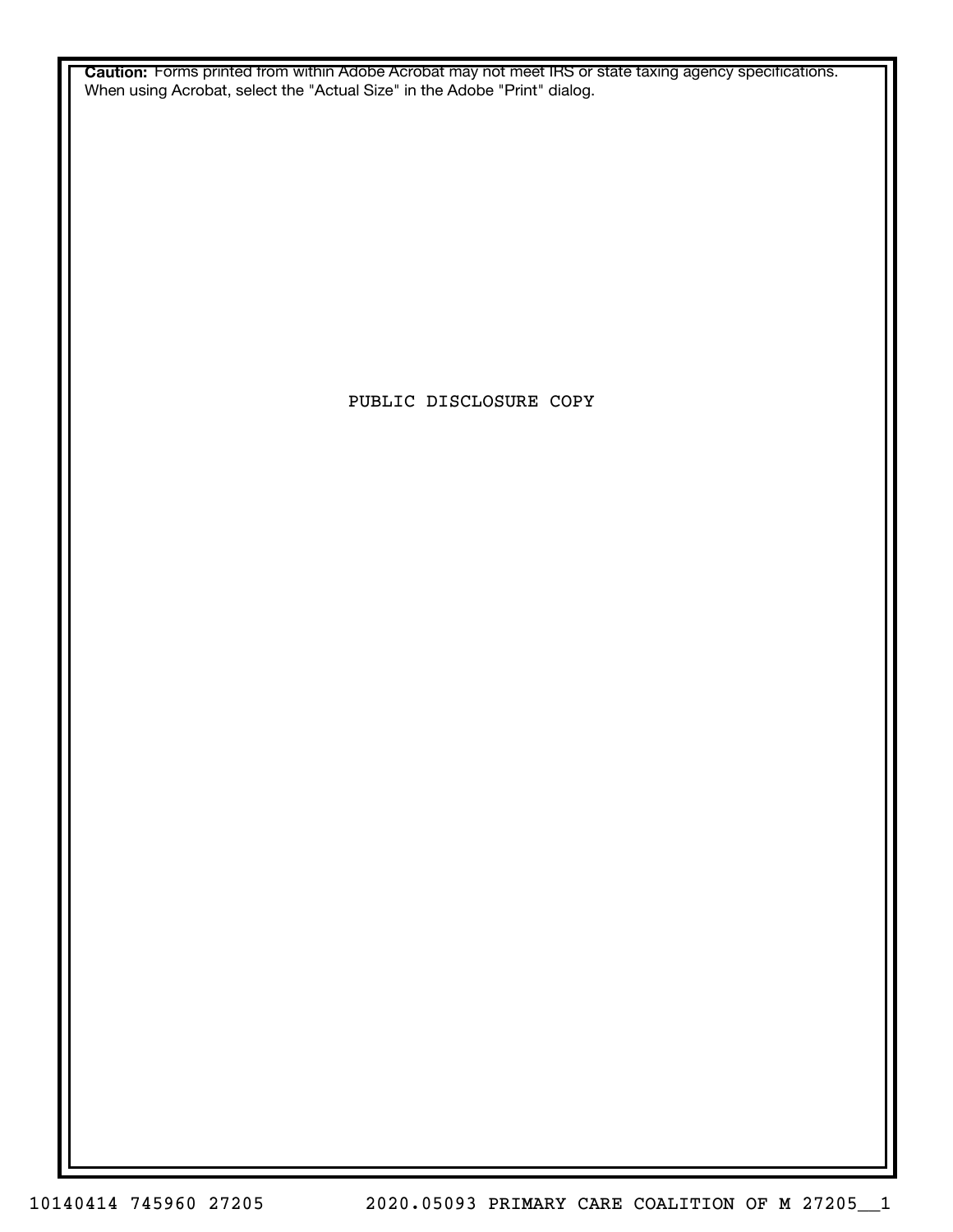# **TAX RETURN FILING INSTRUCTIONS**

\*\* FORM 990 PUBLIC DISCLOSURE COPY \*\*

## **FOR THE YEAR ENDING**

~~~~~~~~~~~~~~~~~ JUNE 30, 2021

| <b>Prepared for</b>                                | PRIMARY CARE COALITION OF<br>MONTGOMERY COUNTY, MARYLAND, INC.<br>8757 GEORGIA AVENUE, 10TH FL<br>SILVER SPRING, MD 20910-3741                         |
|----------------------------------------------------|--------------------------------------------------------------------------------------------------------------------------------------------------------|
| <b>Prepared by</b>                                 | GELMAN, ROSENBERG & FREEDMAN<br>4550 MONTGOMERY AVE SUITE 800N<br>20814-2930<br>BETHESDA, MD                                                           |
| <b>Amount due</b><br>or refund                     | NOT APPLICABLE                                                                                                                                         |
| <b>Make check</b><br>payable to                    | NOT APPLICABLE                                                                                                                                         |
| Mail tax return<br>and check (if<br>applicable) to | NOT APPLICABLE                                                                                                                                         |
| Return must be<br>mailed on<br>or before           | NOT APPLICABLE                                                                                                                                         |
| <b>Special</b><br><b>Instructions</b>              | THIS RETURN HAS QUALIFIED FOR ELECTRONIC FILING.<br>THE RETURN<br>HAS BEEN TRANSMITTED ELECTRONICALLY TO THE IRS AND NO FURTHER<br>ACTION IS REQUIRED. |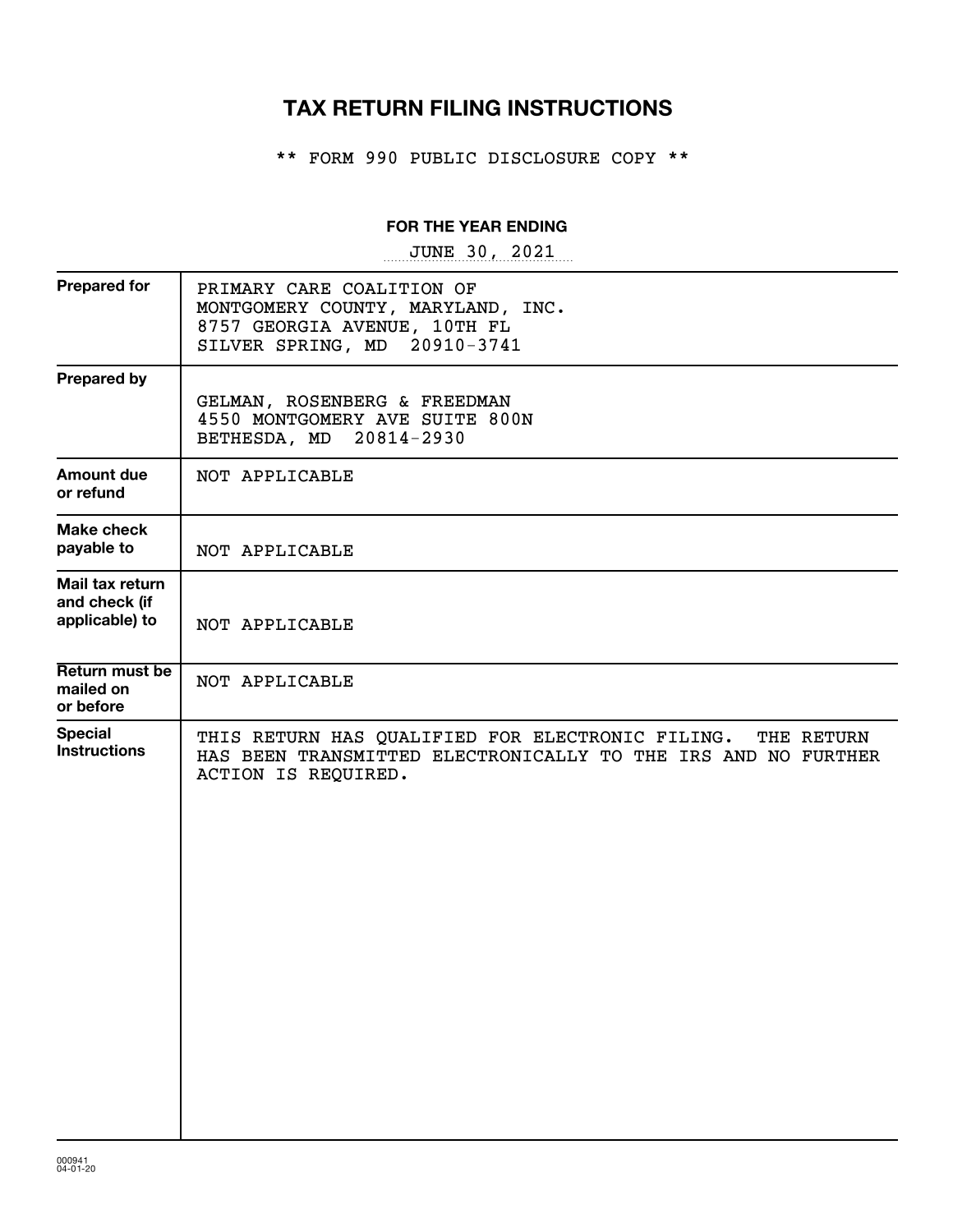|                                |                    |                                                                                                                                                                                | ** PUBLIC DISCLOSURE COPY **                                                                                                                                               |                                                           |                                          |  |  |  |  |  |  |  |
|--------------------------------|--------------------|--------------------------------------------------------------------------------------------------------------------------------------------------------------------------------|----------------------------------------------------------------------------------------------------------------------------------------------------------------------------|-----------------------------------------------------------|------------------------------------------|--|--|--|--|--|--|--|
|                                |                    |                                                                                                                                                                                | <b>Return of Organization Exempt From Income Tax</b>                                                                                                                       |                                                           | OMB No. 1545-0047                        |  |  |  |  |  |  |  |
|                                | Form 990           |                                                                                                                                                                                | Under section 501(c), 527, or 4947(a)(1) of the Internal Revenue Code (except private foundations)                                                                         |                                                           |                                          |  |  |  |  |  |  |  |
|                                |                    |                                                                                                                                                                                | Do not enter social security numbers on this form as it may be made public.                                                                                                |                                                           | <b>Open to Public</b>                    |  |  |  |  |  |  |  |
|                                |                    | Department of the Treasury<br>Internal Revenue Service                                                                                                                         | Go to www.irs.gov/Form990 for instructions and the latest information.                                                                                                     |                                                           | Inspection                               |  |  |  |  |  |  |  |
|                                |                    |                                                                                                                                                                                | A For the 2020 calendar year, or tax year beginning $JUL$ 1, $2020$                                                                                                        | and ending JUN 30, 2021                                   |                                          |  |  |  |  |  |  |  |
|                                | <b>B</b> Check if  |                                                                                                                                                                                | <b>C</b> Name of organization                                                                                                                                              | D Employer identification number                          |                                          |  |  |  |  |  |  |  |
|                                | applicable:        |                                                                                                                                                                                | PRIMARY CARE COALITION OF                                                                                                                                                  |                                                           |                                          |  |  |  |  |  |  |  |
|                                | Address<br>change  |                                                                                                                                                                                | MONTGOMERY COUNTY, MARYLAND, INC.                                                                                                                                          |                                                           |                                          |  |  |  |  |  |  |  |
|                                | ]Name<br>]change   |                                                                                                                                                                                | Doing business as                                                                                                                                                          | 52-1847976                                                |                                          |  |  |  |  |  |  |  |
|                                | Initial<br>return  |                                                                                                                                                                                |                                                                                                                                                                            |                                                           |                                          |  |  |  |  |  |  |  |
|                                | Final              | Number and street (or P.O. box if mail is not delivered to street address)<br>Room/suite<br>E Telephone number<br>$(301)628 - 3405$<br>8757 GEORGIA AVENUE, 10TH FL<br>return/ |                                                                                                                                                                            |                                                           |                                          |  |  |  |  |  |  |  |
|                                | termin-<br>ated    | 29, 107, 189.                                                                                                                                                                  |                                                                                                                                                                            |                                                           |                                          |  |  |  |  |  |  |  |
|                                | Amended<br>Ireturn |                                                                                                                                                                                | City or town, state or province, country, and ZIP or foreign postal code<br>SILVER SPRING, MD<br>20910-3741                                                                | G Gross receipts \$<br>H(a) Is this a group return        |                                          |  |  |  |  |  |  |  |
|                                | Applica-<br>tion   |                                                                                                                                                                                | F Name and address of principal officer: LESLIE GRAHAM                                                                                                                     | for subordinates?                                         | $\sqrt{}$ Yes $\sqrt{X}$ No              |  |  |  |  |  |  |  |
|                                | pending            |                                                                                                                                                                                | SAME AS C ABOVE                                                                                                                                                            | H(b) Are all subordinates included? Ves                   | No.                                      |  |  |  |  |  |  |  |
|                                |                    |                                                                                                                                                                                | Tax-exempt status: $X \overline{X}$ 501(c)(3) $361(c)$<br>$\sqrt{\frac{1}{1}}$ (insert no.)<br>$4947(a)(1)$ or                                                             | 527                                                       | If "No," attach a list. See instructions |  |  |  |  |  |  |  |
|                                |                    |                                                                                                                                                                                | J Website: WWW.PRIMARYCARECOALITION.ORG                                                                                                                                    | $H(c)$ Group exemption number $\blacktriangleright$       |                                          |  |  |  |  |  |  |  |
|                                |                    |                                                                                                                                                                                | K Form of organization: $X$ Corporation<br>Other $\blacktriangleright$<br>Trust<br>Association                                                                             | L Year of formation: $1993$ M State of legal domicile: MD |                                          |  |  |  |  |  |  |  |
|                                | Part I             | <b>Summary</b>                                                                                                                                                                 |                                                                                                                                                                            |                                                           |                                          |  |  |  |  |  |  |  |
|                                | 1                  |                                                                                                                                                                                | Briefly describe the organization's mission or most significant activities: SEE PART III, LINE 1.                                                                          |                                                           |                                          |  |  |  |  |  |  |  |
|                                |                    |                                                                                                                                                                                |                                                                                                                                                                            |                                                           |                                          |  |  |  |  |  |  |  |
| Governance                     | 2                  |                                                                                                                                                                                | Check this box $\blacktriangleright$ $\Box$ if the organization discontinued its operations or disposed of more than 25% of its net assets.                                |                                                           |                                          |  |  |  |  |  |  |  |
|                                | з                  |                                                                                                                                                                                | Number of voting members of the governing body (Part VI, line 1a)                                                                                                          | 3                                                         | 14                                       |  |  |  |  |  |  |  |
|                                | 4                  |                                                                                                                                                                                |                                                                                                                                                                            | $\overline{4}$                                            | $\overline{13}$                          |  |  |  |  |  |  |  |
| <b>Activities &amp;</b>        | 5                  |                                                                                                                                                                                |                                                                                                                                                                            | $\overline{5}$                                            | $\overline{83}$                          |  |  |  |  |  |  |  |
|                                | 6                  |                                                                                                                                                                                |                                                                                                                                                                            | 6                                                         | $\overline{15}$                          |  |  |  |  |  |  |  |
|                                |                    |                                                                                                                                                                                |                                                                                                                                                                            | 7a                                                        | $\overline{0}$ .                         |  |  |  |  |  |  |  |
|                                |                    |                                                                                                                                                                                |                                                                                                                                                                            | 7b                                                        | $\overline{0}$ .                         |  |  |  |  |  |  |  |
|                                |                    |                                                                                                                                                                                |                                                                                                                                                                            | <b>Prior Year</b>                                         | <b>Current Year</b>                      |  |  |  |  |  |  |  |
|                                | 8                  |                                                                                                                                                                                | Contributions and grants (Part VIII, line 1h)                                                                                                                              | 15,556,070.                                               | 28, 111, 952.                            |  |  |  |  |  |  |  |
| Revenue                        | 9                  |                                                                                                                                                                                | Program service revenue (Part VIII, line 2g)                                                                                                                               | 4,987,934.                                                | 993,621.                                 |  |  |  |  |  |  |  |
|                                | 10                 |                                                                                                                                                                                |                                                                                                                                                                            | 1,454.                                                    | 1,616.                                   |  |  |  |  |  |  |  |
|                                | 11                 |                                                                                                                                                                                | Other revenue (Part VIII, column (A), lines 5, 6d, 8c, 9c, 10c, and 11e)                                                                                                   | $\overline{2}$ .                                          | 0.                                       |  |  |  |  |  |  |  |
|                                | 12                 |                                                                                                                                                                                | Total revenue - add lines 8 through 11 (must equal Part VIII, column (A), line 12)                                                                                         | 20, 545, 460.                                             | 29, 107, 189.                            |  |  |  |  |  |  |  |
|                                | 13                 |                                                                                                                                                                                | Grants and similar amounts paid (Part IX, column (A), lines 1-3)                                                                                                           | 9,312,314.                                                | 18,803,584.                              |  |  |  |  |  |  |  |
|                                |                    |                                                                                                                                                                                |                                                                                                                                                                            | $\overline{0}$ .                                          | 0.                                       |  |  |  |  |  |  |  |
|                                |                    |                                                                                                                                                                                | Salaries, other compensation, employee benefits (Part IX, column (A), lines 5-10)                                                                                          | 5,757,143.                                                | 5,752,911.                               |  |  |  |  |  |  |  |
|                                |                    |                                                                                                                                                                                |                                                                                                                                                                            | $\overline{0}$ .                                          | $\overline{0}$ .                         |  |  |  |  |  |  |  |
| Expenses                       |                    |                                                                                                                                                                                | 0.<br><b>b</b> Total fundraising expenses (Part IX, column (D), line 25)                                                                                                   |                                                           |                                          |  |  |  |  |  |  |  |
|                                |                    |                                                                                                                                                                                |                                                                                                                                                                            | 4,949,302.                                                | 2,653,595.                               |  |  |  |  |  |  |  |
|                                |                    |                                                                                                                                                                                | 18 Total expenses. Add lines 13-17 (must equal Part IX, column (A), line 25)                                                                                               | 20,018,759.                                               | 27, 210, 090.                            |  |  |  |  |  |  |  |
|                                | 19                 |                                                                                                                                                                                |                                                                                                                                                                            | 526, 701.                                                 | 1,897,099.                               |  |  |  |  |  |  |  |
|                                |                    |                                                                                                                                                                                |                                                                                                                                                                            | <b>Beginning of Current Year</b>                          | <b>End of Year</b>                       |  |  |  |  |  |  |  |
| Net Assets or<br>Fund Balances | 20                 |                                                                                                                                                                                | Total assets (Part X, line 16)                                                                                                                                             | 7,062,242.                                                | 9,646,317.                               |  |  |  |  |  |  |  |
|                                | 21                 |                                                                                                                                                                                | Total liabilities (Part X, line 26)                                                                                                                                        | 4,515,531.                                                | 5, 202, 507.                             |  |  |  |  |  |  |  |
|                                | 22                 |                                                                                                                                                                                | Net assets or fund balances. Subtract line 21 from line 20                                                                                                                 | 2,546,711.                                                | 4,443,810.                               |  |  |  |  |  |  |  |
|                                | Part II            | <b>Signature Block</b>                                                                                                                                                         |                                                                                                                                                                            |                                                           |                                          |  |  |  |  |  |  |  |
|                                |                    |                                                                                                                                                                                | Under penalties of perjury, I declare that I have examined this return, including accompanying schedules and statements, and to the best of my knowledge and belief, it is |                                                           |                                          |  |  |  |  |  |  |  |
|                                |                    |                                                                                                                                                                                | true, correct, and complete. Declaration of preparer (other than officer) is based on all information of which preparer has any knowledge.                                 |                                                           |                                          |  |  |  |  |  |  |  |
|                                |                    |                                                                                                                                                                                |                                                                                                                                                                            | 4/14/2022                                                 |                                          |  |  |  |  |  |  |  |
| Sign                           |                    |                                                                                                                                                                                | Signature of officer                                                                                                                                                       | Date                                                      |                                          |  |  |  |  |  |  |  |
| Here                           |                    |                                                                                                                                                                                | LESLIE GRAHAM,<br>& CEO<br>PRESIDENT                                                                                                                                       |                                                           |                                          |  |  |  |  |  |  |  |
|                                |                    |                                                                                                                                                                                | Type or print name and title                                                                                                                                               |                                                           |                                          |  |  |  |  |  |  |  |
|                                |                    | Print/Type preparer's name                                                                                                                                                     | Preparer's signature                                                                                                                                                       | Date<br>Check                                             | PTIN                                     |  |  |  |  |  |  |  |
| Paid                           |                    |                                                                                                                                                                                | RICHARD J. LOCASTRO, CPA<br>ola                                                                                                                                            | 4/14/2022<br>self-employed                                | P00288314                                |  |  |  |  |  |  |  |
|                                | Preparer           |                                                                                                                                                                                | Firm's name GELMAN, ROSENBERG' & FREEDMAN                                                                                                                                  | Firm's $EIN$                                              | 52-1392008                               |  |  |  |  |  |  |  |
|                                | Use Only           |                                                                                                                                                                                | Firm's address 1550 MONTGOMERY AVE SUITE 800N                                                                                                                              |                                                           |                                          |  |  |  |  |  |  |  |
|                                |                    |                                                                                                                                                                                | BETHESDA, MD 20814-2930                                                                                                                                                    | Phone no. (301)                                           | $951 - 9090$                             |  |  |  |  |  |  |  |
|                                |                    |                                                                                                                                                                                | May the IRS discuss this return with the preparer shown above? See instructions                                                                                            |                                                           | $\overline{\text{X}}$ Yes<br>No          |  |  |  |  |  |  |  |
|                                |                    |                                                                                                                                                                                |                                                                                                                                                                            |                                                           |                                          |  |  |  |  |  |  |  |

032001 12-23-20 LHA **For Paperwork Reduction Act Notice, see the separate instructions.** Form 990 (2020)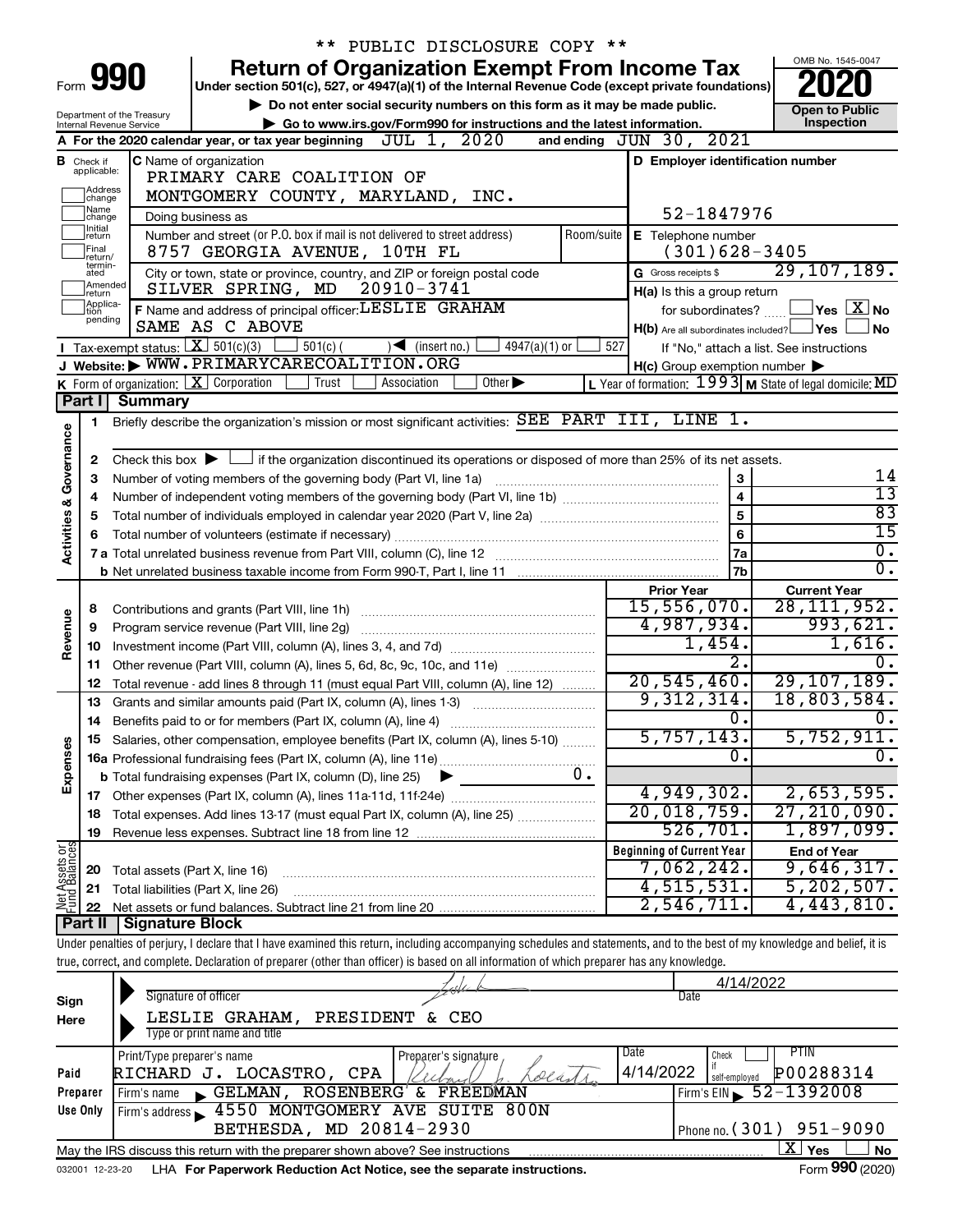|                                                                                                                                                                                                                                                                                                                                                                                                                                                                                                                                                                                                                                                                                                                                                                                                                                                                                                                                                                                                                                                                                                                                                                                                                                                                                                                                                                                                                                                                                                                                                                                                                                                                                                                                                                                                                                                                                                                                                                                                                                                                                                                                                                                                                                                                                                                                                                                                                                                                                                                                                                                                                                                                                                                                                                                                                                                                                                                                                                                                                                                                                                                                                                                                                                                                                                                                                                                                                                                                                                                                                                                                                                                                                                                                                                                                                                                                                                                                                                                                                                                                                   | 52-1847976<br>MONTGOMERY COUNTY, MARYLAND, INC.<br>Page 2                                    |  |  |  |
|-----------------------------------------------------------------------------------------------------------------------------------------------------------------------------------------------------------------------------------------------------------------------------------------------------------------------------------------------------------------------------------------------------------------------------------------------------------------------------------------------------------------------------------------------------------------------------------------------------------------------------------------------------------------------------------------------------------------------------------------------------------------------------------------------------------------------------------------------------------------------------------------------------------------------------------------------------------------------------------------------------------------------------------------------------------------------------------------------------------------------------------------------------------------------------------------------------------------------------------------------------------------------------------------------------------------------------------------------------------------------------------------------------------------------------------------------------------------------------------------------------------------------------------------------------------------------------------------------------------------------------------------------------------------------------------------------------------------------------------------------------------------------------------------------------------------------------------------------------------------------------------------------------------------------------------------------------------------------------------------------------------------------------------------------------------------------------------------------------------------------------------------------------------------------------------------------------------------------------------------------------------------------------------------------------------------------------------------------------------------------------------------------------------------------------------------------------------------------------------------------------------------------------------------------------------------------------------------------------------------------------------------------------------------------------------------------------------------------------------------------------------------------------------------------------------------------------------------------------------------------------------------------------------------------------------------------------------------------------------------------------------------------------------------------------------------------------------------------------------------------------------------------------------------------------------------------------------------------------------------------------------------------------------------------------------------------------------------------------------------------------------------------------------------------------------------------------------------------------------------------------------------------------------------------------------------------------------------------------------------------------------------------------------------------------------------------------------------------------------------------------------------------------------------------------------------------------------------------------------------------------------------------------------------------------------------------------------------------------------------------------------------------------------------------------------------------------------|----------------------------------------------------------------------------------------------|--|--|--|
|                                                                                                                                                                                                                                                                                                                                                                                                                                                                                                                                                                                                                                                                                                                                                                                                                                                                                                                                                                                                                                                                                                                                                                                                                                                                                                                                                                                                                                                                                                                                                                                                                                                                                                                                                                                                                                                                                                                                                                                                                                                                                                                                                                                                                                                                                                                                                                                                                                                                                                                                                                                                                                                                                                                                                                                                                                                                                                                                                                                                                                                                                                                                                                                                                                                                                                                                                                                                                                                                                                                                                                                                                                                                                                                                                                                                                                                                                                                                                                                                                                                                                   |                                                                                              |  |  |  |
|                                                                                                                                                                                                                                                                                                                                                                                                                                                                                                                                                                                                                                                                                                                                                                                                                                                                                                                                                                                                                                                                                                                                                                                                                                                                                                                                                                                                                                                                                                                                                                                                                                                                                                                                                                                                                                                                                                                                                                                                                                                                                                                                                                                                                                                                                                                                                                                                                                                                                                                                                                                                                                                                                                                                                                                                                                                                                                                                                                                                                                                                                                                                                                                                                                                                                                                                                                                                                                                                                                                                                                                                                                                                                                                                                                                                                                                                                                                                                                                                                                                                                   | $\mathbf{X}$<br>Check if Schedule O contains a response or note to any line in this Part III |  |  |  |
|                                                                                                                                                                                                                                                                                                                                                                                                                                                                                                                                                                                                                                                                                                                                                                                                                                                                                                                                                                                                                                                                                                                                                                                                                                                                                                                                                                                                                                                                                                                                                                                                                                                                                                                                                                                                                                                                                                                                                                                                                                                                                                                                                                                                                                                                                                                                                                                                                                                                                                                                                                                                                                                                                                                                                                                                                                                                                                                                                                                                                                                                                                                                                                                                                                                                                                                                                                                                                                                                                                                                                                                                                                                                                                                                                                                                                                                                                                                                                                                                                                                                                   | Briefly describe the organization's mission:                                                 |  |  |  |
|                                                                                                                                                                                                                                                                                                                                                                                                                                                                                                                                                                                                                                                                                                                                                                                                                                                                                                                                                                                                                                                                                                                                                                                                                                                                                                                                                                                                                                                                                                                                                                                                                                                                                                                                                                                                                                                                                                                                                                                                                                                                                                                                                                                                                                                                                                                                                                                                                                                                                                                                                                                                                                                                                                                                                                                                                                                                                                                                                                                                                                                                                                                                                                                                                                                                                                                                                                                                                                                                                                                                                                                                                                                                                                                                                                                                                                                                                                                                                                                                                                                                                   |                                                                                              |  |  |  |
|                                                                                                                                                                                                                                                                                                                                                                                                                                                                                                                                                                                                                                                                                                                                                                                                                                                                                                                                                                                                                                                                                                                                                                                                                                                                                                                                                                                                                                                                                                                                                                                                                                                                                                                                                                                                                                                                                                                                                                                                                                                                                                                                                                                                                                                                                                                                                                                                                                                                                                                                                                                                                                                                                                                                                                                                                                                                                                                                                                                                                                                                                                                                                                                                                                                                                                                                                                                                                                                                                                                                                                                                                                                                                                                                                                                                                                                                                                                                                                                                                                                                                   |                                                                                              |  |  |  |
| PRIMARY CARE COALITION OF<br>Form 990 (2020)<br>Part III   Statement of Program Service Accomplishments<br>1<br>THE PRIMARY CARE COALITION IS A 501(C)(3) THAT ENVISIONS A VIBRANT<br>COMMUNITY THAT SUPPORTS ALL PEOPLE IN ACHIEVING HEALTHY LIVES. OUR<br>MISSION IS TO IMPROVE THE HEALTH OF VULNERABLE PEOPLE AND FAMILIES BY<br>BUILDING PARTNERSHIPS AND STRENGTHENING SYSTEMS.<br>Did the organization undertake any significant program services during the year which were not listed on the<br>$\mathbf{2}$<br>$\overline{\text{X}}$ Yes<br>prior Form 990 or 990-EZ?<br>If "Yes," describe these new services on Schedule O.<br>$\exists$ Yes $\boxed{\text{X}}$ No<br>Did the organization cease conducting, or make significant changes in how it conducts, any program services?<br>3<br>If "Yes," describe these changes on Schedule O.<br>Describe the organization's program service accomplishments for each of its three largest program services, as measured by expenses.<br>4<br>Section 501(c)(3) and 501(c)(4) organizations are required to report the amount of grants and allocations to others, the total expenses, and<br>revenue, if any, for each program service reported.<br>$10,068,118.$ (Revenue \$)<br>11, 286, 489. including grants of \$<br>4a<br>(Expenses \$<br>(Code:<br>LATINO HEALTH INITIATIVE: POR NUESTRA SALUD Y BIENESTAR (LHI-PNSB)<br>BEGAN IN FISCAL YEAR 2021 IN RESPONSE TO THE INEQUITIES MANY LATINOS<br>FACED IN MONTGOMERY COUNTY WITH COVID-19, INCLUDING HAVING ESSENTIAL<br>JOBS, HIGHER POVERTY RATES, RELIANCE ON PUBLIC TRANSPORTATION, TIGHT<br>LIVING CONDITIONS, LACK OF HEALTH INSURANCE, AND A GREATER INCIDENCE OF<br>PRE-EXISTING HEALTH CONDITIONS LIKE DIABETES. ON BEHALF OF THE<br>MONTGOMERY COUNTY LATINO HEALTH INITIATIVE, THE PRIMARY CARE COALITION<br>COORDINATES MULTIPLE LOCAL NONPROFIT PARTNERS PROVIDING COVID-19<br>OUTREACH, EDUCATION, TESTING, AND CLINICAL FOLLOW-UP, AS WELL AS CASE<br>MANAGEMENT, MENTAL HEALTH SERVICES, AND ACCESS TO EMERGENCY ASSISTANCE.<br>MONTGOMERY COUNTY NOW HAS ONE OF THE HIGHEST COVID-19 VACCINATION RATES<br>AMONG LATINOS IN THE COUNTRY.<br>$\overline{10}$ , 866, 628. including grants of \$<br>$7,996,700.$ ) (Revenue \$<br>175,683.<br>) (Expenses \$<br>4b<br>(Code:<br>MONTGOMERY CARES IS A PUBLIC-PRIVATE PARTNERSHIP PROVIDES HEALTH CARE<br>TO UNINSURED ADULT RESIDENTS OF MONTGOMERY COUNTY, MARYLAND WHO HAVE<br>INCOMES BELOW 250% OF THE FEDERAL POVERTY LEVEL. IN FISCAL YEAR 2021,<br>NEARLY 19,800 PATIENTS RECEIVED CARE THROUGH MONTGOMERY CARES WITH A<br>MIX OF IN-PERSON AND TELEHEALTH SERVICES PROVIDED. WHILE MONTGOMERY<br>CARES IS NOT AN INSURANCE PROGRAM, THE COLLABORATIVE DESIGN OF THE<br>PROGRAM, AS FACILITATED BY PCC, ALLOWS PARTICIPATING PARTNERS TO<br>LEVERAGE ONE ANOTHER'S CAPABILITIES AND DELIVER A SET OF SERVICES TO<br>ELIGIBLE PATIENTS ACROSS A COMPREHENSIVE RANGE OF SERVICES THAT WOULD<br>BE IMPOSSIBLE FOR ANY SINGLE SAFETY-NET PROVIDER TO DELIVER ALONE.<br>MONTGOMERY CARES SERVICES INCLUDE PRIMARY MEDICAL CARE, PREVENTIVE<br>SCREENINGS, ACCESS TO MEDICATIONS, INTEGRATED BEHAVIORAL HEALTH<br>961, 785. including grants of \$<br>499, $124.$ (Revenue \$)<br>) (Expenses \$<br>$4c$ (Code:<br>CARE FOR KIDS PROVIDES AFFORDABLE PRIMARY, SPECIALTY, BEHAVIORAL<br>HEALTH, AND DENTAL CARE FOR CHILDREN OF LOW-INCOME FAMILIES IN<br>MONTGOMERY COUNTY WO ARE NOT ELIGIBLE FOR STATE OR FEDERAL HEALTH<br>PROGRAMS. IN FISCAL YEAR 2021, NEARLY 6,500 CHILDREN WERE SERVED<br>REPRESENTING 69 DIFFERENT COUNTRIES OF ORIGIN. THE PRIMARY CARE<br>COALITION WORKED WITH PROVIDERS, PARTNERS, AND FAMILIES TO HELP KEEP<br>CHILDREN CONNECTED TO CARE DURING THE DISRUPTIONS OF THE COVID-19<br>PANDEMIC. IN ADDITION TO PROVIDING CORE SERVICES, THE PCC WAS ABLE TO<br>LEVERAGE THE CARE FOR KIDS INFRASTRUCTURE TO ADDRESS CRITICAL COMMUNITY<br>FINANCIAL ASSISTANCE TO LOW-INCOME FAMILIES, IDENTIFYING FOCUS GROUP<br>4d Other program services (Describe on Schedule O.) |                                                                                              |  |  |  |
|                                                                                                                                                                                                                                                                                                                                                                                                                                                                                                                                                                                                                                                                                                                                                                                                                                                                                                                                                                                                                                                                                                                                                                                                                                                                                                                                                                                                                                                                                                                                                                                                                                                                                                                                                                                                                                                                                                                                                                                                                                                                                                                                                                                                                                                                                                                                                                                                                                                                                                                                                                                                                                                                                                                                                                                                                                                                                                                                                                                                                                                                                                                                                                                                                                                                                                                                                                                                                                                                                                                                                                                                                                                                                                                                                                                                                                                                                                                                                                                                                                                                                   |                                                                                              |  |  |  |
|                                                                                                                                                                                                                                                                                                                                                                                                                                                                                                                                                                                                                                                                                                                                                                                                                                                                                                                                                                                                                                                                                                                                                                                                                                                                                                                                                                                                                                                                                                                                                                                                                                                                                                                                                                                                                                                                                                                                                                                                                                                                                                                                                                                                                                                                                                                                                                                                                                                                                                                                                                                                                                                                                                                                                                                                                                                                                                                                                                                                                                                                                                                                                                                                                                                                                                                                                                                                                                                                                                                                                                                                                                                                                                                                                                                                                                                                                                                                                                                                                                                                                   |                                                                                              |  |  |  |
|                                                                                                                                                                                                                                                                                                                                                                                                                                                                                                                                                                                                                                                                                                                                                                                                                                                                                                                                                                                                                                                                                                                                                                                                                                                                                                                                                                                                                                                                                                                                                                                                                                                                                                                                                                                                                                                                                                                                                                                                                                                                                                                                                                                                                                                                                                                                                                                                                                                                                                                                                                                                                                                                                                                                                                                                                                                                                                                                                                                                                                                                                                                                                                                                                                                                                                                                                                                                                                                                                                                                                                                                                                                                                                                                                                                                                                                                                                                                                                                                                                                                                   | ∣No                                                                                          |  |  |  |
|                                                                                                                                                                                                                                                                                                                                                                                                                                                                                                                                                                                                                                                                                                                                                                                                                                                                                                                                                                                                                                                                                                                                                                                                                                                                                                                                                                                                                                                                                                                                                                                                                                                                                                                                                                                                                                                                                                                                                                                                                                                                                                                                                                                                                                                                                                                                                                                                                                                                                                                                                                                                                                                                                                                                                                                                                                                                                                                                                                                                                                                                                                                                                                                                                                                                                                                                                                                                                                                                                                                                                                                                                                                                                                                                                                                                                                                                                                                                                                                                                                                                                   |                                                                                              |  |  |  |
|                                                                                                                                                                                                                                                                                                                                                                                                                                                                                                                                                                                                                                                                                                                                                                                                                                                                                                                                                                                                                                                                                                                                                                                                                                                                                                                                                                                                                                                                                                                                                                                                                                                                                                                                                                                                                                                                                                                                                                                                                                                                                                                                                                                                                                                                                                                                                                                                                                                                                                                                                                                                                                                                                                                                                                                                                                                                                                                                                                                                                                                                                                                                                                                                                                                                                                                                                                                                                                                                                                                                                                                                                                                                                                                                                                                                                                                                                                                                                                                                                                                                                   |                                                                                              |  |  |  |
|                                                                                                                                                                                                                                                                                                                                                                                                                                                                                                                                                                                                                                                                                                                                                                                                                                                                                                                                                                                                                                                                                                                                                                                                                                                                                                                                                                                                                                                                                                                                                                                                                                                                                                                                                                                                                                                                                                                                                                                                                                                                                                                                                                                                                                                                                                                                                                                                                                                                                                                                                                                                                                                                                                                                                                                                                                                                                                                                                                                                                                                                                                                                                                                                                                                                                                                                                                                                                                                                                                                                                                                                                                                                                                                                                                                                                                                                                                                                                                                                                                                                                   |                                                                                              |  |  |  |
|                                                                                                                                                                                                                                                                                                                                                                                                                                                                                                                                                                                                                                                                                                                                                                                                                                                                                                                                                                                                                                                                                                                                                                                                                                                                                                                                                                                                                                                                                                                                                                                                                                                                                                                                                                                                                                                                                                                                                                                                                                                                                                                                                                                                                                                                                                                                                                                                                                                                                                                                                                                                                                                                                                                                                                                                                                                                                                                                                                                                                                                                                                                                                                                                                                                                                                                                                                                                                                                                                                                                                                                                                                                                                                                                                                                                                                                                                                                                                                                                                                                                                   |                                                                                              |  |  |  |
|                                                                                                                                                                                                                                                                                                                                                                                                                                                                                                                                                                                                                                                                                                                                                                                                                                                                                                                                                                                                                                                                                                                                                                                                                                                                                                                                                                                                                                                                                                                                                                                                                                                                                                                                                                                                                                                                                                                                                                                                                                                                                                                                                                                                                                                                                                                                                                                                                                                                                                                                                                                                                                                                                                                                                                                                                                                                                                                                                                                                                                                                                                                                                                                                                                                                                                                                                                                                                                                                                                                                                                                                                                                                                                                                                                                                                                                                                                                                                                                                                                                                                   |                                                                                              |  |  |  |
|                                                                                                                                                                                                                                                                                                                                                                                                                                                                                                                                                                                                                                                                                                                                                                                                                                                                                                                                                                                                                                                                                                                                                                                                                                                                                                                                                                                                                                                                                                                                                                                                                                                                                                                                                                                                                                                                                                                                                                                                                                                                                                                                                                                                                                                                                                                                                                                                                                                                                                                                                                                                                                                                                                                                                                                                                                                                                                                                                                                                                                                                                                                                                                                                                                                                                                                                                                                                                                                                                                                                                                                                                                                                                                                                                                                                                                                                                                                                                                                                                                                                                   |                                                                                              |  |  |  |
|                                                                                                                                                                                                                                                                                                                                                                                                                                                                                                                                                                                                                                                                                                                                                                                                                                                                                                                                                                                                                                                                                                                                                                                                                                                                                                                                                                                                                                                                                                                                                                                                                                                                                                                                                                                                                                                                                                                                                                                                                                                                                                                                                                                                                                                                                                                                                                                                                                                                                                                                                                                                                                                                                                                                                                                                                                                                                                                                                                                                                                                                                                                                                                                                                                                                                                                                                                                                                                                                                                                                                                                                                                                                                                                                                                                                                                                                                                                                                                                                                                                                                   |                                                                                              |  |  |  |
|                                                                                                                                                                                                                                                                                                                                                                                                                                                                                                                                                                                                                                                                                                                                                                                                                                                                                                                                                                                                                                                                                                                                                                                                                                                                                                                                                                                                                                                                                                                                                                                                                                                                                                                                                                                                                                                                                                                                                                                                                                                                                                                                                                                                                                                                                                                                                                                                                                                                                                                                                                                                                                                                                                                                                                                                                                                                                                                                                                                                                                                                                                                                                                                                                                                                                                                                                                                                                                                                                                                                                                                                                                                                                                                                                                                                                                                                                                                                                                                                                                                                                   |                                                                                              |  |  |  |
|                                                                                                                                                                                                                                                                                                                                                                                                                                                                                                                                                                                                                                                                                                                                                                                                                                                                                                                                                                                                                                                                                                                                                                                                                                                                                                                                                                                                                                                                                                                                                                                                                                                                                                                                                                                                                                                                                                                                                                                                                                                                                                                                                                                                                                                                                                                                                                                                                                                                                                                                                                                                                                                                                                                                                                                                                                                                                                                                                                                                                                                                                                                                                                                                                                                                                                                                                                                                                                                                                                                                                                                                                                                                                                                                                                                                                                                                                                                                                                                                                                                                                   |                                                                                              |  |  |  |
|                                                                                                                                                                                                                                                                                                                                                                                                                                                                                                                                                                                                                                                                                                                                                                                                                                                                                                                                                                                                                                                                                                                                                                                                                                                                                                                                                                                                                                                                                                                                                                                                                                                                                                                                                                                                                                                                                                                                                                                                                                                                                                                                                                                                                                                                                                                                                                                                                                                                                                                                                                                                                                                                                                                                                                                                                                                                                                                                                                                                                                                                                                                                                                                                                                                                                                                                                                                                                                                                                                                                                                                                                                                                                                                                                                                                                                                                                                                                                                                                                                                                                   |                                                                                              |  |  |  |
|                                                                                                                                                                                                                                                                                                                                                                                                                                                                                                                                                                                                                                                                                                                                                                                                                                                                                                                                                                                                                                                                                                                                                                                                                                                                                                                                                                                                                                                                                                                                                                                                                                                                                                                                                                                                                                                                                                                                                                                                                                                                                                                                                                                                                                                                                                                                                                                                                                                                                                                                                                                                                                                                                                                                                                                                                                                                                                                                                                                                                                                                                                                                                                                                                                                                                                                                                                                                                                                                                                                                                                                                                                                                                                                                                                                                                                                                                                                                                                                                                                                                                   |                                                                                              |  |  |  |
|                                                                                                                                                                                                                                                                                                                                                                                                                                                                                                                                                                                                                                                                                                                                                                                                                                                                                                                                                                                                                                                                                                                                                                                                                                                                                                                                                                                                                                                                                                                                                                                                                                                                                                                                                                                                                                                                                                                                                                                                                                                                                                                                                                                                                                                                                                                                                                                                                                                                                                                                                                                                                                                                                                                                                                                                                                                                                                                                                                                                                                                                                                                                                                                                                                                                                                                                                                                                                                                                                                                                                                                                                                                                                                                                                                                                                                                                                                                                                                                                                                                                                   |                                                                                              |  |  |  |
|                                                                                                                                                                                                                                                                                                                                                                                                                                                                                                                                                                                                                                                                                                                                                                                                                                                                                                                                                                                                                                                                                                                                                                                                                                                                                                                                                                                                                                                                                                                                                                                                                                                                                                                                                                                                                                                                                                                                                                                                                                                                                                                                                                                                                                                                                                                                                                                                                                                                                                                                                                                                                                                                                                                                                                                                                                                                                                                                                                                                                                                                                                                                                                                                                                                                                                                                                                                                                                                                                                                                                                                                                                                                                                                                                                                                                                                                                                                                                                                                                                                                                   |                                                                                              |  |  |  |
|                                                                                                                                                                                                                                                                                                                                                                                                                                                                                                                                                                                                                                                                                                                                                                                                                                                                                                                                                                                                                                                                                                                                                                                                                                                                                                                                                                                                                                                                                                                                                                                                                                                                                                                                                                                                                                                                                                                                                                                                                                                                                                                                                                                                                                                                                                                                                                                                                                                                                                                                                                                                                                                                                                                                                                                                                                                                                                                                                                                                                                                                                                                                                                                                                                                                                                                                                                                                                                                                                                                                                                                                                                                                                                                                                                                                                                                                                                                                                                                                                                                                                   |                                                                                              |  |  |  |
|                                                                                                                                                                                                                                                                                                                                                                                                                                                                                                                                                                                                                                                                                                                                                                                                                                                                                                                                                                                                                                                                                                                                                                                                                                                                                                                                                                                                                                                                                                                                                                                                                                                                                                                                                                                                                                                                                                                                                                                                                                                                                                                                                                                                                                                                                                                                                                                                                                                                                                                                                                                                                                                                                                                                                                                                                                                                                                                                                                                                                                                                                                                                                                                                                                                                                                                                                                                                                                                                                                                                                                                                                                                                                                                                                                                                                                                                                                                                                                                                                                                                                   |                                                                                              |  |  |  |
|                                                                                                                                                                                                                                                                                                                                                                                                                                                                                                                                                                                                                                                                                                                                                                                                                                                                                                                                                                                                                                                                                                                                                                                                                                                                                                                                                                                                                                                                                                                                                                                                                                                                                                                                                                                                                                                                                                                                                                                                                                                                                                                                                                                                                                                                                                                                                                                                                                                                                                                                                                                                                                                                                                                                                                                                                                                                                                                                                                                                                                                                                                                                                                                                                                                                                                                                                                                                                                                                                                                                                                                                                                                                                                                                                                                                                                                                                                                                                                                                                                                                                   |                                                                                              |  |  |  |
|                                                                                                                                                                                                                                                                                                                                                                                                                                                                                                                                                                                                                                                                                                                                                                                                                                                                                                                                                                                                                                                                                                                                                                                                                                                                                                                                                                                                                                                                                                                                                                                                                                                                                                                                                                                                                                                                                                                                                                                                                                                                                                                                                                                                                                                                                                                                                                                                                                                                                                                                                                                                                                                                                                                                                                                                                                                                                                                                                                                                                                                                                                                                                                                                                                                                                                                                                                                                                                                                                                                                                                                                                                                                                                                                                                                                                                                                                                                                                                                                                                                                                   |                                                                                              |  |  |  |
|                                                                                                                                                                                                                                                                                                                                                                                                                                                                                                                                                                                                                                                                                                                                                                                                                                                                                                                                                                                                                                                                                                                                                                                                                                                                                                                                                                                                                                                                                                                                                                                                                                                                                                                                                                                                                                                                                                                                                                                                                                                                                                                                                                                                                                                                                                                                                                                                                                                                                                                                                                                                                                                                                                                                                                                                                                                                                                                                                                                                                                                                                                                                                                                                                                                                                                                                                                                                                                                                                                                                                                                                                                                                                                                                                                                                                                                                                                                                                                                                                                                                                   |                                                                                              |  |  |  |
|                                                                                                                                                                                                                                                                                                                                                                                                                                                                                                                                                                                                                                                                                                                                                                                                                                                                                                                                                                                                                                                                                                                                                                                                                                                                                                                                                                                                                                                                                                                                                                                                                                                                                                                                                                                                                                                                                                                                                                                                                                                                                                                                                                                                                                                                                                                                                                                                                                                                                                                                                                                                                                                                                                                                                                                                                                                                                                                                                                                                                                                                                                                                                                                                                                                                                                                                                                                                                                                                                                                                                                                                                                                                                                                                                                                                                                                                                                                                                                                                                                                                                   |                                                                                              |  |  |  |
|                                                                                                                                                                                                                                                                                                                                                                                                                                                                                                                                                                                                                                                                                                                                                                                                                                                                                                                                                                                                                                                                                                                                                                                                                                                                                                                                                                                                                                                                                                                                                                                                                                                                                                                                                                                                                                                                                                                                                                                                                                                                                                                                                                                                                                                                                                                                                                                                                                                                                                                                                                                                                                                                                                                                                                                                                                                                                                                                                                                                                                                                                                                                                                                                                                                                                                                                                                                                                                                                                                                                                                                                                                                                                                                                                                                                                                                                                                                                                                                                                                                                                   |                                                                                              |  |  |  |
|                                                                                                                                                                                                                                                                                                                                                                                                                                                                                                                                                                                                                                                                                                                                                                                                                                                                                                                                                                                                                                                                                                                                                                                                                                                                                                                                                                                                                                                                                                                                                                                                                                                                                                                                                                                                                                                                                                                                                                                                                                                                                                                                                                                                                                                                                                                                                                                                                                                                                                                                                                                                                                                                                                                                                                                                                                                                                                                                                                                                                                                                                                                                                                                                                                                                                                                                                                                                                                                                                                                                                                                                                                                                                                                                                                                                                                                                                                                                                                                                                                                                                   |                                                                                              |  |  |  |
|                                                                                                                                                                                                                                                                                                                                                                                                                                                                                                                                                                                                                                                                                                                                                                                                                                                                                                                                                                                                                                                                                                                                                                                                                                                                                                                                                                                                                                                                                                                                                                                                                                                                                                                                                                                                                                                                                                                                                                                                                                                                                                                                                                                                                                                                                                                                                                                                                                                                                                                                                                                                                                                                                                                                                                                                                                                                                                                                                                                                                                                                                                                                                                                                                                                                                                                                                                                                                                                                                                                                                                                                                                                                                                                                                                                                                                                                                                                                                                                                                                                                                   |                                                                                              |  |  |  |
|                                                                                                                                                                                                                                                                                                                                                                                                                                                                                                                                                                                                                                                                                                                                                                                                                                                                                                                                                                                                                                                                                                                                                                                                                                                                                                                                                                                                                                                                                                                                                                                                                                                                                                                                                                                                                                                                                                                                                                                                                                                                                                                                                                                                                                                                                                                                                                                                                                                                                                                                                                                                                                                                                                                                                                                                                                                                                                                                                                                                                                                                                                                                                                                                                                                                                                                                                                                                                                                                                                                                                                                                                                                                                                                                                                                                                                                                                                                                                                                                                                                                                   |                                                                                              |  |  |  |
|                                                                                                                                                                                                                                                                                                                                                                                                                                                                                                                                                                                                                                                                                                                                                                                                                                                                                                                                                                                                                                                                                                                                                                                                                                                                                                                                                                                                                                                                                                                                                                                                                                                                                                                                                                                                                                                                                                                                                                                                                                                                                                                                                                                                                                                                                                                                                                                                                                                                                                                                                                                                                                                                                                                                                                                                                                                                                                                                                                                                                                                                                                                                                                                                                                                                                                                                                                                                                                                                                                                                                                                                                                                                                                                                                                                                                                                                                                                                                                                                                                                                                   |                                                                                              |  |  |  |
|                                                                                                                                                                                                                                                                                                                                                                                                                                                                                                                                                                                                                                                                                                                                                                                                                                                                                                                                                                                                                                                                                                                                                                                                                                                                                                                                                                                                                                                                                                                                                                                                                                                                                                                                                                                                                                                                                                                                                                                                                                                                                                                                                                                                                                                                                                                                                                                                                                                                                                                                                                                                                                                                                                                                                                                                                                                                                                                                                                                                                                                                                                                                                                                                                                                                                                                                                                                                                                                                                                                                                                                                                                                                                                                                                                                                                                                                                                                                                                                                                                                                                   |                                                                                              |  |  |  |
|                                                                                                                                                                                                                                                                                                                                                                                                                                                                                                                                                                                                                                                                                                                                                                                                                                                                                                                                                                                                                                                                                                                                                                                                                                                                                                                                                                                                                                                                                                                                                                                                                                                                                                                                                                                                                                                                                                                                                                                                                                                                                                                                                                                                                                                                                                                                                                                                                                                                                                                                                                                                                                                                                                                                                                                                                                                                                                                                                                                                                                                                                                                                                                                                                                                                                                                                                                                                                                                                                                                                                                                                                                                                                                                                                                                                                                                                                                                                                                                                                                                                                   |                                                                                              |  |  |  |
|                                                                                                                                                                                                                                                                                                                                                                                                                                                                                                                                                                                                                                                                                                                                                                                                                                                                                                                                                                                                                                                                                                                                                                                                                                                                                                                                                                                                                                                                                                                                                                                                                                                                                                                                                                                                                                                                                                                                                                                                                                                                                                                                                                                                                                                                                                                                                                                                                                                                                                                                                                                                                                                                                                                                                                                                                                                                                                                                                                                                                                                                                                                                                                                                                                                                                                                                                                                                                                                                                                                                                                                                                                                                                                                                                                                                                                                                                                                                                                                                                                                                                   |                                                                                              |  |  |  |
|                                                                                                                                                                                                                                                                                                                                                                                                                                                                                                                                                                                                                                                                                                                                                                                                                                                                                                                                                                                                                                                                                                                                                                                                                                                                                                                                                                                                                                                                                                                                                                                                                                                                                                                                                                                                                                                                                                                                                                                                                                                                                                                                                                                                                                                                                                                                                                                                                                                                                                                                                                                                                                                                                                                                                                                                                                                                                                                                                                                                                                                                                                                                                                                                                                                                                                                                                                                                                                                                                                                                                                                                                                                                                                                                                                                                                                                                                                                                                                                                                                                                                   |                                                                                              |  |  |  |
|                                                                                                                                                                                                                                                                                                                                                                                                                                                                                                                                                                                                                                                                                                                                                                                                                                                                                                                                                                                                                                                                                                                                                                                                                                                                                                                                                                                                                                                                                                                                                                                                                                                                                                                                                                                                                                                                                                                                                                                                                                                                                                                                                                                                                                                                                                                                                                                                                                                                                                                                                                                                                                                                                                                                                                                                                                                                                                                                                                                                                                                                                                                                                                                                                                                                                                                                                                                                                                                                                                                                                                                                                                                                                                                                                                                                                                                                                                                                                                                                                                                                                   |                                                                                              |  |  |  |
|                                                                                                                                                                                                                                                                                                                                                                                                                                                                                                                                                                                                                                                                                                                                                                                                                                                                                                                                                                                                                                                                                                                                                                                                                                                                                                                                                                                                                                                                                                                                                                                                                                                                                                                                                                                                                                                                                                                                                                                                                                                                                                                                                                                                                                                                                                                                                                                                                                                                                                                                                                                                                                                                                                                                                                                                                                                                                                                                                                                                                                                                                                                                                                                                                                                                                                                                                                                                                                                                                                                                                                                                                                                                                                                                                                                                                                                                                                                                                                                                                                                                                   |                                                                                              |  |  |  |
|                                                                                                                                                                                                                                                                                                                                                                                                                                                                                                                                                                                                                                                                                                                                                                                                                                                                                                                                                                                                                                                                                                                                                                                                                                                                                                                                                                                                                                                                                                                                                                                                                                                                                                                                                                                                                                                                                                                                                                                                                                                                                                                                                                                                                                                                                                                                                                                                                                                                                                                                                                                                                                                                                                                                                                                                                                                                                                                                                                                                                                                                                                                                                                                                                                                                                                                                                                                                                                                                                                                                                                                                                                                                                                                                                                                                                                                                                                                                                                                                                                                                                   |                                                                                              |  |  |  |
|                                                                                                                                                                                                                                                                                                                                                                                                                                                                                                                                                                                                                                                                                                                                                                                                                                                                                                                                                                                                                                                                                                                                                                                                                                                                                                                                                                                                                                                                                                                                                                                                                                                                                                                                                                                                                                                                                                                                                                                                                                                                                                                                                                                                                                                                                                                                                                                                                                                                                                                                                                                                                                                                                                                                                                                                                                                                                                                                                                                                                                                                                                                                                                                                                                                                                                                                                                                                                                                                                                                                                                                                                                                                                                                                                                                                                                                                                                                                                                                                                                                                                   |                                                                                              |  |  |  |
|                                                                                                                                                                                                                                                                                                                                                                                                                                                                                                                                                                                                                                                                                                                                                                                                                                                                                                                                                                                                                                                                                                                                                                                                                                                                                                                                                                                                                                                                                                                                                                                                                                                                                                                                                                                                                                                                                                                                                                                                                                                                                                                                                                                                                                                                                                                                                                                                                                                                                                                                                                                                                                                                                                                                                                                                                                                                                                                                                                                                                                                                                                                                                                                                                                                                                                                                                                                                                                                                                                                                                                                                                                                                                                                                                                                                                                                                                                                                                                                                                                                                                   |                                                                                              |  |  |  |
|                                                                                                                                                                                                                                                                                                                                                                                                                                                                                                                                                                                                                                                                                                                                                                                                                                                                                                                                                                                                                                                                                                                                                                                                                                                                                                                                                                                                                                                                                                                                                                                                                                                                                                                                                                                                                                                                                                                                                                                                                                                                                                                                                                                                                                                                                                                                                                                                                                                                                                                                                                                                                                                                                                                                                                                                                                                                                                                                                                                                                                                                                                                                                                                                                                                                                                                                                                                                                                                                                                                                                                                                                                                                                                                                                                                                                                                                                                                                                                                                                                                                                   |                                                                                              |  |  |  |
|                                                                                                                                                                                                                                                                                                                                                                                                                                                                                                                                                                                                                                                                                                                                                                                                                                                                                                                                                                                                                                                                                                                                                                                                                                                                                                                                                                                                                                                                                                                                                                                                                                                                                                                                                                                                                                                                                                                                                                                                                                                                                                                                                                                                                                                                                                                                                                                                                                                                                                                                                                                                                                                                                                                                                                                                                                                                                                                                                                                                                                                                                                                                                                                                                                                                                                                                                                                                                                                                                                                                                                                                                                                                                                                                                                                                                                                                                                                                                                                                                                                                                   |                                                                                              |  |  |  |
|                                                                                                                                                                                                                                                                                                                                                                                                                                                                                                                                                                                                                                                                                                                                                                                                                                                                                                                                                                                                                                                                                                                                                                                                                                                                                                                                                                                                                                                                                                                                                                                                                                                                                                                                                                                                                                                                                                                                                                                                                                                                                                                                                                                                                                                                                                                                                                                                                                                                                                                                                                                                                                                                                                                                                                                                                                                                                                                                                                                                                                                                                                                                                                                                                                                                                                                                                                                                                                                                                                                                                                                                                                                                                                                                                                                                                                                                                                                                                                                                                                                                                   |                                                                                              |  |  |  |
|                                                                                                                                                                                                                                                                                                                                                                                                                                                                                                                                                                                                                                                                                                                                                                                                                                                                                                                                                                                                                                                                                                                                                                                                                                                                                                                                                                                                                                                                                                                                                                                                                                                                                                                                                                                                                                                                                                                                                                                                                                                                                                                                                                                                                                                                                                                                                                                                                                                                                                                                                                                                                                                                                                                                                                                                                                                                                                                                                                                                                                                                                                                                                                                                                                                                                                                                                                                                                                                                                                                                                                                                                                                                                                                                                                                                                                                                                                                                                                                                                                                                                   |                                                                                              |  |  |  |
|                                                                                                                                                                                                                                                                                                                                                                                                                                                                                                                                                                                                                                                                                                                                                                                                                                                                                                                                                                                                                                                                                                                                                                                                                                                                                                                                                                                                                                                                                                                                                                                                                                                                                                                                                                                                                                                                                                                                                                                                                                                                                                                                                                                                                                                                                                                                                                                                                                                                                                                                                                                                                                                                                                                                                                                                                                                                                                                                                                                                                                                                                                                                                                                                                                                                                                                                                                                                                                                                                                                                                                                                                                                                                                                                                                                                                                                                                                                                                                                                                                                                                   |                                                                                              |  |  |  |
|                                                                                                                                                                                                                                                                                                                                                                                                                                                                                                                                                                                                                                                                                                                                                                                                                                                                                                                                                                                                                                                                                                                                                                                                                                                                                                                                                                                                                                                                                                                                                                                                                                                                                                                                                                                                                                                                                                                                                                                                                                                                                                                                                                                                                                                                                                                                                                                                                                                                                                                                                                                                                                                                                                                                                                                                                                                                                                                                                                                                                                                                                                                                                                                                                                                                                                                                                                                                                                                                                                                                                                                                                                                                                                                                                                                                                                                                                                                                                                                                                                                                                   |                                                                                              |  |  |  |
|                                                                                                                                                                                                                                                                                                                                                                                                                                                                                                                                                                                                                                                                                                                                                                                                                                                                                                                                                                                                                                                                                                                                                                                                                                                                                                                                                                                                                                                                                                                                                                                                                                                                                                                                                                                                                                                                                                                                                                                                                                                                                                                                                                                                                                                                                                                                                                                                                                                                                                                                                                                                                                                                                                                                                                                                                                                                                                                                                                                                                                                                                                                                                                                                                                                                                                                                                                                                                                                                                                                                                                                                                                                                                                                                                                                                                                                                                                                                                                                                                                                                                   |                                                                                              |  |  |  |
|                                                                                                                                                                                                                                                                                                                                                                                                                                                                                                                                                                                                                                                                                                                                                                                                                                                                                                                                                                                                                                                                                                                                                                                                                                                                                                                                                                                                                                                                                                                                                                                                                                                                                                                                                                                                                                                                                                                                                                                                                                                                                                                                                                                                                                                                                                                                                                                                                                                                                                                                                                                                                                                                                                                                                                                                                                                                                                                                                                                                                                                                                                                                                                                                                                                                                                                                                                                                                                                                                                                                                                                                                                                                                                                                                                                                                                                                                                                                                                                                                                                                                   |                                                                                              |  |  |  |
|                                                                                                                                                                                                                                                                                                                                                                                                                                                                                                                                                                                                                                                                                                                                                                                                                                                                                                                                                                                                                                                                                                                                                                                                                                                                                                                                                                                                                                                                                                                                                                                                                                                                                                                                                                                                                                                                                                                                                                                                                                                                                                                                                                                                                                                                                                                                                                                                                                                                                                                                                                                                                                                                                                                                                                                                                                                                                                                                                                                                                                                                                                                                                                                                                                                                                                                                                                                                                                                                                                                                                                                                                                                                                                                                                                                                                                                                                                                                                                                                                                                                                   |                                                                                              |  |  |  |
|                                                                                                                                                                                                                                                                                                                                                                                                                                                                                                                                                                                                                                                                                                                                                                                                                                                                                                                                                                                                                                                                                                                                                                                                                                                                                                                                                                                                                                                                                                                                                                                                                                                                                                                                                                                                                                                                                                                                                                                                                                                                                                                                                                                                                                                                                                                                                                                                                                                                                                                                                                                                                                                                                                                                                                                                                                                                                                                                                                                                                                                                                                                                                                                                                                                                                                                                                                                                                                                                                                                                                                                                                                                                                                                                                                                                                                                                                                                                                                                                                                                                                   | NEEDS INCLUDING WORKING WITH THE LOCAL GOVERNMENT TO PROVIDE EMERGENCY                       |  |  |  |
|                                                                                                                                                                                                                                                                                                                                                                                                                                                                                                                                                                                                                                                                                                                                                                                                                                                                                                                                                                                                                                                                                                                                                                                                                                                                                                                                                                                                                                                                                                                                                                                                                                                                                                                                                                                                                                                                                                                                                                                                                                                                                                                                                                                                                                                                                                                                                                                                                                                                                                                                                                                                                                                                                                                                                                                                                                                                                                                                                                                                                                                                                                                                                                                                                                                                                                                                                                                                                                                                                                                                                                                                                                                                                                                                                                                                                                                                                                                                                                                                                                                                                   |                                                                                              |  |  |  |
|                                                                                                                                                                                                                                                                                                                                                                                                                                                                                                                                                                                                                                                                                                                                                                                                                                                                                                                                                                                                                                                                                                                                                                                                                                                                                                                                                                                                                                                                                                                                                                                                                                                                                                                                                                                                                                                                                                                                                                                                                                                                                                                                                                                                                                                                                                                                                                                                                                                                                                                                                                                                                                                                                                                                                                                                                                                                                                                                                                                                                                                                                                                                                                                                                                                                                                                                                                                                                                                                                                                                                                                                                                                                                                                                                                                                                                                                                                                                                                                                                                                                                   | PARTICIPANTS WHOSE PERSPECTIVE HELPED DESIGN EFFECTIVE COMMUNICATIONS                        |  |  |  |
|                                                                                                                                                                                                                                                                                                                                                                                                                                                                                                                                                                                                                                                                                                                                                                                                                                                                                                                                                                                                                                                                                                                                                                                                                                                                                                                                                                                                                                                                                                                                                                                                                                                                                                                                                                                                                                                                                                                                                                                                                                                                                                                                                                                                                                                                                                                                                                                                                                                                                                                                                                                                                                                                                                                                                                                                                                                                                                                                                                                                                                                                                                                                                                                                                                                                                                                                                                                                                                                                                                                                                                                                                                                                                                                                                                                                                                                                                                                                                                                                                                                                                   |                                                                                              |  |  |  |
|                                                                                                                                                                                                                                                                                                                                                                                                                                                                                                                                                                                                                                                                                                                                                                                                                                                                                                                                                                                                                                                                                                                                                                                                                                                                                                                                                                                                                                                                                                                                                                                                                                                                                                                                                                                                                                                                                                                                                                                                                                                                                                                                                                                                                                                                                                                                                                                                                                                                                                                                                                                                                                                                                                                                                                                                                                                                                                                                                                                                                                                                                                                                                                                                                                                                                                                                                                                                                                                                                                                                                                                                                                                                                                                                                                                                                                                                                                                                                                                                                                                                                   | 2,388,059. including grants of \$<br>$239, 642.$ (Revenue \$<br>817,938.<br>(Expenses \$     |  |  |  |
|                                                                                                                                                                                                                                                                                                                                                                                                                                                                                                                                                                                                                                                                                                                                                                                                                                                                                                                                                                                                                                                                                                                                                                                                                                                                                                                                                                                                                                                                                                                                                                                                                                                                                                                                                                                                                                                                                                                                                                                                                                                                                                                                                                                                                                                                                                                                                                                                                                                                                                                                                                                                                                                                                                                                                                                                                                                                                                                                                                                                                                                                                                                                                                                                                                                                                                                                                                                                                                                                                                                                                                                                                                                                                                                                                                                                                                                                                                                                                                                                                                                                                   | $\overline{25,502,961}$ .<br>4e Total program service expenses >                             |  |  |  |
|                                                                                                                                                                                                                                                                                                                                                                                                                                                                                                                                                                                                                                                                                                                                                                                                                                                                                                                                                                                                                                                                                                                                                                                                                                                                                                                                                                                                                                                                                                                                                                                                                                                                                                                                                                                                                                                                                                                                                                                                                                                                                                                                                                                                                                                                                                                                                                                                                                                                                                                                                                                                                                                                                                                                                                                                                                                                                                                                                                                                                                                                                                                                                                                                                                                                                                                                                                                                                                                                                                                                                                                                                                                                                                                                                                                                                                                                                                                                                                                                                                                                                   | Form 990 (2020)                                                                              |  |  |  |
|                                                                                                                                                                                                                                                                                                                                                                                                                                                                                                                                                                                                                                                                                                                                                                                                                                                                                                                                                                                                                                                                                                                                                                                                                                                                                                                                                                                                                                                                                                                                                                                                                                                                                                                                                                                                                                                                                                                                                                                                                                                                                                                                                                                                                                                                                                                                                                                                                                                                                                                                                                                                                                                                                                                                                                                                                                                                                                                                                                                                                                                                                                                                                                                                                                                                                                                                                                                                                                                                                                                                                                                                                                                                                                                                                                                                                                                                                                                                                                                                                                                                                   | SEE SCHEDULE O FOR CONTINUATION(S)<br>032002 12-23-20                                        |  |  |  |
|                                                                                                                                                                                                                                                                                                                                                                                                                                                                                                                                                                                                                                                                                                                                                                                                                                                                                                                                                                                                                                                                                                                                                                                                                                                                                                                                                                                                                                                                                                                                                                                                                                                                                                                                                                                                                                                                                                                                                                                                                                                                                                                                                                                                                                                                                                                                                                                                                                                                                                                                                                                                                                                                                                                                                                                                                                                                                                                                                                                                                                                                                                                                                                                                                                                                                                                                                                                                                                                                                                                                                                                                                                                                                                                                                                                                                                                                                                                                                                                                                                                                                   | $\overline{2}$                                                                               |  |  |  |
|                                                                                                                                                                                                                                                                                                                                                                                                                                                                                                                                                                                                                                                                                                                                                                                                                                                                                                                                                                                                                                                                                                                                                                                                                                                                                                                                                                                                                                                                                                                                                                                                                                                                                                                                                                                                                                                                                                                                                                                                                                                                                                                                                                                                                                                                                                                                                                                                                                                                                                                                                                                                                                                                                                                                                                                                                                                                                                                                                                                                                                                                                                                                                                                                                                                                                                                                                                                                                                                                                                                                                                                                                                                                                                                                                                                                                                                                                                                                                                                                                                                                                   | 10140414 745960 27205<br>2020.05093 PRIMARY CARE COALITION OF M 27205 1                      |  |  |  |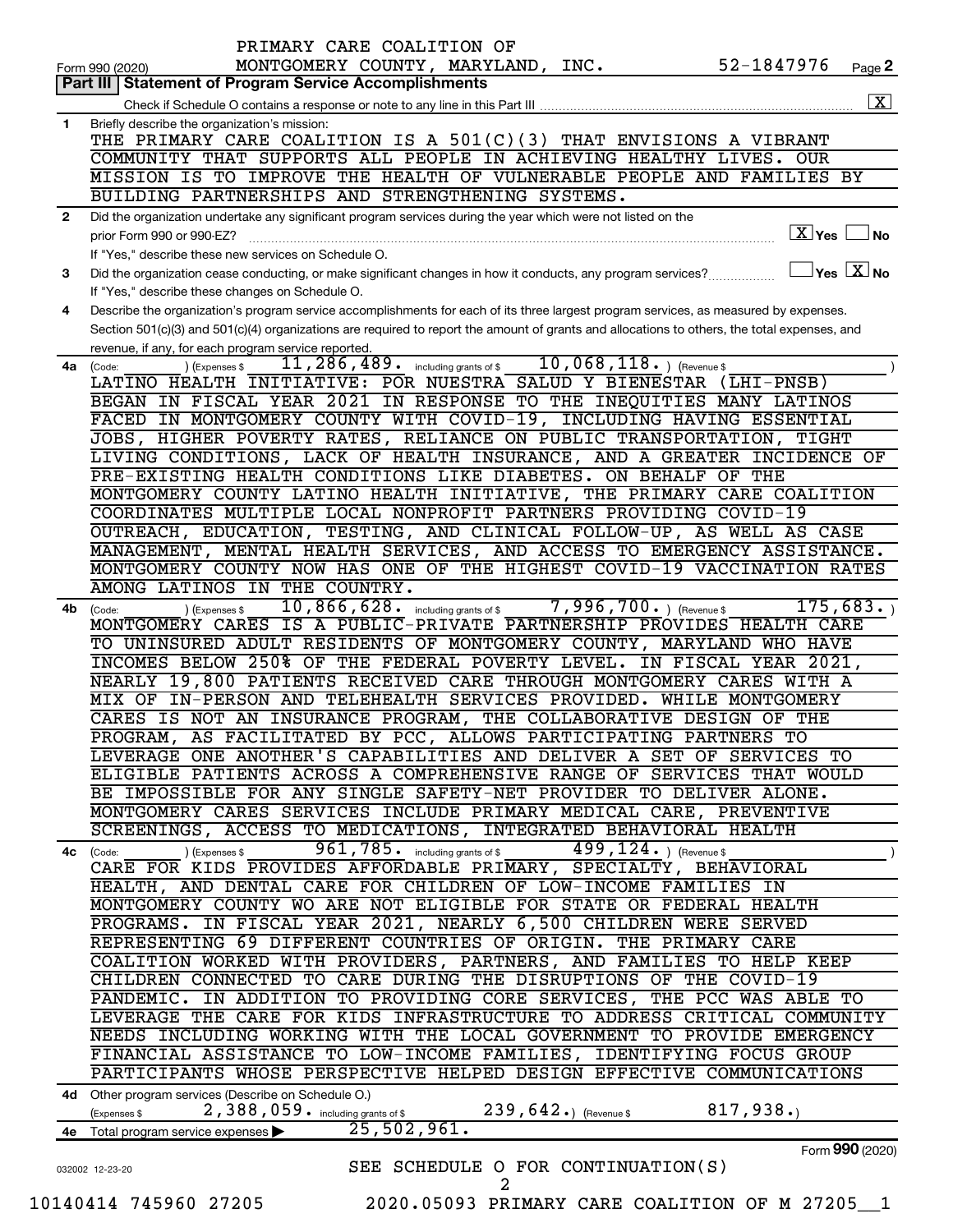**Part IV Checklist of Required Schedules**

| Is the organization described in section 501(c)(3) or 4947(a)(1) (other than a private foundation)?<br>1<br>х<br>$\mathbf{1}$<br>$\overline{\textbf{x}}$<br>$\overline{2}$<br>2<br>Did the organization engage in direct or indirect political campaign activities on behalf of or in opposition to candidates for<br>З<br>x<br>3<br>Section 501(c)(3) organizations. Did the organization engage in lobbying activities, or have a section 501(h) election in effect<br>4<br>x<br>4<br>Is the organization a section 501(c)(4), 501(c)(5), or 501(c)(6) organization that receives membership dues, assessments, or<br>5<br>x<br>5<br>Did the organization maintain any donor advised funds or any similar funds or accounts for which donors have the right to<br>6<br>x<br>provide advice on the distribution or investment of amounts in such funds or accounts? If "Yes," complete Schedule D, Part I<br>6<br>Did the organization receive or hold a conservation easement, including easements to preserve open space,<br>7<br>x<br>$\overline{7}$<br>Did the organization maintain collections of works of art, historical treasures, or other similar assets? If "Yes," complete<br>8<br>x<br>8<br>Did the organization report an amount in Part X, line 21, for escrow or custodial account liability, serve as a custodian for<br>9<br>amounts not listed in Part X; or provide credit counseling, debt management, credit repair, or debt negotiation services?<br>x<br>9<br>Did the organization, directly or through a related organization, hold assets in donor-restricted endowments<br>10<br>x<br>10<br>If the organization's answer to any of the following questions is "Yes," then complete Schedule D, Parts VI, VII, VIII, IX, or X<br>11<br>as applicable.<br>a Did the organization report an amount for land, buildings, and equipment in Part X, line 10? If "Yes," complete Schedule D,<br>X<br>11a<br><b>b</b> Did the organization report an amount for investments - other securities in Part X, line 12, that is 5% or more of its total<br>x<br>11b<br>c Did the organization report an amount for investments - program related in Part X, line 13, that is 5% or more of its total<br>x<br>11c<br>d Did the organization report an amount for other assets in Part X, line 15, that is 5% or more of its total assets reported in<br>x<br>11d<br>$\overline{\mathtt{x}}$<br>11e<br>Did the organization's separate or consolidated financial statements for the tax year include a footnote that addresses<br>f<br>х<br>the organization's liability for uncertain tax positions under FIN 48 (ASC 740)? If "Yes," complete Schedule D, Part X<br>11f<br>12a Did the organization obtain separate, independent audited financial statements for the tax year? If "Yes," complete<br>х<br>12a<br><b>b</b> Was the organization included in consolidated, independent audited financial statements for the tax year?<br>х<br>If "Yes." and if the organization answered "No" to line 12a, then completing Schedule D. Parts XI and XII is optional<br>12 <sub>b</sub><br>$\overline{\texttt{x}}$<br>13<br>13<br>$\overline{\mathbf{X}}$<br>14a<br>14a<br><b>b</b> Did the organization have aggregate revenues or expenses of more than \$10,000 from grantmaking, fundraising, business,<br>investment, and program service activities outside the United States, or aggregate foreign investments valued at \$100,000<br>x<br>14b<br>Did the organization report on Part IX, column (A), line 3, more than \$5,000 of grants or other assistance to or for any<br>15<br>x<br>15<br>Did the organization report on Part IX, column (A), line 3, more than \$5,000 of aggregate grants or other assistance to<br>16<br>x<br>16<br>Did the organization report a total of more than \$15,000 of expenses for professional fundraising services on Part IX,<br>17<br>x<br>17<br>Did the organization report more than \$15,000 total of fundraising event gross income and contributions on Part VIII, lines<br>18<br>x<br>18<br>Did the organization report more than \$15,000 of gross income from gaming activities on Part VIII, line 9a? If "Yes,"<br>19<br>x<br>19<br>$\overline{\mathbf{X}}$<br>20a<br>20 <sub>b</sub><br>Did the organization report more than \$5,000 of grants or other assistance to any domestic organization or<br>21<br>X<br>21<br>032003 12-23-20 |  | Yes | No |
|----------------------------------------------------------------------------------------------------------------------------------------------------------------------------------------------------------------------------------------------------------------------------------------------------------------------------------------------------------------------------------------------------------------------------------------------------------------------------------------------------------------------------------------------------------------------------------------------------------------------------------------------------------------------------------------------------------------------------------------------------------------------------------------------------------------------------------------------------------------------------------------------------------------------------------------------------------------------------------------------------------------------------------------------------------------------------------------------------------------------------------------------------------------------------------------------------------------------------------------------------------------------------------------------------------------------------------------------------------------------------------------------------------------------------------------------------------------------------------------------------------------------------------------------------------------------------------------------------------------------------------------------------------------------------------------------------------------------------------------------------------------------------------------------------------------------------------------------------------------------------------------------------------------------------------------------------------------------------------------------------------------------------------------------------------------------------------------------------------------------------------------------------------------------------------------------------------------------------------------------------------------------------------------------------------------------------------------------------------------------------------------------------------------------------------------------------------------------------------------------------------------------------------------------------------------------------------------------------------------------------------------------------------------------------------------------------------------------------------------------------------------------------------------------------------------------------------------------------------------------------------------------------------------------------------------------------------------------------------------------------------------------------------------------------------------------------------------------------------------------------------------------------------------------------------------------------------------------------------------------------------------------------------------------------------------------------------------------------------------------------------------------------------------------------------------------------------------------------------------------------------------------------------------------------------------------------------------------------------------------------------------------------------------------------------------------------------------------------------------------------------------------------------------------------------------------------------------------------------------------------------------------------------------------------------------------------------------------------------------------------------------------------------------------------------------------------------------------------------------------------------------------------------------------------------------------------------------------------------------------------------------------------------------------------------------------------------------------------------------------------------------------------------------|--|-----|----|
|                                                                                                                                                                                                                                                                                                                                                                                                                                                                                                                                                                                                                                                                                                                                                                                                                                                                                                                                                                                                                                                                                                                                                                                                                                                                                                                                                                                                                                                                                                                                                                                                                                                                                                                                                                                                                                                                                                                                                                                                                                                                                                                                                                                                                                                                                                                                                                                                                                                                                                                                                                                                                                                                                                                                                                                                                                                                                                                                                                                                                                                                                                                                                                                                                                                                                                                                                                                                                                                                                                                                                                                                                                                                                                                                                                                                                                                                                                                                                                                                                                                                                                                                                                                                                                                                                                                                                                                                                |  |     |    |
|                                                                                                                                                                                                                                                                                                                                                                                                                                                                                                                                                                                                                                                                                                                                                                                                                                                                                                                                                                                                                                                                                                                                                                                                                                                                                                                                                                                                                                                                                                                                                                                                                                                                                                                                                                                                                                                                                                                                                                                                                                                                                                                                                                                                                                                                                                                                                                                                                                                                                                                                                                                                                                                                                                                                                                                                                                                                                                                                                                                                                                                                                                                                                                                                                                                                                                                                                                                                                                                                                                                                                                                                                                                                                                                                                                                                                                                                                                                                                                                                                                                                                                                                                                                                                                                                                                                                                                                                                |  |     |    |
|                                                                                                                                                                                                                                                                                                                                                                                                                                                                                                                                                                                                                                                                                                                                                                                                                                                                                                                                                                                                                                                                                                                                                                                                                                                                                                                                                                                                                                                                                                                                                                                                                                                                                                                                                                                                                                                                                                                                                                                                                                                                                                                                                                                                                                                                                                                                                                                                                                                                                                                                                                                                                                                                                                                                                                                                                                                                                                                                                                                                                                                                                                                                                                                                                                                                                                                                                                                                                                                                                                                                                                                                                                                                                                                                                                                                                                                                                                                                                                                                                                                                                                                                                                                                                                                                                                                                                                                                                |  |     |    |
|                                                                                                                                                                                                                                                                                                                                                                                                                                                                                                                                                                                                                                                                                                                                                                                                                                                                                                                                                                                                                                                                                                                                                                                                                                                                                                                                                                                                                                                                                                                                                                                                                                                                                                                                                                                                                                                                                                                                                                                                                                                                                                                                                                                                                                                                                                                                                                                                                                                                                                                                                                                                                                                                                                                                                                                                                                                                                                                                                                                                                                                                                                                                                                                                                                                                                                                                                                                                                                                                                                                                                                                                                                                                                                                                                                                                                                                                                                                                                                                                                                                                                                                                                                                                                                                                                                                                                                                                                |  |     |    |
|                                                                                                                                                                                                                                                                                                                                                                                                                                                                                                                                                                                                                                                                                                                                                                                                                                                                                                                                                                                                                                                                                                                                                                                                                                                                                                                                                                                                                                                                                                                                                                                                                                                                                                                                                                                                                                                                                                                                                                                                                                                                                                                                                                                                                                                                                                                                                                                                                                                                                                                                                                                                                                                                                                                                                                                                                                                                                                                                                                                                                                                                                                                                                                                                                                                                                                                                                                                                                                                                                                                                                                                                                                                                                                                                                                                                                                                                                                                                                                                                                                                                                                                                                                                                                                                                                                                                                                                                                |  |     |    |
| Form 990 (2020)                                                                                                                                                                                                                                                                                                                                                                                                                                                                                                                                                                                                                                                                                                                                                                                                                                                                                                                                                                                                                                                                                                                                                                                                                                                                                                                                                                                                                                                                                                                                                                                                                                                                                                                                                                                                                                                                                                                                                                                                                                                                                                                                                                                                                                                                                                                                                                                                                                                                                                                                                                                                                                                                                                                                                                                                                                                                                                                                                                                                                                                                                                                                                                                                                                                                                                                                                                                                                                                                                                                                                                                                                                                                                                                                                                                                                                                                                                                                                                                                                                                                                                                                                                                                                                                                                                                                                                                                |  |     |    |
|                                                                                                                                                                                                                                                                                                                                                                                                                                                                                                                                                                                                                                                                                                                                                                                                                                                                                                                                                                                                                                                                                                                                                                                                                                                                                                                                                                                                                                                                                                                                                                                                                                                                                                                                                                                                                                                                                                                                                                                                                                                                                                                                                                                                                                                                                                                                                                                                                                                                                                                                                                                                                                                                                                                                                                                                                                                                                                                                                                                                                                                                                                                                                                                                                                                                                                                                                                                                                                                                                                                                                                                                                                                                                                                                                                                                                                                                                                                                                                                                                                                                                                                                                                                                                                                                                                                                                                                                                |  |     |    |
|                                                                                                                                                                                                                                                                                                                                                                                                                                                                                                                                                                                                                                                                                                                                                                                                                                                                                                                                                                                                                                                                                                                                                                                                                                                                                                                                                                                                                                                                                                                                                                                                                                                                                                                                                                                                                                                                                                                                                                                                                                                                                                                                                                                                                                                                                                                                                                                                                                                                                                                                                                                                                                                                                                                                                                                                                                                                                                                                                                                                                                                                                                                                                                                                                                                                                                                                                                                                                                                                                                                                                                                                                                                                                                                                                                                                                                                                                                                                                                                                                                                                                                                                                                                                                                                                                                                                                                                                                |  |     |    |
|                                                                                                                                                                                                                                                                                                                                                                                                                                                                                                                                                                                                                                                                                                                                                                                                                                                                                                                                                                                                                                                                                                                                                                                                                                                                                                                                                                                                                                                                                                                                                                                                                                                                                                                                                                                                                                                                                                                                                                                                                                                                                                                                                                                                                                                                                                                                                                                                                                                                                                                                                                                                                                                                                                                                                                                                                                                                                                                                                                                                                                                                                                                                                                                                                                                                                                                                                                                                                                                                                                                                                                                                                                                                                                                                                                                                                                                                                                                                                                                                                                                                                                                                                                                                                                                                                                                                                                                                                |  |     |    |
|                                                                                                                                                                                                                                                                                                                                                                                                                                                                                                                                                                                                                                                                                                                                                                                                                                                                                                                                                                                                                                                                                                                                                                                                                                                                                                                                                                                                                                                                                                                                                                                                                                                                                                                                                                                                                                                                                                                                                                                                                                                                                                                                                                                                                                                                                                                                                                                                                                                                                                                                                                                                                                                                                                                                                                                                                                                                                                                                                                                                                                                                                                                                                                                                                                                                                                                                                                                                                                                                                                                                                                                                                                                                                                                                                                                                                                                                                                                                                                                                                                                                                                                                                                                                                                                                                                                                                                                                                |  |     |    |
|                                                                                                                                                                                                                                                                                                                                                                                                                                                                                                                                                                                                                                                                                                                                                                                                                                                                                                                                                                                                                                                                                                                                                                                                                                                                                                                                                                                                                                                                                                                                                                                                                                                                                                                                                                                                                                                                                                                                                                                                                                                                                                                                                                                                                                                                                                                                                                                                                                                                                                                                                                                                                                                                                                                                                                                                                                                                                                                                                                                                                                                                                                                                                                                                                                                                                                                                                                                                                                                                                                                                                                                                                                                                                                                                                                                                                                                                                                                                                                                                                                                                                                                                                                                                                                                                                                                                                                                                                |  |     |    |
|                                                                                                                                                                                                                                                                                                                                                                                                                                                                                                                                                                                                                                                                                                                                                                                                                                                                                                                                                                                                                                                                                                                                                                                                                                                                                                                                                                                                                                                                                                                                                                                                                                                                                                                                                                                                                                                                                                                                                                                                                                                                                                                                                                                                                                                                                                                                                                                                                                                                                                                                                                                                                                                                                                                                                                                                                                                                                                                                                                                                                                                                                                                                                                                                                                                                                                                                                                                                                                                                                                                                                                                                                                                                                                                                                                                                                                                                                                                                                                                                                                                                                                                                                                                                                                                                                                                                                                                                                |  |     |    |
|                                                                                                                                                                                                                                                                                                                                                                                                                                                                                                                                                                                                                                                                                                                                                                                                                                                                                                                                                                                                                                                                                                                                                                                                                                                                                                                                                                                                                                                                                                                                                                                                                                                                                                                                                                                                                                                                                                                                                                                                                                                                                                                                                                                                                                                                                                                                                                                                                                                                                                                                                                                                                                                                                                                                                                                                                                                                                                                                                                                                                                                                                                                                                                                                                                                                                                                                                                                                                                                                                                                                                                                                                                                                                                                                                                                                                                                                                                                                                                                                                                                                                                                                                                                                                                                                                                                                                                                                                |  |     |    |
|                                                                                                                                                                                                                                                                                                                                                                                                                                                                                                                                                                                                                                                                                                                                                                                                                                                                                                                                                                                                                                                                                                                                                                                                                                                                                                                                                                                                                                                                                                                                                                                                                                                                                                                                                                                                                                                                                                                                                                                                                                                                                                                                                                                                                                                                                                                                                                                                                                                                                                                                                                                                                                                                                                                                                                                                                                                                                                                                                                                                                                                                                                                                                                                                                                                                                                                                                                                                                                                                                                                                                                                                                                                                                                                                                                                                                                                                                                                                                                                                                                                                                                                                                                                                                                                                                                                                                                                                                |  |     |    |
|                                                                                                                                                                                                                                                                                                                                                                                                                                                                                                                                                                                                                                                                                                                                                                                                                                                                                                                                                                                                                                                                                                                                                                                                                                                                                                                                                                                                                                                                                                                                                                                                                                                                                                                                                                                                                                                                                                                                                                                                                                                                                                                                                                                                                                                                                                                                                                                                                                                                                                                                                                                                                                                                                                                                                                                                                                                                                                                                                                                                                                                                                                                                                                                                                                                                                                                                                                                                                                                                                                                                                                                                                                                                                                                                                                                                                                                                                                                                                                                                                                                                                                                                                                                                                                                                                                                                                                                                                |  |     |    |
|                                                                                                                                                                                                                                                                                                                                                                                                                                                                                                                                                                                                                                                                                                                                                                                                                                                                                                                                                                                                                                                                                                                                                                                                                                                                                                                                                                                                                                                                                                                                                                                                                                                                                                                                                                                                                                                                                                                                                                                                                                                                                                                                                                                                                                                                                                                                                                                                                                                                                                                                                                                                                                                                                                                                                                                                                                                                                                                                                                                                                                                                                                                                                                                                                                                                                                                                                                                                                                                                                                                                                                                                                                                                                                                                                                                                                                                                                                                                                                                                                                                                                                                                                                                                                                                                                                                                                                                                                |  |     |    |
|                                                                                                                                                                                                                                                                                                                                                                                                                                                                                                                                                                                                                                                                                                                                                                                                                                                                                                                                                                                                                                                                                                                                                                                                                                                                                                                                                                                                                                                                                                                                                                                                                                                                                                                                                                                                                                                                                                                                                                                                                                                                                                                                                                                                                                                                                                                                                                                                                                                                                                                                                                                                                                                                                                                                                                                                                                                                                                                                                                                                                                                                                                                                                                                                                                                                                                                                                                                                                                                                                                                                                                                                                                                                                                                                                                                                                                                                                                                                                                                                                                                                                                                                                                                                                                                                                                                                                                                                                |  |     |    |
|                                                                                                                                                                                                                                                                                                                                                                                                                                                                                                                                                                                                                                                                                                                                                                                                                                                                                                                                                                                                                                                                                                                                                                                                                                                                                                                                                                                                                                                                                                                                                                                                                                                                                                                                                                                                                                                                                                                                                                                                                                                                                                                                                                                                                                                                                                                                                                                                                                                                                                                                                                                                                                                                                                                                                                                                                                                                                                                                                                                                                                                                                                                                                                                                                                                                                                                                                                                                                                                                                                                                                                                                                                                                                                                                                                                                                                                                                                                                                                                                                                                                                                                                                                                                                                                                                                                                                                                                                |  |     |    |
|                                                                                                                                                                                                                                                                                                                                                                                                                                                                                                                                                                                                                                                                                                                                                                                                                                                                                                                                                                                                                                                                                                                                                                                                                                                                                                                                                                                                                                                                                                                                                                                                                                                                                                                                                                                                                                                                                                                                                                                                                                                                                                                                                                                                                                                                                                                                                                                                                                                                                                                                                                                                                                                                                                                                                                                                                                                                                                                                                                                                                                                                                                                                                                                                                                                                                                                                                                                                                                                                                                                                                                                                                                                                                                                                                                                                                                                                                                                                                                                                                                                                                                                                                                                                                                                                                                                                                                                                                |  |     |    |
|                                                                                                                                                                                                                                                                                                                                                                                                                                                                                                                                                                                                                                                                                                                                                                                                                                                                                                                                                                                                                                                                                                                                                                                                                                                                                                                                                                                                                                                                                                                                                                                                                                                                                                                                                                                                                                                                                                                                                                                                                                                                                                                                                                                                                                                                                                                                                                                                                                                                                                                                                                                                                                                                                                                                                                                                                                                                                                                                                                                                                                                                                                                                                                                                                                                                                                                                                                                                                                                                                                                                                                                                                                                                                                                                                                                                                                                                                                                                                                                                                                                                                                                                                                                                                                                                                                                                                                                                                |  |     |    |
|                                                                                                                                                                                                                                                                                                                                                                                                                                                                                                                                                                                                                                                                                                                                                                                                                                                                                                                                                                                                                                                                                                                                                                                                                                                                                                                                                                                                                                                                                                                                                                                                                                                                                                                                                                                                                                                                                                                                                                                                                                                                                                                                                                                                                                                                                                                                                                                                                                                                                                                                                                                                                                                                                                                                                                                                                                                                                                                                                                                                                                                                                                                                                                                                                                                                                                                                                                                                                                                                                                                                                                                                                                                                                                                                                                                                                                                                                                                                                                                                                                                                                                                                                                                                                                                                                                                                                                                                                |  |     |    |
|                                                                                                                                                                                                                                                                                                                                                                                                                                                                                                                                                                                                                                                                                                                                                                                                                                                                                                                                                                                                                                                                                                                                                                                                                                                                                                                                                                                                                                                                                                                                                                                                                                                                                                                                                                                                                                                                                                                                                                                                                                                                                                                                                                                                                                                                                                                                                                                                                                                                                                                                                                                                                                                                                                                                                                                                                                                                                                                                                                                                                                                                                                                                                                                                                                                                                                                                                                                                                                                                                                                                                                                                                                                                                                                                                                                                                                                                                                                                                                                                                                                                                                                                                                                                                                                                                                                                                                                                                |  |     |    |
|                                                                                                                                                                                                                                                                                                                                                                                                                                                                                                                                                                                                                                                                                                                                                                                                                                                                                                                                                                                                                                                                                                                                                                                                                                                                                                                                                                                                                                                                                                                                                                                                                                                                                                                                                                                                                                                                                                                                                                                                                                                                                                                                                                                                                                                                                                                                                                                                                                                                                                                                                                                                                                                                                                                                                                                                                                                                                                                                                                                                                                                                                                                                                                                                                                                                                                                                                                                                                                                                                                                                                                                                                                                                                                                                                                                                                                                                                                                                                                                                                                                                                                                                                                                                                                                                                                                                                                                                                |  |     |    |
|                                                                                                                                                                                                                                                                                                                                                                                                                                                                                                                                                                                                                                                                                                                                                                                                                                                                                                                                                                                                                                                                                                                                                                                                                                                                                                                                                                                                                                                                                                                                                                                                                                                                                                                                                                                                                                                                                                                                                                                                                                                                                                                                                                                                                                                                                                                                                                                                                                                                                                                                                                                                                                                                                                                                                                                                                                                                                                                                                                                                                                                                                                                                                                                                                                                                                                                                                                                                                                                                                                                                                                                                                                                                                                                                                                                                                                                                                                                                                                                                                                                                                                                                                                                                                                                                                                                                                                                                                |  |     |    |
|                                                                                                                                                                                                                                                                                                                                                                                                                                                                                                                                                                                                                                                                                                                                                                                                                                                                                                                                                                                                                                                                                                                                                                                                                                                                                                                                                                                                                                                                                                                                                                                                                                                                                                                                                                                                                                                                                                                                                                                                                                                                                                                                                                                                                                                                                                                                                                                                                                                                                                                                                                                                                                                                                                                                                                                                                                                                                                                                                                                                                                                                                                                                                                                                                                                                                                                                                                                                                                                                                                                                                                                                                                                                                                                                                                                                                                                                                                                                                                                                                                                                                                                                                                                                                                                                                                                                                                                                                |  |     |    |
|                                                                                                                                                                                                                                                                                                                                                                                                                                                                                                                                                                                                                                                                                                                                                                                                                                                                                                                                                                                                                                                                                                                                                                                                                                                                                                                                                                                                                                                                                                                                                                                                                                                                                                                                                                                                                                                                                                                                                                                                                                                                                                                                                                                                                                                                                                                                                                                                                                                                                                                                                                                                                                                                                                                                                                                                                                                                                                                                                                                                                                                                                                                                                                                                                                                                                                                                                                                                                                                                                                                                                                                                                                                                                                                                                                                                                                                                                                                                                                                                                                                                                                                                                                                                                                                                                                                                                                                                                |  |     |    |
|                                                                                                                                                                                                                                                                                                                                                                                                                                                                                                                                                                                                                                                                                                                                                                                                                                                                                                                                                                                                                                                                                                                                                                                                                                                                                                                                                                                                                                                                                                                                                                                                                                                                                                                                                                                                                                                                                                                                                                                                                                                                                                                                                                                                                                                                                                                                                                                                                                                                                                                                                                                                                                                                                                                                                                                                                                                                                                                                                                                                                                                                                                                                                                                                                                                                                                                                                                                                                                                                                                                                                                                                                                                                                                                                                                                                                                                                                                                                                                                                                                                                                                                                                                                                                                                                                                                                                                                                                |  |     |    |
|                                                                                                                                                                                                                                                                                                                                                                                                                                                                                                                                                                                                                                                                                                                                                                                                                                                                                                                                                                                                                                                                                                                                                                                                                                                                                                                                                                                                                                                                                                                                                                                                                                                                                                                                                                                                                                                                                                                                                                                                                                                                                                                                                                                                                                                                                                                                                                                                                                                                                                                                                                                                                                                                                                                                                                                                                                                                                                                                                                                                                                                                                                                                                                                                                                                                                                                                                                                                                                                                                                                                                                                                                                                                                                                                                                                                                                                                                                                                                                                                                                                                                                                                                                                                                                                                                                                                                                                                                |  |     |    |
|                                                                                                                                                                                                                                                                                                                                                                                                                                                                                                                                                                                                                                                                                                                                                                                                                                                                                                                                                                                                                                                                                                                                                                                                                                                                                                                                                                                                                                                                                                                                                                                                                                                                                                                                                                                                                                                                                                                                                                                                                                                                                                                                                                                                                                                                                                                                                                                                                                                                                                                                                                                                                                                                                                                                                                                                                                                                                                                                                                                                                                                                                                                                                                                                                                                                                                                                                                                                                                                                                                                                                                                                                                                                                                                                                                                                                                                                                                                                                                                                                                                                                                                                                                                                                                                                                                                                                                                                                |  |     |    |
|                                                                                                                                                                                                                                                                                                                                                                                                                                                                                                                                                                                                                                                                                                                                                                                                                                                                                                                                                                                                                                                                                                                                                                                                                                                                                                                                                                                                                                                                                                                                                                                                                                                                                                                                                                                                                                                                                                                                                                                                                                                                                                                                                                                                                                                                                                                                                                                                                                                                                                                                                                                                                                                                                                                                                                                                                                                                                                                                                                                                                                                                                                                                                                                                                                                                                                                                                                                                                                                                                                                                                                                                                                                                                                                                                                                                                                                                                                                                                                                                                                                                                                                                                                                                                                                                                                                                                                                                                |  |     |    |
|                                                                                                                                                                                                                                                                                                                                                                                                                                                                                                                                                                                                                                                                                                                                                                                                                                                                                                                                                                                                                                                                                                                                                                                                                                                                                                                                                                                                                                                                                                                                                                                                                                                                                                                                                                                                                                                                                                                                                                                                                                                                                                                                                                                                                                                                                                                                                                                                                                                                                                                                                                                                                                                                                                                                                                                                                                                                                                                                                                                                                                                                                                                                                                                                                                                                                                                                                                                                                                                                                                                                                                                                                                                                                                                                                                                                                                                                                                                                                                                                                                                                                                                                                                                                                                                                                                                                                                                                                |  |     |    |
|                                                                                                                                                                                                                                                                                                                                                                                                                                                                                                                                                                                                                                                                                                                                                                                                                                                                                                                                                                                                                                                                                                                                                                                                                                                                                                                                                                                                                                                                                                                                                                                                                                                                                                                                                                                                                                                                                                                                                                                                                                                                                                                                                                                                                                                                                                                                                                                                                                                                                                                                                                                                                                                                                                                                                                                                                                                                                                                                                                                                                                                                                                                                                                                                                                                                                                                                                                                                                                                                                                                                                                                                                                                                                                                                                                                                                                                                                                                                                                                                                                                                                                                                                                                                                                                                                                                                                                                                                |  |     |    |
|                                                                                                                                                                                                                                                                                                                                                                                                                                                                                                                                                                                                                                                                                                                                                                                                                                                                                                                                                                                                                                                                                                                                                                                                                                                                                                                                                                                                                                                                                                                                                                                                                                                                                                                                                                                                                                                                                                                                                                                                                                                                                                                                                                                                                                                                                                                                                                                                                                                                                                                                                                                                                                                                                                                                                                                                                                                                                                                                                                                                                                                                                                                                                                                                                                                                                                                                                                                                                                                                                                                                                                                                                                                                                                                                                                                                                                                                                                                                                                                                                                                                                                                                                                                                                                                                                                                                                                                                                |  |     |    |
|                                                                                                                                                                                                                                                                                                                                                                                                                                                                                                                                                                                                                                                                                                                                                                                                                                                                                                                                                                                                                                                                                                                                                                                                                                                                                                                                                                                                                                                                                                                                                                                                                                                                                                                                                                                                                                                                                                                                                                                                                                                                                                                                                                                                                                                                                                                                                                                                                                                                                                                                                                                                                                                                                                                                                                                                                                                                                                                                                                                                                                                                                                                                                                                                                                                                                                                                                                                                                                                                                                                                                                                                                                                                                                                                                                                                                                                                                                                                                                                                                                                                                                                                                                                                                                                                                                                                                                                                                |  |     |    |
|                                                                                                                                                                                                                                                                                                                                                                                                                                                                                                                                                                                                                                                                                                                                                                                                                                                                                                                                                                                                                                                                                                                                                                                                                                                                                                                                                                                                                                                                                                                                                                                                                                                                                                                                                                                                                                                                                                                                                                                                                                                                                                                                                                                                                                                                                                                                                                                                                                                                                                                                                                                                                                                                                                                                                                                                                                                                                                                                                                                                                                                                                                                                                                                                                                                                                                                                                                                                                                                                                                                                                                                                                                                                                                                                                                                                                                                                                                                                                                                                                                                                                                                                                                                                                                                                                                                                                                                                                |  |     |    |
|                                                                                                                                                                                                                                                                                                                                                                                                                                                                                                                                                                                                                                                                                                                                                                                                                                                                                                                                                                                                                                                                                                                                                                                                                                                                                                                                                                                                                                                                                                                                                                                                                                                                                                                                                                                                                                                                                                                                                                                                                                                                                                                                                                                                                                                                                                                                                                                                                                                                                                                                                                                                                                                                                                                                                                                                                                                                                                                                                                                                                                                                                                                                                                                                                                                                                                                                                                                                                                                                                                                                                                                                                                                                                                                                                                                                                                                                                                                                                                                                                                                                                                                                                                                                                                                                                                                                                                                                                |  |     |    |
|                                                                                                                                                                                                                                                                                                                                                                                                                                                                                                                                                                                                                                                                                                                                                                                                                                                                                                                                                                                                                                                                                                                                                                                                                                                                                                                                                                                                                                                                                                                                                                                                                                                                                                                                                                                                                                                                                                                                                                                                                                                                                                                                                                                                                                                                                                                                                                                                                                                                                                                                                                                                                                                                                                                                                                                                                                                                                                                                                                                                                                                                                                                                                                                                                                                                                                                                                                                                                                                                                                                                                                                                                                                                                                                                                                                                                                                                                                                                                                                                                                                                                                                                                                                                                                                                                                                                                                                                                |  |     |    |
|                                                                                                                                                                                                                                                                                                                                                                                                                                                                                                                                                                                                                                                                                                                                                                                                                                                                                                                                                                                                                                                                                                                                                                                                                                                                                                                                                                                                                                                                                                                                                                                                                                                                                                                                                                                                                                                                                                                                                                                                                                                                                                                                                                                                                                                                                                                                                                                                                                                                                                                                                                                                                                                                                                                                                                                                                                                                                                                                                                                                                                                                                                                                                                                                                                                                                                                                                                                                                                                                                                                                                                                                                                                                                                                                                                                                                                                                                                                                                                                                                                                                                                                                                                                                                                                                                                                                                                                                                |  |     |    |
|                                                                                                                                                                                                                                                                                                                                                                                                                                                                                                                                                                                                                                                                                                                                                                                                                                                                                                                                                                                                                                                                                                                                                                                                                                                                                                                                                                                                                                                                                                                                                                                                                                                                                                                                                                                                                                                                                                                                                                                                                                                                                                                                                                                                                                                                                                                                                                                                                                                                                                                                                                                                                                                                                                                                                                                                                                                                                                                                                                                                                                                                                                                                                                                                                                                                                                                                                                                                                                                                                                                                                                                                                                                                                                                                                                                                                                                                                                                                                                                                                                                                                                                                                                                                                                                                                                                                                                                                                |  |     |    |
|                                                                                                                                                                                                                                                                                                                                                                                                                                                                                                                                                                                                                                                                                                                                                                                                                                                                                                                                                                                                                                                                                                                                                                                                                                                                                                                                                                                                                                                                                                                                                                                                                                                                                                                                                                                                                                                                                                                                                                                                                                                                                                                                                                                                                                                                                                                                                                                                                                                                                                                                                                                                                                                                                                                                                                                                                                                                                                                                                                                                                                                                                                                                                                                                                                                                                                                                                                                                                                                                                                                                                                                                                                                                                                                                                                                                                                                                                                                                                                                                                                                                                                                                                                                                                                                                                                                                                                                                                |  |     |    |
|                                                                                                                                                                                                                                                                                                                                                                                                                                                                                                                                                                                                                                                                                                                                                                                                                                                                                                                                                                                                                                                                                                                                                                                                                                                                                                                                                                                                                                                                                                                                                                                                                                                                                                                                                                                                                                                                                                                                                                                                                                                                                                                                                                                                                                                                                                                                                                                                                                                                                                                                                                                                                                                                                                                                                                                                                                                                                                                                                                                                                                                                                                                                                                                                                                                                                                                                                                                                                                                                                                                                                                                                                                                                                                                                                                                                                                                                                                                                                                                                                                                                                                                                                                                                                                                                                                                                                                                                                |  |     |    |
|                                                                                                                                                                                                                                                                                                                                                                                                                                                                                                                                                                                                                                                                                                                                                                                                                                                                                                                                                                                                                                                                                                                                                                                                                                                                                                                                                                                                                                                                                                                                                                                                                                                                                                                                                                                                                                                                                                                                                                                                                                                                                                                                                                                                                                                                                                                                                                                                                                                                                                                                                                                                                                                                                                                                                                                                                                                                                                                                                                                                                                                                                                                                                                                                                                                                                                                                                                                                                                                                                                                                                                                                                                                                                                                                                                                                                                                                                                                                                                                                                                                                                                                                                                                                                                                                                                                                                                                                                |  |     |    |
|                                                                                                                                                                                                                                                                                                                                                                                                                                                                                                                                                                                                                                                                                                                                                                                                                                                                                                                                                                                                                                                                                                                                                                                                                                                                                                                                                                                                                                                                                                                                                                                                                                                                                                                                                                                                                                                                                                                                                                                                                                                                                                                                                                                                                                                                                                                                                                                                                                                                                                                                                                                                                                                                                                                                                                                                                                                                                                                                                                                                                                                                                                                                                                                                                                                                                                                                                                                                                                                                                                                                                                                                                                                                                                                                                                                                                                                                                                                                                                                                                                                                                                                                                                                                                                                                                                                                                                                                                |  |     |    |
|                                                                                                                                                                                                                                                                                                                                                                                                                                                                                                                                                                                                                                                                                                                                                                                                                                                                                                                                                                                                                                                                                                                                                                                                                                                                                                                                                                                                                                                                                                                                                                                                                                                                                                                                                                                                                                                                                                                                                                                                                                                                                                                                                                                                                                                                                                                                                                                                                                                                                                                                                                                                                                                                                                                                                                                                                                                                                                                                                                                                                                                                                                                                                                                                                                                                                                                                                                                                                                                                                                                                                                                                                                                                                                                                                                                                                                                                                                                                                                                                                                                                                                                                                                                                                                                                                                                                                                                                                |  |     |    |
|                                                                                                                                                                                                                                                                                                                                                                                                                                                                                                                                                                                                                                                                                                                                                                                                                                                                                                                                                                                                                                                                                                                                                                                                                                                                                                                                                                                                                                                                                                                                                                                                                                                                                                                                                                                                                                                                                                                                                                                                                                                                                                                                                                                                                                                                                                                                                                                                                                                                                                                                                                                                                                                                                                                                                                                                                                                                                                                                                                                                                                                                                                                                                                                                                                                                                                                                                                                                                                                                                                                                                                                                                                                                                                                                                                                                                                                                                                                                                                                                                                                                                                                                                                                                                                                                                                                                                                                                                |  |     |    |
|                                                                                                                                                                                                                                                                                                                                                                                                                                                                                                                                                                                                                                                                                                                                                                                                                                                                                                                                                                                                                                                                                                                                                                                                                                                                                                                                                                                                                                                                                                                                                                                                                                                                                                                                                                                                                                                                                                                                                                                                                                                                                                                                                                                                                                                                                                                                                                                                                                                                                                                                                                                                                                                                                                                                                                                                                                                                                                                                                                                                                                                                                                                                                                                                                                                                                                                                                                                                                                                                                                                                                                                                                                                                                                                                                                                                                                                                                                                                                                                                                                                                                                                                                                                                                                                                                                                                                                                                                |  |     |    |
|                                                                                                                                                                                                                                                                                                                                                                                                                                                                                                                                                                                                                                                                                                                                                                                                                                                                                                                                                                                                                                                                                                                                                                                                                                                                                                                                                                                                                                                                                                                                                                                                                                                                                                                                                                                                                                                                                                                                                                                                                                                                                                                                                                                                                                                                                                                                                                                                                                                                                                                                                                                                                                                                                                                                                                                                                                                                                                                                                                                                                                                                                                                                                                                                                                                                                                                                                                                                                                                                                                                                                                                                                                                                                                                                                                                                                                                                                                                                                                                                                                                                                                                                                                                                                                                                                                                                                                                                                |  |     |    |
|                                                                                                                                                                                                                                                                                                                                                                                                                                                                                                                                                                                                                                                                                                                                                                                                                                                                                                                                                                                                                                                                                                                                                                                                                                                                                                                                                                                                                                                                                                                                                                                                                                                                                                                                                                                                                                                                                                                                                                                                                                                                                                                                                                                                                                                                                                                                                                                                                                                                                                                                                                                                                                                                                                                                                                                                                                                                                                                                                                                                                                                                                                                                                                                                                                                                                                                                                                                                                                                                                                                                                                                                                                                                                                                                                                                                                                                                                                                                                                                                                                                                                                                                                                                                                                                                                                                                                                                                                |  |     |    |
|                                                                                                                                                                                                                                                                                                                                                                                                                                                                                                                                                                                                                                                                                                                                                                                                                                                                                                                                                                                                                                                                                                                                                                                                                                                                                                                                                                                                                                                                                                                                                                                                                                                                                                                                                                                                                                                                                                                                                                                                                                                                                                                                                                                                                                                                                                                                                                                                                                                                                                                                                                                                                                                                                                                                                                                                                                                                                                                                                                                                                                                                                                                                                                                                                                                                                                                                                                                                                                                                                                                                                                                                                                                                                                                                                                                                                                                                                                                                                                                                                                                                                                                                                                                                                                                                                                                                                                                                                |  |     |    |
|                                                                                                                                                                                                                                                                                                                                                                                                                                                                                                                                                                                                                                                                                                                                                                                                                                                                                                                                                                                                                                                                                                                                                                                                                                                                                                                                                                                                                                                                                                                                                                                                                                                                                                                                                                                                                                                                                                                                                                                                                                                                                                                                                                                                                                                                                                                                                                                                                                                                                                                                                                                                                                                                                                                                                                                                                                                                                                                                                                                                                                                                                                                                                                                                                                                                                                                                                                                                                                                                                                                                                                                                                                                                                                                                                                                                                                                                                                                                                                                                                                                                                                                                                                                                                                                                                                                                                                                                                |  |     |    |
|                                                                                                                                                                                                                                                                                                                                                                                                                                                                                                                                                                                                                                                                                                                                                                                                                                                                                                                                                                                                                                                                                                                                                                                                                                                                                                                                                                                                                                                                                                                                                                                                                                                                                                                                                                                                                                                                                                                                                                                                                                                                                                                                                                                                                                                                                                                                                                                                                                                                                                                                                                                                                                                                                                                                                                                                                                                                                                                                                                                                                                                                                                                                                                                                                                                                                                                                                                                                                                                                                                                                                                                                                                                                                                                                                                                                                                                                                                                                                                                                                                                                                                                                                                                                                                                                                                                                                                                                                |  |     |    |
|                                                                                                                                                                                                                                                                                                                                                                                                                                                                                                                                                                                                                                                                                                                                                                                                                                                                                                                                                                                                                                                                                                                                                                                                                                                                                                                                                                                                                                                                                                                                                                                                                                                                                                                                                                                                                                                                                                                                                                                                                                                                                                                                                                                                                                                                                                                                                                                                                                                                                                                                                                                                                                                                                                                                                                                                                                                                                                                                                                                                                                                                                                                                                                                                                                                                                                                                                                                                                                                                                                                                                                                                                                                                                                                                                                                                                                                                                                                                                                                                                                                                                                                                                                                                                                                                                                                                                                                                                |  |     |    |
|                                                                                                                                                                                                                                                                                                                                                                                                                                                                                                                                                                                                                                                                                                                                                                                                                                                                                                                                                                                                                                                                                                                                                                                                                                                                                                                                                                                                                                                                                                                                                                                                                                                                                                                                                                                                                                                                                                                                                                                                                                                                                                                                                                                                                                                                                                                                                                                                                                                                                                                                                                                                                                                                                                                                                                                                                                                                                                                                                                                                                                                                                                                                                                                                                                                                                                                                                                                                                                                                                                                                                                                                                                                                                                                                                                                                                                                                                                                                                                                                                                                                                                                                                                                                                                                                                                                                                                                                                |  |     |    |

10140414 745960 27205 2020.05093 PRIMARY CARE COALITION OF M 27205\_\_1 3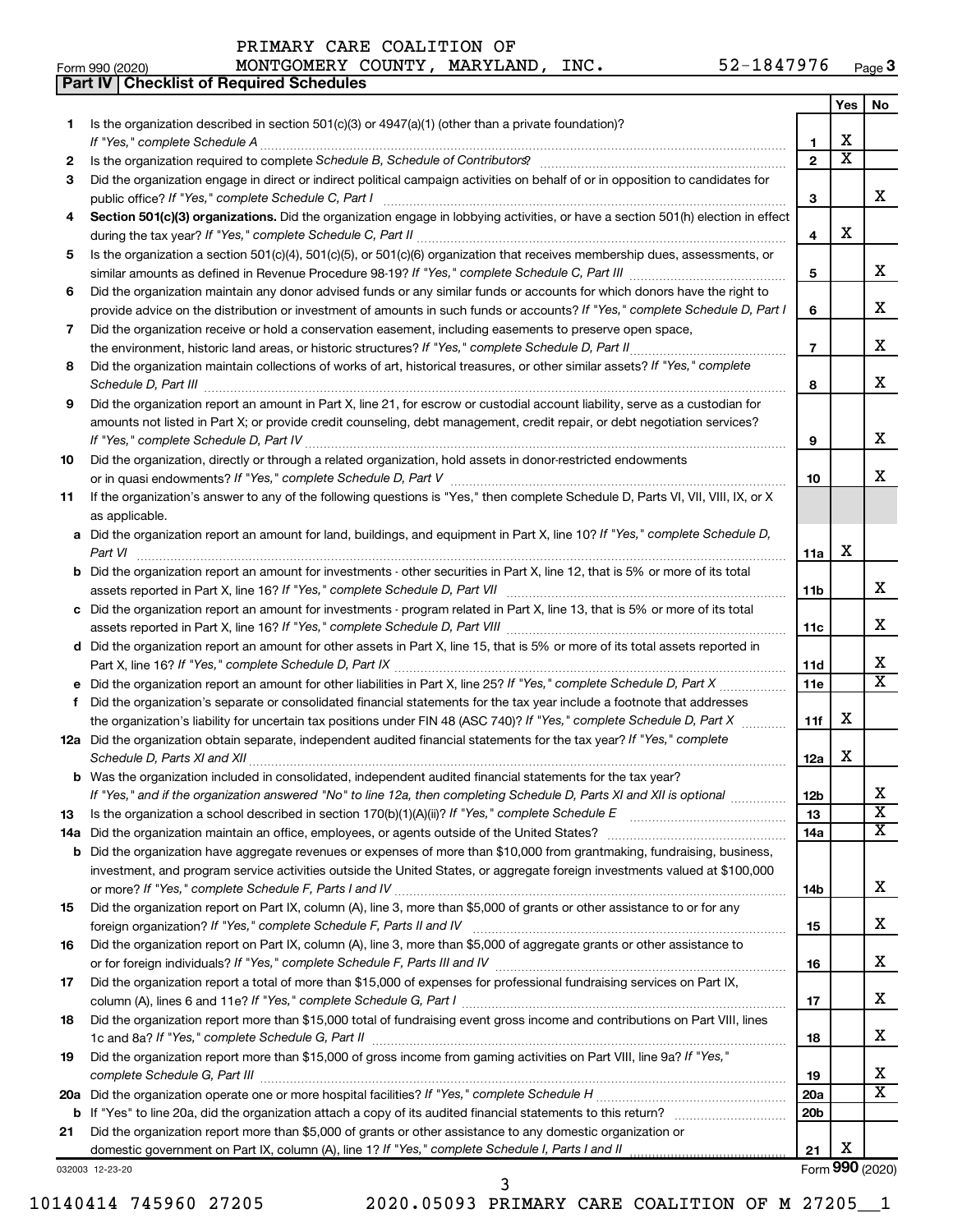Form 990 (2020) Page MONTGOMERY COUNTY, MARYLAND, INC. 52-1847976 PRIMARY CARE COALITION OF

52-1847976 Page 4

|        | <b>Part IV   Checklist of Required Schedules (continued)</b>                                                                                                                                     |                 |     |                         |
|--------|--------------------------------------------------------------------------------------------------------------------------------------------------------------------------------------------------|-----------------|-----|-------------------------|
|        |                                                                                                                                                                                                  |                 | Yes | No                      |
| 22     | Did the organization report more than \$5,000 of grants or other assistance to or for domestic individuals on                                                                                    |                 |     |                         |
|        |                                                                                                                                                                                                  | 22              | X   |                         |
| 23     | Did the organization answer "Yes" to Part VII, Section A, line 3, 4, or 5 about compensation of the organization's current                                                                       |                 |     |                         |
|        | and former officers, directors, trustees, key employees, and highest compensated employees? If "Yes," complete                                                                                   |                 |     |                         |
|        | Schedule J <b>Execute J Execute 2 CONSUMER EXECUTE 2 CONSUMER EXECUTE 2 CONSUMER EXECUTE 2 CONSUMER EXECUTE 2 CONSUMER EXECUTE 2 CONSUMER EXECUTE 2 CONSUMER EXECUTE 2 CONSUMER EXECUTE 2 CO</b> | 23              | X   |                         |
|        | 24a Did the organization have a tax-exempt bond issue with an outstanding principal amount of more than \$100,000 as of the                                                                      |                 |     |                         |
|        | last day of the year, that was issued after December 31, 2002? If "Yes," answer lines 24b through 24d and complete                                                                               |                 |     |                         |
|        |                                                                                                                                                                                                  | 24a             |     | X.                      |
|        |                                                                                                                                                                                                  | 24 <sub>b</sub> |     |                         |
|        | c Did the organization maintain an escrow account other than a refunding escrow at any time during the year to defease                                                                           |                 |     |                         |
|        |                                                                                                                                                                                                  | 24c             |     |                         |
|        |                                                                                                                                                                                                  | 24 <sub>d</sub> |     |                         |
|        | 25a Section 501(c)(3), 501(c)(4), and 501(c)(29) organizations. Did the organization engage in an excess benefit                                                                                 |                 |     |                         |
|        |                                                                                                                                                                                                  | 25a             |     | x                       |
|        | b Is the organization aware that it engaged in an excess benefit transaction with a disqualified person in a prior year, and                                                                     |                 |     |                         |
|        | that the transaction has not been reported on any of the organization's prior Forms 990 or 990-EZ? If "Yes," complete                                                                            |                 |     |                         |
|        | Schedule L, Part I                                                                                                                                                                               | 25b             |     | x                       |
| 26     | Did the organization report any amount on Part X, line 5 or 22, for receivables from or payables to any current                                                                                  |                 |     |                         |
|        | or former officer, director, trustee, key employee, creator or founder, substantial contributor, or 35%                                                                                          |                 |     |                         |
|        |                                                                                                                                                                                                  | 26              |     | x                       |
| 27     | Did the organization provide a grant or other assistance to any current or former officer, director, trustee, key employee,                                                                      |                 |     |                         |
|        | creator or founder, substantial contributor or employee thereof, a grant selection committee member, or to a 35% controlled                                                                      |                 |     |                         |
|        | entity (including an employee thereof) or family member of any of these persons? If "Yes," complete Schedule L, Part III                                                                         | 27              |     | x                       |
| 28     | Was the organization a party to a business transaction with one of the following parties (see Schedule L, Part IV                                                                                |                 |     |                         |
|        | instructions, for applicable filing thresholds, conditions, and exceptions):                                                                                                                     |                 |     |                         |
|        | a A current or former officer, director, trustee, key employee, creator or founder, or substantial contributor? If                                                                               |                 |     |                         |
|        |                                                                                                                                                                                                  | 28a             |     | х                       |
|        |                                                                                                                                                                                                  | 28 <sub>b</sub> |     | $\overline{\mathbf{X}}$ |
|        | c A 35% controlled entity of one or more individuals and/or organizations described in lines 28a or 28b?/f                                                                                       |                 |     |                         |
|        |                                                                                                                                                                                                  | 28c             |     | х                       |
| 29     |                                                                                                                                                                                                  | 29              |     | $\overline{\text{X}}$   |
| 30     | Did the organization receive contributions of art, historical treasures, or other similar assets, or qualified conservation                                                                      |                 |     |                         |
|        |                                                                                                                                                                                                  | 30              |     | x                       |
| 31     | Did the organization liquidate, terminate, or dissolve and cease operations? If "Yes," complete Schedule N, Part I                                                                               | 31              |     | X                       |
| 32     | Did the organization sell, exchange, dispose of, or transfer more than 25% of its net assets? If "Yes," complete                                                                                 |                 |     |                         |
|        | Schedule N, Part II                                                                                                                                                                              | 32              |     | ▵                       |
| 33     | Did the organization own 100% of an entity disregarded as separate from the organization under Regulations                                                                                       |                 |     |                         |
|        |                                                                                                                                                                                                  | 33              |     | х                       |
| 34     | Was the organization related to any tax-exempt or taxable entity? If "Yes," complete Schedule R, Part II, III, or IV, and                                                                        |                 |     |                         |
|        | Part V, line 1                                                                                                                                                                                   | 34              |     | x                       |
|        | 35a Did the organization have a controlled entity within the meaning of section 512(b)(13)?                                                                                                      | 35a             |     | $\overline{\text{X}}$   |
|        | b If "Yes" to line 35a, did the organization receive any payment from or engage in any transaction with a controlled entity                                                                      |                 |     |                         |
|        |                                                                                                                                                                                                  | 35 <sub>b</sub> |     |                         |
| 36     | Section 501(c)(3) organizations. Did the organization make any transfers to an exempt non-charitable related organization?                                                                       |                 |     |                         |
|        |                                                                                                                                                                                                  | 36              |     | х                       |
| 37     | Did the organization conduct more than 5% of its activities through an entity that is not a related organization                                                                                 |                 |     |                         |
|        |                                                                                                                                                                                                  | 37              |     | x                       |
| 38     | Did the organization complete Schedule O and provide explanations in Schedule O for Part VI, lines 11b and 19?                                                                                   |                 |     |                         |
|        |                                                                                                                                                                                                  | 38              | х   |                         |
| Part V | <b>Statements Regarding Other IRS Filings and Tax Compliance</b>                                                                                                                                 |                 |     |                         |
|        |                                                                                                                                                                                                  |                 |     |                         |
|        |                                                                                                                                                                                                  |                 | Yes | No                      |
|        | 60                                                                                                                                                                                               |                 |     |                         |
|        | 1a<br>01                                                                                                                                                                                         |                 |     |                         |
|        | Enter the number of Forms W-2G included in line 1a. Enter -0- if not applicable<br>1b                                                                                                            |                 |     |                         |
|        | c Did the organization comply with backup withholding rules for reportable payments to vendors and reportable gaming                                                                             |                 | х   |                         |
|        |                                                                                                                                                                                                  | 1c              |     | Form 990 (2020)         |
|        | 032004 12-23-20<br>4                                                                                                                                                                             |                 |     |                         |
|        |                                                                                                                                                                                                  |                 |     |                         |

10140414 745960 27205 2020.05093 PRIMARY CARE COALITION OF M 27205\_\_1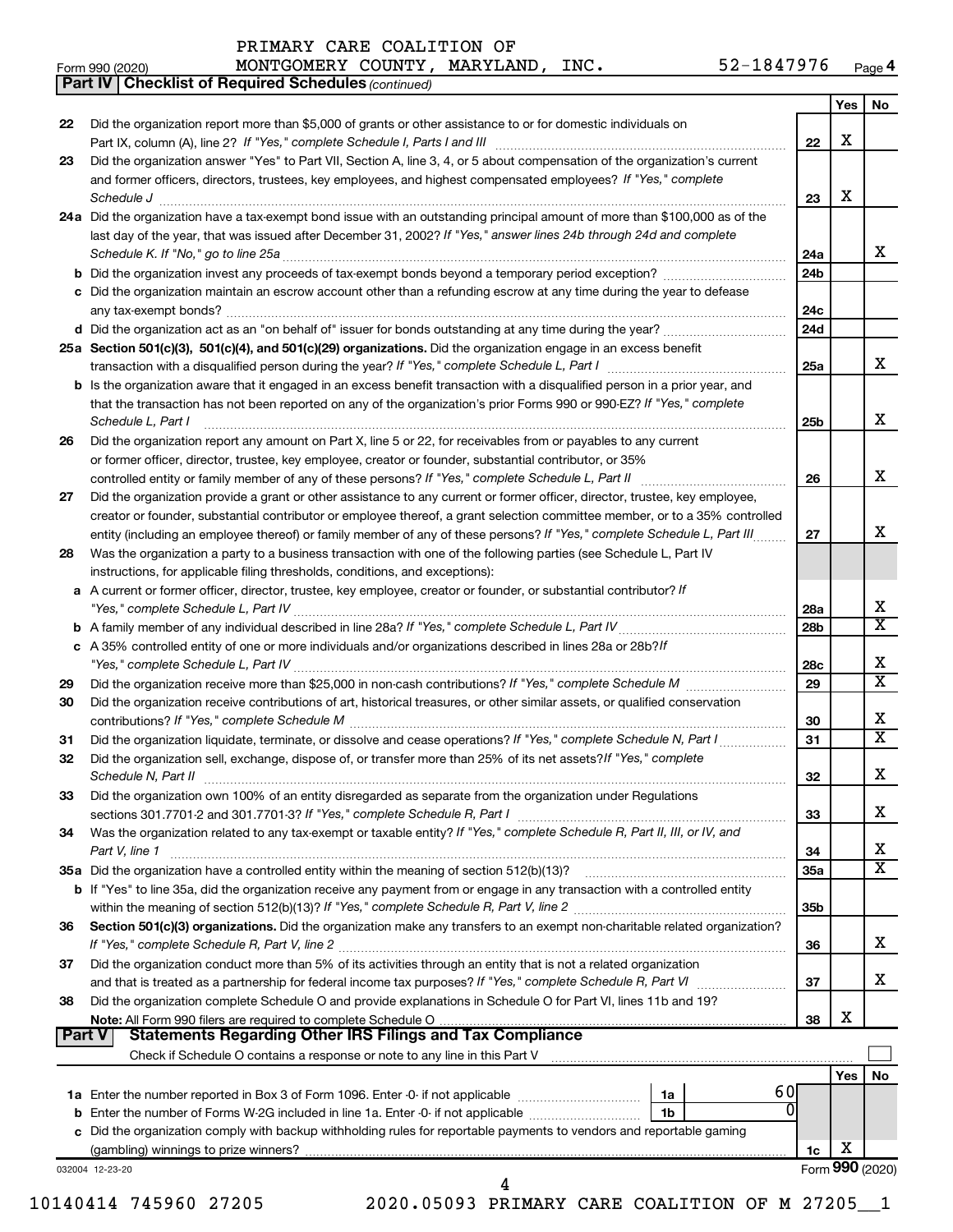|  | PRIMARY CARE COALITION OF |  |
|--|---------------------------|--|
|  |                           |  |

|    | <b>Statements Regarding Other IRS Filings and Tax Compliance (continued)</b><br>Part V                                                          |                |     |                         |  |  |  |  |  |  |  |  |
|----|-------------------------------------------------------------------------------------------------------------------------------------------------|----------------|-----|-------------------------|--|--|--|--|--|--|--|--|
|    |                                                                                                                                                 |                | Yes | No                      |  |  |  |  |  |  |  |  |
|    | 2a Enter the number of employees reported on Form W-3, Transmittal of Wage and Tax Statements,                                                  |                |     |                         |  |  |  |  |  |  |  |  |
|    | 83<br>filed for the calendar year ending with or within the year covered by this return<br>2a                                                   |                |     |                         |  |  |  |  |  |  |  |  |
|    |                                                                                                                                                 | 2 <sub>b</sub> | Х   |                         |  |  |  |  |  |  |  |  |
|    |                                                                                                                                                 |                |     |                         |  |  |  |  |  |  |  |  |
|    | 3a Did the organization have unrelated business gross income of \$1,000 or more during the year?                                                |                |     |                         |  |  |  |  |  |  |  |  |
|    |                                                                                                                                                 |                |     |                         |  |  |  |  |  |  |  |  |
|    | 4a At any time during the calendar year, did the organization have an interest in, or a signature or other authority over, a                    |                |     |                         |  |  |  |  |  |  |  |  |
|    | financial account in a foreign country (such as a bank account, securities account, or other financial account)?                                |                |     |                         |  |  |  |  |  |  |  |  |
|    | <b>b</b> If "Yes," enter the name of the foreign country $\blacktriangleright$                                                                  |                |     |                         |  |  |  |  |  |  |  |  |
|    | See instructions for filing requirements for FinCEN Form 114, Report of Foreign Bank and Financial Accounts (FBAR).                             |                |     |                         |  |  |  |  |  |  |  |  |
|    |                                                                                                                                                 | 5a             |     | х                       |  |  |  |  |  |  |  |  |
| b  |                                                                                                                                                 | 5b             |     | $\overline{\mathbf{X}}$ |  |  |  |  |  |  |  |  |
| с  |                                                                                                                                                 | 5с             |     |                         |  |  |  |  |  |  |  |  |
|    | 6a Does the organization have annual gross receipts that are normally greater than \$100,000, and did the organization solicit                  |                |     |                         |  |  |  |  |  |  |  |  |
|    |                                                                                                                                                 | 6a             |     | х                       |  |  |  |  |  |  |  |  |
|    | <b>b</b> If "Yes," did the organization include with every solicitation an express statement that such contributions or gifts                   |                |     |                         |  |  |  |  |  |  |  |  |
|    |                                                                                                                                                 | 6b             |     |                         |  |  |  |  |  |  |  |  |
| 7  | Organizations that may receive deductible contributions under section 170(c).                                                                   |                |     |                         |  |  |  |  |  |  |  |  |
| a  | Did the organization receive a payment in excess of \$75 made partly as a contribution and partly for goods and services provided to the payor? | 7a             |     | x                       |  |  |  |  |  |  |  |  |
|    |                                                                                                                                                 | 7b             |     |                         |  |  |  |  |  |  |  |  |
|    | c Did the organization sell, exchange, or otherwise dispose of tangible personal property for which it was required                             |                |     |                         |  |  |  |  |  |  |  |  |
|    |                                                                                                                                                 | 7с             |     | x                       |  |  |  |  |  |  |  |  |
|    | 7d                                                                                                                                              |                |     |                         |  |  |  |  |  |  |  |  |
|    | Did the organization receive any funds, directly or indirectly, to pay premiums on a personal benefit contract?                                 | 7e             |     | х                       |  |  |  |  |  |  |  |  |
| f. |                                                                                                                                                 |                |     |                         |  |  |  |  |  |  |  |  |
|    | If the organization received a contribution of qualified intellectual property, did the organization file Form 8899 as required?                |                |     |                         |  |  |  |  |  |  |  |  |
|    | h If the organization received a contribution of cars, boats, airplanes, or other vehicles, did the organization file a Form 1098-C?            |                |     |                         |  |  |  |  |  |  |  |  |
| 8  | Sponsoring organizations maintaining donor advised funds. Did a donor advised fund maintained by the                                            |                |     |                         |  |  |  |  |  |  |  |  |
|    | N/A                                                                                                                                             | 8              |     |                         |  |  |  |  |  |  |  |  |
| 9  | Sponsoring organizations maintaining donor advised funds.                                                                                       |                |     |                         |  |  |  |  |  |  |  |  |
| а  | N/A<br>Did the sponsoring organization make any taxable distributions under section 4966?                                                       | 9а             |     |                         |  |  |  |  |  |  |  |  |
|    | N/A                                                                                                                                             | 9b             |     |                         |  |  |  |  |  |  |  |  |
| 10 | Section 501(c)(7) organizations. Enter:                                                                                                         |                |     |                         |  |  |  |  |  |  |  |  |
|    | 10a                                                                                                                                             |                |     |                         |  |  |  |  |  |  |  |  |
|    | 10 <sub>b</sub><br>b Gross receipts, included on Form 990, Part VIII, line 12, for public use of club facilities                                |                |     |                         |  |  |  |  |  |  |  |  |
| 11 | Section 501(c)(12) organizations. Enter:                                                                                                        |                |     |                         |  |  |  |  |  |  |  |  |
| а  | N/A<br>11a                                                                                                                                      |                |     |                         |  |  |  |  |  |  |  |  |
|    | b Gross income from other sources (Do not net amounts due or paid to other sources against                                                      |                |     |                         |  |  |  |  |  |  |  |  |
|    | amounts due or received from them.)<br>11b                                                                                                      |                |     |                         |  |  |  |  |  |  |  |  |
|    | 12a Section 4947(a)(1) non-exempt charitable trusts. Is the organization filing Form 990 in lieu of Form 1041?                                  | 12a            |     |                         |  |  |  |  |  |  |  |  |
|    | <b>b</b> If "Yes," enter the amount of tax-exempt interest received or accrued during the year $\ldots$ $\mathbf{N}/\mathbf{A}$ .<br>12b        |                |     |                         |  |  |  |  |  |  |  |  |
| 13 | Section 501(c)(29) qualified nonprofit health insurance issuers.                                                                                |                |     |                         |  |  |  |  |  |  |  |  |
|    | N/A<br>a Is the organization licensed to issue qualified health plans in more than one state?                                                   | 1За            |     |                         |  |  |  |  |  |  |  |  |
|    | Note: See the instructions for additional information the organization must report on Schedule O.                                               |                |     |                         |  |  |  |  |  |  |  |  |
|    | <b>b</b> Enter the amount of reserves the organization is required to maintain by the states in which the                                       |                |     |                         |  |  |  |  |  |  |  |  |
|    | 13 <sub>b</sub>                                                                                                                                 |                |     |                         |  |  |  |  |  |  |  |  |
| с  | 13c                                                                                                                                             |                |     |                         |  |  |  |  |  |  |  |  |
|    | 14a Did the organization receive any payments for indoor tanning services during the tax year?                                                  | 14a            |     | x                       |  |  |  |  |  |  |  |  |
|    | <b>b</b> If "Yes," has it filed a Form 720 to report these payments? If "No," provide an explanation on Schedule O                              | 14b            |     |                         |  |  |  |  |  |  |  |  |
| 15 | Is the organization subject to the section 4960 tax on payment(s) of more than \$1,000,000 in remuneration or                                   |                |     |                         |  |  |  |  |  |  |  |  |
|    |                                                                                                                                                 | 15             |     | x                       |  |  |  |  |  |  |  |  |
|    | If "Yes," see instructions and file Form 4720, Schedule N.                                                                                      |                |     |                         |  |  |  |  |  |  |  |  |
| 16 | Is the organization an educational institution subject to the section 4968 excise tax on net investment income?                                 | 16             |     | х                       |  |  |  |  |  |  |  |  |
|    | If "Yes," complete Form 4720, Schedule O.                                                                                                       |                |     |                         |  |  |  |  |  |  |  |  |

Form (2020) **990**

032005 12-23-20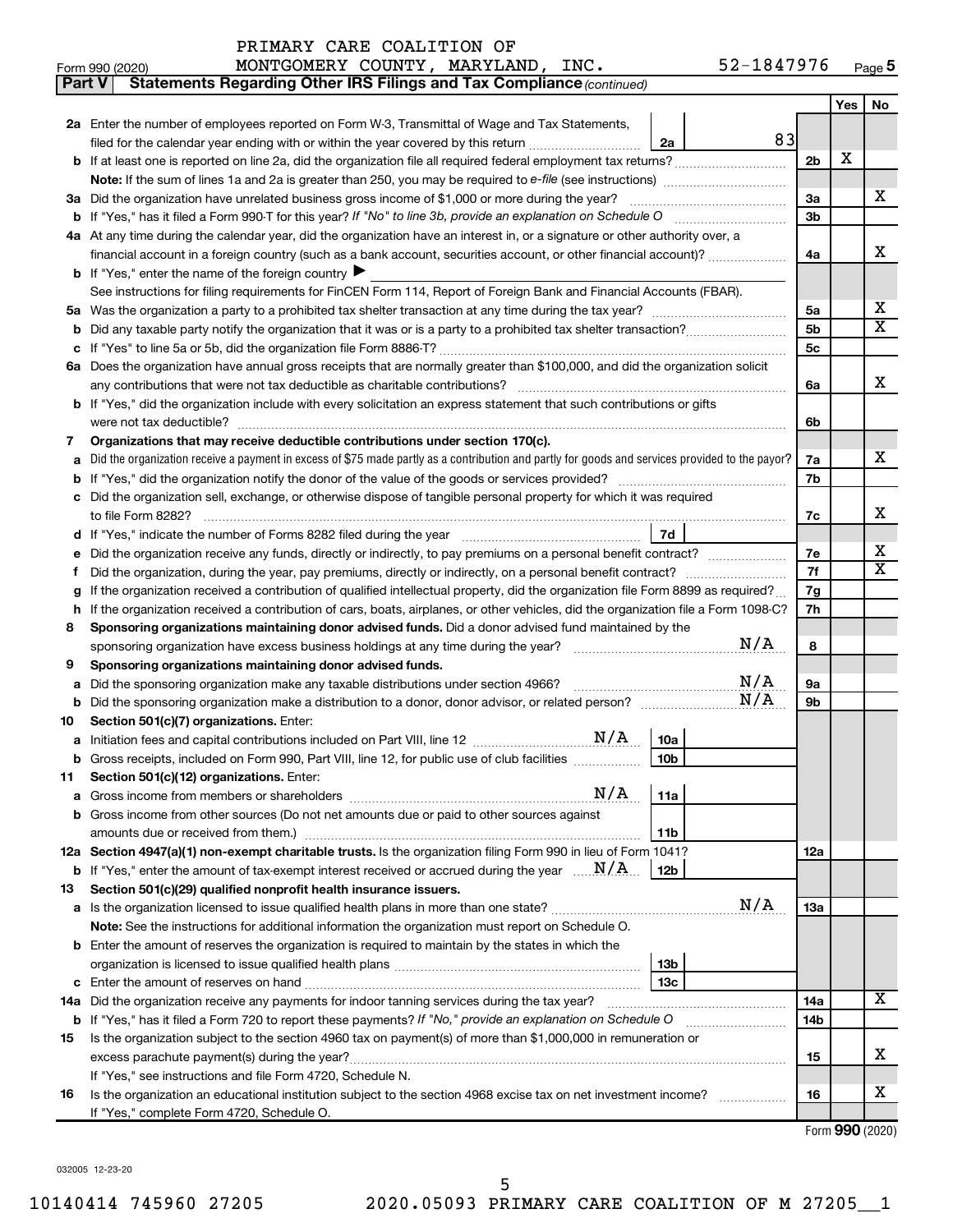|    |                                                                                                                                                  |    |            |    |                 |                         | $\overline{\mathbf{X}}$ |
|----|--------------------------------------------------------------------------------------------------------------------------------------------------|----|------------|----|-----------------|-------------------------|-------------------------|
|    | <b>Section A. Governing Body and Management</b>                                                                                                  |    |            |    |                 |                         |                         |
|    |                                                                                                                                                  |    |            |    |                 | Yes                     | No                      |
|    | 1a Enter the number of voting members of the governing body at the end of the tax year                                                           | 1a |            | 14 |                 |                         |                         |
|    | If there are material differences in voting rights among members of the governing body, or if the governing                                      |    |            |    |                 |                         |                         |
|    | body delegated broad authority to an executive committee or similar committee, explain on Schedule O.                                            |    |            |    |                 |                         |                         |
|    | <b>b</b> Enter the number of voting members included on line 1a, above, who are independent                                                      | 1b |            | 13 |                 |                         |                         |
| 2  | Did any officer, director, trustee, or key employee have a family relationship or a business relationship with any other                         |    |            |    |                 |                         |                         |
|    |                                                                                                                                                  |    |            |    | $\mathbf{2}$    |                         | х                       |
| З  | Did the organization delegate control over management duties customarily performed by or under the direct supervision                            |    |            |    |                 |                         |                         |
|    | of officers, directors, trustees, or key employees to a management company or other person?                                                      |    |            |    | 3               |                         | Х                       |
| 4  | Did the organization make any significant changes to its governing documents since the prior Form 990 was filed?                                 |    |            |    | 4               |                         | $\overline{\mathbf{x}}$ |
| 5  |                                                                                                                                                  |    |            |    | 5               |                         | $\overline{\mathbf{x}}$ |
| 6  |                                                                                                                                                  |    |            |    | 6               |                         | $\overline{\mathbf{X}}$ |
|    | 7a Did the organization have members, stockholders, or other persons who had the power to elect or appoint one or                                |    |            |    |                 |                         |                         |
|    |                                                                                                                                                  |    |            |    | 7a              |                         | X                       |
|    | <b>b</b> Are any governance decisions of the organization reserved to (or subject to approval by) members, stockholders, or                      |    |            |    |                 |                         |                         |
|    | persons other than the governing body?                                                                                                           |    |            |    | 7b              |                         | X                       |
| 8  | Did the organization contemporaneously document the meetings held or written actions undertaken during the year by the following:                |    |            |    |                 |                         |                         |
|    |                                                                                                                                                  |    |            |    | 8a              | х                       |                         |
|    |                                                                                                                                                  |    |            |    | 8b              | $\overline{\textbf{x}}$ |                         |
| 9  | Is there any officer, director, trustee, or key employee listed in Part VII, Section A, who cannot be reached at the                             |    |            |    |                 |                         |                         |
|    |                                                                                                                                                  |    |            |    | 9               |                         | x                       |
|    | Section B. Policies (This Section B requests information about policies not required by the Internal Revenue Code.)                              |    |            |    |                 |                         |                         |
|    |                                                                                                                                                  |    |            |    |                 | Yes                     | No                      |
|    |                                                                                                                                                  |    |            |    | 10a             |                         | х                       |
|    | b If "Yes," did the organization have written policies and procedures governing the activities of such chapters, affiliates,                     |    |            |    |                 |                         |                         |
|    |                                                                                                                                                  |    |            |    | 10 <sub>b</sub> |                         |                         |
|    |                                                                                                                                                  |    |            |    | 11a             | X                       |                         |
|    | 11a Has the organization provided a complete copy of this Form 990 to all members of its governing body before filing the form?                  |    |            |    |                 |                         |                         |
|    | <b>b</b> Describe in Schedule O the process, if any, used by the organization to review this Form 990.                                           |    |            |    |                 | х                       |                         |
|    |                                                                                                                                                  |    |            |    | 12a             | $\overline{\text{x}}$   |                         |
|    | <b>b</b> Were officers, directors, or trustees, and key employees required to disclose annually interests that could give rise to conflicts?     |    |            |    | 12 <sub>b</sub> |                         |                         |
|    | c Did the organization regularly and consistently monitor and enforce compliance with the policy? If "Yes," describe                             |    |            |    |                 | х                       |                         |
|    | in Schedule O how this was done manufactured and continuum control of the state of the state of the state of t                                   |    |            |    | 12c             | $\overline{\mathtt{x}}$ |                         |
| 13 |                                                                                                                                                  |    |            |    | 13              | $\overline{\textbf{x}}$ |                         |
| 14 | Did the organization have a written document retention and destruction policy? [11] manufaction manufaction in                                   |    |            |    | 14              |                         |                         |
| 15 | Did the process for determining compensation of the following persons include a review and approval by independent                               |    |            |    |                 |                         |                         |
|    | persons, comparability data, and contemporaneous substantiation of the deliberation and decision?                                                |    |            |    |                 |                         |                         |
|    |                                                                                                                                                  |    |            |    | 15a             | X                       |                         |
|    |                                                                                                                                                  |    |            |    | 15b             |                         | X                       |
|    | If "Yes" to line 15a or 15b, describe the process in Schedule O (see instructions).                                                              |    |            |    |                 |                         |                         |
|    | 16a Did the organization invest in, contribute assets to, or participate in a joint venture or similar arrangement with a                        |    |            |    |                 |                         |                         |
|    | taxable entity during the year?                                                                                                                  |    |            |    | <b>16a</b>      |                         | х                       |
|    | b If "Yes," did the organization follow a written policy or procedure requiring the organization to evaluate its participation                   |    |            |    |                 |                         |                         |
|    | in joint venture arrangements under applicable federal tax law, and take steps to safeguard the organization's                                   |    |            |    |                 |                         |                         |
|    |                                                                                                                                                  |    |            |    | 16b             |                         |                         |
|    | <b>Section C. Disclosure</b>                                                                                                                     |    |            |    |                 |                         |                         |
| 17 | List the states with which a copy of this Form 990 is required to be filed $\blacktriangleright$ MD                                              |    |            |    |                 |                         |                         |
| 18 | Section 6104 requires an organization to make its Forms 1023 (1024 or 1024-A, if applicable), 990, and 990-T (Section 501(c)(3)s only) available |    |            |    |                 |                         |                         |
|    | for public inspection. Indicate how you made these available. Check all that apply.                                                              |    |            |    |                 |                         |                         |
|    | $X$ Own website<br>$\lfloor x \rfloor$ Upon request<br>Another's website<br>Other (explain on Schedule O)                                        |    |            |    |                 |                         |                         |
| 19 | Describe on Schedule O whether (and if so, how) the organization made its governing documents, conflict of interest policy, and financial        |    |            |    |                 |                         |                         |
|    | statements available to the public during the tax year.                                                                                          |    |            |    |                 |                         |                         |
|    | State the name, address, and telephone number of the person who possesses the organization's books and records                                   |    |            |    |                 |                         |                         |
| 20 | LESLIE GRAHAM - (301)628-3405                                                                                                                    |    |            |    |                 |                         |                         |
|    |                                                                                                                                                  |    |            |    |                 |                         |                         |
|    | 8757<br>GEORGIA AVENUE, 10TH FL, SILVER SPRING, MD                                                                                               |    | 20910-3741 |    |                 |                         |                         |
|    | 032006 12-23-20                                                                                                                                  |    |            |    |                 | Form 990 (2020)         |                         |
|    | 6                                                                                                                                                |    |            |    |                 |                         |                         |

**Part VI** Governance, Management, and Disclosure For each "Yes" response to lines 2 through 7b below, and for a "No" response

Form 990 (2020) Page MONTGOMERY COUNTY, MARYLAND, INC. 52-1847976

PRIMARY CARE COALITION OF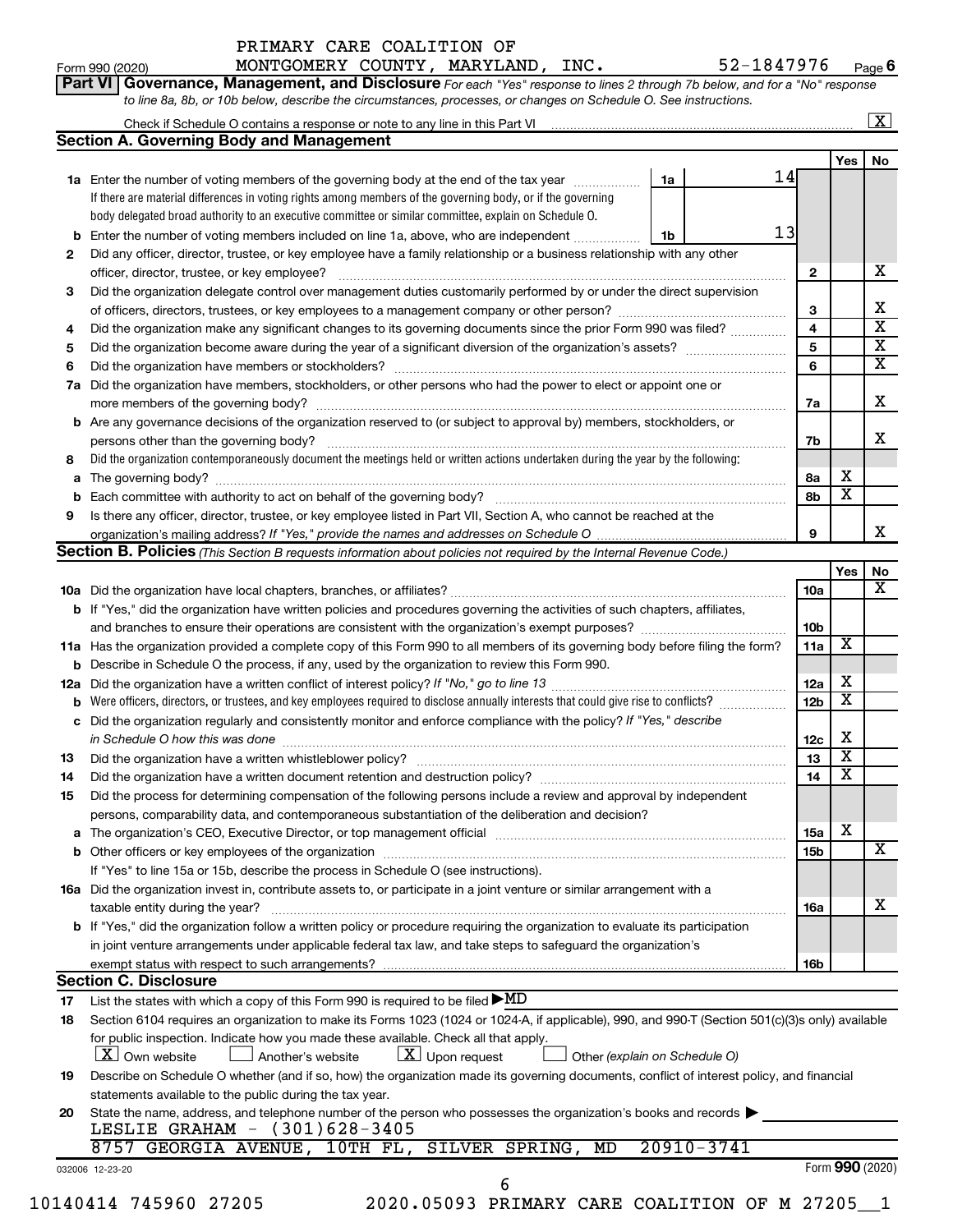| Form 990 (2020)                                                                            | MONTGOMERY COUNTY, MARYLAND,                                                               |  |  | INC. | 52-1847976 | Page 7 |  |  |  |  |  |  |
|--------------------------------------------------------------------------------------------|--------------------------------------------------------------------------------------------|--|--|------|------------|--------|--|--|--|--|--|--|
| Part VII Compensation of Officers, Directors, Trustees, Key Employees, Highest Compensated |                                                                                            |  |  |      |            |        |  |  |  |  |  |  |
| <b>Employees, and Independent Contractors</b>                                              |                                                                                            |  |  |      |            |        |  |  |  |  |  |  |
|                                                                                            | Check if Schedule O contains a response or note to any line in this Part VII               |  |  |      |            |        |  |  |  |  |  |  |
|                                                                                            | Section A. Officers, Directors, Trustees, Key Employees, and Highest Compensated Employees |  |  |      |            |        |  |  |  |  |  |  |

**1a**  Complete this table for all persons required to be listed. Report compensation for the calendar year ending with or within the organization's tax year.  $\bullet$  List all of the organization's current officers, directors, trustees (whether individuals or organizations), regardless of amount of compensation.

Enter -0- in columns (D), (E), and (F) if no compensation was paid.

**•** List all of the organization's current key employees, if any. See instructions for definition of "key employee."

PRIMARY CARE COALITION OF

• List the organization's five *current* highest compensated employees (other than an officer, director, trustee, or key employee) who received reportable compensation (Box 5 of Form W-2 and/or Box 7 of Form 1099-MISC) of more than \$100,000 from the organization and any related organizations.

 $\bullet$  List all of the organization's former officers, key employees, and highest compensated employees who received more than \$100,000 of reportable compensation from the organization and any related organizations.

**•** List all of the organization's former directors or trustees that received, in the capacity as a former director or trustee of the organization, more than \$10,000 of reportable compensation from the organization and any related organizations.

See instructions for the order in which to list the persons above.

Check this box if neither the organization nor any related organization compensated any current officer, director, or trustee.  $\Box$ 

| (A)                                 | (B)                  |                                         |                      | (C)         |                                                                  |                                   |        | (D)             | (E)             | (F)                         |
|-------------------------------------|----------------------|-----------------------------------------|----------------------|-------------|------------------------------------------------------------------|-----------------------------------|--------|-----------------|-----------------|-----------------------------|
| Name and title                      | Average              | Position<br>(do not check more than one |                      |             |                                                                  |                                   |        | Reportable      | Reportable      | Estimated                   |
|                                     | hours per            |                                         |                      |             | box, unless person is both an<br>officer and a director/trustee) |                                   |        | compensation    | compensation    | amount of                   |
|                                     | week                 |                                         |                      |             |                                                                  |                                   |        | from            | from related    | other                       |
|                                     | (list any            |                                         |                      |             |                                                                  |                                   |        | the             | organizations   | compensation                |
|                                     | hours for<br>related |                                         |                      |             |                                                                  |                                   |        | organization    | (W-2/1099-MISC) | from the                    |
|                                     | organizations        |                                         |                      |             |                                                                  |                                   |        | (W-2/1099-MISC) |                 | organization<br>and related |
|                                     | below                |                                         |                      |             |                                                                  |                                   |        |                 |                 | organizations               |
|                                     | line)                | Individual trustee or director          | nstitutional trustee | Officer     | Key employee                                                     | Highest compensated<br>  employee | Former |                 |                 |                             |
| LESLIE GRAHAM<br>(1)                | 40.00                |                                         |                      |             |                                                                  |                                   |        |                 |                 |                             |
| PRESIDENT & CEO                     |                      | X                                       |                      | $\mathbf X$ |                                                                  |                                   |        | 220,854.        | 0.              | 29,305.                     |
| BETHANY SANDERS<br>(2)              | 40.00                |                                         |                      |             |                                                                  |                                   |        |                 |                 |                             |
| DIRECTOR, QUALITY & OUTCOMES        |                      |                                         |                      |             |                                                                  | $\mathbf X$                       |        | 122,561.        | $\mathbf 0$ .   | 28,608.                     |
| ROSEMARY BOCHWAY<br>(3)             | 40.00                |                                         |                      |             |                                                                  |                                   |        |                 |                 |                             |
| VP, HEALTH EQUITY INITIATIVES       |                      |                                         |                      |             |                                                                  | X                                 |        | 109,456.        | $\mathbf 0$ .   | 26,027.                     |
| HILLERY TSUMBA<br>(4)               | 40.00                |                                         |                      |             |                                                                  |                                   |        |                 |                 |                             |
| DIRECTOR, ORGANIZATIONAL STRATEGY   |                      |                                         |                      |             |                                                                  | $\mathbf X$                       |        | 102,519.        | $\mathbf 0$ .   | 27,217.                     |
| (5)<br>SUSAN DONOVAN                | 40.00                |                                         |                      |             |                                                                  |                                   |        |                 |                 |                             |
| MANAGING DIRECTOR, NEXUS MONTGOMERY |                      |                                         |                      |             |                                                                  | $\mathbf X$                       |        | 110,127.        | $\mathbf 0$ .   | 4,151.                      |
| SHAWN D. BARTLEY<br>(6)             | 1.00                 |                                         |                      |             |                                                                  |                                   |        |                 |                 |                             |
| <b>CHAIR</b>                        |                      | $\mathbf X$                             |                      | $\mathbf X$ |                                                                  |                                   |        | $\mathbf 0$ .   | $\mathbf 0$ .   | 0.                          |
| (7)<br>KEVIN SEXTON                 | 1.00                 |                                         |                      |             |                                                                  |                                   |        |                 |                 |                             |
| VICE CHAIR                          |                      | $\mathbf X$                             |                      | $\mathbf X$ |                                                                  |                                   |        | $\mathbf 0$ .   | $\mathbf 0$ .   | 0.                          |
| (8)<br>STEVEN RAETZMAN              | 1.00                 |                                         |                      |             |                                                                  |                                   |        |                 |                 |                             |
| <b>SECRETARY</b>                    |                      | $\mathbf X$                             |                      | $\mathbf X$ |                                                                  |                                   |        | $\mathbf 0$ .   | $\mathbf 0$ .   | $\mathbf 0$ .               |
| <b>RON BIALEK</b><br>(9)            | 1.00                 |                                         |                      |             |                                                                  |                                   |        |                 |                 |                             |
| TREASURER                           |                      | X                                       |                      | $\mathbf X$ |                                                                  |                                   |        | $\mathbf 0$ .   | О.              | $\mathbf 0$ .               |
| (10) RICHARD BOHRER                 | 1.00                 |                                         |                      |             |                                                                  |                                   |        |                 |                 |                             |
| <b>MEMBER</b>                       |                      | X                                       |                      |             |                                                                  |                                   |        | $\mathbf 0$ .   | $\mathbf 0$ .   | $\mathbf 0$ .               |
| (11) LING CHIN                      | 1.00                 |                                         |                      |             |                                                                  |                                   |        |                 |                 |                             |
| <b>MEMBER</b>                       |                      | X                                       |                      |             |                                                                  |                                   |        | 0.              | 0.              | $\mathbf 0$ .               |
| (12) PIERRE-MARIE LONGKENG          | 1.00                 |                                         |                      |             |                                                                  |                                   |        |                 |                 |                             |
| <b>MEMBER</b>                       |                      | $\mathbf X$                             |                      |             |                                                                  |                                   |        | $\mathbf 0$ .   | $\mathbf 0$ .   | $\mathbf 0$ .               |
| (13) RAVI MELWANI                   | 1.00                 |                                         |                      |             |                                                                  |                                   |        |                 |                 |                             |
| <b>MEMBER</b>                       |                      | X                                       |                      |             |                                                                  |                                   |        | $\mathbf 0$ .   | $\mathbf 0$ .   | $\mathbf 0$ .               |
| (14) JULIA DOHERTY                  | 1.00                 |                                         |                      |             |                                                                  |                                   |        |                 |                 |                             |
| <b>MEMBER</b>                       |                      | $\mathbf X$                             |                      |             |                                                                  |                                   |        | $\mathbf 0$ .   | О.              | 0.                          |
| (15) DONNA PERRY                    | 1.00                 |                                         |                      |             |                                                                  |                                   |        |                 |                 |                             |
| <b>MEMBER</b>                       |                      | $\mathbf X$                             |                      |             |                                                                  |                                   |        | $\mathbf 0$ .   | $\mathbf 0$ .   | 0.                          |
| (16) MANSFIELD "KASEY" KASEMAN      | 1.00                 |                                         |                      |             |                                                                  |                                   |        |                 |                 |                             |
| <b>MEMBER</b>                       |                      | $\mathbf X$                             |                      |             |                                                                  |                                   |        | 0.              | $\mathbf 0$ .   | $\mathbf 0$ .               |
| (17) JENNIFER RODRIGUEZ PIPPINS     | 1.00                 |                                         |                      |             |                                                                  |                                   |        |                 |                 |                             |
| <b>MEMBER</b>                       |                      | X                                       |                      |             |                                                                  |                                   |        | 0.              | $\mathbf 0$ .   | $0$ .                       |
| 032007 12-23-20                     |                      |                                         |                      |             |                                                                  |                                   |        |                 |                 | Form 990 (2020)             |

10140414 745960 27205 2020.05093 PRIMARY CARE COALITION OF M 27205\_\_1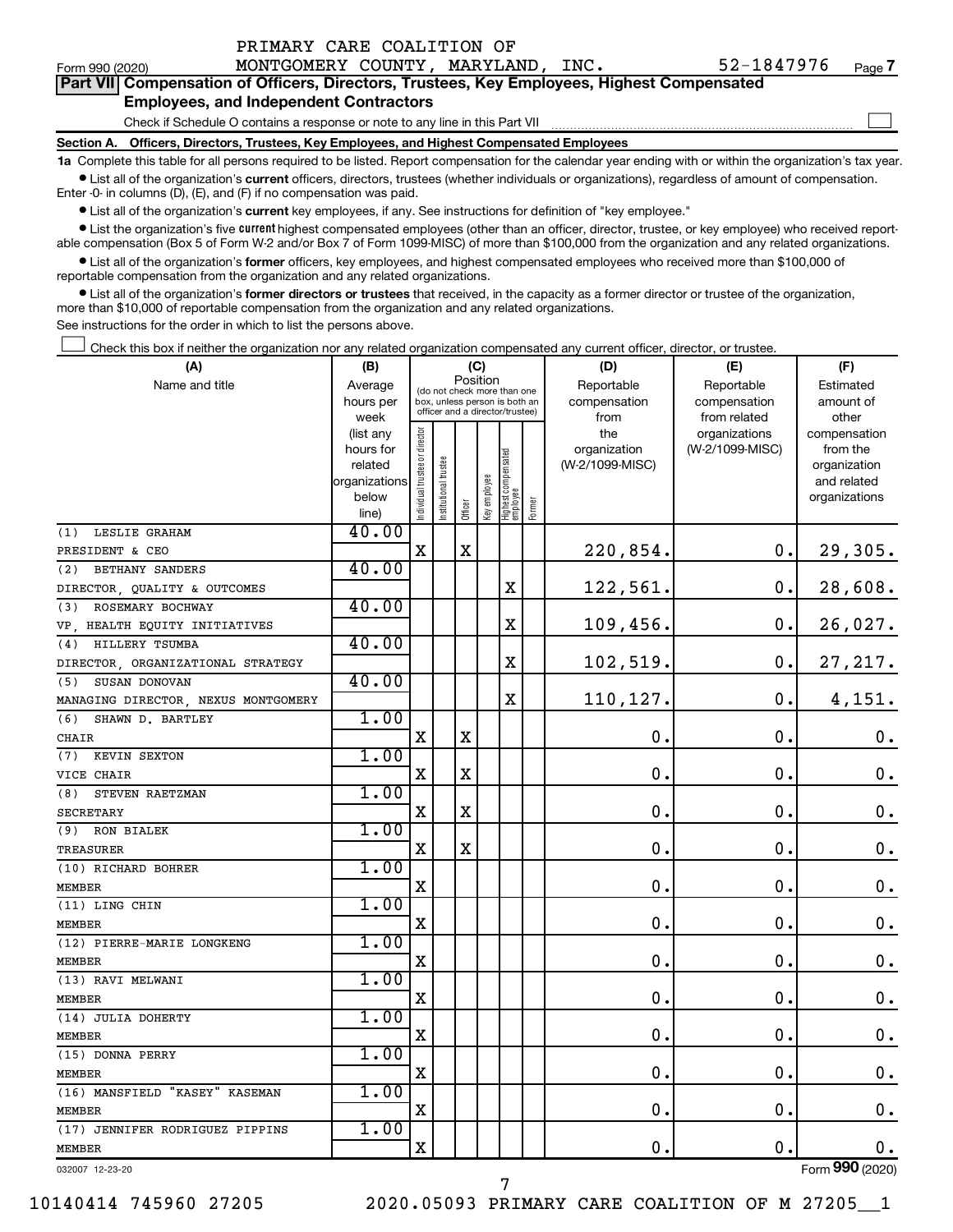| PRIMARY CARE COALITION OF                                                                                                                 |                          |                                |                       |          |              |                                                              |        |                         |                   |                                                 |                    |                             |                              |
|-------------------------------------------------------------------------------------------------------------------------------------------|--------------------------|--------------------------------|-----------------------|----------|--------------|--------------------------------------------------------------|--------|-------------------------|-------------------|-------------------------------------------------|--------------------|-----------------------------|------------------------------|
| MONTGOMERY COUNTY, MARYLAND, INC.<br>Form 990 (2020)<br><b>Part VII</b>                                                                   |                          |                                |                       |          |              |                                                              |        |                         | 52-1847976        |                                                 |                    |                             | Page 8                       |
| Section A. Officers, Directors, Trustees, Key Employees, and Highest Compensated Employees (continued)                                    | (B)                      |                                |                       |          | (C)          |                                                              |        |                         |                   |                                                 |                    |                             |                              |
| (A)<br>Name and title                                                                                                                     | Average                  |                                |                       | Position |              |                                                              |        | (D)<br>Reportable       | (E)<br>Reportable |                                                 |                    | (F)<br>Estimated            |                              |
|                                                                                                                                           | hours per                |                                |                       |          |              | (do not check more than one<br>box, unless person is both an |        | compensation            | compensation      |                                                 |                    | amount of                   |                              |
|                                                                                                                                           | week                     |                                |                       |          |              | officer and a director/trustee)                              |        | from                    | from related      |                                                 |                    | other                       |                              |
|                                                                                                                                           | (list any                |                                |                       |          |              |                                                              |        | the                     | organizations     |                                                 |                    | compensation                |                              |
|                                                                                                                                           | hours for                |                                |                       |          |              |                                                              |        | organization            | (W-2/1099-MISC)   |                                                 |                    | from the                    |                              |
|                                                                                                                                           | related<br>organizations |                                |                       |          |              |                                                              |        | (W-2/1099-MISC)         |                   |                                                 |                    | organization<br>and related |                              |
|                                                                                                                                           | below                    |                                |                       |          |              |                                                              |        |                         |                   |                                                 |                    | organizations               |                              |
|                                                                                                                                           | line)                    | Individual trustee or director | Institutional trustee | Officer  | Key employee | Highest compensated<br>employee                              | Former |                         |                   |                                                 |                    |                             |                              |
| (18) TRISTRAM KRUGER                                                                                                                      | 1.00                     |                                |                       |          |              |                                                              |        |                         |                   |                                                 |                    |                             |                              |
| <b>MEMBER</b>                                                                                                                             |                          | X                              |                       |          |              |                                                              |        | 0.                      |                   | 0.                                              |                    |                             | $0$ .                        |
|                                                                                                                                           |                          |                                |                       |          |              |                                                              |        |                         |                   |                                                 |                    |                             |                              |
|                                                                                                                                           |                          |                                |                       |          |              |                                                              |        |                         |                   |                                                 |                    |                             |                              |
|                                                                                                                                           |                          |                                |                       |          |              |                                                              |        |                         |                   |                                                 |                    |                             |                              |
|                                                                                                                                           |                          |                                |                       |          |              |                                                              |        |                         |                   |                                                 |                    |                             |                              |
|                                                                                                                                           |                          |                                |                       |          |              |                                                              |        |                         |                   |                                                 |                    |                             |                              |
|                                                                                                                                           |                          |                                |                       |          |              |                                                              |        |                         |                   |                                                 |                    |                             |                              |
|                                                                                                                                           |                          |                                |                       |          |              |                                                              |        |                         |                   |                                                 |                    |                             |                              |
|                                                                                                                                           |                          |                                |                       |          |              |                                                              |        |                         |                   |                                                 |                    |                             |                              |
|                                                                                                                                           |                          |                                |                       |          |              |                                                              |        |                         |                   |                                                 |                    |                             |                              |
|                                                                                                                                           |                          |                                |                       |          |              |                                                              |        |                         |                   |                                                 |                    |                             |                              |
|                                                                                                                                           |                          |                                |                       |          |              |                                                              |        |                         |                   |                                                 |                    |                             |                              |
|                                                                                                                                           |                          |                                |                       |          |              |                                                              |        |                         |                   |                                                 |                    |                             |                              |
|                                                                                                                                           |                          |                                |                       |          |              |                                                              |        |                         |                   |                                                 |                    |                             |                              |
|                                                                                                                                           |                          |                                |                       |          |              |                                                              |        |                         |                   |                                                 |                    |                             |                              |
|                                                                                                                                           |                          |                                |                       |          |              |                                                              |        |                         |                   |                                                 |                    |                             |                              |
|                                                                                                                                           |                          |                                |                       |          |              |                                                              |        |                         |                   |                                                 |                    |                             |                              |
| 1b Subtotal                                                                                                                               |                          |                                |                       |          |              |                                                              |        | 665,517.<br>$\Omega$ .  |                   | $\overline{0}$ .<br>$\overline{\mathfrak{o}}$ . |                    |                             | 115,308.<br>$\overline{0}$ . |
|                                                                                                                                           |                          |                                |                       |          |              |                                                              |        | 665,517.                |                   | σ.                                              |                    | 115,308.                    |                              |
| Total number of individuals (including but not limited to those listed above) who received more than \$100,000 of reportable<br>2         |                          |                                |                       |          |              |                                                              |        |                         |                   |                                                 |                    |                             |                              |
| compensation from the organization $\blacktriangleright$                                                                                  |                          |                                |                       |          |              |                                                              |        |                         |                   |                                                 |                    |                             | 5                            |
|                                                                                                                                           |                          |                                |                       |          |              |                                                              |        |                         |                   |                                                 |                    | Yes                         | No                           |
| Did the organization list any former officer, director, trustee, key employee, or highest compensated employee on<br>З                    |                          |                                |                       |          |              |                                                              |        |                         |                   |                                                 |                    |                             |                              |
| line 1a? If "Yes," complete Schedule J for such individual manufactured content content from the content of the                           |                          |                                |                       |          |              |                                                              |        |                         |                   |                                                 | 3                  |                             | $\overline{\text{X}}$        |
| For any individual listed on line 1a, is the sum of reportable compensation and other compensation from the organization<br>4             |                          |                                |                       |          |              |                                                              |        |                         |                   |                                                 |                    |                             |                              |
|                                                                                                                                           |                          |                                |                       |          |              |                                                              |        |                         |                   |                                                 | $\overline{\bf 4}$ | х                           |                              |
| Did any person listed on line 1a receive or accrue compensation from any unrelated organization or individual for services<br>5           |                          |                                |                       |          |              |                                                              |        |                         |                   |                                                 |                    |                             |                              |
|                                                                                                                                           |                          |                                |                       |          |              |                                                              |        |                         |                   |                                                 | 5                  |                             | x                            |
| <b>Section B. Independent Contractors</b>                                                                                                 |                          |                                |                       |          |              |                                                              |        |                         |                   |                                                 |                    |                             |                              |
| Complete this table for your five highest compensated independent contractors that received more than \$100,000 of compensation from<br>1 |                          |                                |                       |          |              |                                                              |        |                         |                   |                                                 |                    |                             |                              |
| the organization. Report compensation for the calendar year ending with or within the organization's tax year.                            |                          |                                |                       |          |              |                                                              |        |                         |                   |                                                 |                    |                             |                              |
| (A)                                                                                                                                       |                          |                                |                       |          |              |                                                              |        | (B)                     |                   |                                                 | (C)                |                             |                              |
| Name and business address                                                                                                                 |                          |                                |                       |          |              |                                                              |        | Description of services |                   |                                                 | Compensation       |                             |                              |
| ABC DESIGN & PROMOTION                                                                                                                    |                          |                                |                       |          |              |                                                              |        |                         |                   |                                                 |                    |                             |                              |
| 18249 WICKHAM ROAD, OLNEY, MD 20832                                                                                                       |                          |                                |                       |          |              |                                                              |        | DESIGN AND PROMOTION    |                   |                                                 |                    |                             | 673,642.                     |
| DEPARTMENT OF HEALTH & HUMAN SERVICES, 401                                                                                                |                          |                                |                       |          |              |                                                              |        | PROGRAM OPERATIONS      |                   |                                                 |                    |                             |                              |
| HUNGERFORD DRIVE, 6TH FLOOR, ROCKVILLE, MD<br><b>COSTS</b>                                                                                |                          |                                |                       |          |              |                                                              |        |                         |                   |                                                 | 450,000.           |                             |                              |
| <b>CASA DE MARYLAND</b>                                                                                                                   |                          |                                |                       |          |              |                                                              |        | NAVIGATION &            |                   |                                                 |                    |                             |                              |
| 8151 15TH AVENUE, HYATTSVILLE, MD 20783                                                                                                   |                          |                                |                       |          |              |                                                              |        | <b>INFORMATION LINE</b> |                   |                                                 |                    |                             | 187,340.                     |
| HEALTHPRO CONSULTING LLC, 8609 FLOWER                                                                                                     |                          |                                |                       |          |              |                                                              |        |                         |                   |                                                 |                    |                             |                              |
| AVENUE # 1, TAKOMA PARK, MD 20912                                                                                                         |                          |                                |                       |          |              |                                                              |        | CONSULTING              |                   |                                                 |                    |                             | 166,920.                     |
| ECLINICALWORKS LLC                                                                                                                        |                          |                                |                       |          |              |                                                              |        | <b>EHR SOFTWARE</b>     |                   |                                                 |                    | $111,554$ .                 |                              |
| P.O. BOX 847950, BOSTON, MA 02284                                                                                                         |                          |                                |                       |          |              |                                                              |        |                         |                   |                                                 |                    |                             |                              |
| Total number of independent contractors (including but not limited to those listed above) who received more than<br>$\mathbf{2}$          |                          |                                |                       |          |              | 8                                                            |        |                         |                   |                                                 |                    |                             |                              |
| \$100,000 of compensation from the organization                                                                                           |                          |                                |                       |          |              |                                                              |        |                         |                   |                                                 |                    |                             | $E_{\text{max}}$ 000 (0000)  |

032008 12-23-20

Form (2020) **990**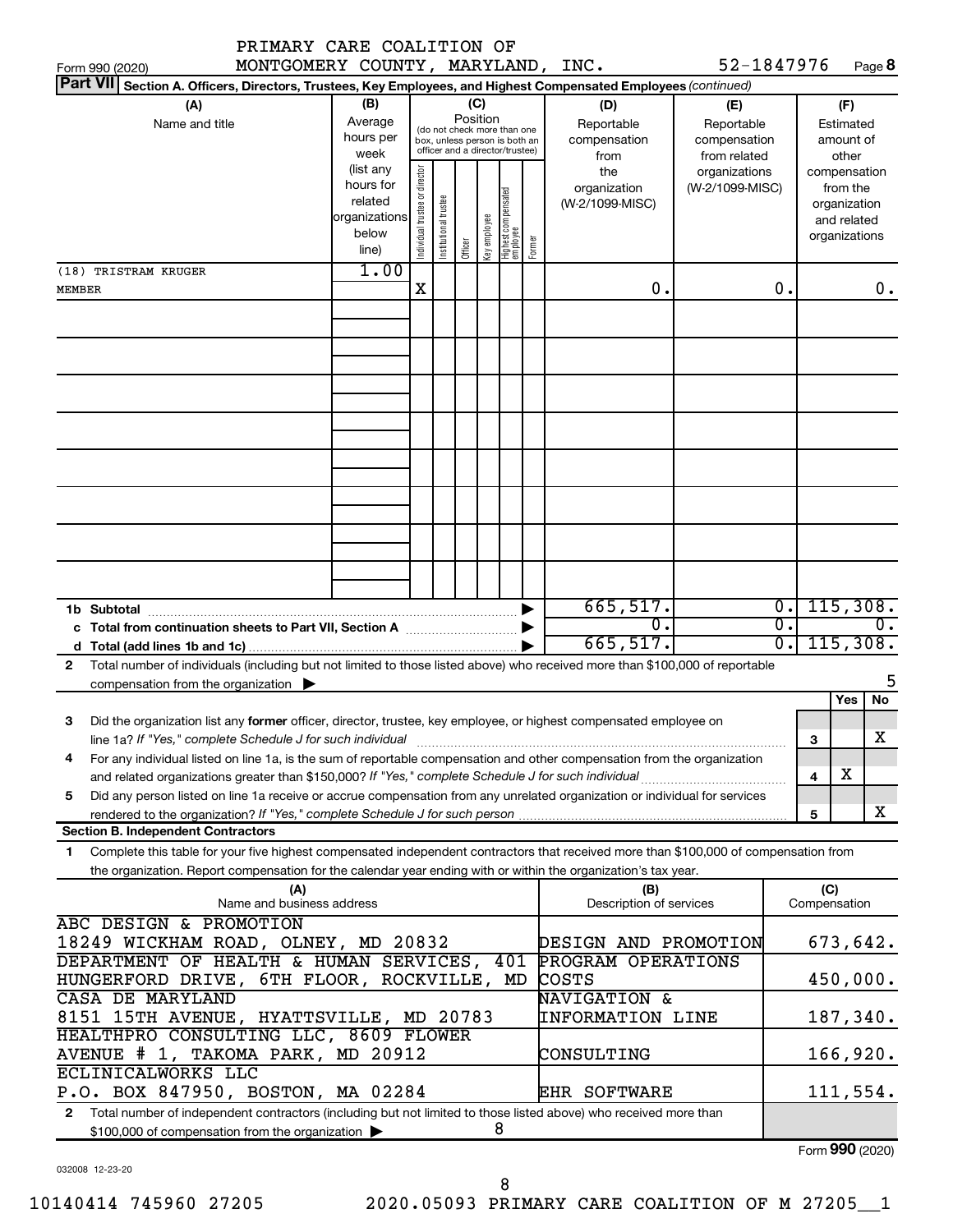Form 990 (2020) MONTGOMERY COUNTY, MARYLAND, INC.  $52-1847976$  Page 52-1847976 Page 9

|                                                           |      |    | Form 990 (2020)                                                                                                       |                          |                |                      |                            | MONTGOMERY COUNTY, MARYLAND, INC. |        |                                                        | 52-1847976 | Page 9                                                          |
|-----------------------------------------------------------|------|----|-----------------------------------------------------------------------------------------------------------------------|--------------------------|----------------|----------------------|----------------------------|-----------------------------------|--------|--------------------------------------------------------|------------|-----------------------------------------------------------------|
| <b>Part VIII</b>                                          |      |    | <b>Statement of Revenue</b>                                                                                           |                          |                |                      |                            |                                   |        |                                                        |            |                                                                 |
|                                                           |      |    |                                                                                                                       |                          |                |                      |                            |                                   |        |                                                        |            |                                                                 |
|                                                           |      |    |                                                                                                                       |                          |                |                      |                            | Total revenue                     |        | Related or exempt<br>function revenue business revenue | Unrelated  | (D)<br>Revenue excluded<br>from tax under<br>sections 512 - 514 |
|                                                           |      |    | 1 a Federated campaigns                                                                                               |                          | 1a             |                      |                            |                                   |        |                                                        |            |                                                                 |
| Contributions, Gifts, Grants<br>and Other Similar Amounts |      |    | <b>b</b> Membership dues                                                                                              |                          | 1 <sub>b</sub> |                      |                            |                                   |        |                                                        |            |                                                                 |
|                                                           |      |    | c Fundraising events                                                                                                  |                          | 1c             |                      |                            |                                   |        |                                                        |            |                                                                 |
|                                                           |      |    | d Related organizations                                                                                               | $\overline{\phantom{a}}$ | 1d             |                      |                            |                                   |        |                                                        |            |                                                                 |
|                                                           |      |    | e Government grants (contributions)                                                                                   |                          | 1e             | 27,790,243.          |                            |                                   |        |                                                        |            |                                                                 |
|                                                           |      |    | f All other contributions, gifts, grants, and                                                                         |                          |                |                      |                            |                                   |        |                                                        |            |                                                                 |
|                                                           |      |    | similar amounts not included above                                                                                    |                          | 1f             | 321,709.             |                            |                                   |        |                                                        |            |                                                                 |
|                                                           |      |    | g Noncash contributions included in lines 1a-1f                                                                       |                          | 1g $ $ \$      |                      |                            |                                   |        |                                                        |            |                                                                 |
|                                                           |      |    |                                                                                                                       |                          |                |                      | ▶                          | 28, 111, 952.                     |        |                                                        |            |                                                                 |
|                                                           |      |    |                                                                                                                       |                          |                | <b>Business Code</b> |                            |                                   |        |                                                        |            |                                                                 |
| Program Service<br>Revenue                                |      | 2a | HOSPITAL CONTRACTS                                                                                                    |                          |                | 900999<br>900999     |                            | 817,938.<br>175,683.              |        | 817,938.                                               |            |                                                                 |
|                                                           |      | b  | RECORDS MAINTENANCE FEES                                                                                              |                          |                |                      |                            |                                   |        | 175,683.                                               |            |                                                                 |
|                                                           |      | с  | the control of the control of the control of the control of                                                           |                          |                |                      |                            |                                   |        |                                                        |            |                                                                 |
|                                                           |      | d  | <u> 1989 - Johann Barbara, martin a bhann an t-Alban an t-Alban an t-Alban an t-Alban an t-Alban an t-Alban an t-</u> |                          |                |                      |                            |                                   |        |                                                        |            |                                                                 |
|                                                           |      | е  | f All other program service revenue                                                                                   |                          |                |                      |                            |                                   |        |                                                        |            |                                                                 |
|                                                           |      |    |                                                                                                                       |                          |                |                      | ▶                          | 993,621.                          |        |                                                        |            |                                                                 |
|                                                           | 3    |    | Investment income (including dividends, interest, and                                                                 |                          |                |                      |                            |                                   |        |                                                        |            |                                                                 |
|                                                           |      |    |                                                                                                                       |                          |                |                      | ▶                          |                                   | 1,616. |                                                        |            | 1,616.                                                          |
|                                                           | 4    |    | Income from investment of tax-exempt bond proceeds                                                                    |                          |                |                      |                            |                                   |        |                                                        |            |                                                                 |
|                                                           | 5    |    |                                                                                                                       |                          |                |                      |                            |                                   |        |                                                        |            |                                                                 |
|                                                           |      |    |                                                                                                                       |                          | (i) Real       | (ii) Personal        |                            |                                   |        |                                                        |            |                                                                 |
|                                                           |      |    | 6 a Gross rents                                                                                                       | l 6a                     |                |                      |                            |                                   |        |                                                        |            |                                                                 |
|                                                           |      |    | <b>b</b> Less: rental expenses $\ldots$                                                                               | 6b                       |                |                      |                            |                                   |        |                                                        |            |                                                                 |
|                                                           |      |    | c Rental income or (loss)                                                                                             | 6с                       |                |                      |                            |                                   |        |                                                        |            |                                                                 |
|                                                           |      |    | d Net rental income or (loss)                                                                                         |                          |                |                      | Þ                          |                                   |        |                                                        |            |                                                                 |
|                                                           |      |    | 7 a Gross amount from sales of                                                                                        |                          | (i) Securities | (ii) Other           |                            |                                   |        |                                                        |            |                                                                 |
|                                                           |      |    | assets other than inventory                                                                                           | 7а                       |                |                      |                            |                                   |        |                                                        |            |                                                                 |
|                                                           |      |    | <b>b</b> Less: cost or other basis                                                                                    |                          |                |                      |                            |                                   |        |                                                        |            |                                                                 |
| evenue                                                    |      |    | and sales expenses                                                                                                    | 7b                       |                |                      |                            |                                   |        |                                                        |            |                                                                 |
|                                                           |      |    | c Gain or (loss)                                                                                                      | <b>7c</b>                |                |                      |                            |                                   |        |                                                        |            |                                                                 |
| Œ                                                         |      |    |                                                                                                                       |                          |                |                      |                            |                                   |        |                                                        |            |                                                                 |
| Other                                                     |      |    | 8 a Gross income from fundraising events (not                                                                         |                          |                |                      |                            |                                   |        |                                                        |            |                                                                 |
|                                                           |      |    | including \$                                                                                                          |                          | оf             |                      |                            |                                   |        |                                                        |            |                                                                 |
|                                                           |      |    | contributions reported on line 1c). See                                                                               |                          |                |                      |                            |                                   |        |                                                        |            |                                                                 |
|                                                           |      |    |                                                                                                                       |                          | 8b             |                      |                            |                                   |        |                                                        |            |                                                                 |
|                                                           |      |    | c Net income or (loss) from fundraising events                                                                        |                          |                |                      | ▶                          |                                   |        |                                                        |            |                                                                 |
|                                                           |      |    | 9 a Gross income from gaming activities. See                                                                          |                          |                |                      |                            |                                   |        |                                                        |            |                                                                 |
|                                                           |      |    |                                                                                                                       |                          |                |                      |                            |                                   |        |                                                        |            |                                                                 |
|                                                           |      |    |                                                                                                                       |                          | 9b             |                      |                            |                                   |        |                                                        |            |                                                                 |
|                                                           |      |    | c Net income or (loss) from gaming activities                                                                         |                          |                |                      | ▶                          |                                   |        |                                                        |            |                                                                 |
|                                                           |      |    | 10 a Gross sales of inventory, less returns                                                                           |                          |                |                      |                            |                                   |        |                                                        |            |                                                                 |
|                                                           |      |    |                                                                                                                       |                          |                |                      |                            |                                   |        |                                                        |            |                                                                 |
|                                                           |      |    | <b>b</b> Less: cost of goods sold                                                                                     |                          | l10bl          |                      |                            |                                   |        |                                                        |            |                                                                 |
|                                                           |      |    | c Net income or (loss) from sales of inventory                                                                        |                          |                |                      | ▶                          |                                   |        |                                                        |            |                                                                 |
|                                                           |      |    |                                                                                                                       |                          |                | <b>Business Code</b> |                            |                                   |        |                                                        |            |                                                                 |
| Miscellaneous<br>Revenue                                  | 11 a |    | the control of the control of the control of the control of the control of                                            |                          |                |                      |                            |                                   |        |                                                        |            |                                                                 |
|                                                           |      | b  | <u> 1989 - Johann John Stein, markin fan it ferstjer fan de ferstjer fan it ferstjer fan it ferstjer fan it fers</u>  |                          |                |                      |                            |                                   |        |                                                        |            |                                                                 |
|                                                           |      | с  | the control of the control of the control of the                                                                      |                          |                |                      |                            |                                   |        |                                                        |            |                                                                 |
|                                                           |      |    |                                                                                                                       |                          |                |                      |                            |                                   |        |                                                        |            |                                                                 |
|                                                           |      |    |                                                                                                                       |                          |                |                      | $\blacktriangleright$<br>▶ | 29, 107, 189.                     |        | 993,621.                                               | 0.         | 1,616.                                                          |
|                                                           | 12   |    |                                                                                                                       |                          |                |                      |                            |                                   |        |                                                        |            | Form 990 (2020)                                                 |
| 032009 12-23-20                                           |      |    |                                                                                                                       |                          |                |                      |                            | 9                                 |        |                                                        |            |                                                                 |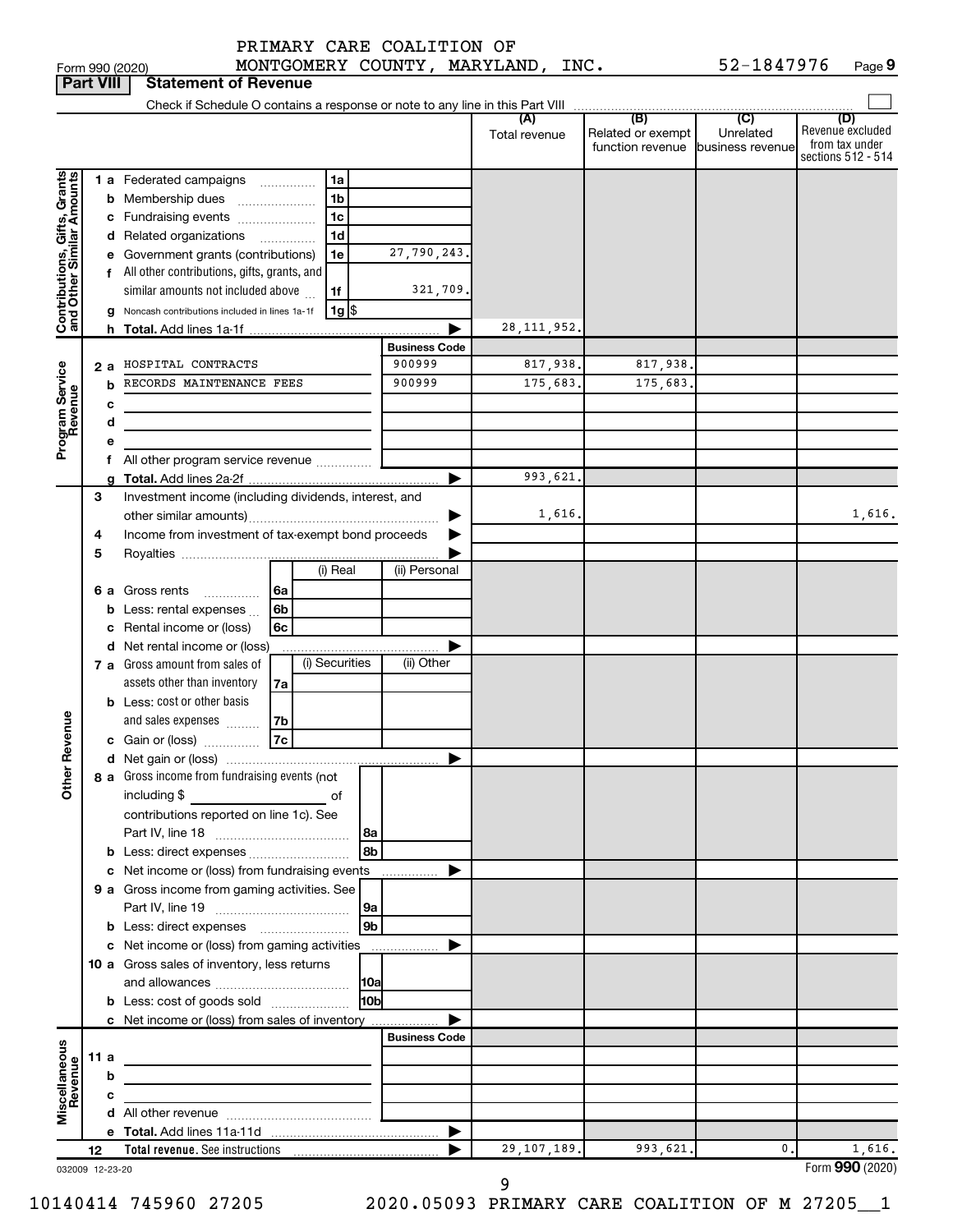## Form 990 (2020) Page MONTGOMERY COUNTY, MARYLAND, INC. 52-1847976 PRIMARY CARE COALITION OF

|              | <b>Part IX   Statement of Functional Expenses</b>                                                                          |                        |                                    |                                           |                                |
|--------------|----------------------------------------------------------------------------------------------------------------------------|------------------------|------------------------------------|-------------------------------------------|--------------------------------|
|              | Section 501(c)(3) and 501(c)(4) organizations must complete all columns. All other organizations must complete column (A). |                        |                                    |                                           |                                |
|              | Check if Schedule O contains a response or note to any line in this Part IX.                                               |                        |                                    |                                           |                                |
|              | Do not include amounts reported on lines 6b,<br>7b, 8b, 9b, and 10b of Part VIII.                                          | (A)<br>Total expenses  | (B)<br>Program service<br>expenses | (C)<br>Management and<br>general expenses | (D)<br>Fundraising<br>expenses |
| 1.           | Grants and other assistance to domestic organizations                                                                      |                        |                                    |                                           |                                |
|              | and domestic governments. See Part IV, line 21                                                                             | 12,422,695.            | 12,422,695.                        |                                           |                                |
| $\mathbf{2}$ | Grants and other assistance to domestic                                                                                    |                        |                                    |                                           |                                |
|              | individuals. See Part IV, line 22                                                                                          | 6,380,889.             | 6,380,889.                         |                                           |                                |
| 3            | Grants and other assistance to foreign                                                                                     |                        |                                    |                                           |                                |
|              | organizations, foreign governments, and foreign                                                                            |                        |                                    |                                           |                                |
|              | individuals. See Part IV, lines 15 and 16                                                                                  |                        |                                    |                                           |                                |
| 4            | Benefits paid to or for members                                                                                            |                        |                                    |                                           |                                |
| 5            | Compensation of current officers, directors,                                                                               |                        |                                    |                                           |                                |
|              | trustees, and key employees                                                                                                | 231,148.               |                                    | 231,148.                                  |                                |
| 6            | Compensation not included above to disqualified                                                                            |                        |                                    |                                           |                                |
|              | persons (as defined under section 4958(f)(1)) and                                                                          |                        |                                    |                                           |                                |
|              | persons described in section 4958(c)(3)(B)                                                                                 |                        |                                    |                                           |                                |
| 7            |                                                                                                                            | 4, 210, 769.           | 3,480,191.                         | 730,578.                                  |                                |
| 8            | Pension plan accruals and contributions (include                                                                           |                        |                                    |                                           |                                |
|              | section 401(k) and 403(b) employer contributions)                                                                          | 110, 810.<br>842, 386. | 92,794.<br>620,905.                | 18,016.<br>221,481.                       |                                |
| 9            |                                                                                                                            | 357,798.               | 260, 434.                          | 97, 364.                                  |                                |
| 10           |                                                                                                                            |                        |                                    |                                           |                                |
| 11           | Fees for services (nonemployees):                                                                                          |                        |                                    |                                           |                                |
| a            |                                                                                                                            | 24,056.                | 23,747.                            | 309.                                      |                                |
| b<br>с       |                                                                                                                            | 46, 174.               |                                    | 46, 174.                                  |                                |
| d            |                                                                                                                            |                        |                                    |                                           |                                |
| е            | Professional fundraising services. See Part IV, line 17                                                                    |                        |                                    |                                           |                                |
| f            | Investment management fees                                                                                                 |                        |                                    |                                           |                                |
| g            | Other. (If line 11g amount exceeds 10% of line 25,                                                                         |                        |                                    |                                           |                                |
|              | column (A) amount, list line 11g expenses on Sch O.)                                                                       | 1,860,527.             | 1,750,188.                         | 110,339.                                  |                                |
| 12           |                                                                                                                            | 19,668.                | 15,257.                            | 4,411.                                    |                                |
| 13           |                                                                                                                            | 214,568.               | 186, 833.                          | 27,735.                                   |                                |
| 14           |                                                                                                                            | 30,830.                | 3,830.                             | 27,000.                                   |                                |
| 15           |                                                                                                                            |                        |                                    |                                           |                                |
| 16           |                                                                                                                            | 277, 173.              | 170,033.                           | 107, 140.                                 |                                |
| 17           | Travel                                                                                                                     | 16,337.                | 14, 165.                           | 2,172.                                    |                                |
| 18           | Payments of travel or entertainment expenses                                                                               |                        |                                    |                                           |                                |
|              | for any federal, state, or local public officials                                                                          | 12, 109.               |                                    |                                           |                                |
| 19           | Conferences, conventions, and meetings                                                                                     |                        | 10,499.                            | 1,610.                                    |                                |
| 20           | Interest                                                                                                                   |                        |                                    |                                           |                                |
| 21           | Depreciation, depletion, and amortization                                                                                  | 1,392.                 |                                    | 1,392.                                    |                                |
| 22<br>23     | Insurance                                                                                                                  | 26, 353.               |                                    | 26, 353.                                  |                                |
| 24           | Other expenses. Itemize expenses not covered                                                                               |                        |                                    |                                           |                                |
|              | above (List miscellaneous expenses on line 24e. If<br>line 24e amount exceeds 10% of line 25, column (A)                   |                        |                                    |                                           |                                |
|              | amount, list line 24e expenses on Schedule O.)                                                                             |                        |                                    |                                           |                                |
| a            | RECRUITING                                                                                                                 | 47,497.                | 31,851.                            | 15,646.                                   |                                |
| b            | EQUIPMENT & MAINTENANCE                                                                                                    | 26, 228.               | 2,517.                             | 23,711.                                   |                                |
| C            | PAYROLL PROCESSING FEES                                                                                                    | 18, 157.               | 13,216.                            | 4,941.                                    |                                |
| d            | TRAINING /<br>PROF. DEV.                                                                                                   | 16, 712.               | 14,490.                            | 2,222.                                    |                                |
| е            | All other expenses                                                                                                         | 15,814.                | 8,427.                             | 7,387.                                    |                                |
| 25           | Total functional expenses. Add lines 1 through 24e                                                                         | 27, 210, 090.          | 25,502,961.                        | 1,707,129.                                | $\overline{0}$ .               |
| 26           | Joint costs. Complete this line only if the organization                                                                   |                        |                                    |                                           |                                |
|              | reported in column (B) joint costs from a combined<br>educational campaign and fundraising solicitation.                   |                        |                                    |                                           |                                |
|              | Check here $\blacktriangleright$<br>if following SOP 98-2 (ASC 958-720)                                                    |                        |                                    |                                           |                                |
|              |                                                                                                                            |                        |                                    |                                           |                                |

032010 12-23-20

Form (2020) **990**

10140414 745960 27205 2020.05093 PRIMARY CARE COALITION OF M 27205\_\_1 10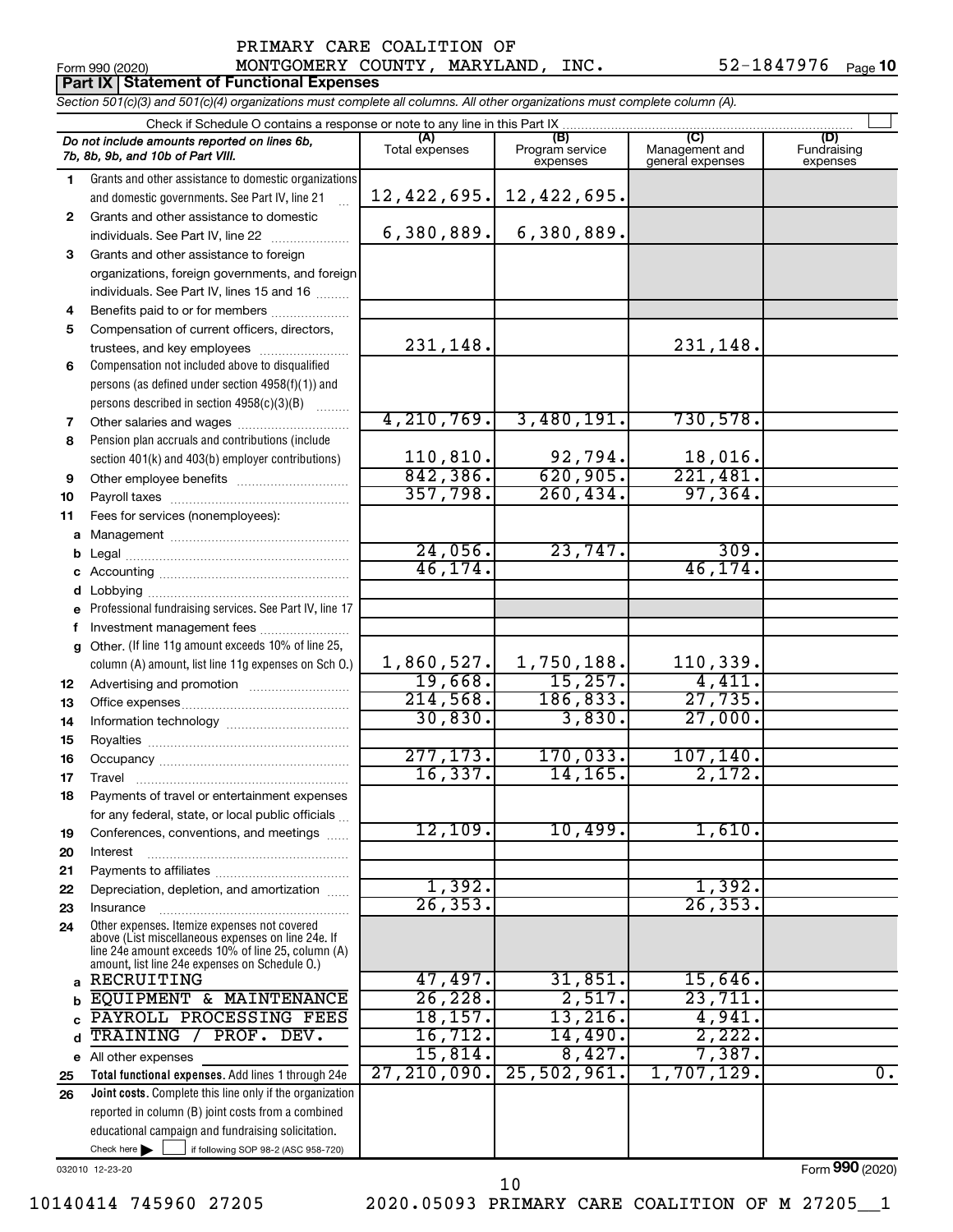| Form 990 (2020)               |  |  |
|-------------------------------|--|--|
| <b>Part X   Balance Sheet</b> |  |  |

## Form 990 (2020) MONTGOMERY COUNTY, MARYLAND, INC.  $52-1847976$  Page PRIMARY CARE COALITION OF

 $\perp$ Check if Schedule O contains a response or note to any line in this Part X **(A) (B)** Beginning of year  $\parallel$  | End of year 2,151,128. 3,464,260. **1 1** Cash - non-interest-bearing ~~~~~~~~~~~~~~~~~~~~~~~~~  $220,802.$  | 2 | 1,354,192. **2 2** Savings and temporary cash investments ~~~~~~~~~~~~~~~~~~ 332,920. 132,476. **3 3** Pledges and grants receivable, net ~~~~~~~~~~~~~~~~~~~~~  $4,321,633$ .  $4$  |  $4,566,777$ . **4 4** Accounts receivable, net ~~~~~~~~~~~~~~~~~~~~~~~~~~ **5** Loans and other receivables from any current or former officer, director, trustee, key employee, creator or founder, substantial contributor, or 35% controlled entity or family member of any of these persons ~~~~~~~~~ **5 6** Loans and other receivables from other disqualified persons (as defined under section 4958(f)(1)), and persons described in section  $4958(c)(3)(B)$  ...... **6 7 7** Notes and loans receivable, net ~~~~~~~~~~~~~~~~~~~~~~~ **Assets 8 8** Inventories for sale or use ~~~~~~~~~~~~~~~~~~~~~~~~~~ 34,367. 128,612. **9 9** Prepaid expenses and deferred charges ~~~~~~~~~~~~~~~~~~ **10 a** Land, buildings, and equipment: cost or other 62,327. basis. Complete Part VI of Schedule D  $\frac{1}{10}$  10a  $62,327.$  1,392.  $10c$  0. **10c b** Less: accumulated depreciation  $\ldots$  [10b **11 11** Investments - publicly traded securities ~~~~~~~~~~~~~~~~~~~ **12 12** Investments - other securities. See Part IV, line 11 ~~~~~~~~~~~~~~ **13 13** Investments - program-related. See Part IV, line 11 ~~~~~~~~~~~~~ **14 14** Intangible assets ~~~~~~~~~~~~~~~~~~~~~~~~~~~~~~ Other assets. See Part IV, line 11 ~~~~~~~~~~~~~~~~~~~~~~ **15 15**  $7,062,242.$  16 9,646,317. **16 16 Total assets.**  Add lines 1 through 15 (must equal line 33) 3,427,531. 5,202,507. **17 17** Accounts payable and accrued expenses ~~~~~~~~~~~~~~~~~~ **18 18** Grants payable ~~~~~~~~~~~~~~~~~~~~~~~~~~~~~~~ **19 19** Deferred revenue ~~~~~~~~~~~~~~~~~~~~~~~~~~~~~~ **20 20** Tax-exempt bond liabilities ~~~~~~~~~~~~~~~~~~~~~~~~~ **21 21** Escrow or custodial account liability. Complete Part IV of Schedule D ........... **22** Loans and other payables to any current or former officer, director, **Liabilities** trustee, key employee, creator or founder, substantial contributor, or 35% **22** controlled entity or family member of any of these persons ~~~~~~~~~ **23** Secured mortgages and notes payable to unrelated third parties  $\ldots$ ................. **23** 1,088,000. **24** Unsecured notes and loans payable to unrelated third parties ~~~~~~~~ **24 25** Other liabilities (including federal income tax, payables to related third parties, and other liabilities not included on lines 17-24). Complete Part X of Schedule D ~~~~~~~~~~~~~~~~~~~~~~~~~~~~~~~ **25 26**  $4,515,531. |26 | 5,202,507.$ **26 Total liabilities.**  Add lines 17 through 25 Organizations that follow FASB ASC 958, check here  $\blacktriangleright \boxed{\text{X}}$ Net Assets or Fund Balances **Net Assets or Fund Balances and complete lines 27, 28, 32, and 33.**  $1,893,373.$   $27$  3,825,725. **27 27** Net assets without donor restrictions ~~~~~~~~~~~~~~~~~~~~ 653,338. 28 618,085. **28 28** Net assets with donor restrictions ~~~~~~~~~~~~~~~~~~~~~~ **Organizations that do not follow FASB ASC 958, check here** | † **and complete lines 29 through 33. 29 29** Capital stock or trust principal, or current funds ~~~~~~~~~~~~~~~ **30 30** Paid-in or capital surplus, or land, building, or equipment fund ....................... **31 31** Retained earnings, endowment, accumulated income, or other funds ............  $2,546,711.$   $32$   $4,443,810.$ Total net assets or fund balances ~~~~~~~~~~~~~~~~~~~~~~ **32 32**  $062,242.$  33 9,646,317. **33** Total liabilities and net assets/fund balances **33**

Form (2020) **990**

032011 12-23-20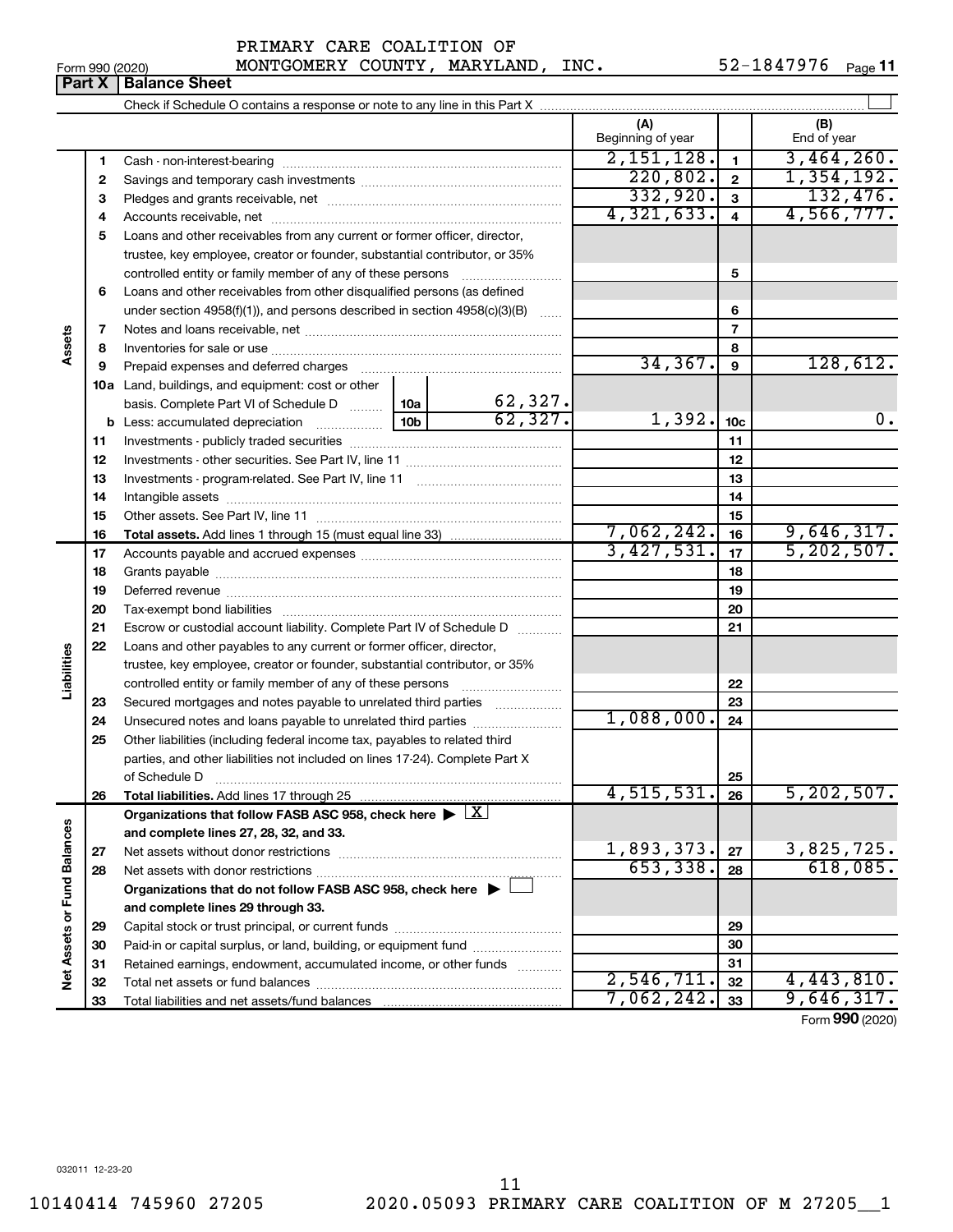|    | PRIMARY CARE COALITION OF                                                                                                                                                                                                      |                |                    |            |                  |
|----|--------------------------------------------------------------------------------------------------------------------------------------------------------------------------------------------------------------------------------|----------------|--------------------|------------|------------------|
|    | MONTGOMERY COUNTY, MARYLAND, INC.<br>Form 990 (2020)                                                                                                                                                                           |                | 52-1847976 Page 12 |            |                  |
|    | Part XI<br><b>Reconciliation of Net Assets</b>                                                                                                                                                                                 |                |                    |            |                  |
|    |                                                                                                                                                                                                                                |                |                    |            |                  |
|    |                                                                                                                                                                                                                                |                |                    |            |                  |
| 1  |                                                                                                                                                                                                                                | 1              | 29, 107, 189.      |            |                  |
| 2  |                                                                                                                                                                                                                                | $\overline{2}$ | 27, 210, 090.      |            |                  |
| 3  | Revenue less expenses. Subtract line 2 from line 1                                                                                                                                                                             | 3              | 1,897,099.         |            |                  |
| 4  |                                                                                                                                                                                                                                | 4              | 2,546,711.         |            |                  |
| 5  | Net unrealized gains (losses) on investments [11] matter contracts and the state of the state of the state of the state of the state of the state of the state of the state of the state of the state of the state of the stat | 5              |                    |            |                  |
| 6  |                                                                                                                                                                                                                                | 6              |                    |            |                  |
| 7  | Investment expenses www.communication.com/www.communication.com/www.communication.com/www.com                                                                                                                                  | $\overline{7}$ |                    |            |                  |
| 8  | Prior period adjustments www.communication.communication.communication.com/                                                                                                                                                    | 8              |                    |            |                  |
| 9  | Other changes in net assets or fund balances (explain on Schedule O)                                                                                                                                                           | 9              |                    |            | $\overline{0}$ . |
| 10 | Net assets or fund balances at end of year. Combine lines 3 through 9 (must equal Part X, line 32,                                                                                                                             |                |                    |            |                  |
|    |                                                                                                                                                                                                                                | 10             | 4,443,810.         |            |                  |
|    | <b>Part XII Financial Statements and Reporting</b>                                                                                                                                                                             |                |                    |            |                  |
|    |                                                                                                                                                                                                                                |                |                    |            |                  |
|    |                                                                                                                                                                                                                                |                |                    | <b>Yes</b> | No               |
| 1  | $\lfloor \mathbf{X} \rfloor$ Accrual<br>Accounting method used to prepare the Form 990: $\Box$ Cash<br>Other                                                                                                                   |                |                    |            |                  |
|    | If the organization changed its method of accounting from a prior year or checked "Other," explain in Schedule O.                                                                                                              |                |                    |            |                  |
|    |                                                                                                                                                                                                                                |                | 2a                 |            | х                |
|    | If "Yes," check a box below to indicate whether the financial statements for the year were compiled or reviewed on a                                                                                                           |                |                    |            |                  |
|    | separate basis, consolidated basis, or both:                                                                                                                                                                                   |                |                    |            |                  |
|    | Separate basis<br><b>Consolidated basis</b><br>Both consolidated and separate basis                                                                                                                                            |                |                    |            |                  |
|    | <b>b</b> Were the organization's financial statements audited by an independent accountant?                                                                                                                                    |                | 2 <sub>b</sub>     | x          |                  |
|    | If "Yes," check a box below to indicate whether the financial statements for the year were audited on a separate basis,                                                                                                        |                |                    |            |                  |
|    | consolidated basis, or both:                                                                                                                                                                                                   |                |                    |            |                  |
|    | $\lfloor x \rfloor$ Separate basis<br>Consolidated basis<br>Both consolidated and separate basis                                                                                                                               |                |                    |            |                  |
|    | c If "Yes" to line 2a or 2b, does the organization have a committee that assumes responsibility for oversight of the audit,                                                                                                    |                |                    |            |                  |
|    |                                                                                                                                                                                                                                |                | 2c                 | х          |                  |
|    | If the organization changed either its oversight process or selection process during the tax year, explain on Schedule O.                                                                                                      |                |                    |            |                  |
|    | 3a As a result of a federal award, was the organization required to undergo an audit or audits as set forth in the Single Audit                                                                                                |                |                    |            |                  |
|    |                                                                                                                                                                                                                                |                | 3a                 | x          |                  |
|    | b If "Yes," did the organization undergo the required audit or audits? If the organization did not undergo the required audit                                                                                                  |                |                    |            |                  |
|    |                                                                                                                                                                                                                                |                | 3 <sub>b</sub>     | х          |                  |

Form (2020) **990**

032012 12-23-20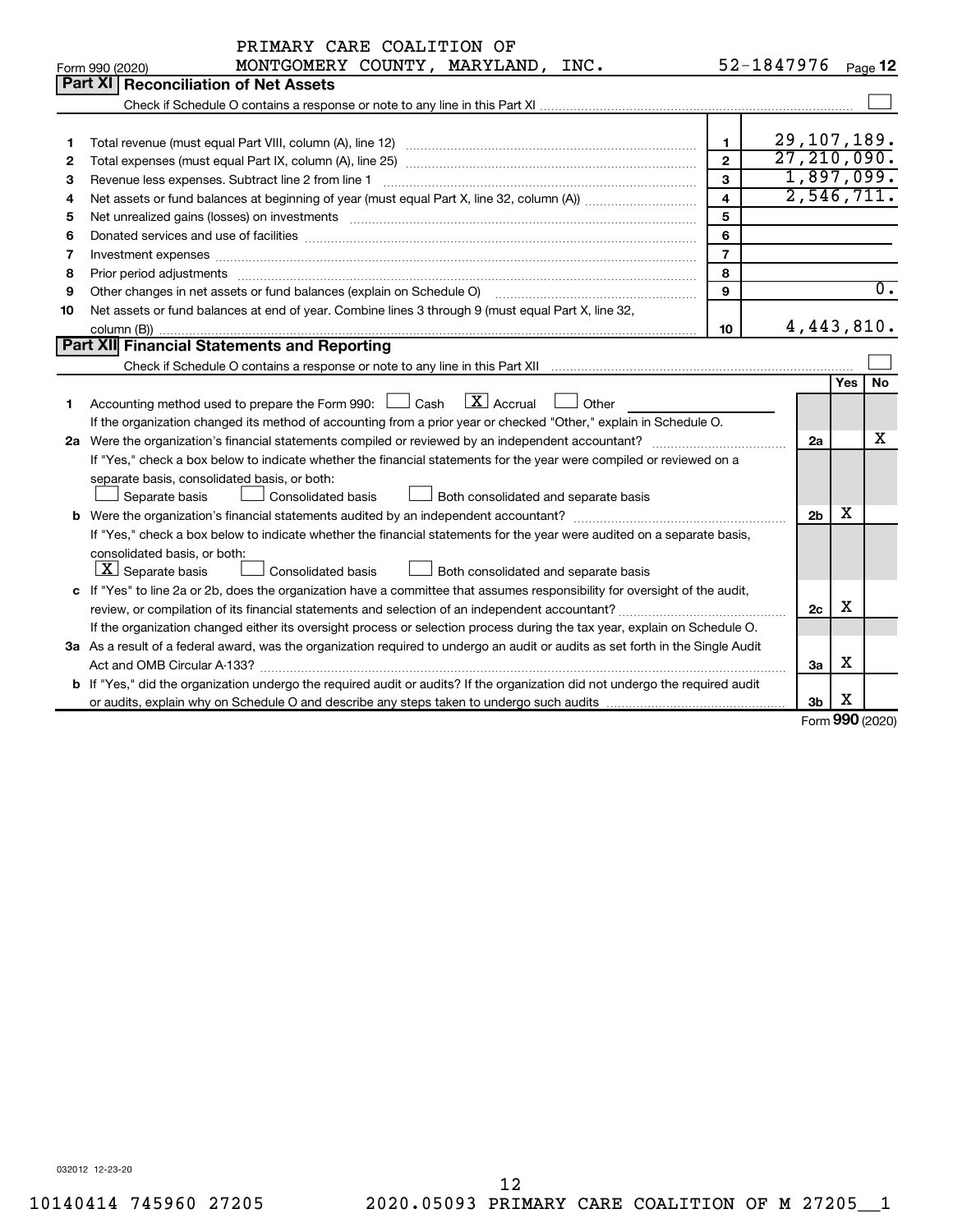| <b>SCHEDULE A</b><br>(Form 990 or 990-EZ)                                                                                                 |                                                                                                                                                                                                                                                                                  | <b>Public Charity Status and Public Support</b>                                                                         |                                    |    |                                                      | OMB No. 1545-0047                                   |
|-------------------------------------------------------------------------------------------------------------------------------------------|----------------------------------------------------------------------------------------------------------------------------------------------------------------------------------------------------------------------------------------------------------------------------------|-------------------------------------------------------------------------------------------------------------------------|------------------------------------|----|------------------------------------------------------|-----------------------------------------------------|
|                                                                                                                                           |                                                                                                                                                                                                                                                                                  | Complete if the organization is a section 501(c)(3) organization or a section<br>4947(a)(1) nonexempt charitable trust. |                                    |    |                                                      |                                                     |
| Department of the Treasury                                                                                                                |                                                                                                                                                                                                                                                                                  | Attach to Form 990 or Form 990-EZ.                                                                                      |                                    |    |                                                      | <b>Open to Public</b>                               |
| Internal Revenue Service                                                                                                                  |                                                                                                                                                                                                                                                                                  | Go to www.irs.gov/Form990 for instructions and the latest information.                                                  |                                    |    |                                                      | Inspection                                          |
| Name of the organization                                                                                                                  | PRIMARY CARE COALITION OF<br>MONTGOMERY COUNTY, MARYLAND, INC.                                                                                                                                                                                                                   |                                                                                                                         |                                    |    |                                                      | <b>Employer identification number</b><br>52-1847976 |
| Part I                                                                                                                                    | Reason for Public Charity Status. (All organizations must complete this part.) See instructions.                                                                                                                                                                                 |                                                                                                                         |                                    |    |                                                      |                                                     |
| The organization is not a private foundation because it is: (For lines 1 through 12, check only one box.)                                 |                                                                                                                                                                                                                                                                                  |                                                                                                                         |                                    |    |                                                      |                                                     |
| 1                                                                                                                                         | A church, convention of churches, or association of churches described in section 170(b)(1)(A)(i).                                                                                                                                                                               |                                                                                                                         |                                    |    |                                                      |                                                     |
| 2                                                                                                                                         | A school described in section 170(b)(1)(A)(ii). (Attach Schedule E (Form 990 or 990-EZ).)                                                                                                                                                                                        |                                                                                                                         |                                    |    |                                                      |                                                     |
| 3                                                                                                                                         | A hospital or a cooperative hospital service organization described in section 170(b)(1)(A)(iii).                                                                                                                                                                                |                                                                                                                         |                                    |    |                                                      |                                                     |
| 4                                                                                                                                         | A medical research organization operated in conjunction with a hospital described in section 170(b)(1)(A)(iii). Enter the hospital's name,                                                                                                                                       |                                                                                                                         |                                    |    |                                                      |                                                     |
| city, and state:                                                                                                                          |                                                                                                                                                                                                                                                                                  |                                                                                                                         |                                    |    |                                                      |                                                     |
| 5                                                                                                                                         | An organization operated for the benefit of a college or university owned or operated by a governmental unit described in                                                                                                                                                        |                                                                                                                         |                                    |    |                                                      |                                                     |
|                                                                                                                                           | section 170(b)(1)(A)(iv). (Complete Part II.)                                                                                                                                                                                                                                    |                                                                                                                         |                                    |    |                                                      |                                                     |
| 6<br>$\lfloor x \rfloor$                                                                                                                  | A federal, state, or local government or governmental unit described in section 170(b)(1)(A)(v).                                                                                                                                                                                 |                                                                                                                         |                                    |    |                                                      |                                                     |
| $\overline{7}$                                                                                                                            | An organization that normally receives a substantial part of its support from a governmental unit or from the general public described in<br>section 170(b)(1)(A)(vi). (Complete Part II.)                                                                                       |                                                                                                                         |                                    |    |                                                      |                                                     |
| 8                                                                                                                                         | A community trust described in section 170(b)(1)(A)(vi). (Complete Part II.)                                                                                                                                                                                                     |                                                                                                                         |                                    |    |                                                      |                                                     |
| 9                                                                                                                                         | An agricultural research organization described in section 170(b)(1)(A)(ix) operated in conjunction with a land-grant college                                                                                                                                                    |                                                                                                                         |                                    |    |                                                      |                                                     |
|                                                                                                                                           | or university or a non-land-grant college of agriculture (see instructions). Enter the name, city, and state of the college or                                                                                                                                                   |                                                                                                                         |                                    |    |                                                      |                                                     |
| university:                                                                                                                               |                                                                                                                                                                                                                                                                                  |                                                                                                                         |                                    |    |                                                      |                                                     |
| 10                                                                                                                                        | An organization that normally receives (1) more than 33 1/3% of its support from contributions, membership fees, and gross receipts from                                                                                                                                         |                                                                                                                         |                                    |    |                                                      |                                                     |
|                                                                                                                                           | activities related to its exempt functions, subject to certain exceptions; and (2) no more than 33 1/3% of its support from gross investment                                                                                                                                     |                                                                                                                         |                                    |    |                                                      |                                                     |
|                                                                                                                                           | income and unrelated business taxable income (less section 511 tax) from businesses acquired by the organization after June 30, 1975.                                                                                                                                            |                                                                                                                         |                                    |    |                                                      |                                                     |
|                                                                                                                                           | See section 509(a)(2). (Complete Part III.)                                                                                                                                                                                                                                      |                                                                                                                         |                                    |    |                                                      |                                                     |
| 11                                                                                                                                        | An organization organized and operated exclusively to test for public safety. See section 509(a)(4).                                                                                                                                                                             |                                                                                                                         |                                    |    |                                                      |                                                     |
| 12                                                                                                                                        | An organization organized and operated exclusively for the benefit of, to perform the functions of, or to carry out the purposes of one or<br>more publicly supported organizations described in section 509(a)(1) or section 509(a)(2). See section 509(a)(3). Check the box in |                                                                                                                         |                                    |    |                                                      |                                                     |
|                                                                                                                                           | lines 12a through 12d that describes the type of supporting organization and complete lines 12e, 12f, and 12g.                                                                                                                                                                   |                                                                                                                         |                                    |    |                                                      |                                                     |
| a                                                                                                                                         | Type I. A supporting organization operated, supervised, or controlled by its supported organization(s), typically by giving                                                                                                                                                      |                                                                                                                         |                                    |    |                                                      |                                                     |
|                                                                                                                                           | the supported organization(s) the power to regularly appoint or elect a majority of the directors or trustees of the supporting                                                                                                                                                  |                                                                                                                         |                                    |    |                                                      |                                                     |
|                                                                                                                                           | organization. You must complete Part IV, Sections A and B.                                                                                                                                                                                                                       |                                                                                                                         |                                    |    |                                                      |                                                     |
| b                                                                                                                                         | Type II. A supporting organization supervised or controlled in connection with its supported organization(s), by having                                                                                                                                                          |                                                                                                                         |                                    |    |                                                      |                                                     |
|                                                                                                                                           | control or management of the supporting organization vested in the same persons that control or manage the supported                                                                                                                                                             |                                                                                                                         |                                    |    |                                                      |                                                     |
|                                                                                                                                           | organization(s). You must complete Part IV, Sections A and C.                                                                                                                                                                                                                    |                                                                                                                         |                                    |    |                                                      |                                                     |
| с                                                                                                                                         | Type III functionally integrated. A supporting organization operated in connection with, and functionally integrated with,                                                                                                                                                       |                                                                                                                         |                                    |    |                                                      |                                                     |
| d                                                                                                                                         | its supported organization(s) (see instructions). You must complete Part IV, Sections A, D, and E.<br>Type III non-functionally integrated. A supporting organization operated in connection with its supported organization(s)                                                  |                                                                                                                         |                                    |    |                                                      |                                                     |
|                                                                                                                                           | that is not functionally integrated. The organization generally must satisfy a distribution requirement and an attentiveness                                                                                                                                                     |                                                                                                                         |                                    |    |                                                      |                                                     |
|                                                                                                                                           | requirement (see instructions). You must complete Part IV, Sections A and D, and Part V.                                                                                                                                                                                         |                                                                                                                         |                                    |    |                                                      |                                                     |
| е                                                                                                                                         | Check this box if the organization received a written determination from the IRS that it is a Type I, Type II, Type III                                                                                                                                                          |                                                                                                                         |                                    |    |                                                      |                                                     |
|                                                                                                                                           | functionally integrated, or Type III non-functionally integrated supporting organization.                                                                                                                                                                                        |                                                                                                                         |                                    |    |                                                      |                                                     |
| f Enter the number of supported organizations                                                                                             |                                                                                                                                                                                                                                                                                  |                                                                                                                         |                                    |    |                                                      |                                                     |
| g                                                                                                                                         | Provide the following information about the supported organization(s).                                                                                                                                                                                                           |                                                                                                                         | (iv) Is the organization listed    |    |                                                      |                                                     |
| (i) Name of supported<br>organization                                                                                                     | (ii) EIN                                                                                                                                                                                                                                                                         | (iii) Type of organization<br>(described on lines 1-10                                                                  | in your governing document?<br>Yes | No | (v) Amount of monetary<br>support (see instructions) | (vi) Amount of other<br>support (see instructions)  |
|                                                                                                                                           |                                                                                                                                                                                                                                                                                  | above (see instructions))                                                                                               |                                    |    |                                                      |                                                     |
|                                                                                                                                           |                                                                                                                                                                                                                                                                                  |                                                                                                                         |                                    |    |                                                      |                                                     |
|                                                                                                                                           |                                                                                                                                                                                                                                                                                  |                                                                                                                         |                                    |    |                                                      |                                                     |
|                                                                                                                                           |                                                                                                                                                                                                                                                                                  |                                                                                                                         |                                    |    |                                                      |                                                     |
|                                                                                                                                           |                                                                                                                                                                                                                                                                                  |                                                                                                                         |                                    |    |                                                      |                                                     |
|                                                                                                                                           |                                                                                                                                                                                                                                                                                  |                                                                                                                         |                                    |    |                                                      |                                                     |
|                                                                                                                                           |                                                                                                                                                                                                                                                                                  |                                                                                                                         |                                    |    |                                                      |                                                     |
|                                                                                                                                           |                                                                                                                                                                                                                                                                                  |                                                                                                                         |                                    |    |                                                      |                                                     |
|                                                                                                                                           |                                                                                                                                                                                                                                                                                  |                                                                                                                         |                                    |    |                                                      |                                                     |
| Total                                                                                                                                     |                                                                                                                                                                                                                                                                                  |                                                                                                                         |                                    |    |                                                      |                                                     |
| LHA For Paperwork Reduction Act Notice, see the Instructions for Form 990 or 990-EZ. 032021 01-25-21 Schedule A (Form 990 or 990-EZ) 2020 |                                                                                                                                                                                                                                                                                  |                                                                                                                         |                                    |    |                                                      |                                                     |

10140414 745960 27205 2020.05093 PRIMARY CARE COALITION OF M 27205\_\_1 13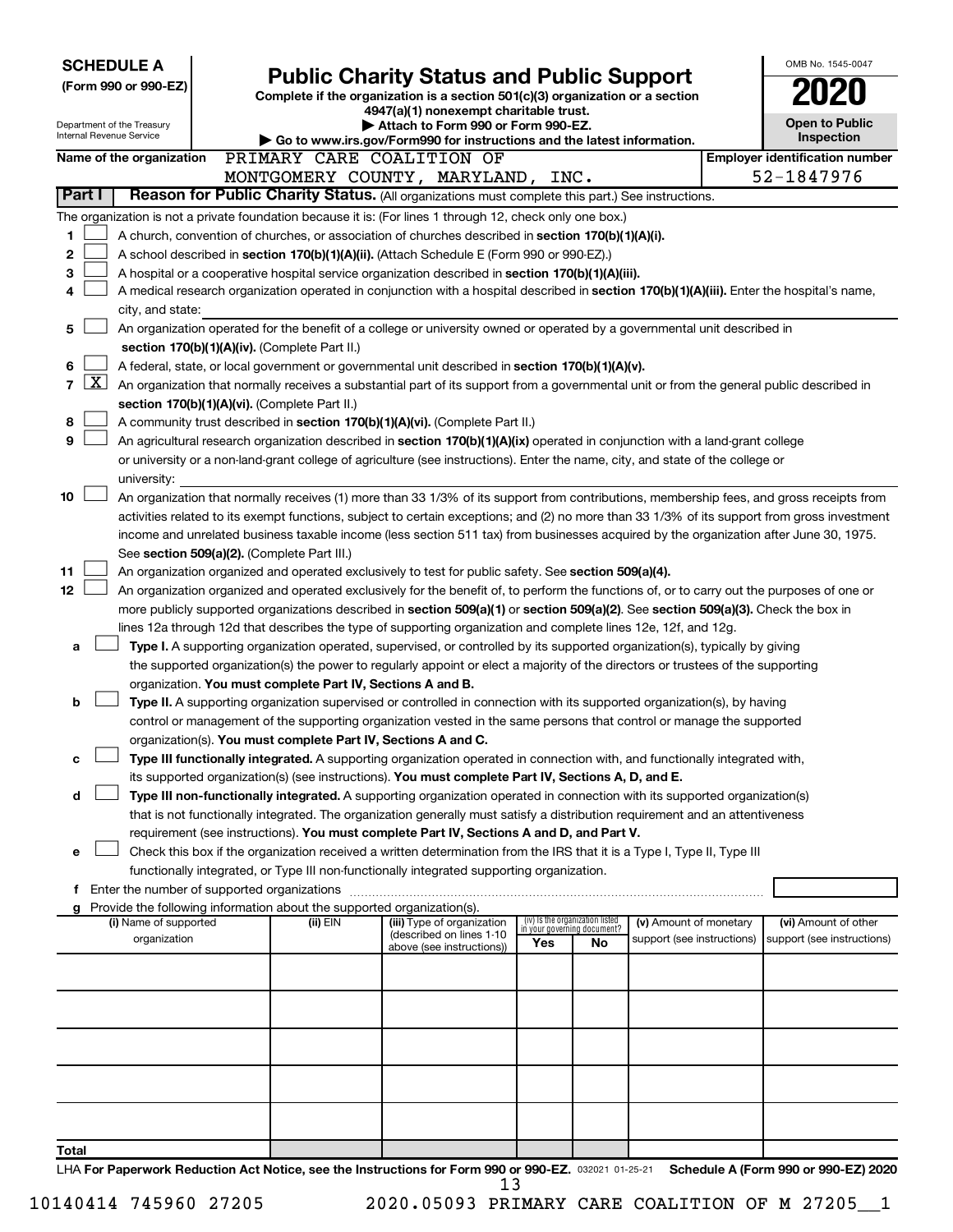### Schedule A (Form 990 or 990-EZ) 2020 MONTGOMERY COUNTY, MARYLAND, INC.  $52\text{--}1847976$   $_\text{Page}$ **Part II Support Schedule for Organizations Described in Sections 170(b)(1)(A)(iv) and 170(b)(1)(A)(vi)**

52-1847976 Page 2

(Complete only if you checked the box on line 5, 7, or 8 of Part I or if the organization failed to qualify under Part III. If the organization fails to qualify under the tests listed below, please complete Part III.)

| <b>Section A. Public Support</b>                                                                                                           |               |                        |                            |                          |                                      |                                          |
|--------------------------------------------------------------------------------------------------------------------------------------------|---------------|------------------------|----------------------------|--------------------------|--------------------------------------|------------------------------------------|
| Calendar year (or fiscal year beginning in)                                                                                                | (a) 2016      | (b) 2017               | $(c)$ 2018                 | $(d)$ 2019               | (e) 2020                             | (f) Total                                |
| 1 Gifts, grants, contributions, and                                                                                                        |               |                        |                            |                          |                                      |                                          |
| membership fees received. (Do not                                                                                                          |               |                        |                            |                          |                                      |                                          |
| include any "unusual grants.")                                                                                                             | 15, 350, 453. | 14,740,241.            | 14, 513, 107.              | 15,556,070.              | 28, 111, 952.                        | 88, 271, 823.                            |
| 2 Tax revenues levied for the organ-                                                                                                       |               |                        |                            |                          |                                      |                                          |
| ization's benefit and either paid to                                                                                                       |               |                        |                            |                          |                                      |                                          |
| or expended on its behalf                                                                                                                  |               |                        |                            |                          |                                      |                                          |
| 3 The value of services or facilities                                                                                                      |               |                        |                            |                          |                                      |                                          |
| furnished by a governmental unit to                                                                                                        |               |                        |                            |                          |                                      |                                          |
| the organization without charge                                                                                                            |               |                        |                            |                          |                                      |                                          |
| 4 Total. Add lines 1 through 3                                                                                                             | 15, 350, 453. | 14,740,241             | 14, 513, 107               | 15,556,070.              | 28, 111, 952.                        | 88, 271, 823.                            |
| 5 The portion of total contributions                                                                                                       |               |                        |                            |                          |                                      |                                          |
| by each person (other than a                                                                                                               |               |                        |                            |                          |                                      |                                          |
| governmental unit or publicly                                                                                                              |               |                        |                            |                          |                                      |                                          |
| supported organization) included                                                                                                           |               |                        |                            |                          |                                      |                                          |
| on line 1 that exceeds 2% of the                                                                                                           |               |                        |                            |                          |                                      |                                          |
| amount shown on line 11,                                                                                                                   |               |                        |                            |                          |                                      |                                          |
| column (f)                                                                                                                                 |               |                        |                            |                          |                                      |                                          |
| 6 Public support. Subtract line 5 from line 4.                                                                                             |               |                        |                            |                          |                                      | 88, 271, 823.                            |
| <b>Section B. Total Support</b>                                                                                                            |               |                        |                            |                          |                                      |                                          |
| Calendar year (or fiscal year beginning in)                                                                                                | (a) 2016      |                        |                            |                          |                                      | (f) Total                                |
|                                                                                                                                            | 15, 350, 453  | (b) 2017<br>14,740,241 | $(c)$ 2018<br>14, 513, 107 | $(d)$ 2019<br>15,556,070 | (e) 2020<br>28, 111, 952             | 88, 271, 823.                            |
| <b>7</b> Amounts from line 4                                                                                                               |               |                        |                            |                          |                                      |                                          |
| 8 Gross income from interest,                                                                                                              |               |                        |                            |                          |                                      |                                          |
| dividends, payments received on                                                                                                            |               |                        |                            |                          |                                      |                                          |
| securities loans, rents, royalties,                                                                                                        | 814.          | 1,326.                 | 3,774.                     |                          |                                      | 8,984.                                   |
| and income from similar sources                                                                                                            |               |                        |                            | 1,454.                   | 1,616.                               |                                          |
| 9 Net income from unrelated business                                                                                                       |               |                        |                            |                          |                                      |                                          |
| activities, whether or not the                                                                                                             |               |                        |                            |                          |                                      |                                          |
| business is regularly carried on                                                                                                           |               |                        |                            |                          |                                      |                                          |
| 10 Other income. Do not include gain                                                                                                       |               |                        |                            |                          |                                      |                                          |
| or loss from the sale of capital                                                                                                           |               |                        |                            |                          |                                      |                                          |
| assets (Explain in Part VI.)                                                                                                               | 12,168.       | 2,986.                 | 62,674.                    | 2.                       |                                      | 77,830.                                  |
| 11 Total support. Add lines 7 through 10                                                                                                   |               |                        |                            |                          |                                      | 88, 358, 637.                            |
| <b>12</b> Gross receipts from related activities, etc. (see instructions)                                                                  |               |                        |                            |                          | 12                                   | 19,479,090.                              |
| 13 First 5 years. If the Form 990 is for the organization's first, second, third, fourth, or fifth tax year as a section 501(c)(3)         |               |                        |                            |                          |                                      |                                          |
|                                                                                                                                            |               |                        |                            |                          |                                      |                                          |
| Section C. Computation of Public Support Percentage                                                                                        |               |                        |                            |                          |                                      |                                          |
|                                                                                                                                            |               |                        |                            |                          | 14                                   | 99.90<br>%                               |
|                                                                                                                                            |               |                        |                            |                          | 15                                   | 99.89<br>$\%$                            |
| 16a 33 1/3% support test - 2020. If the organization did not check the box on line 13, and line 14 is 33 1/3% or more, check this box and  |               |                        |                            |                          |                                      |                                          |
|                                                                                                                                            |               |                        |                            |                          |                                      | $\blacktriangleright$ $\boxed{\text{X}}$ |
| b 33 1/3% support test - 2019. If the organization did not check a box on line 13 or 16a, and line 15 is 33 1/3% or more, check this box   |               |                        |                            |                          |                                      |                                          |
|                                                                                                                                            |               |                        |                            |                          |                                      |                                          |
| 17a 10% -facts-and-circumstances test - 2020. If the organization did not check a box on line 13, 16a, or 16b, and line 14 is 10% or more, |               |                        |                            |                          |                                      |                                          |
| and if the organization meets the facts-and-circumstances test, check this box and stop here. Explain in Part VI how the organization      |               |                        |                            |                          |                                      |                                          |
| meets the facts-and-circumstances test. The organization qualifies as a publicly supported organization                                    |               |                        |                            |                          |                                      |                                          |
| b 10% -facts-and-circumstances test - 2019. If the organization did not check a box on line 13, 16a, 16b, or 17a, and line 15 is 10% or    |               |                        |                            |                          |                                      |                                          |
| more, and if the organization meets the facts-and-circumstances test, check this box and stop here. Explain in Part VI how the             |               |                        |                            |                          |                                      |                                          |
| organization meets the facts-and-circumstances test. The organization qualifies as a publicly supported organization                       |               |                        |                            |                          |                                      |                                          |
| 18 Private foundation. If the organization did not check a box on line 13, 16a, 16b, 17a, or 17b, check this box and see instructions      |               |                        |                            |                          |                                      |                                          |
|                                                                                                                                            |               |                        |                            |                          | Schedule A (Form 990 or 990-F7) 2020 |                                          |

**Schedule A (Form 990 or 990-EZ) 2020**

032022 01-25-21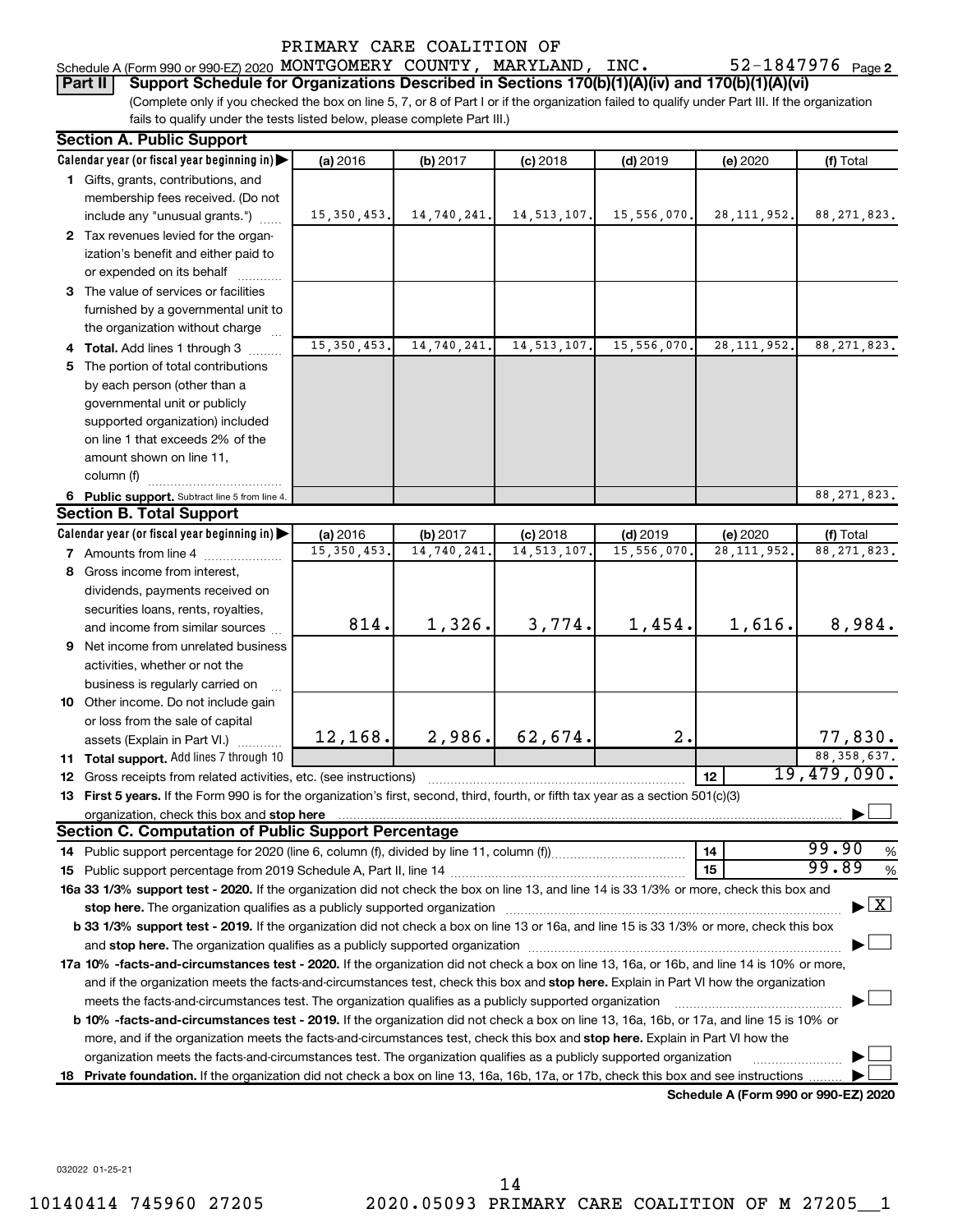| PRIMARY CARE COALITION OF |  |
|---------------------------|--|
|---------------------------|--|

### Schedule A (Form 990 or 990-EZ) 2020 MONTGOMERY COUNTY, MARYLAND, INC.  $52\text{--}1847976$   $_\text{Page}$ **Part III Support Schedule for Organizations Described in Section 509(a)(2)**

(Complete only if you checked the box on line 10 of Part I or if the organization failed to qualify under Part II. If the organization fails to qualify under the tests listed below, please complete Part II.)

|    | Calendar year (or fiscal year beginning in)                                                                                                                                      | (a) 2016 | (b) 2017 | $(c)$ 2018 | $(d)$ 2019 |          | (e) 2020 | (f) Total |
|----|----------------------------------------------------------------------------------------------------------------------------------------------------------------------------------|----------|----------|------------|------------|----------|----------|-----------|
|    | 1 Gifts, grants, contributions, and                                                                                                                                              |          |          |            |            |          |          |           |
|    | membership fees received. (Do not                                                                                                                                                |          |          |            |            |          |          |           |
|    | include any "unusual grants.")                                                                                                                                                   |          |          |            |            |          |          |           |
|    | 2 Gross receipts from admissions,<br>merchandise sold or services per-<br>formed, or facilities furnished in<br>any activity that is related to the                              |          |          |            |            |          |          |           |
|    | organization's tax-exempt purpose                                                                                                                                                |          |          |            |            |          |          |           |
| 3  | Gross receipts from activities that                                                                                                                                              |          |          |            |            |          |          |           |
|    | are not an unrelated trade or bus-<br>iness under section 513                                                                                                                    |          |          |            |            |          |          |           |
| 4  | Tax revenues levied for the organ-                                                                                                                                               |          |          |            |            |          |          |           |
|    | ization's benefit and either paid to<br>or expended on its behalf<br>.                                                                                                           |          |          |            |            |          |          |           |
| 5. | The value of services or facilities                                                                                                                                              |          |          |            |            |          |          |           |
|    | furnished by a governmental unit to                                                                                                                                              |          |          |            |            |          |          |           |
|    | the organization without charge                                                                                                                                                  |          |          |            |            |          |          |           |
| 6  | Total. Add lines 1 through 5                                                                                                                                                     |          |          |            |            |          |          |           |
|    | 7a Amounts included on lines 1, 2, and                                                                                                                                           |          |          |            |            |          |          |           |
|    | 3 received from disqualified persons                                                                                                                                             |          |          |            |            |          |          |           |
|    | <b>b</b> Amounts included on lines 2 and 3 received<br>from other than disqualified persons that<br>exceed the greater of \$5,000 or 1% of the<br>amount on line 13 for the year |          |          |            |            |          |          |           |
|    | c Add lines 7a and 7b                                                                                                                                                            |          |          |            |            |          |          |           |
|    | 8 Public support. (Subtract line 7c from line 6.)                                                                                                                                |          |          |            |            |          |          |           |
|    | <b>Section B. Total Support</b>                                                                                                                                                  |          |          |            |            |          |          |           |
|    | Calendar year (or fiscal year beginning in)                                                                                                                                      | (a) 2016 | (b) 2017 | $(c)$ 2018 | $(d)$ 2019 |          | (e) 2020 | (f) Total |
|    | <b>9</b> Amounts from line 6                                                                                                                                                     |          |          |            |            |          |          |           |
|    | <b>10a</b> Gross income from interest,<br>dividends, payments received on<br>securities loans, rents, royalties,<br>and income from similar sources                              |          |          |            |            |          |          |           |
|    | <b>b</b> Unrelated business taxable income                                                                                                                                       |          |          |            |            |          |          |           |
|    | (less section 511 taxes) from businesses<br>acquired after June 30, 1975 [[11, 11, 11, 11]                                                                                       |          |          |            |            |          |          |           |
|    | c Add lines 10a and 10b                                                                                                                                                          |          |          |            |            |          |          |           |
| 11 | Net income from unrelated business<br>activities not included in line 10b.<br>whether or not the business is<br>regularly carried on                                             |          |          |            |            |          |          |           |
|    | <b>12</b> Other income. Do not include gain<br>or loss from the sale of capital<br>assets (Explain in Part VI.)                                                                  |          |          |            |            |          |          |           |
|    | <b>13</b> Total support. (Add lines 9, 10c, 11, and 12.)                                                                                                                         |          |          |            |            |          |          |           |
|    | 14 First 5 years. If the Form 990 is for the organization's first, second, third, fourth, or fifth tax year as a section 501(c)(3) organization,                                 |          |          |            |            |          |          |           |
|    |                                                                                                                                                                                  |          |          |            |            |          |          |           |
|    |                                                                                                                                                                                  |          |          |            |            |          |          |           |
|    |                                                                                                                                                                                  |          |          |            |            |          |          |           |
|    | Section C. Computation of Public Support Percentage                                                                                                                              |          |          |            |            | 15       |          | %         |
|    |                                                                                                                                                                                  |          |          |            |            | 16       |          | %         |
|    |                                                                                                                                                                                  |          |          |            |            |          |          |           |
|    | Section D. Computation of Investment Income Percentage                                                                                                                           |          |          |            |            |          |          |           |
|    |                                                                                                                                                                                  |          |          |            |            | 17<br>18 |          | %         |
|    | 18 Investment income percentage from 2019 Schedule A, Part III, line 17                                                                                                          |          |          |            |            |          |          | %         |
|    | 19a 33 1/3% support tests - 2020. If the organization did not check the box on line 14, and line 15 is more than 33 1/3%, and line 17 is not                                     |          |          |            |            |          |          |           |
|    | more than 33 1/3%, check this box and stop here. The organization qualifies as a publicly supported organization                                                                 |          |          |            |            |          |          |           |
|    | b 33 1/3% support tests - 2019. If the organization did not check a box on line 14 or line 19a, and line 16 is more than 33 1/3%, and                                            |          |          |            |            |          |          |           |
|    | line 18 is not more than 33 1/3%, check this box and stop here. The organization qualifies as a publicly supported organization                                                  |          |          |            |            |          |          |           |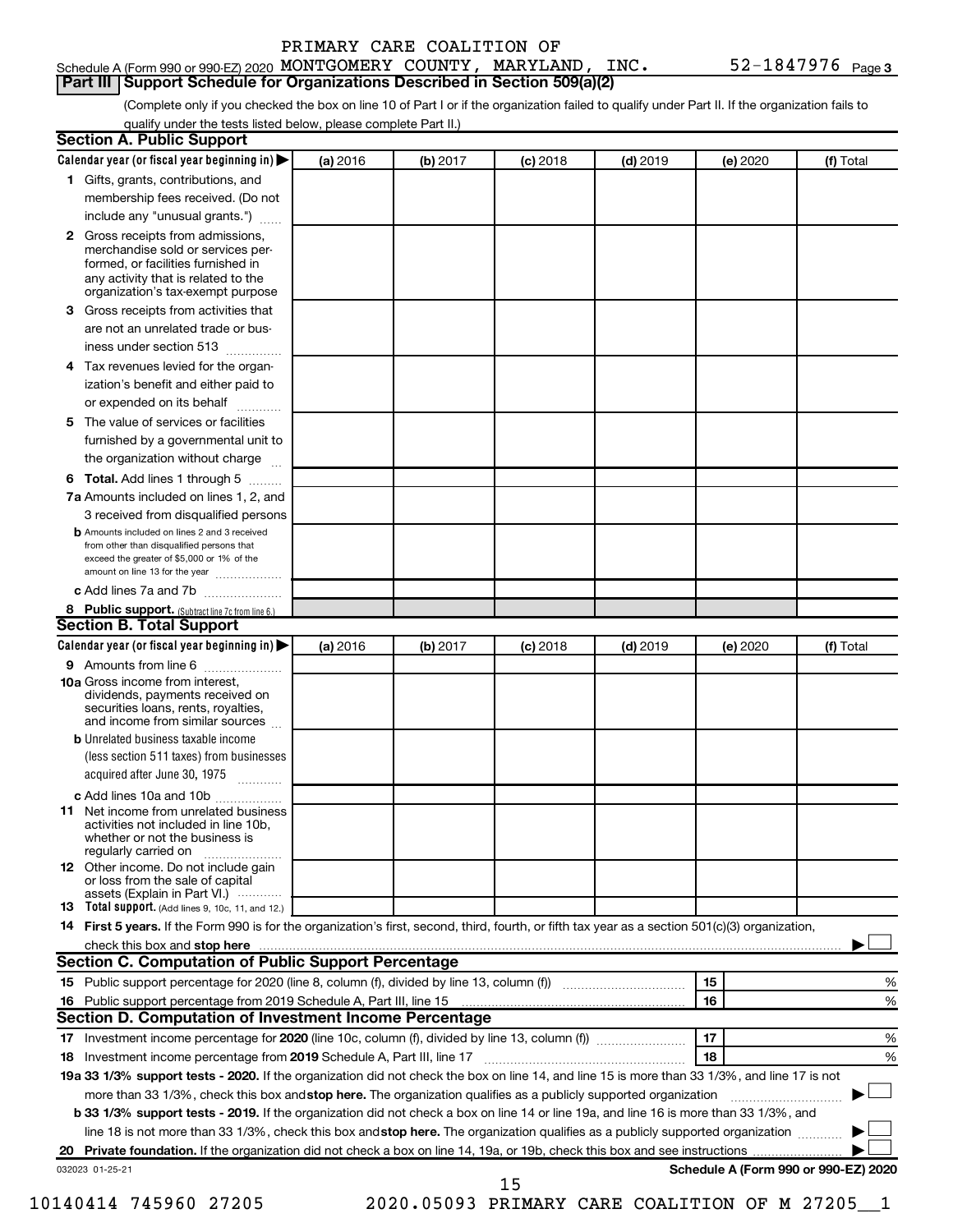### Schedule A (Form 990 or 990-EZ) 2020 MONTGOMERY COUNTY, MARYLAND, INC.  $52\text{--}1847976$   $_\text{Page}$

**1**

**2**

**3a**

**3b**

**3c**

**4a**

**4b**

**4c**

**5a**

**5b 5c**

**6**

**7**

**8**

**9a**

**9b**

**9c**

**10a**

**10b**

**Yes No**

## **Part IV Supporting Organizations**

(Complete only if you checked a box in line 12 on Part I. If you checked box 12a, Part I, complete Sections A and B. If you checked box 12b, Part I, complete Sections A and C. If you checked box 12c, Part I, complete Sections A, D, and E. If you checked box 12d, Part I, complete Sections A and D, and complete Part V.)

## **Section A. All Supporting Organizations**

- **1** Are all of the organization's supported organizations listed by name in the organization's governing documents? If "No," describe in Part VI how the supported organizations are designated. If designated by *class or purpose, describe the designation. If historic and continuing relationship, explain.*
- **2** Did the organization have any supported organization that does not have an IRS determination of status under section 509(a)(1) or (2)? If "Yes," explain in Part **VI** how the organization determined that the supported *organization was described in section 509(a)(1) or (2).*
- **3a** Did the organization have a supported organization described in section 501(c)(4), (5), or (6)? If "Yes," answer *lines 3b and 3c below.*
- **b** Did the organization confirm that each supported organization qualified under section 501(c)(4), (5), or (6) and satisfied the public support tests under section 509(a)(2)? If "Yes," describe in Part VI when and how the *organization made the determination.*
- **c** Did the organization ensure that all support to such organizations was used exclusively for section 170(c)(2)(B) purposes? If "Yes," explain in Part VI what controls the organization put in place to ensure such use.
- **4 a** *If* Was any supported organization not organized in the United States ("foreign supported organization")? *"Yes," and if you checked box 12a or 12b in Part I, answer lines 4b and 4c below.*
- **b** Did the organization have ultimate control and discretion in deciding whether to make grants to the foreign supported organization? If "Yes," describe in Part VI how the organization had such control and discretion *despite being controlled or supervised by or in connection with its supported organizations.*
- **c** Did the organization support any foreign supported organization that does not have an IRS determination under sections 501(c)(3) and 509(a)(1) or (2)? If "Yes," explain in Part VI what controls the organization used *to ensure that all support to the foreign supported organization was used exclusively for section 170(c)(2)(B) purposes.*
- **5a** Did the organization add, substitute, or remove any supported organizations during the tax year? If "Yes," answer lines 5b and 5c below (if applicable). Also, provide detail in **Part VI,** including (i) the names and EIN *numbers of the supported organizations added, substituted, or removed; (ii) the reasons for each such action; (iii) the authority under the organization's organizing document authorizing such action; and (iv) how the action was accomplished (such as by amendment to the organizing document).*
- **b** Type I or Type II only. Was any added or substituted supported organization part of a class already designated in the organization's organizing document?
- **c Substitutions only.**  Was the substitution the result of an event beyond the organization's control?
- **6** Did the organization provide support (whether in the form of grants or the provision of services or facilities) to **Part VI.** support or benefit one or more of the filing organization's supported organizations? If "Yes," provide detail in anyone other than (i) its supported organizations, (ii) individuals that are part of the charitable class benefited by one or more of its supported organizations, or (iii) other supporting organizations that also
- **7** Did the organization provide a grant, loan, compensation, or other similar payment to a substantial contributor regard to a substantial contributor? If "Yes," complete Part I of Schedule L (Form 990 or 990-EZ). (as defined in section 4958(c)(3)(C)), a family member of a substantial contributor, or a 35% controlled entity with
- **8** Did the organization make a loan to a disqualified person (as defined in section 4958) not described in line 7? *If "Yes," complete Part I of Schedule L (Form 990 or 990-EZ).*
- **9 a** Was the organization controlled directly or indirectly at any time during the tax year by one or more in section 509(a)(1) or (2))? If "Yes," provide detail in **Part VI.** disqualified persons, as defined in section 4946 (other than foundation managers and organizations described
- **b** Did one or more disqualified persons (as defined in line 9a) hold a controlling interest in any entity in which the supporting organization had an interest? If "Yes," provide detail in Part VI.
- **c** Did a disqualified person (as defined in line 9a) have an ownership interest in, or derive any personal benefit from, assets in which the supporting organization also had an interest? If "Yes," provide detail in Part VI.
- **10 a** Was the organization subject to the excess business holdings rules of section 4943 because of section supporting organizations)? If "Yes," answer line 10b below. 4943(f) (regarding certain Type II supporting organizations, and all Type III non-functionally integrated
	- **b** Did the organization have any excess business holdings in the tax year? (Use Schedule C, Form 4720, to *determine whether the organization had excess business holdings.)*

032024 01-25-21

**Schedule A (Form 990 or 990-EZ) 2020**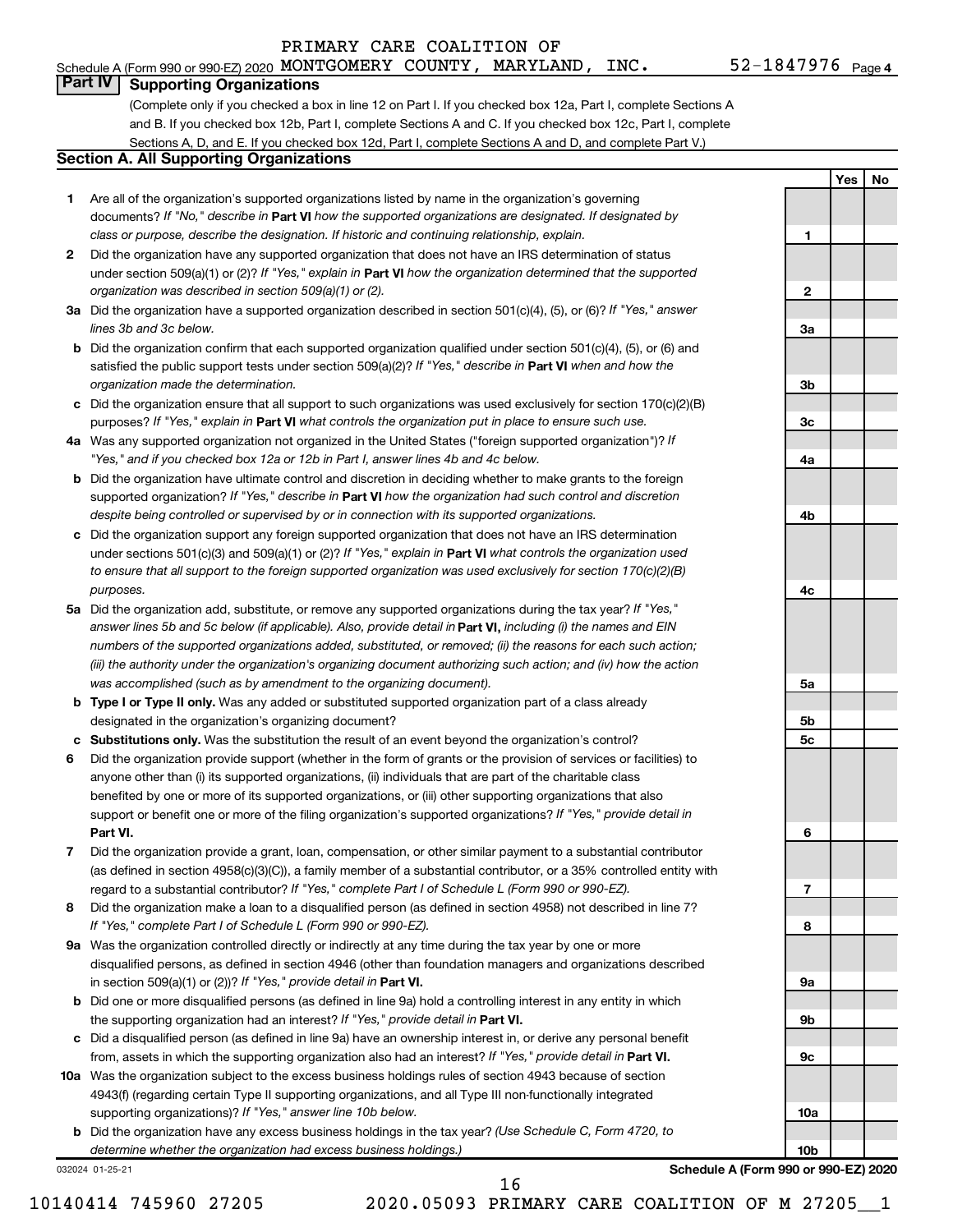### Schedule A (Form 990 or 990-EZ) 2020 MONTGOMERY COUNTY, MARYLAND, INC.  $52\text{--}1847976$   $_\text{Page}$ **Part IV Supporting Organizations** *(continued)*

|              |                                                                                                                                                                                                                                              |              | Yes        | No  |
|--------------|----------------------------------------------------------------------------------------------------------------------------------------------------------------------------------------------------------------------------------------------|--------------|------------|-----|
| 11           | Has the organization accepted a gift or contribution from any of the following persons?                                                                                                                                                      |              |            |     |
|              | a A person who directly or indirectly controls, either alone or together with persons described in lines 11b and                                                                                                                             |              |            |     |
|              | 11c below, the governing body of a supported organization?                                                                                                                                                                                   | 11a          |            |     |
|              | <b>b</b> A family member of a person described in line 11a above?                                                                                                                                                                            | 11b          |            |     |
|              | c A 35% controlled entity of a person described in line 11a or 11b above?If "Yes" to line 11a, 11b, or 11c, provide                                                                                                                          |              |            |     |
|              | detail in Part VI.                                                                                                                                                                                                                           | 11c          |            |     |
|              | <b>Section B. Type I Supporting Organizations</b>                                                                                                                                                                                            |              |            |     |
|              |                                                                                                                                                                                                                                              |              | <b>Yes</b> | No. |
| 1            | Did the governing body, members of the governing body, officers acting in their official capacity, or membership of one or                                                                                                                   |              |            |     |
|              | more supported organizations have the power to regularly appoint or elect at least a majority of the organization's officers,                                                                                                                |              |            |     |
|              | directors, or trustees at all times during the tax year? If "No," describe in Part VI how the supported organization(s)                                                                                                                      |              |            |     |
|              | effectively operated, supervised, or controlled the organization's activities. If the organization had more than one supported                                                                                                               |              |            |     |
|              | organization, describe how the powers to appoint and/or remove officers, directors, or trustees were allocated among the<br>supported organizations and what conditions or restrictions, if any, applied to such powers during the tax year. | 1            |            |     |
| $\mathbf{2}$ | Did the organization operate for the benefit of any supported organization other than the supported                                                                                                                                          |              |            |     |
|              | organization(s) that operated, supervised, or controlled the supporting organization? If "Yes," explain in                                                                                                                                   |              |            |     |
|              | Part VI how providing such benefit carried out the purposes of the supported organization(s) that operated,                                                                                                                                  |              |            |     |
|              |                                                                                                                                                                                                                                              | $\mathbf{2}$ |            |     |
|              | supervised, or controlled the supporting organization.<br>Section C. Type II Supporting Organizations                                                                                                                                        |              |            |     |
|              |                                                                                                                                                                                                                                              |              |            |     |
|              |                                                                                                                                                                                                                                              |              | <b>Yes</b> | No. |
| 1.           | Were a majority of the organization's directors or trustees during the tax year also a majority of the directors                                                                                                                             |              |            |     |
|              | or trustees of each of the organization's supported organization(s)? If "No," describe in Part VI how control                                                                                                                                |              |            |     |
|              | or management of the supporting organization was vested in the same persons that controlled or managed                                                                                                                                       |              |            |     |
|              | the supported organization(s).<br><b>Section D. All Type III Supporting Organizations</b>                                                                                                                                                    | 1            |            |     |
|              |                                                                                                                                                                                                                                              |              |            |     |
|              |                                                                                                                                                                                                                                              |              | <b>Yes</b> | No  |
| 1.           | Did the organization provide to each of its supported organizations, by the last day of the fifth month of the                                                                                                                               |              |            |     |
|              | organization's tax year, (i) a written notice describing the type and amount of support provided during the prior tax                                                                                                                        |              |            |     |
|              | year, (ii) a copy of the Form 990 that was most recently filed as of the date of notification, and (iii) copies of the                                                                                                                       |              |            |     |
|              | organization's governing documents in effect on the date of notification, to the extent not previously provided?                                                                                                                             | 1            |            |     |
| $\mathbf{2}$ | Were any of the organization's officers, directors, or trustees either (i) appointed or elected by the supported                                                                                                                             |              |            |     |
|              | organization(s) or (ii) serving on the governing body of a supported organization? If "No," explain in Part VI how                                                                                                                           |              |            |     |
|              | the organization maintained a close and continuous working relationship with the supported organization(s).                                                                                                                                  | 2            |            |     |
| 3            | By reason of the relationship described in line 2, above, did the organization's supported organizations have a                                                                                                                              |              |            |     |
|              | significant voice in the organization's investment policies and in directing the use of the organization's                                                                                                                                   |              |            |     |
|              | income or assets at all times during the tax year? If "Yes," describe in Part VI the role the organization's                                                                                                                                 |              |            |     |
|              | supported organizations played in this regard.<br>Section E. Type III Functionally Integrated Supporting Organizations                                                                                                                       | 3            |            |     |
|              |                                                                                                                                                                                                                                              |              |            |     |
| 1            | Check the box next to the method that the organization used to satisfy the Integral Part Test during the yealsee instructions).                                                                                                              |              |            |     |
| a            | The organization satisfied the Activities Test. Complete line 2 below.                                                                                                                                                                       |              |            |     |
| b            | The organization is the parent of each of its supported organizations. Complete line 3 below.                                                                                                                                                |              |            |     |
| c            | The organization supported a governmental entity. Describe in Part VI how you supported a governmental entity (see instructions).                                                                                                            |              |            |     |
| 2            | Activities Test. Answer lines 2a and 2b below.                                                                                                                                                                                               |              | Yes        | No  |
| а            | Did substantially all of the organization's activities during the tax year directly further the exempt purposes of                                                                                                                           |              |            |     |
|              | the supported organization(s) to which the organization was responsive? If "Yes," then in Part VI identify                                                                                                                                   |              |            |     |
|              | those supported organizations and explain how these activities directly furthered their exempt purposes,                                                                                                                                     |              |            |     |
|              | how the organization was responsive to those supported organizations, and how the organization determined                                                                                                                                    |              |            |     |
|              | that these activities constituted substantially all of its activities.                                                                                                                                                                       | 2a           |            |     |
|              | <b>b</b> Did the activities described in line 2a, above, constitute activities that, but for the organization's involvement,                                                                                                                 |              |            |     |
|              | one or more of the organization's supported organization(s) would have been engaged in? If "Yes," explain in                                                                                                                                 |              |            |     |
|              | <b>Part VI</b> the reasons for the organization's position that its supported organization(s) would have engaged in                                                                                                                          |              |            |     |
|              | these activities but for the organization's involvement.                                                                                                                                                                                     | 2b           |            |     |
| 3            | Parent of Supported Organizations. Answer lines 3a and 3b below.                                                                                                                                                                             |              |            |     |
|              | a Did the organization have the power to regularly appoint or elect a majority of the officers, directors, or                                                                                                                                |              |            |     |
|              | trustees of each of the supported organizations? If "Yes" or "No" provide details in Part VI.                                                                                                                                                | За           |            |     |
|              | <b>b</b> Did the organization exercise a substantial degree of direction over the policies, programs, and activities of each                                                                                                                 |              |            |     |
|              | of its supported organizations? If "Yes," describe in Part VI the role played by the organization in this regard.                                                                                                                            | Зb           |            |     |
|              | Schedule A (Form 990 or 990-EZ) 2020<br>032025 01-25-21                                                                                                                                                                                      |              |            |     |

<sup>10140414 745960 27205 2020.05093</sup> PRIMARY CARE COALITION OF M 27205\_\_1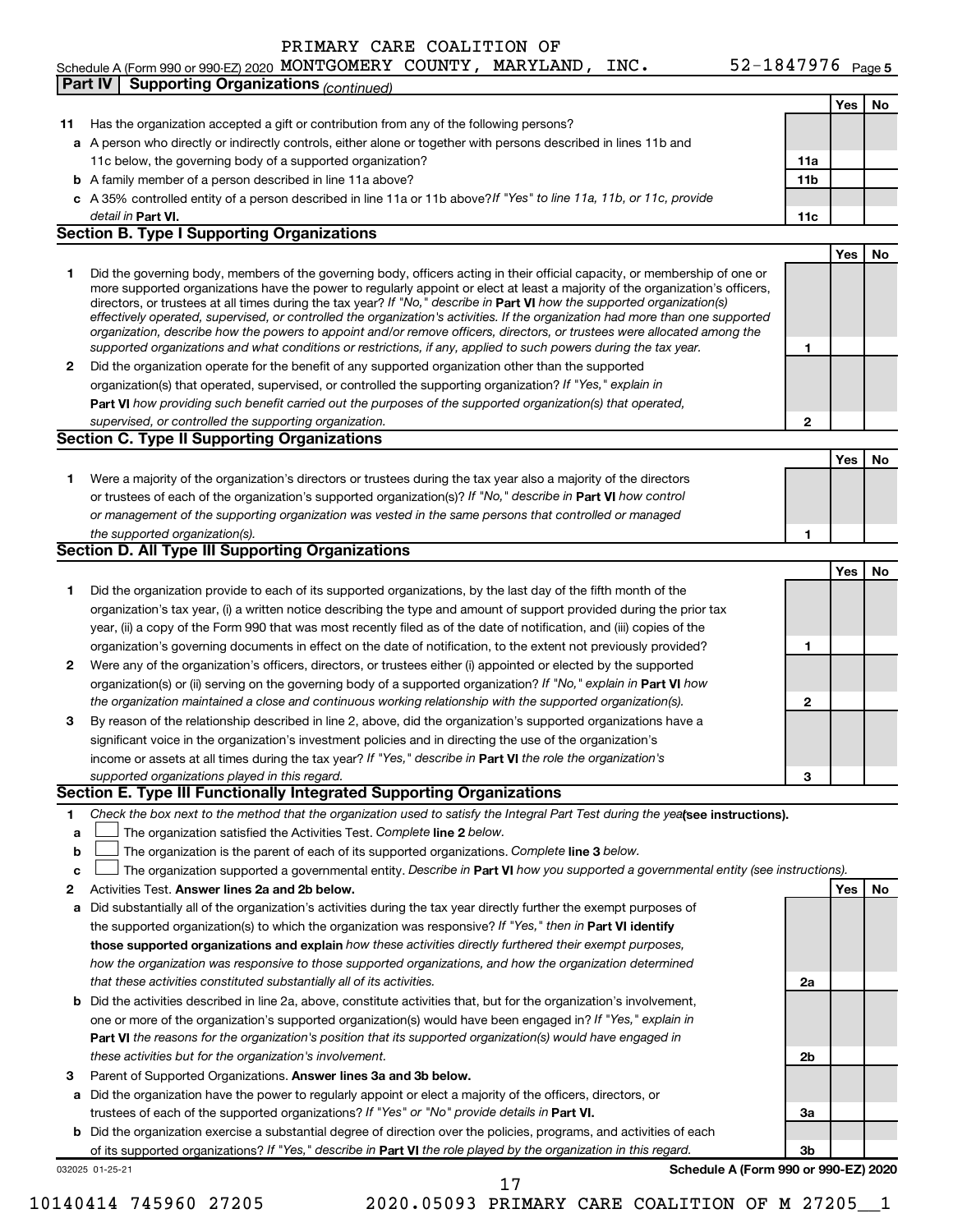## 1 **Letter See instructions.** Check here if the organization satisfied the Integral Part Test as a qualifying trust on Nov. 20, 1970 (*explain in* Part **VI**). See instructions. **Part V Type III Non-Functionally Integrated 509(a)(3) Supporting Organizations**

All other Type III non-functionally integrated supporting organizations must complete Sections A through E.

|    | Section A - Adjusted Net Income                                                                                                   |                | (A) Prior Year | (B) Current Year<br>(optional) |
|----|-----------------------------------------------------------------------------------------------------------------------------------|----------------|----------------|--------------------------------|
| 1  | Net short-term capital gain                                                                                                       | 1              |                |                                |
| 2  | Recoveries of prior-year distributions                                                                                            | $\mathbf{2}$   |                |                                |
| 3  | Other gross income (see instructions)                                                                                             | 3              |                |                                |
| 4  | Add lines 1 through 3.                                                                                                            | 4              |                |                                |
| 5  | Depreciation and depletion                                                                                                        | 5              |                |                                |
| 6  | Portion of operating expenses paid or incurred for production or                                                                  |                |                |                                |
|    | collection of gross income or for management, conservation, or                                                                    |                |                |                                |
|    | maintenance of property held for production of income (see instructions)                                                          | 6              |                |                                |
| 7  | Other expenses (see instructions)                                                                                                 | $\overline{7}$ |                |                                |
| 8  | Adjusted Net Income (subtract lines 5, 6, and 7 from line 4)                                                                      | 8              |                |                                |
|    | <b>Section B - Minimum Asset Amount</b>                                                                                           |                | (A) Prior Year | (B) Current Year<br>(optional) |
| 1. | Aggregate fair market value of all non-exempt-use assets (see                                                                     |                |                |                                |
|    | instructions for short tax year or assets held for part of year):                                                                 |                |                |                                |
|    | a Average monthly value of securities                                                                                             | 1a             |                |                                |
|    | <b>b</b> Average monthly cash balances                                                                                            | 1 <sub>b</sub> |                |                                |
|    | c Fair market value of other non-exempt-use assets                                                                                | 1c             |                |                                |
|    | <b>d</b> Total (add lines 1a, 1b, and 1c)                                                                                         | 1d             |                |                                |
|    | e Discount claimed for blockage or other factors                                                                                  |                |                |                                |
|    | (explain in detail in Part VI):                                                                                                   |                |                |                                |
| 2  | Acquisition indebtedness applicable to non-exempt-use assets                                                                      | $\mathbf{2}$   |                |                                |
| 3  | Subtract line 2 from line 1d.                                                                                                     | 3              |                |                                |
| 4  | Cash deemed held for exempt use. Enter 0.015 of line 3 (for greater amount,                                                       |                |                |                                |
|    | see instructions)                                                                                                                 | 4              |                |                                |
| 5  | Net value of non-exempt-use assets (subtract line 4 from line 3)                                                                  | 5              |                |                                |
| 6  | Multiply line 5 by 0.035.                                                                                                         | 6              |                |                                |
| 7  | Recoveries of prior-year distributions                                                                                            | $\overline{7}$ |                |                                |
| 8  | Minimum Asset Amount (add line 7 to line 6)                                                                                       | 8              |                |                                |
|    | <b>Section C - Distributable Amount</b>                                                                                           |                |                | <b>Current Year</b>            |
| 1  | Adjusted net income for prior year (from Section A, line 8, column A)                                                             | 1              |                |                                |
| 2  | Enter 0.85 of line 1.                                                                                                             | $\mathbf{2}$   |                |                                |
| 3  | Minimum asset amount for prior year (from Section B, line 8, column A)                                                            | 3              |                |                                |
| 4  | Enter greater of line 2 or line 3.                                                                                                | 4              |                |                                |
| 5  | Income tax imposed in prior year                                                                                                  | 5              |                |                                |
| 6  | <b>Distributable Amount.</b> Subtract line 5 from line 4, unless subject to                                                       |                |                |                                |
|    | emergency temporary reduction (see instructions).                                                                                 | 6              |                |                                |
| 7  | Check here if the current year is the organization's first as a non-functionally integrated Type III supporting organization (see |                |                |                                |

**7** instructions).

**Schedule A (Form 990 or 990-EZ) 2020**

032026 01-25-21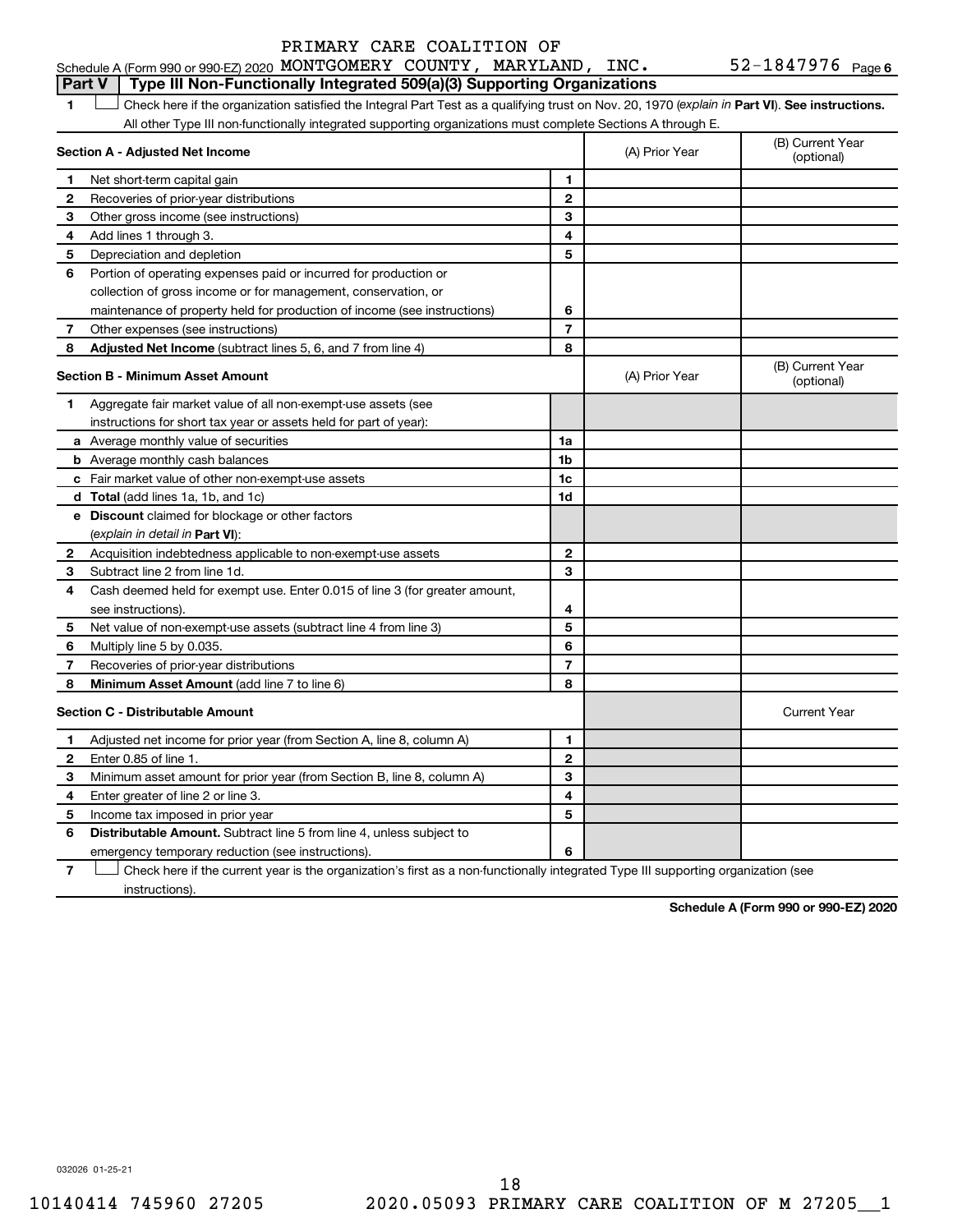|               | Schedule A (Form 990 or 990-EZ) 2020 MONTGOMERY COUNTY, MARYLAND, INC.                     |                                    |                                               |    | 52-1847976 $_{Page 7}$                           |
|---------------|--------------------------------------------------------------------------------------------|------------------------------------|-----------------------------------------------|----|--------------------------------------------------|
| <b>Part V</b> | Type III Non-Functionally Integrated 509(a)(3) Supporting Organizations (continued)        |                                    |                                               |    |                                                  |
|               | <b>Section D - Distributions</b>                                                           |                                    |                                               |    | <b>Current Year</b>                              |
| 1             | Amounts paid to supported organizations to accomplish exempt purposes                      |                                    |                                               | 1  |                                                  |
| 2             | Amounts paid to perform activity that directly furthers exempt purposes of supported       |                                    |                                               |    |                                                  |
|               | organizations, in excess of income from activity                                           |                                    |                                               | 2  |                                                  |
| 3             | Administrative expenses paid to accomplish exempt purposes of supported organizations      |                                    |                                               | 3  |                                                  |
| 4             | Amounts paid to acquire exempt-use assets                                                  |                                    |                                               | 4  |                                                  |
| 5             | Qualified set-aside amounts (prior IRS approval required - provide details in Part VI)     |                                    |                                               | 5  |                                                  |
| 6             | Other distributions (describe in Part VI). See instructions.                               |                                    |                                               | 6  |                                                  |
| 7             | Total annual distributions. Add lines 1 through 6.                                         |                                    |                                               | 7  |                                                  |
| 8             | Distributions to attentive supported organizations to which the organization is responsive |                                    |                                               |    |                                                  |
|               | (provide details in Part VI). See instructions.                                            |                                    |                                               | 8  |                                                  |
| 9             | Distributable amount for 2020 from Section C, line 6                                       |                                    |                                               | 9  |                                                  |
| 10            | Line 8 amount divided by line 9 amount                                                     |                                    |                                               | 10 |                                                  |
|               | <b>Section E - Distribution Allocations (see instructions)</b>                             | (i)<br><b>Excess Distributions</b> | (ii)<br><b>Underdistributions</b><br>Pre-2020 |    | (iii)<br><b>Distributable</b><br>Amount for 2020 |
| 1             | Distributable amount for 2020 from Section C, line 6                                       |                                    |                                               |    |                                                  |
| 2             | Underdistributions, if any, for years prior to 2020 (reason-                               |                                    |                                               |    |                                                  |
|               | able cause required - explain in Part VI). See instructions.                               |                                    |                                               |    |                                                  |
| 3             | Excess distributions carryover, if any, to 2020                                            |                                    |                                               |    |                                                  |
|               | a From 2015                                                                                |                                    |                                               |    |                                                  |
|               | $b$ From 2016                                                                              |                                    |                                               |    |                                                  |
|               | c From 2017                                                                                |                                    |                                               |    |                                                  |
|               | <b>d</b> From 2018                                                                         |                                    |                                               |    |                                                  |
|               | e From 2019                                                                                |                                    |                                               |    |                                                  |
|               | f Total of lines 3a through 3e                                                             |                                    |                                               |    |                                                  |
|               | g Applied to underdistributions of prior years                                             |                                    |                                               |    |                                                  |
|               | <b>h</b> Applied to 2020 distributable amount                                              |                                    |                                               |    |                                                  |
| Ť.            | Carryover from 2015 not applied (see instructions)                                         |                                    |                                               |    |                                                  |
|               | Remainder. Subtract lines 3g, 3h, and 3i from line 3f.                                     |                                    |                                               |    |                                                  |
| 4             | Distributions for 2020 from Section D,                                                     |                                    |                                               |    |                                                  |
|               | line $7:$                                                                                  |                                    |                                               |    |                                                  |
|               | a Applied to underdistributions of prior years                                             |                                    |                                               |    |                                                  |
|               | <b>b</b> Applied to 2020 distributable amount                                              |                                    |                                               |    |                                                  |
|               | c Remainder. Subtract lines 4a and 4b from line 4.                                         |                                    |                                               |    |                                                  |
|               | 5 Remaining underdistributions for years prior to 2020, if                                 |                                    |                                               |    |                                                  |
|               | any. Subtract lines 3q and 4a from line 2. For result greater                              |                                    |                                               |    |                                                  |
|               | than zero, explain in Part VI. See instructions.                                           |                                    |                                               |    |                                                  |
| 6             | Remaining underdistributions for 2020. Subtract lines 3h                                   |                                    |                                               |    |                                                  |
|               | and 4b from line 1. For result greater than zero, explain in                               |                                    |                                               |    |                                                  |
|               | <b>Part VI.</b> See instructions.                                                          |                                    |                                               |    |                                                  |
| 7             | Excess distributions carryover to 2021. Add lines 3j                                       |                                    |                                               |    |                                                  |
|               | and 4c.                                                                                    |                                    |                                               |    |                                                  |
| 8             | Breakdown of line 7:                                                                       |                                    |                                               |    |                                                  |
|               | a Excess from 2016                                                                         |                                    |                                               |    |                                                  |
|               | <b>b</b> Excess from 2017                                                                  |                                    |                                               |    |                                                  |
|               | c Excess from 2018                                                                         |                                    |                                               |    |                                                  |
|               | d Excess from 2019                                                                         |                                    |                                               |    |                                                  |
|               | e Excess from 2020                                                                         |                                    |                                               |    |                                                  |

**Schedule A (Form 990 or 990-EZ) 2020**

032027 01-25-21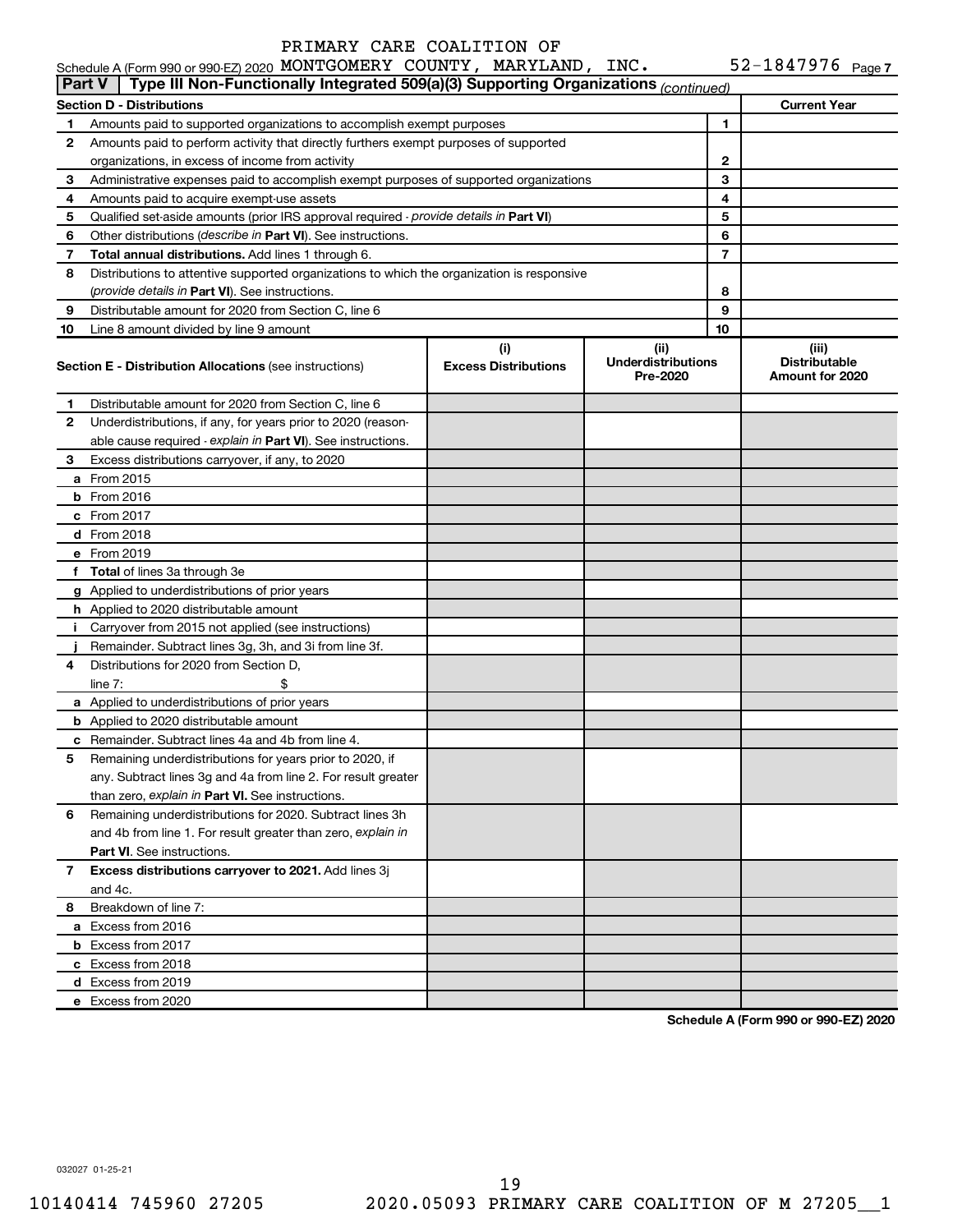|                 | Schedule A (Form 990 or 990-EZ) 2020 MONTGOMERY COUNTY, MARYLAND, INC.                                                                                                                                                                                                                  | PRIMARY CARE COALITION OF |  |  | 52-1847976 Page 8                                                                                                                                                                                                                                                                                |
|-----------------|-----------------------------------------------------------------------------------------------------------------------------------------------------------------------------------------------------------------------------------------------------------------------------------------|---------------------------|--|--|--------------------------------------------------------------------------------------------------------------------------------------------------------------------------------------------------------------------------------------------------------------------------------------------------|
| <b>Part VI</b>  | Supplemental Information. Provide the explanations required by Part II, line 10; Part II, line 17a or 17b; Part III, line 12;<br>Section D, lines 5, 6, and 8; and Part V, Section E, lines 2, 5, and 6. Also complete this part for any additional information.<br>(See instructions.) |                           |  |  | Part IV, Section A, lines 1, 2, 3b, 3c, 4b, 4c, 5a, 6, 9a, 9b, 9c, 11a, 11b, and 11c; Part IV, Section B, lines 1 and 2; Part IV, Section C,<br>line 1; Part IV, Section D, lines 2 and 3; Part IV, Section E, lines 1c, 2a, 2b, 3a, and 3b; Part V, line 1; Part V, Section B, line 1e; Part V, |
|                 |                                                                                                                                                                                                                                                                                         |                           |  |  |                                                                                                                                                                                                                                                                                                  |
|                 |                                                                                                                                                                                                                                                                                         |                           |  |  |                                                                                                                                                                                                                                                                                                  |
|                 |                                                                                                                                                                                                                                                                                         |                           |  |  |                                                                                                                                                                                                                                                                                                  |
|                 |                                                                                                                                                                                                                                                                                         |                           |  |  |                                                                                                                                                                                                                                                                                                  |
|                 |                                                                                                                                                                                                                                                                                         |                           |  |  |                                                                                                                                                                                                                                                                                                  |
|                 |                                                                                                                                                                                                                                                                                         |                           |  |  |                                                                                                                                                                                                                                                                                                  |
|                 |                                                                                                                                                                                                                                                                                         |                           |  |  |                                                                                                                                                                                                                                                                                                  |
|                 |                                                                                                                                                                                                                                                                                         |                           |  |  |                                                                                                                                                                                                                                                                                                  |
|                 |                                                                                                                                                                                                                                                                                         |                           |  |  |                                                                                                                                                                                                                                                                                                  |
|                 |                                                                                                                                                                                                                                                                                         |                           |  |  |                                                                                                                                                                                                                                                                                                  |
|                 |                                                                                                                                                                                                                                                                                         |                           |  |  |                                                                                                                                                                                                                                                                                                  |
|                 |                                                                                                                                                                                                                                                                                         |                           |  |  |                                                                                                                                                                                                                                                                                                  |
|                 |                                                                                                                                                                                                                                                                                         |                           |  |  |                                                                                                                                                                                                                                                                                                  |
|                 |                                                                                                                                                                                                                                                                                         |                           |  |  |                                                                                                                                                                                                                                                                                                  |
|                 |                                                                                                                                                                                                                                                                                         |                           |  |  |                                                                                                                                                                                                                                                                                                  |
|                 |                                                                                                                                                                                                                                                                                         |                           |  |  |                                                                                                                                                                                                                                                                                                  |
|                 |                                                                                                                                                                                                                                                                                         |                           |  |  |                                                                                                                                                                                                                                                                                                  |
|                 |                                                                                                                                                                                                                                                                                         |                           |  |  |                                                                                                                                                                                                                                                                                                  |
|                 |                                                                                                                                                                                                                                                                                         |                           |  |  |                                                                                                                                                                                                                                                                                                  |
|                 |                                                                                                                                                                                                                                                                                         |                           |  |  |                                                                                                                                                                                                                                                                                                  |
|                 |                                                                                                                                                                                                                                                                                         |                           |  |  |                                                                                                                                                                                                                                                                                                  |
|                 |                                                                                                                                                                                                                                                                                         |                           |  |  |                                                                                                                                                                                                                                                                                                  |
|                 |                                                                                                                                                                                                                                                                                         |                           |  |  |                                                                                                                                                                                                                                                                                                  |
|                 |                                                                                                                                                                                                                                                                                         |                           |  |  |                                                                                                                                                                                                                                                                                                  |
|                 |                                                                                                                                                                                                                                                                                         |                           |  |  |                                                                                                                                                                                                                                                                                                  |
|                 |                                                                                                                                                                                                                                                                                         |                           |  |  |                                                                                                                                                                                                                                                                                                  |
|                 |                                                                                                                                                                                                                                                                                         |                           |  |  |                                                                                                                                                                                                                                                                                                  |
|                 |                                                                                                                                                                                                                                                                                         |                           |  |  |                                                                                                                                                                                                                                                                                                  |
| 032028 01-25-21 |                                                                                                                                                                                                                                                                                         |                           |  |  | Schedule A (Form 990 or 990-EZ) 2020                                                                                                                                                                                                                                                             |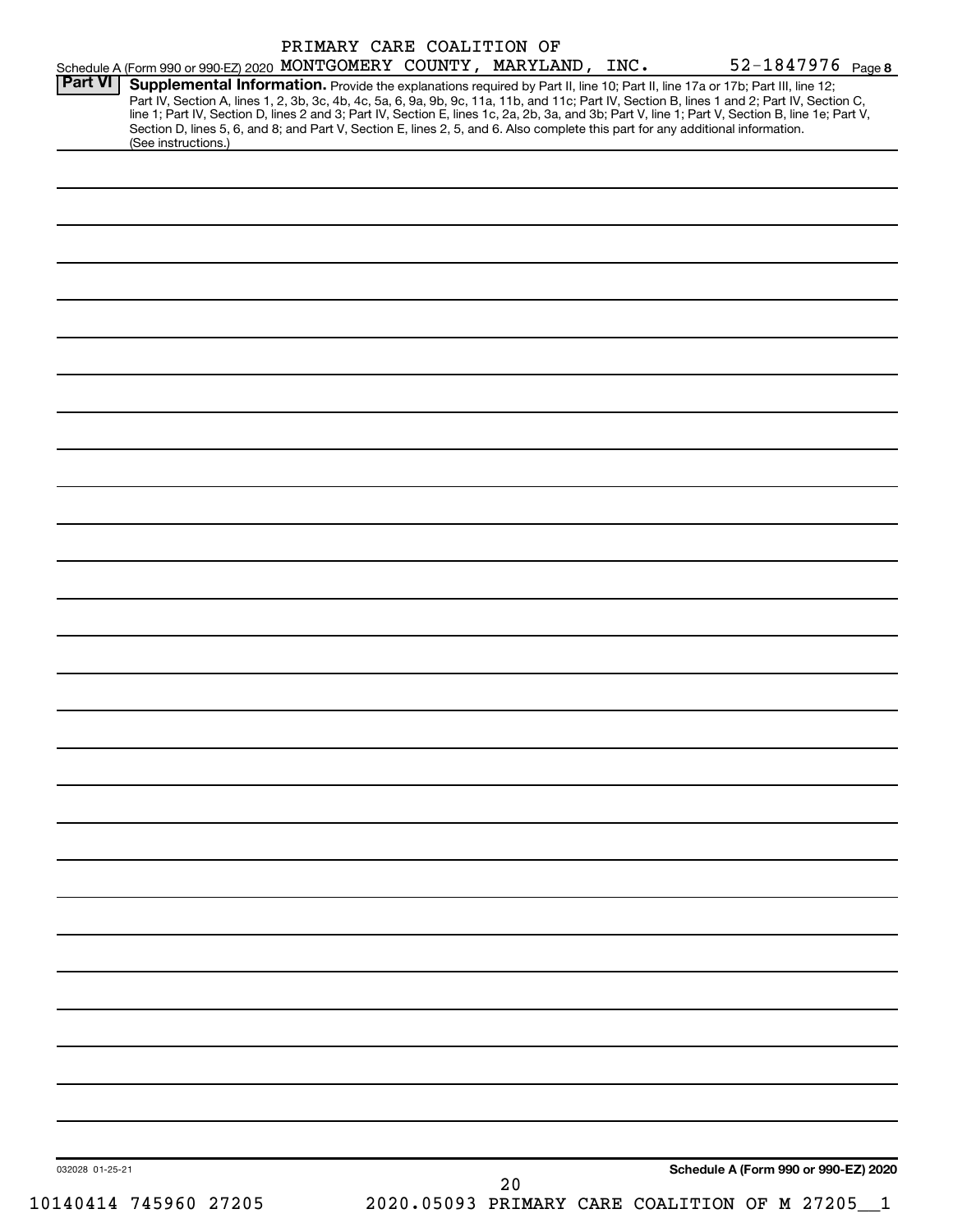Department of the Treasury Internal Revenue Service **(Form 990, 990-EZ,**

|  | Name of the organization |
|--|--------------------------|
|  |                          |

## \*\* PUBLIC DISCLOSURE COPY \*\*

## **Schedule B Schedule of Contributors**

**or 990-PF) | Attach to Form 990, Form 990-EZ, or Form 990-PF. | Go to www.irs.gov/Form990 for the latest information.** OMB No. 1545-0047

**2020**

**Employer identification number**

|                                       | PRIMARY CARE COALITION OF                                                                                                                 |            |
|---------------------------------------|-------------------------------------------------------------------------------------------------------------------------------------------|------------|
|                                       | MONTGOMERY COUNTY, MARYLAND, INC.                                                                                                         | 52-1847976 |
| <b>Organization type</b> (check one): |                                                                                                                                           |            |
| Filers of:                            | Section:                                                                                                                                  |            |
| Form 990 or 990-EZ                    | $ \mathbf{X} $ 501(c)( 3) (enter number) organization                                                                                     |            |
|                                       | $4947(a)(1)$ nonexempt charitable trust not treated as a private foundation                                                               |            |
|                                       | 527 political organization                                                                                                                |            |
| Form 990-PF                           | 501(c)(3) exempt private foundation                                                                                                       |            |
|                                       | 4947(a)(1) nonexempt charitable trust treated as a private foundation                                                                     |            |
|                                       | 501(c)(3) taxable private foundation                                                                                                      |            |
|                                       |                                                                                                                                           |            |
|                                       | Check if your organization is covered by the General Rule or a Special Rule.                                                              |            |
|                                       | Note: Only a section 501(c)(7), (8), or (10) organization can check boxes for both the General Rule and a Special Rule. See instructions. |            |
|                                       |                                                                                                                                           |            |

#### **General Rule**

 $\Box$ 

 $\Box$ 

For an organization filing Form 990, 990-EZ, or 990-PF that received, during the year, contributions totaling \$5,000 or more (in money or property) from any one contributor. Complete Parts I and II. See instructions for determining a contributor's total contributions.

#### **Special Rules**

| $X$ For an organization described in section 501(c)(3) filing Form 990 or 990-EZ that met the 33 1/3% support test of the regulations under           |
|-------------------------------------------------------------------------------------------------------------------------------------------------------|
| sections 509(a)(1) and 170(b)(1)(A)(vi), that checked Schedule A (Form 990 or 990-EZ), Part II, line 13, 16a, or 16b, and that received from          |
| any one contributor, during the year, total contributions of the greater of (1) \$5,000; or (2) 2% of the amount on (i) Form 990, Part VIII, line 1h; |
| or (ii) Form 990-EZ, line 1. Complete Parts I and II.                                                                                                 |

For an organization described in section 501(c)(7), (8), or (10) filing Form 990 or 990-EZ that received from any one contributor, during the year, total contributions of more than \$1,000 exclusively for religious, charitable, scientific, literary, or educational purposes, or for the prevention of cruelty to children or animals. Complete Parts I (entering "N/A" in column (b) instead of the contributor name and address), II, and III.  $\Box$ 

purpose. Don't complete any of the parts unless the General Rule applies to this organization because it received nonexclusively year, contributions exclusively for religious, charitable, etc., purposes, but no such contributions totaled more than \$1,000. If this box is checked, enter here the total contributions that were received during the year for an exclusively religious, charitable, etc., For an organization described in section 501(c)(7), (8), or (10) filing Form 990 or 990-EZ that received from any one contributor, during the religious, charitable, etc., contributions totaling \$5,000 or more during the year  $\ldots$  $\ldots$  $\ldots$  $\ldots$  $\ldots$  $\ldots$ 

**Caution:**  An organization that isn't covered by the General Rule and/or the Special Rules doesn't file Schedule B (Form 990, 990-EZ, or 990-PF),  **must** but it answer "No" on Part IV, line 2, of its Form 990; or check the box on line H of its Form 990-EZ or on its Form 990-PF, Part I, line 2, to certify that it doesn't meet the filing requirements of Schedule B (Form 990, 990-EZ, or 990-PF).

**For Paperwork Reduction Act Notice, see the instructions for Form 990, 990-EZ, or 990-PF. Schedule B (Form 990, 990-EZ, or 990-PF) (2020)** LHA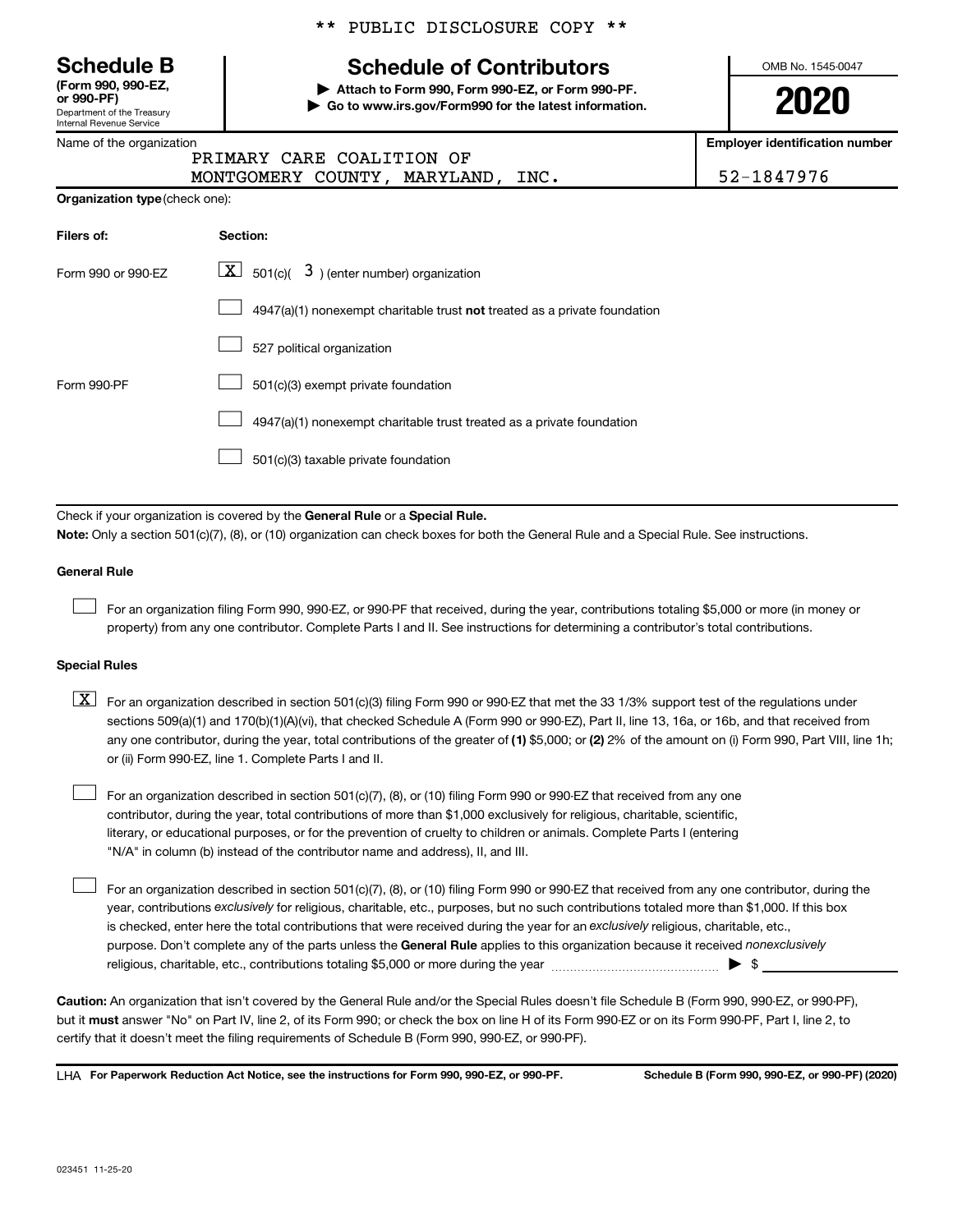| Part I     | Contributors (see instructions). Use duplicate copies of Part I if additional space is needed. |                                   |                                                                                                         |
|------------|------------------------------------------------------------------------------------------------|-----------------------------------|---------------------------------------------------------------------------------------------------------|
|            |                                                                                                |                                   |                                                                                                         |
| (a)<br>No. | (b)<br>Name, address, and ZIP + 4                                                              | (c)<br><b>Total contributions</b> | (d)<br>Type of contribution                                                                             |
| 1          |                                                                                                | 26, 310, 285.<br>$$\mathbb{S}$$   | $\lfloor x \rfloor$<br>Person<br>Payroll<br>Noncash<br>(Complete Part II for<br>noncash contributions.) |
| (a)<br>No. | (b)<br>Name, address, and ZIP + 4                                                              | (c)<br><b>Total contributions</b> | (d)<br>Type of contribution                                                                             |
| 2          |                                                                                                | 1,088,000.<br>$$\mathbb{S}$$      | $\vert$ X $\vert$<br>Person<br>Payroll<br>Noncash<br>(Complete Part II for<br>noncash contributions.)   |
| (a)<br>No. | (b)<br>Name, address, and ZIP + 4                                                              | (c)<br><b>Total contributions</b> | (d)<br>Type of contribution                                                                             |
|            |                                                                                                | \$                                | Person<br>Payroll<br>Noncash<br>(Complete Part II for<br>noncash contributions.)                        |
| (a)<br>No. | (b)<br>Name, address, and ZIP + 4                                                              | (c)<br><b>Total contributions</b> | (d)<br>Type of contribution                                                                             |
|            |                                                                                                | ጵ                                 | Person<br>Payroll<br>Noncash<br>(Complete Part II for<br>noncash contributions.)                        |
| (a)<br>No. | (b)<br>Name, address, and ZIP + 4                                                              | (c)<br><b>Total contributions</b> | (d)<br>Type of contribution                                                                             |
|            |                                                                                                | \$                                | Person<br>Payroll<br>Noncash<br>(Complete Part II for<br>noncash contributions.)                        |
| (a)<br>No. | (b)<br>Name, address, and ZIP + 4                                                              | (c)<br><b>Total contributions</b> | (d)<br>Type of contribution                                                                             |
|            |                                                                                                | \$                                | Person<br>Payroll<br>Noncash<br>(Complete Part II for<br>noncash contributions.)                        |

10140414 745960 27205 2020.05093 PRIMARY CARE COALITION OF M 27205\_\_1

| EZ, or 990-PF) (2020) |
|-----------------------|
|                       |

Schedule B (Form 990, 990-E Name of organization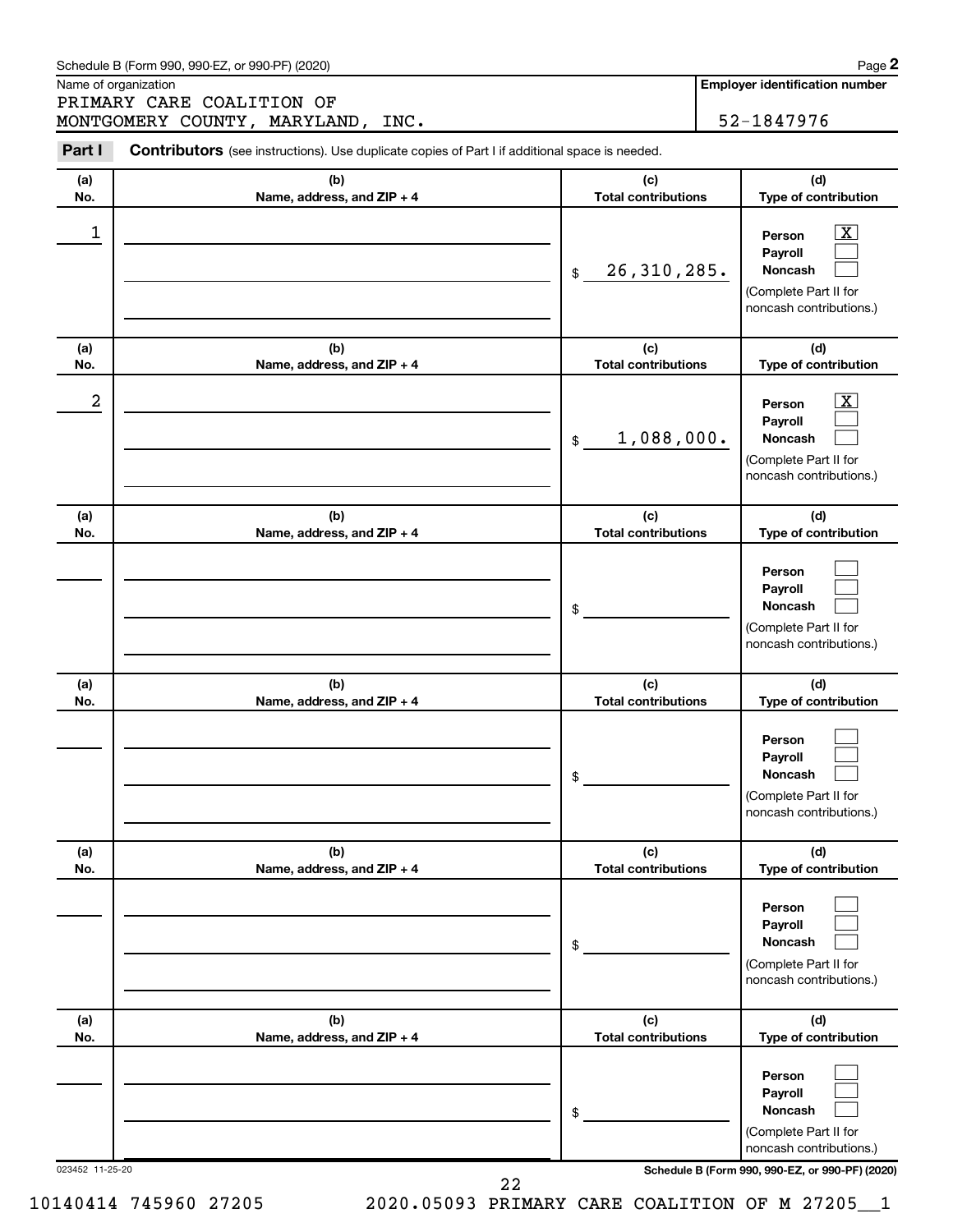|                              | MONTGOMERY COUNTY, MARYLAND, INC.                                                                   |                                                 | 52-1847976           |
|------------------------------|-----------------------------------------------------------------------------------------------------|-------------------------------------------------|----------------------|
| Part II                      | Noncash Property (see instructions). Use duplicate copies of Part II if additional space is needed. |                                                 |                      |
| (a)<br>No.<br>from           | (b)<br>Description of noncash property given                                                        | (c)<br>FMV (or estimate)<br>(See instructions.) | (d)<br>Date received |
| Part I                       |                                                                                                     |                                                 |                      |
|                              |                                                                                                     | \$                                              |                      |
| (a)<br>No.<br>from<br>Part I | (b)<br>Description of noncash property given                                                        | (c)<br>FMV (or estimate)<br>(See instructions.) | (d)<br>Date received |
|                              |                                                                                                     |                                                 |                      |
|                              |                                                                                                     | \$                                              |                      |
| (a)<br>No.<br>from<br>Part I | (b)<br>Description of noncash property given                                                        | (c)<br>FMV (or estimate)<br>(See instructions.) | (d)<br>Date received |
|                              |                                                                                                     |                                                 |                      |
|                              |                                                                                                     | \$                                              |                      |
| (a)<br>No.<br>from<br>Part I | (b)<br>Description of noncash property given                                                        | (c)<br>FMV (or estimate)<br>(See instructions.) | (d)<br>Date received |
|                              |                                                                                                     | \$                                              |                      |
| (a)<br>No.<br>from<br>Part I | (b)<br>Description of noncash property given                                                        | (c)<br>FMV (or estimate)<br>(See instructions.) | (d)<br>Date received |
|                              |                                                                                                     |                                                 |                      |
| (a)                          |                                                                                                     | \$                                              |                      |
| No.<br>from<br>Part I        | (b)<br>Description of noncash property given                                                        | (c)<br>FMV (or estimate)<br>(See instructions.) | (d)<br>Date received |
|                              |                                                                                                     | \$                                              |                      |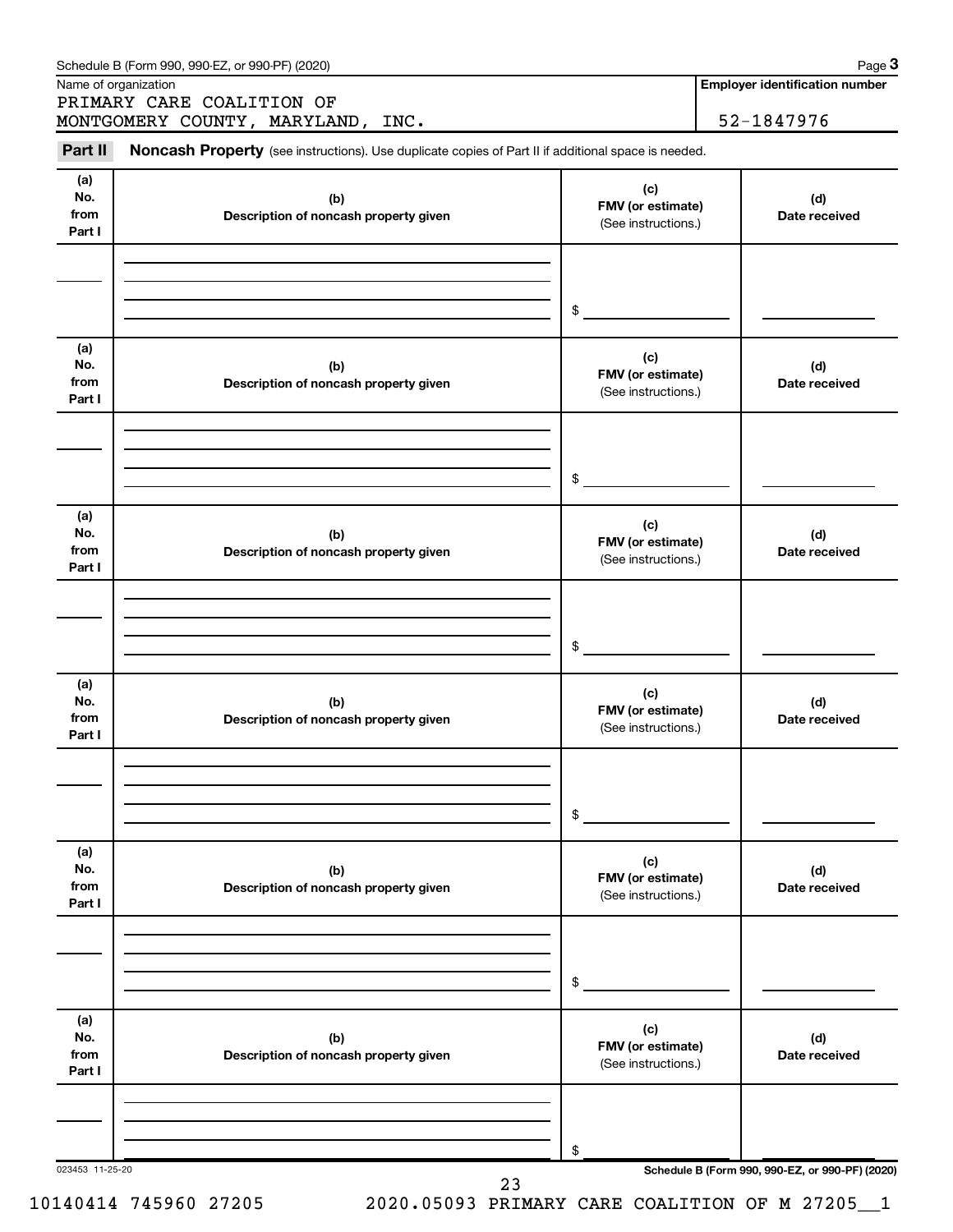| Name of organization      | PRIMARY CARE COALITION OF                                                                                                                                                                                                                                                                                                                                                                                                                                                                                   |                      |                                          | <b>Employer identification number</b>           |  |  |  |  |
|---------------------------|-------------------------------------------------------------------------------------------------------------------------------------------------------------------------------------------------------------------------------------------------------------------------------------------------------------------------------------------------------------------------------------------------------------------------------------------------------------------------------------------------------------|----------------------|------------------------------------------|-------------------------------------------------|--|--|--|--|
|                           | MONTGOMERY COUNTY, MARYLAND, INC.                                                                                                                                                                                                                                                                                                                                                                                                                                                                           |                      |                                          | 52-1847976                                      |  |  |  |  |
| Part III                  | Exclusively religious, charitable, etc., contributions to organizations described in section 501(c)(7), (8), or (10) that total more than \$1,000 for the year<br>from any one contributor. Complete columns (a) through (e) and the following line entry. For organizations<br>completing Part III, enter the total of exclusively religious, charitable, etc., contributions of \$1,000 or less for the year. (Enter this info. once.)<br>Use duplicate copies of Part III if additional space is needed. |                      |                                          |                                                 |  |  |  |  |
| (a) No.<br>from           | (b) Purpose of gift                                                                                                                                                                                                                                                                                                                                                                                                                                                                                         | (c) Use of gift      |                                          | (d) Description of how gift is held             |  |  |  |  |
| Part I                    |                                                                                                                                                                                                                                                                                                                                                                                                                                                                                                             |                      |                                          |                                                 |  |  |  |  |
|                           |                                                                                                                                                                                                                                                                                                                                                                                                                                                                                                             | (e) Transfer of gift |                                          |                                                 |  |  |  |  |
|                           | Transferee's name, address, and ZIP + 4                                                                                                                                                                                                                                                                                                                                                                                                                                                                     |                      |                                          | Relationship of transferor to transferee        |  |  |  |  |
| (a) No.<br>from           |                                                                                                                                                                                                                                                                                                                                                                                                                                                                                                             |                      |                                          | (d) Description of how gift is held             |  |  |  |  |
| Part I                    | (b) Purpose of gift                                                                                                                                                                                                                                                                                                                                                                                                                                                                                         | (c) Use of gift      |                                          |                                                 |  |  |  |  |
|                           |                                                                                                                                                                                                                                                                                                                                                                                                                                                                                                             | (e) Transfer of gift |                                          |                                                 |  |  |  |  |
|                           | Transferee's name, address, and ZIP + 4                                                                                                                                                                                                                                                                                                                                                                                                                                                                     |                      |                                          | Relationship of transferor to transferee        |  |  |  |  |
|                           |                                                                                                                                                                                                                                                                                                                                                                                                                                                                                                             |                      |                                          |                                                 |  |  |  |  |
| (a) No.<br>from<br>Part I | (b) Purpose of gift                                                                                                                                                                                                                                                                                                                                                                                                                                                                                         | (c) Use of gift      |                                          | (d) Description of how gift is held             |  |  |  |  |
|                           |                                                                                                                                                                                                                                                                                                                                                                                                                                                                                                             |                      |                                          |                                                 |  |  |  |  |
|                           | (e) Transfer of gift                                                                                                                                                                                                                                                                                                                                                                                                                                                                                        |                      |                                          |                                                 |  |  |  |  |
|                           | Transferee's name, address, and ZIP + 4                                                                                                                                                                                                                                                                                                                                                                                                                                                                     |                      |                                          | Relationship of transferor to transferee        |  |  |  |  |
|                           |                                                                                                                                                                                                                                                                                                                                                                                                                                                                                                             |                      |                                          |                                                 |  |  |  |  |
| (a) No.<br>from<br>Part I | (b) Purpose of gift                                                                                                                                                                                                                                                                                                                                                                                                                                                                                         | (c) Use of gift      |                                          | (d) Description of how gift is held             |  |  |  |  |
|                           |                                                                                                                                                                                                                                                                                                                                                                                                                                                                                                             | (e) Transfer of gift |                                          |                                                 |  |  |  |  |
|                           | Transferee's name, address, and $ZIP + 4$                                                                                                                                                                                                                                                                                                                                                                                                                                                                   |                      | Relationship of transferor to transferee |                                                 |  |  |  |  |
|                           |                                                                                                                                                                                                                                                                                                                                                                                                                                                                                                             |                      |                                          |                                                 |  |  |  |  |
| 023454 11-25-20           |                                                                                                                                                                                                                                                                                                                                                                                                                                                                                                             |                      |                                          | Schedule B (Form 990, 990-EZ, or 990-PF) (2020) |  |  |  |  |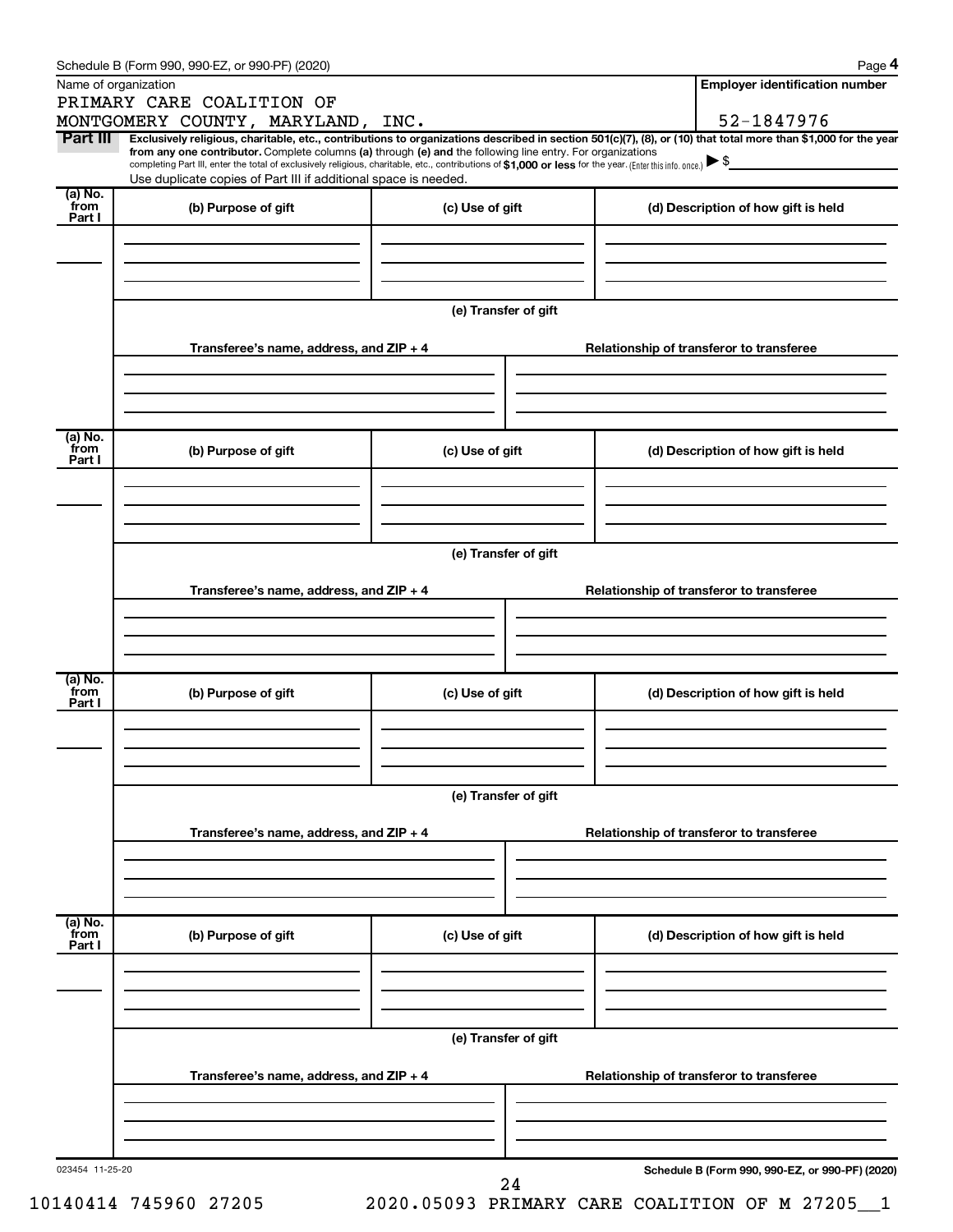| <b>Political Campaign and Lobbying Activities</b><br><b>SCHEDULE C</b> |  |                                                                                                                                                                                                                                                                                                  |         |                            | OMB No. 1545-0047        |                                                  |
|------------------------------------------------------------------------|--|--------------------------------------------------------------------------------------------------------------------------------------------------------------------------------------------------------------------------------------------------------------------------------------------------|---------|----------------------------|--------------------------|--------------------------------------------------|
| (Form 990 or 990-EZ)                                                   |  |                                                                                                                                                                                                                                                                                                  |         |                            |                          |                                                  |
|                                                                        |  | For Organizations Exempt From Income Tax Under section 501(c) and section 527                                                                                                                                                                                                                    |         |                            |                          |                                                  |
| Department of the Treasury                                             |  | Complete if the organization is described below. Attach to Form 990 or Form 990-EZ.<br>Go to www.irs.gov/Form990 for instructions and the latest information.                                                                                                                                    |         |                            |                          | <b>Open to Public</b><br>Inspection              |
| Internal Revenue Service                                               |  |                                                                                                                                                                                                                                                                                                  |         |                            |                          |                                                  |
|                                                                        |  | If the organization answered "Yes," on Form 990, Part IV, line 3, or Form 990-EZ, Part V, line 46 (Political Campaign Activities), then<br>• Section 501(c)(3) organizations: Complete Parts I-A and B. Do not complete Part I-C.                                                                |         |                            |                          |                                                  |
|                                                                        |  | • Section 501(c) (other than section 501(c)(3)) organizations: Complete Parts I-A and C below. Do not complete Part I-B.                                                                                                                                                                         |         |                            |                          |                                                  |
| • Section 527 organizations: Complete Part I-A only.                   |  |                                                                                                                                                                                                                                                                                                  |         |                            |                          |                                                  |
|                                                                        |  | If the organization answered "Yes," on Form 990, Part IV, line 4, or Form 990-EZ, Part VI, line 47 (Lobbying Activities), then                                                                                                                                                                   |         |                            |                          |                                                  |
|                                                                        |  | • Section 501(c)(3) organizations that have filed Form 5768 (election under section 501(h)): Complete Part II-A. Do not complete Part II-B.                                                                                                                                                      |         |                            |                          |                                                  |
|                                                                        |  | • Section 501(c)(3) organizations that have NOT filed Form 5768 (election under section 501(h)): Complete Part II-B. Do not complete Part II-A.                                                                                                                                                  |         |                            |                          |                                                  |
|                                                                        |  | If the organization answered "Yes," on Form 990, Part IV, line 5 (Proxy Tax) (See separate instructions) or Form 990-EZ, Part V, line 35c (Proxy                                                                                                                                                 |         |                            |                          |                                                  |
| Tax) (See separate instructions), then                                 |  |                                                                                                                                                                                                                                                                                                  |         |                            |                          |                                                  |
|                                                                        |  | • Section 501(c)(4), (5), or (6) organizations: Complete Part III.                                                                                                                                                                                                                               |         |                            |                          |                                                  |
| Name of organization                                                   |  | PRIMARY CARE COALITION OF                                                                                                                                                                                                                                                                        |         |                            |                          | <b>Employer identification number</b>            |
|                                                                        |  | MONTGOMERY COUNTY, MARYLAND, INC.                                                                                                                                                                                                                                                                |         |                            |                          | 52-1847976                                       |
| <b>Part I-A</b>                                                        |  | Complete if the organization is exempt under section 501(c) or is a section 527 organization.                                                                                                                                                                                                    |         |                            |                          |                                                  |
|                                                                        |  |                                                                                                                                                                                                                                                                                                  |         |                            |                          |                                                  |
|                                                                        |  | 1 Provide a description of the organization's direct and indirect political campaign activities in Part IV.                                                                                                                                                                                      |         |                            |                          |                                                  |
|                                                                        |  |                                                                                                                                                                                                                                                                                                  |         |                            | $\triangleright$ \$      |                                                  |
|                                                                        |  | 3 Volunteer hours for political campaign activities [11] [12] Content and Marian Marian Ann Marian Marian Mari                                                                                                                                                                                   |         |                            |                          |                                                  |
|                                                                        |  | $\vert$ Part I-B $\vert$ Complete if the organization is exempt under section 501(c)(3).                                                                                                                                                                                                         |         |                            |                          |                                                  |
|                                                                        |  |                                                                                                                                                                                                                                                                                                  |         |                            |                          | >                                                |
| 2                                                                      |  |                                                                                                                                                                                                                                                                                                  |         |                            |                          |                                                  |
|                                                                        |  |                                                                                                                                                                                                                                                                                                  |         |                            |                          | Yes<br><b>No</b>                                 |
|                                                                        |  |                                                                                                                                                                                                                                                                                                  |         |                            |                          | Yes<br>No                                        |
| <b>b</b> If "Yes," describe in Part IV.                                |  |                                                                                                                                                                                                                                                                                                  |         |                            |                          |                                                  |
|                                                                        |  | Part I-C Complete if the organization is exempt under section 501(c), except section 501(c)(3).                                                                                                                                                                                                  |         |                            |                          |                                                  |
|                                                                        |  | 1 Enter the amount directly expended by the filing organization for section 527 exempt function activities                                                                                                                                                                                       |         |                            | $\blacktriangleright$ \$ |                                                  |
|                                                                        |  | 2 Enter the amount of the filing organization's funds contributed to other organizations for section 527                                                                                                                                                                                         |         |                            |                          |                                                  |
|                                                                        |  | exempt function activities with an activities and activities are activities and activities are activities and activities and activities are activities and activities and activities are activities and activities and activit                                                                   |         |                            | ▶ \$                     |                                                  |
|                                                                        |  | 3 Total exempt function expenditures. Add lines 1 and 2. Enter here and on Form 1120-POL,                                                                                                                                                                                                        |         |                            |                          |                                                  |
|                                                                        |  |                                                                                                                                                                                                                                                                                                  |         |                            |                          |                                                  |
|                                                                        |  |                                                                                                                                                                                                                                                                                                  |         |                            |                          | Yes<br><b>No</b>                                 |
|                                                                        |  | 5 Enter the names, addresses and employer identification number (EIN) of all section 527 political organizations to which the filing organization<br>made payments. For each organization listed, enter the amount paid from the filing organization's funds. Also enter the amount of political |         |                            |                          |                                                  |
|                                                                        |  | contributions received that were promptly and directly delivered to a separate political organization, such as a separate segregated fund or a                                                                                                                                                   |         |                            |                          |                                                  |
|                                                                        |  | political action committee (PAC). If additional space is needed, provide information in Part IV.                                                                                                                                                                                                 |         |                            |                          |                                                  |
| (a) Name                                                               |  | (b) Address                                                                                                                                                                                                                                                                                      | (c) EIN | (d) Amount paid from       |                          | (e) Amount of political                          |
|                                                                        |  |                                                                                                                                                                                                                                                                                                  |         | filing organization's      |                          | contributions received and                       |
|                                                                        |  |                                                                                                                                                                                                                                                                                                  |         | funds. If none, enter -0-. |                          | promptly and directly<br>delivered to a separate |
|                                                                        |  |                                                                                                                                                                                                                                                                                                  |         |                            |                          | political organization.                          |
|                                                                        |  |                                                                                                                                                                                                                                                                                                  |         |                            |                          | If none, enter -0-.                              |
|                                                                        |  |                                                                                                                                                                                                                                                                                                  |         |                            |                          |                                                  |
|                                                                        |  |                                                                                                                                                                                                                                                                                                  |         |                            |                          |                                                  |
|                                                                        |  |                                                                                                                                                                                                                                                                                                  |         |                            |                          |                                                  |
|                                                                        |  |                                                                                                                                                                                                                                                                                                  |         |                            |                          |                                                  |
|                                                                        |  |                                                                                                                                                                                                                                                                                                  |         |                            |                          |                                                  |
|                                                                        |  |                                                                                                                                                                                                                                                                                                  |         |                            |                          |                                                  |
|                                                                        |  |                                                                                                                                                                                                                                                                                                  |         |                            |                          |                                                  |
|                                                                        |  |                                                                                                                                                                                                                                                                                                  |         |                            |                          |                                                  |
|                                                                        |  |                                                                                                                                                                                                                                                                                                  |         |                            |                          |                                                  |
|                                                                        |  |                                                                                                                                                                                                                                                                                                  |         |                            |                          |                                                  |
|                                                                        |  |                                                                                                                                                                                                                                                                                                  |         |                            |                          |                                                  |
|                                                                        |  | For Paperwork Reduction Act Notice, see the Instructions for Form 990 or 990-EZ.                                                                                                                                                                                                                 |         |                            |                          | Schedule C (Form 990 or 990-EZ) 2020             |
| LHA                                                                    |  |                                                                                                                                                                                                                                                                                                  |         |                            |                          |                                                  |

032041 12-02-20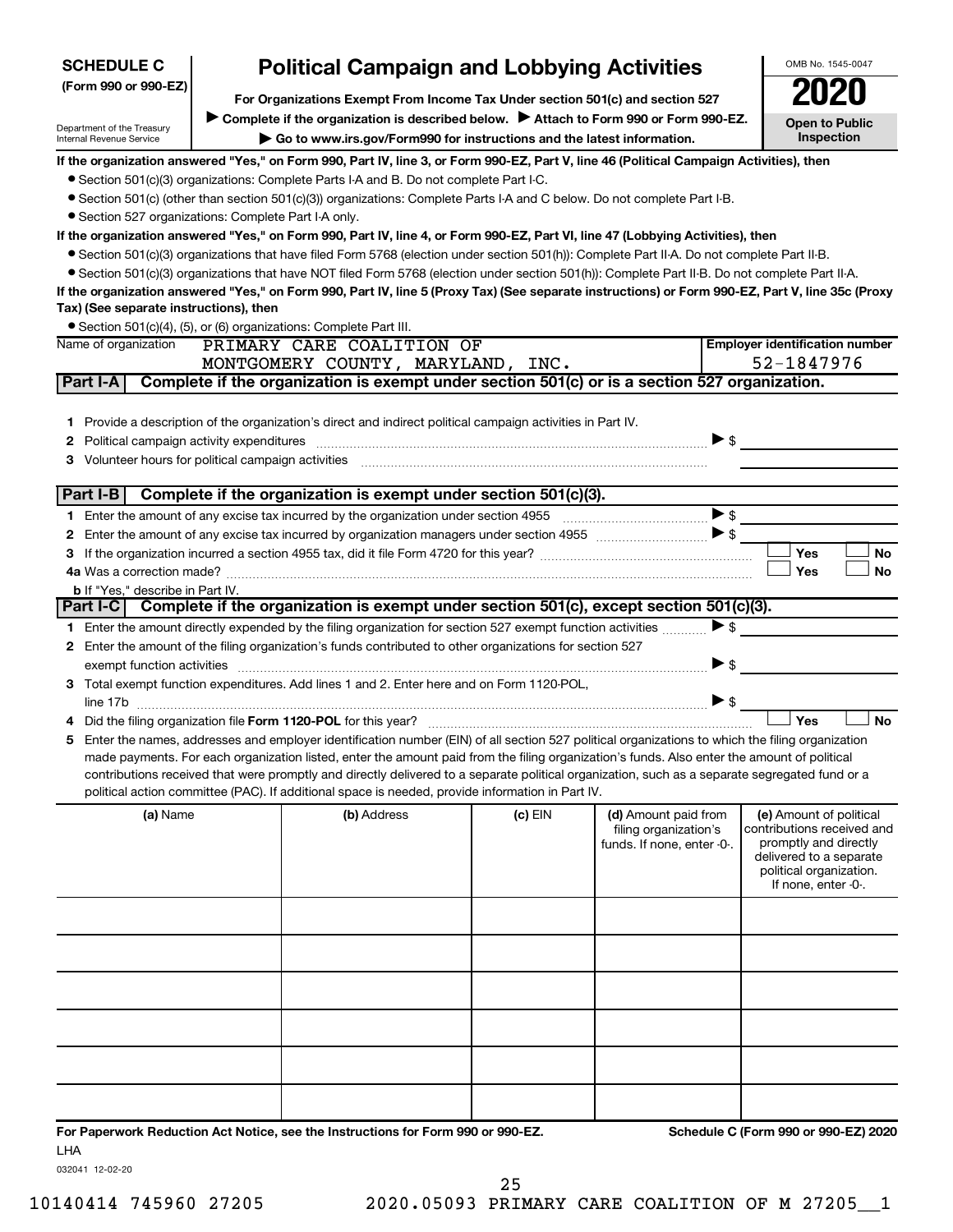| Schedule C (Form 990 or 990-EZ) 2020 MONTGOMERY COUNTY, MARYLAND, INC.                                          |                                                                                                                                                                                       | PRIMARY CARE COALITION OF                                                        |                                                                                                                                   |                          | 52-1847976 Page 2    |  |  |
|-----------------------------------------------------------------------------------------------------------------|---------------------------------------------------------------------------------------------------------------------------------------------------------------------------------------|----------------------------------------------------------------------------------|-----------------------------------------------------------------------------------------------------------------------------------|--------------------------|----------------------|--|--|
| Complete if the organization is exempt under section 501(c)(3) and filed Form 5768 (election under<br>Part II-A |                                                                                                                                                                                       |                                                                                  |                                                                                                                                   |                          |                      |  |  |
| section 501(h)).                                                                                                |                                                                                                                                                                                       |                                                                                  |                                                                                                                                   |                          |                      |  |  |
| A Check $\blacktriangleright$                                                                                   |                                                                                                                                                                                       |                                                                                  | if the filing organization belongs to an affiliated group (and list in Part IV each affiliated group member's name, address, EIN, |                          |                      |  |  |
| expenses, and share of excess lobbying expenditures).                                                           |                                                                                                                                                                                       |                                                                                  |                                                                                                                                   |                          |                      |  |  |
| <b>B</b> Check ▶                                                                                                |                                                                                                                                                                                       | if the filing organization checked box A and "limited control" provisions apply. |                                                                                                                                   | (a) Filing               | (b) Affiliated group |  |  |
|                                                                                                                 | <b>Limits on Lobbying Expenditures</b>                                                                                                                                                | (The term "expenditures" means amounts paid or incurred.)                        |                                                                                                                                   | organization's<br>totals | totals               |  |  |
| 1a Total lobbying expenditures to influence public opinion (grassroots lobbying) [                              |                                                                                                                                                                                       |                                                                                  |                                                                                                                                   |                          |                      |  |  |
| <b>b</b> Total lobbying expenditures to influence a legislative body (direct lobbying) <i>manumumumum</i>       |                                                                                                                                                                                       |                                                                                  |                                                                                                                                   |                          |                      |  |  |
|                                                                                                                 | с                                                                                                                                                                                     |                                                                                  |                                                                                                                                   |                          |                      |  |  |
| <b>d</b> Other exempt purpose expenditures                                                                      |                                                                                                                                                                                       |                                                                                  |                                                                                                                                   |                          |                      |  |  |
|                                                                                                                 |                                                                                                                                                                                       |                                                                                  |                                                                                                                                   |                          |                      |  |  |
|                                                                                                                 | f Lobbying nontaxable amount. Enter the amount from the following table in both columns.<br>If the amount on line 1e, column $(a)$ or $(b)$ is:<br>The lobbying nontaxable amount is: |                                                                                  |                                                                                                                                   |                          |                      |  |  |
| Not over \$500,000                                                                                              | 20% of the amount on line 1e.                                                                                                                                                         |                                                                                  |                                                                                                                                   |                          |                      |  |  |
|                                                                                                                 | Over \$500,000 but not over \$1,000,000<br>\$100,000 plus 15% of the excess over \$500,000.                                                                                           |                                                                                  |                                                                                                                                   |                          |                      |  |  |
| Over \$1,000,000 but not over \$1,500,000                                                                       |                                                                                                                                                                                       | \$175,000 plus 10% of the excess over \$1,000,000                                |                                                                                                                                   |                          |                      |  |  |
| Over \$1,500,000 but not over \$17,000,000                                                                      |                                                                                                                                                                                       | \$225,000 plus 5% of the excess over \$1,500,000.                                |                                                                                                                                   |                          |                      |  |  |
| Over \$17,000,000                                                                                               | \$1,000,000.                                                                                                                                                                          |                                                                                  |                                                                                                                                   |                          |                      |  |  |
|                                                                                                                 |                                                                                                                                                                                       |                                                                                  |                                                                                                                                   |                          |                      |  |  |
| g Grassroots nontaxable amount (enter 25% of line 1f)                                                           |                                                                                                                                                                                       |                                                                                  |                                                                                                                                   |                          |                      |  |  |
| h Subtract line 1g from line 1a. If zero or less, enter -0-                                                     |                                                                                                                                                                                       |                                                                                  |                                                                                                                                   |                          |                      |  |  |
| If there is an amount other than zero on either line 1h or line 1i, did the organization file Form 4720         |                                                                                                                                                                                       |                                                                                  |                                                                                                                                   |                          |                      |  |  |
| reporting section 4911 tax for this year?                                                                       |                                                                                                                                                                                       |                                                                                  |                                                                                                                                   |                          | Yes<br>No            |  |  |
|                                                                                                                 |                                                                                                                                                                                       | 4-Year Averaging Period Under Section 501(h)                                     |                                                                                                                                   |                          |                      |  |  |
| (Some organizations that made a section 501(h) election do not have to complete all of the five columns below.  |                                                                                                                                                                                       | See the separate instructions for lines 2a through 2f.)                          |                                                                                                                                   |                          |                      |  |  |
|                                                                                                                 |                                                                                                                                                                                       | Lobbying Expenditures During 4-Year Averaging Period                             |                                                                                                                                   |                          |                      |  |  |
| Calendar year<br>(or fiscal year beginning in)                                                                  | (a) $2017$                                                                                                                                                                            | (b) 2018                                                                         | $(c)$ 2019                                                                                                                        | $(d)$ 2020               | (e) Total            |  |  |
| <b>2a</b> Lobbying nontaxable amount                                                                            |                                                                                                                                                                                       |                                                                                  |                                                                                                                                   |                          |                      |  |  |
| <b>b</b> Lobbying ceiling amount                                                                                |                                                                                                                                                                                       |                                                                                  |                                                                                                                                   |                          |                      |  |  |
| (150% of line 2a, column(e))                                                                                    |                                                                                                                                                                                       |                                                                                  |                                                                                                                                   |                          |                      |  |  |
| c Total lobbying expenditures                                                                                   |                                                                                                                                                                                       |                                                                                  |                                                                                                                                   |                          |                      |  |  |
| d Grassroots nontaxable amount                                                                                  |                                                                                                                                                                                       |                                                                                  |                                                                                                                                   |                          |                      |  |  |
| e Grassroots ceiling amount                                                                                     |                                                                                                                                                                                       |                                                                                  |                                                                                                                                   |                          |                      |  |  |
| (150% of line 2d, column (e))                                                                                   |                                                                                                                                                                                       |                                                                                  |                                                                                                                                   |                          |                      |  |  |
| f Grassroots lobbying expenditures                                                                              |                                                                                                                                                                                       |                                                                                  |                                                                                                                                   |                          |                      |  |  |

**Schedule C (Form 990 or 990-EZ) 2020**

032042 12-02-20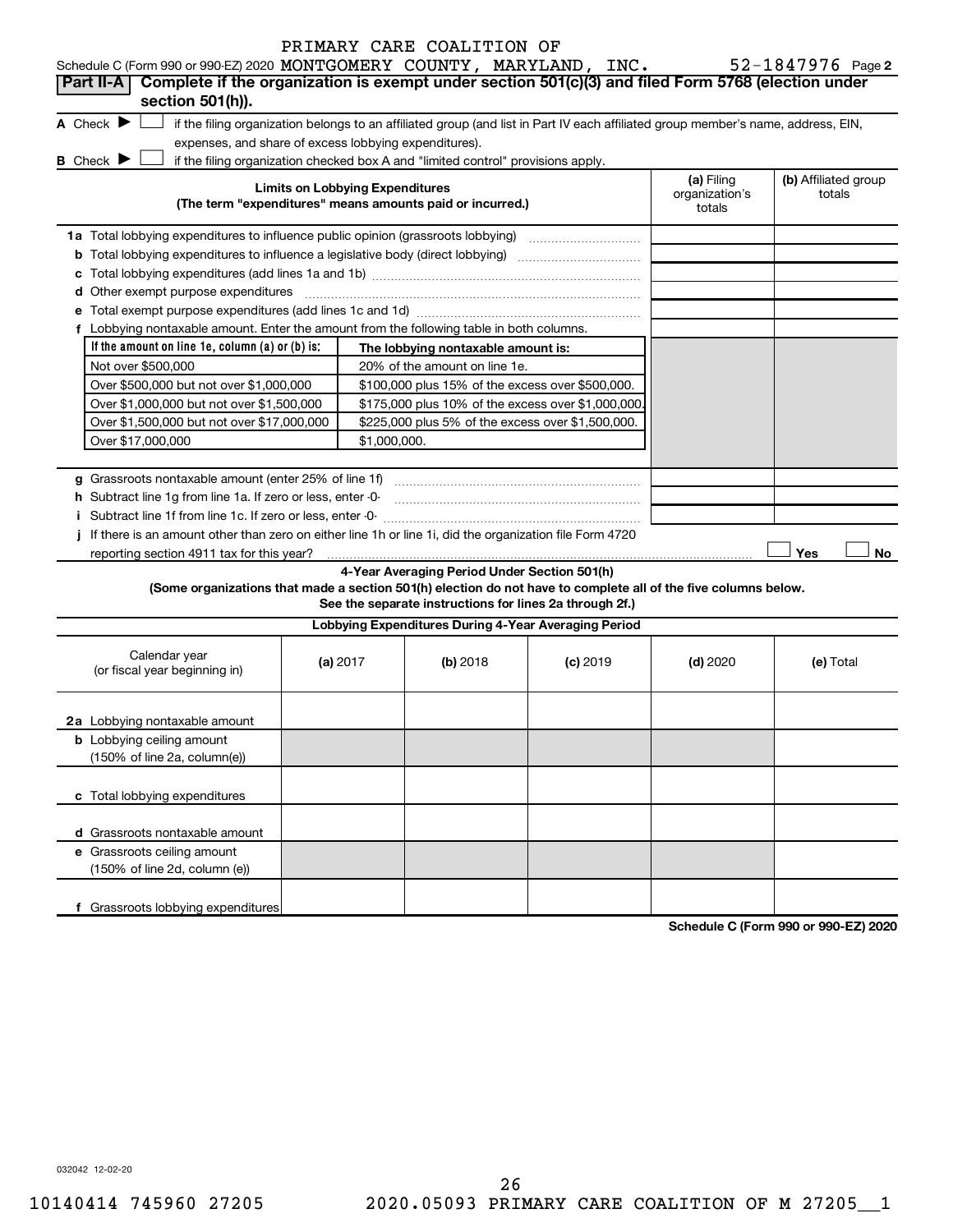### Schedule C (Form 990 or 990-EZ) 2020 Page MONTGOMERY COUNTY, MARYLAND, INC. 52-1847976 **Part II-B Complete if the organization is exempt under section 501(c)(3) and has NOT filed Form 5768 (election under section 501(h)).**

|                | For each "Yes" response on lines 1a through 1i below, provide in Part IV a detailed description                                                                                                                                           | (a)                   |                         | (b)       |
|----------------|-------------------------------------------------------------------------------------------------------------------------------------------------------------------------------------------------------------------------------------------|-----------------------|-------------------------|-----------|
|                | of the lobbying activity.                                                                                                                                                                                                                 | Yes                   | No                      | Amount    |
| 1              | During the year, did the filing organization attempt to influence foreign, national, state, or<br>local legislation, including any attempt to influence public opinion on a legislative matter<br>or referendum, through the use of:      |                       |                         |           |
|                |                                                                                                                                                                                                                                           | x                     |                         |           |
|                | <b>b</b> Paid staff or management (include compensation in expenses reported on lines 1c through 1i)?                                                                                                                                     | $\overline{\text{x}}$ |                         |           |
|                |                                                                                                                                                                                                                                           |                       | х                       |           |
|                |                                                                                                                                                                                                                                           |                       | X                       |           |
|                |                                                                                                                                                                                                                                           |                       | $\overline{\textbf{x}}$ |           |
|                |                                                                                                                                                                                                                                           |                       | $\overline{\text{x}}$   |           |
|                |                                                                                                                                                                                                                                           | $\overline{\text{x}}$ |                         | 480.      |
|                | g Direct contact with legislators, their staffs, government officials, or a legislative body?                                                                                                                                             |                       | $\overline{\text{x}}$   |           |
|                | h Rallies, demonstrations, seminars, conventions, speeches, lectures, or any similar means?                                                                                                                                               |                       | $\overline{\text{x}}$   |           |
|                | <i>i</i> Other activities?                                                                                                                                                                                                                |                       |                         | 480.      |
|                |                                                                                                                                                                                                                                           |                       | X                       |           |
|                | 2a Did the activities in line 1 cause the organization to be not described in section 501(c)(3)?                                                                                                                                          |                       |                         |           |
|                |                                                                                                                                                                                                                                           |                       |                         |           |
|                | c If "Yes," enter the amount of any tax incurred by organization managers under section 4912                                                                                                                                              |                       |                         |           |
|                | d If the filing organization incurred a section 4912 tax, did it file Form 4720 for this year?                                                                                                                                            |                       |                         |           |
|                | Part III-A Complete if the organization is exempt under section 501(c)(4), section 501(c)(5), or section                                                                                                                                  |                       |                         |           |
|                | $501(c)(6)$ .                                                                                                                                                                                                                             |                       |                         |           |
|                |                                                                                                                                                                                                                                           |                       |                         | Yes<br>No |
| 1              |                                                                                                                                                                                                                                           |                       | $\mathbf{1}$            |           |
| 2              |                                                                                                                                                                                                                                           |                       | $\overline{2}$          |           |
| 3              | Did the organization agree to carry over lobbying and political campaign activity expenditures from the prior year?                                                                                                                       |                       | 3                       |           |
|                | Part III-B Complete if the organization is exempt under section 501(c)(4), section 501(c)(5), or section                                                                                                                                  |                       |                         |           |
|                | 501(c)(6) and if either (a) BOTH Part III-A, lines 1 and 2, are answered "No" OR (b) Part III-A, line 3, is<br>answered "Yes."                                                                                                            |                       |                         |           |
| 1              |                                                                                                                                                                                                                                           |                       | $\mathbf 1$             |           |
| 2              | Section 162(e) nondeductible lobbying and political expenditures (do not include amounts of political<br>expenses for which the section 527(f) tax was paid).                                                                             |                       |                         |           |
|                |                                                                                                                                                                                                                                           |                       | 2a                      |           |
|                | <b>b</b> Carryover from last year <u>measured in the contract of the contract of the contract of the contract of the contract of the contract of the contract of contract of contract of contract of contract of contract of contract</u> |                       | 2b                      |           |
|                |                                                                                                                                                                                                                                           |                       | 2с                      |           |
| з              |                                                                                                                                                                                                                                           |                       | 3                       |           |
| 4              | If notices were sent and the amount on line 2c exceeds the amount on line 3, what portion of the excess                                                                                                                                   |                       |                         |           |
|                | does the organization agree to carryover to the reasonable estimate of nondeductible lobbying and political                                                                                                                               |                       |                         |           |
|                | expenditure next year?                                                                                                                                                                                                                    |                       | 4                       |           |
| 5.             |                                                                                                                                                                                                                                           |                       | 5                       |           |
| <b>Part IV</b> | <b>Supplemental Information</b>                                                                                                                                                                                                           |                       |                         |           |
|                | Provide the descriptions required for Part I-A, line 1; Part I-B, line 4; Part I-C, line 5; Part II-A (affiliated group list); Part II-A, lines 1 and 2 (See                                                                              |                       |                         |           |
|                | instructions); and Part II-B, line 1. Also, complete this part for any additional information.                                                                                                                                            |                       |                         |           |
|                | PART II-B, LINE 1, LOBBYING ACTIVITIES:                                                                                                                                                                                                   |                       |                         |           |
|                | DIRECT MEETINGS WITH LEGISLATORS AND TIME SPENT RESEARCHING AND STAFF                                                                                                                                                                     |                       |                         |           |
|                | TIME PREPARING BRIEFING MATERIALS AND TESTIMONY FOR THE PURPOSE OF                                                                                                                                                                        |                       |                         |           |
|                | INLUENCING LEGISLATION.                                                                                                                                                                                                                   |                       |                         |           |

032043 12-02-20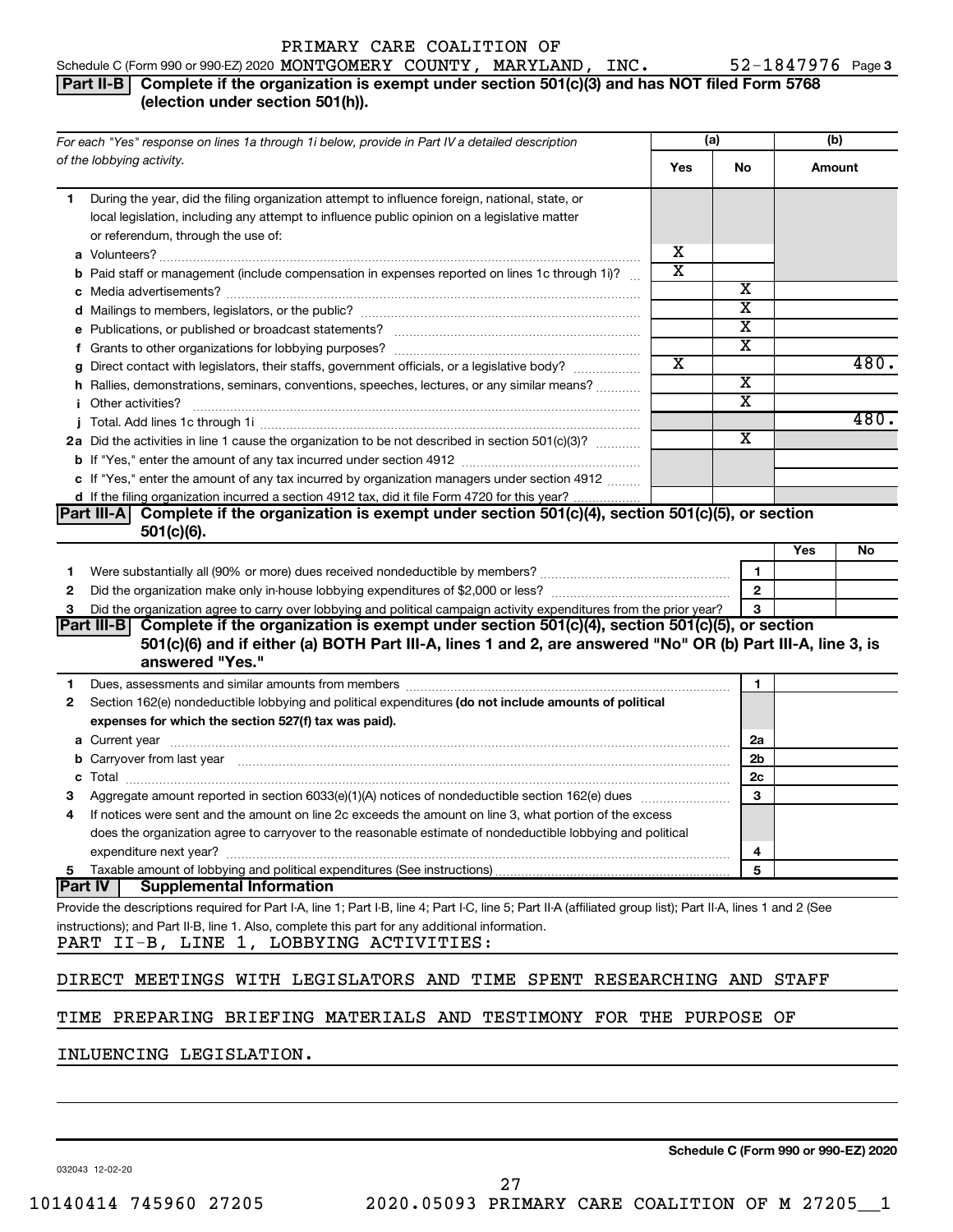|        | <b>SCHEDULE D</b>                                    |                                                                                                                                                                                                                                                     | <b>Supplemental Financial Statements</b>                                                                                             |  |                                                    | OMB No. 1545-0047                     |           |
|--------|------------------------------------------------------|-----------------------------------------------------------------------------------------------------------------------------------------------------------------------------------------------------------------------------------------------------|--------------------------------------------------------------------------------------------------------------------------------------|--|----------------------------------------------------|---------------------------------------|-----------|
|        | (Form 990)                                           |                                                                                                                                                                                                                                                     | Complete if the organization answered "Yes" on Form 990,<br>Part IV, line 6, 7, 8, 9, 10, 11a, 11b, 11c, 11d, 11e, 11f, 12a, or 12b. |  |                                                    |                                       |           |
|        | Department of the Treasury                           |                                                                                                                                                                                                                                                     | Attach to Form 990.                                                                                                                  |  | <b>Open to Public</b><br>Inspection                |                                       |           |
|        | Internal Revenue Service<br>Name of the organization | PRIMARY CARE COALITION OF                                                                                                                                                                                                                           | Go to www.irs.gov/Form990 for instructions and the latest information.                                                               |  |                                                    | <b>Employer identification number</b> |           |
|        |                                                      | MONTGOMERY COUNTY, MARYLAND, INC.                                                                                                                                                                                                                   |                                                                                                                                      |  |                                                    | 52-1847976                            |           |
| Part I |                                                      | Organizations Maintaining Donor Advised Funds or Other Similar Funds or Accounts. Complete if the                                                                                                                                                   |                                                                                                                                      |  |                                                    |                                       |           |
|        |                                                      | organization answered "Yes" on Form 990, Part IV, line 6.                                                                                                                                                                                           |                                                                                                                                      |  |                                                    |                                       |           |
|        |                                                      |                                                                                                                                                                                                                                                     | (a) Donor advised funds                                                                                                              |  |                                                    | (b) Funds and other accounts          |           |
| 1      |                                                      |                                                                                                                                                                                                                                                     |                                                                                                                                      |  |                                                    |                                       |           |
| 2      |                                                      | Aggregate value of contributions to (during year)                                                                                                                                                                                                   |                                                                                                                                      |  |                                                    |                                       |           |
| З      |                                                      | Aggregate value of grants from (during year)                                                                                                                                                                                                        |                                                                                                                                      |  |                                                    |                                       |           |
| 4      |                                                      |                                                                                                                                                                                                                                                     |                                                                                                                                      |  |                                                    |                                       |           |
| 5      |                                                      | Did the organization inform all donors and donor advisors in writing that the assets held in donor advised funds                                                                                                                                    |                                                                                                                                      |  |                                                    | Yes                                   | <b>No</b> |
| 6      |                                                      | Did the organization inform all grantees, donors, and donor advisors in writing that grant funds can be used only                                                                                                                                   |                                                                                                                                      |  |                                                    |                                       |           |
|        |                                                      | for charitable purposes and not for the benefit of the donor or donor advisor, or for any other purpose conferring                                                                                                                                  |                                                                                                                                      |  |                                                    |                                       |           |
|        | impermissible private benefit?                       |                                                                                                                                                                                                                                                     |                                                                                                                                      |  |                                                    | Yes                                   | No.       |
|        | Part II                                              | Conservation Easements. Complete if the organization answered "Yes" on Form 990, Part IV, line 7.                                                                                                                                                   |                                                                                                                                      |  |                                                    |                                       |           |
| 1.     |                                                      | Purpose(s) of conservation easements held by the organization (check all that apply).                                                                                                                                                               |                                                                                                                                      |  |                                                    |                                       |           |
|        |                                                      | Preservation of land for public use (for example, recreation or education)                                                                                                                                                                          |                                                                                                                                      |  | Preservation of a historically important land area |                                       |           |
|        |                                                      | Protection of natural habitat                                                                                                                                                                                                                       |                                                                                                                                      |  | Preservation of a certified historic structure     |                                       |           |
|        |                                                      | Preservation of open space                                                                                                                                                                                                                          |                                                                                                                                      |  |                                                    |                                       |           |
| 2      |                                                      | Complete lines 2a through 2d if the organization held a qualified conservation contribution in the form of a conservation easement on the last                                                                                                      |                                                                                                                                      |  |                                                    |                                       |           |
|        | day of the tax year.                                 |                                                                                                                                                                                                                                                     |                                                                                                                                      |  |                                                    | Held at the End of the Tax Year       |           |
| а<br>b |                                                      |                                                                                                                                                                                                                                                     |                                                                                                                                      |  | 2a<br>2b                                           |                                       |           |
| с      |                                                      |                                                                                                                                                                                                                                                     |                                                                                                                                      |  | 2c                                                 |                                       |           |
| d      |                                                      | Number of conservation easements included in (c) acquired after 7/25/06, and not on a historic structure                                                                                                                                            |                                                                                                                                      |  |                                                    |                                       |           |
|        |                                                      |                                                                                                                                                                                                                                                     |                                                                                                                                      |  | 2d                                                 |                                       |           |
| 3      |                                                      | Number of conservation easements modified, transferred, released, extinguished, or terminated by the organization during the tax                                                                                                                    |                                                                                                                                      |  |                                                    |                                       |           |
|        | $\vee$ ear $\blacktriangleright$                     |                                                                                                                                                                                                                                                     |                                                                                                                                      |  |                                                    |                                       |           |
| 4      |                                                      | Number of states where property subject to conservation easement is located $\blacktriangleright$                                                                                                                                                   |                                                                                                                                      |  |                                                    |                                       |           |
| 5      |                                                      | Does the organization have a written policy regarding the periodic monitoring, inspection, handling of                                                                                                                                              |                                                                                                                                      |  |                                                    |                                       |           |
|        |                                                      | violations, and enforcement of the conservation easements it holds?                                                                                                                                                                                 |                                                                                                                                      |  |                                                    | Yes                                   | <b>No</b> |
| 6      |                                                      | Staff and volunteer hours devoted to monitoring, inspecting, handling of violations, and enforcing conservation easements during the year                                                                                                           |                                                                                                                                      |  |                                                    |                                       |           |
| 7      |                                                      | Amount of expenses incurred in monitoring, inspecting, handling of violations, and enforcing conservation easements during the year                                                                                                                 |                                                                                                                                      |  |                                                    |                                       |           |
|        | $\blacktriangleright$ \$                             |                                                                                                                                                                                                                                                     |                                                                                                                                      |  |                                                    |                                       |           |
| 8      |                                                      | Does each conservation easement reported on line 2(d) above satisfy the requirements of section 170(h)(4)(B)(i)                                                                                                                                     |                                                                                                                                      |  |                                                    |                                       |           |
|        |                                                      |                                                                                                                                                                                                                                                     |                                                                                                                                      |  |                                                    | Yes                                   | <b>No</b> |
| 9      |                                                      | In Part XIII, describe how the organization reports conservation easements in its revenue and expense statement and                                                                                                                                 |                                                                                                                                      |  |                                                    |                                       |           |
|        |                                                      | balance sheet, and include, if applicable, the text of the footnote to the organization's financial statements that describes the                                                                                                                   |                                                                                                                                      |  |                                                    |                                       |           |
|        |                                                      | organization's accounting for conservation easements.                                                                                                                                                                                               |                                                                                                                                      |  |                                                    |                                       |           |
|        | Part III                                             | Organizations Maintaining Collections of Art, Historical Treasures, or Other Similar Assets.                                                                                                                                                        |                                                                                                                                      |  |                                                    |                                       |           |
|        |                                                      | Complete if the organization answered "Yes" on Form 990, Part IV, line 8.                                                                                                                                                                           |                                                                                                                                      |  |                                                    |                                       |           |
|        |                                                      | 1a If the organization elected, as permitted under FASB ASC 958, not to report in its revenue statement and balance sheet works                                                                                                                     |                                                                                                                                      |  |                                                    |                                       |           |
|        |                                                      | of art, historical treasures, or other similar assets held for public exhibition, education, or research in furtherance of public<br>service, provide in Part XIII the text of the footnote to its financial statements that describes these items. |                                                                                                                                      |  |                                                    |                                       |           |
| b      |                                                      | If the organization elected, as permitted under FASB ASC 958, to report in its revenue statement and balance sheet works of                                                                                                                         |                                                                                                                                      |  |                                                    |                                       |           |
|        |                                                      | art, historical treasures, or other similar assets held for public exhibition, education, or research in furtherance of public service,                                                                                                             |                                                                                                                                      |  |                                                    |                                       |           |
|        |                                                      | provide the following amounts relating to these items:                                                                                                                                                                                              |                                                                                                                                      |  |                                                    |                                       |           |
|        |                                                      |                                                                                                                                                                                                                                                     |                                                                                                                                      |  |                                                    | $\frac{1}{2}$                         |           |
|        |                                                      | (ii) Assets included in Form 990, Part X                                                                                                                                                                                                            |                                                                                                                                      |  |                                                    | $\frac{1}{2}$                         |           |
| 2      |                                                      | If the organization received or held works of art, historical treasures, or other similar assets for financial gain, provide                                                                                                                        |                                                                                                                                      |  |                                                    |                                       |           |
|        |                                                      | the following amounts required to be reported under FASB ASC 958 relating to these items:                                                                                                                                                           |                                                                                                                                      |  |                                                    |                                       |           |
| a      |                                                      |                                                                                                                                                                                                                                                     |                                                                                                                                      |  | \$<br>▶                                            |                                       |           |
|        |                                                      |                                                                                                                                                                                                                                                     |                                                                                                                                      |  | $\blacktriangleright$ \$                           |                                       |           |
|        |                                                      | LHA For Paperwork Reduction Act Notice, see the Instructions for Form 990.                                                                                                                                                                          |                                                                                                                                      |  |                                                    | Schedule D (Form 990) 2020            |           |
|        | 032051 12-01-20                                      |                                                                                                                                                                                                                                                     | 28                                                                                                                                   |  |                                                    |                                       |           |
|        |                                                      |                                                                                                                                                                                                                                                     |                                                                                                                                      |  |                                                    |                                       |           |

10140414 745960 27205 2020.05093 PRIMARY CARE COALITION OF M 27205\_\_1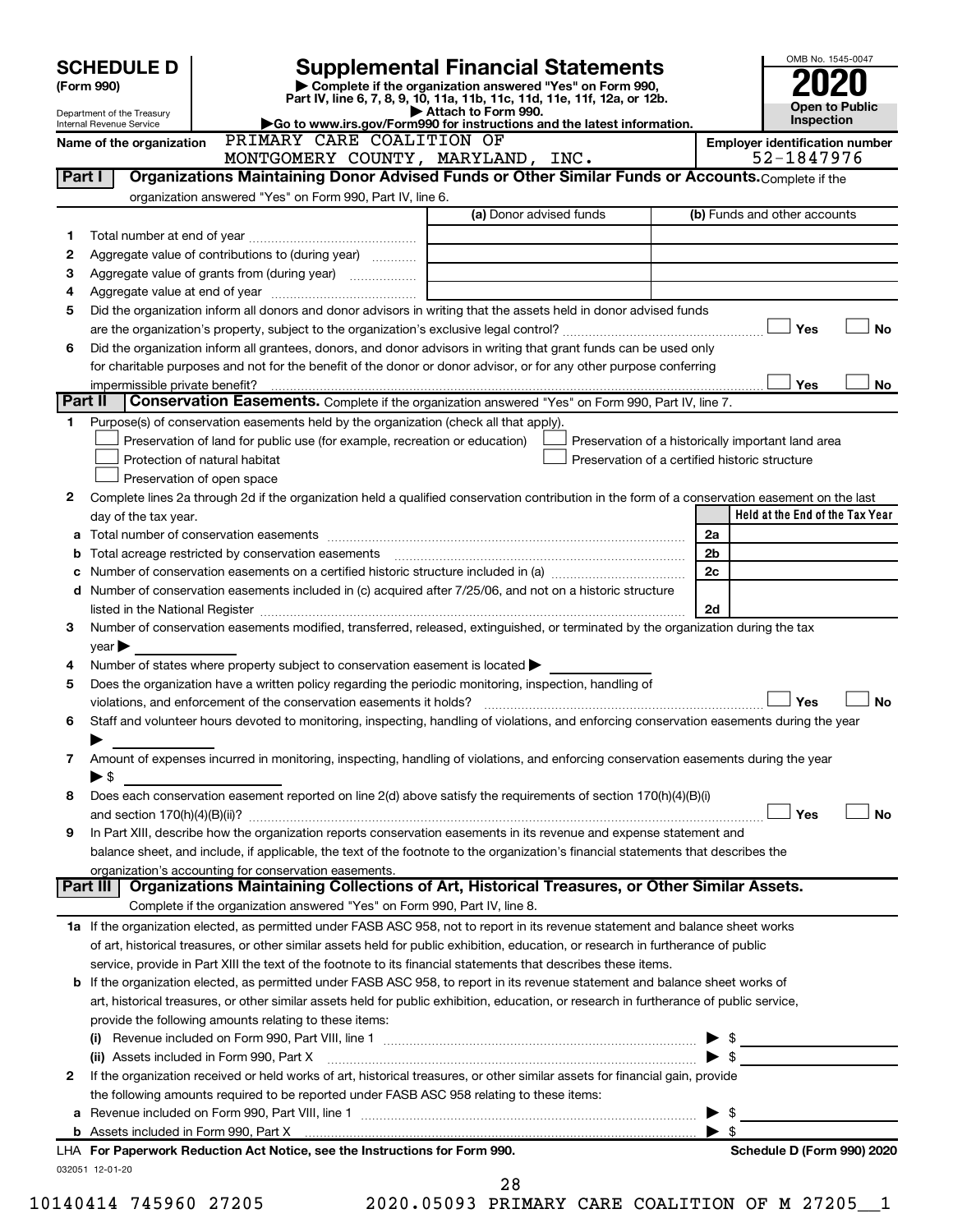| 52-1847976 Page 2<br>MONTGOMERY COUNTY, MARYLAND, INC.<br>Schedule D (Form 990) 2020<br>Part III<br>Organizations Maintaining Collections of Art, Historical Treasures, or Other Similar Assets (continued)<br>Using the organization's acquisition, accession, and other records, check any of the following that make significant use of its<br>3<br>collection items (check all that apply):<br>Public exhibition<br>Loan or exchange program<br>a<br>d<br>Other and the contract of the contract of the contract of the contract of the contract of the contract of the contract of the contract of the contract of the contract of the contract of the contract of the contract of the<br>Scholarly research<br>b<br>e<br>Preservation for future generations<br>c<br>Provide a description of the organization's collections and explain how they further the organization's exempt purpose in Part XIII.<br>4<br>During the year, did the organization solicit or receive donations of art, historical treasures, or other similar assets<br>5<br>Yes<br>No<br>Part IV<br><b>Escrow and Custodial Arrangements.</b> Complete if the organization answered "Yes" on Form 990, Part IV, line 9, or<br>reported an amount on Form 990, Part X, line 21.<br>1a Is the organization an agent, trustee, custodian or other intermediary for contributions or other assets not included<br>Yes<br>No<br>on Form 990, Part X? [11] matter contracts and contracts and contracts are contracted as a function of the set of the set of the set of the set of the set of the set of the set of the set of the set of the set of the set o<br>b If "Yes," explain the arrangement in Part XIII and complete the following table:<br>Amount<br>1c<br>1d<br>e Distributions during the year manufactured and an account of the year manufactured and account of the year manufactured and account of the USA of the Distributions during the year<br>1е<br>1f<br>Yes<br>2a Did the organization include an amount on Form 990, Part X, line 21, for escrow or custodial account liability?<br>No<br>Part V<br><b>Endowment Funds.</b> Complete if the organization answered "Yes" on Form 990, Part IV, line 10.<br>(c) Two years back $\vert$ (d) Three years back $\vert$ (e) Four years back<br>(a) Current year<br>(b) Prior year<br>1a Beginning of year balance<br>b<br>Net investment earnings, gains, and losses<br>e Other expenditures for facilities<br>and programs<br>f.<br>End of year balance<br>g<br>Provide the estimated percentage of the current year end balance (line 1g, column (a)) held as:<br>2<br>Board designated or quasi-endowment ><br>℅<br>а<br>Permanent endowment ><br>%<br>b<br>%<br>Term endowment $\blacktriangleright$<br>The percentages on lines 2a, 2b, and 2c should equal 100%.<br>3a Are there endowment funds not in the possession of the organization that are held and administered for the organization<br>Yes<br>No<br>by:<br>Unrelated organizations [111] March 1999, March 1999, March 1999, March 1999, March 1999, March 1999, March 19<br>3a(i)<br>(i)<br>3a(ii)<br>3 <sub>b</sub><br>Describe in Part XIII the intended uses of the organization's endowment funds.<br>4<br>Part VI<br>Land, Buildings, and Equipment.<br>Complete if the organization answered "Yes" on Form 990, Part IV, line 11a. See Form 990, Part X, line 10.<br>Description of property<br>(a) Cost or other<br>(b) Cost or other<br>(c) Accumulated<br>(d) Book value<br>basis (investment)<br>basis (other)<br>depreciation<br>7,500.<br>7,500.<br>$\overline{0}$ .<br>25,735.<br>25,735.<br>$\overline{0}$ .<br>29,092.<br>29,092.<br>$\overline{0}$ .<br>$\overline{0}$ .<br>▶ |  | PRIMARY CARE COALITION OF |  |  |  |  |
|---------------------------------------------------------------------------------------------------------------------------------------------------------------------------------------------------------------------------------------------------------------------------------------------------------------------------------------------------------------------------------------------------------------------------------------------------------------------------------------------------------------------------------------------------------------------------------------------------------------------------------------------------------------------------------------------------------------------------------------------------------------------------------------------------------------------------------------------------------------------------------------------------------------------------------------------------------------------------------------------------------------------------------------------------------------------------------------------------------------------------------------------------------------------------------------------------------------------------------------------------------------------------------------------------------------------------------------------------------------------------------------------------------------------------------------------------------------------------------------------------------------------------------------------------------------------------------------------------------------------------------------------------------------------------------------------------------------------------------------------------------------------------------------------------------------------------------------------------------------------------------------------------------------------------------------------------------------------------------------------------------------------------------------------------------------------------------------------------------------------------------------------------------------------------------------------------------------------------------------------------------------------------------------------------------------------------------------------------------------------------------------------------------------------------------------------------------------------------------------------------------------------------------------------------------------------------------------------------------------------------------------------------------------------------------------------------------------------------------------------------------------------------------------------------------------------------------------------------------------------------------------------------------------------------------------------------------------------------------------------------------------------------------------------------------------------------------------------------------------------------------------------------------------------------------------------------------------------------------------------------------------------------------------------------------------------------------------------------------------------------------------------------------------------------------------------------------------------------------------------------------------------------------------------------------------------------------------------------------------------------------------------------------------------------------------------------------------|--|---------------------------|--|--|--|--|
|                                                                                                                                                                                                                                                                                                                                                                                                                                                                                                                                                                                                                                                                                                                                                                                                                                                                                                                                                                                                                                                                                                                                                                                                                                                                                                                                                                                                                                                                                                                                                                                                                                                                                                                                                                                                                                                                                                                                                                                                                                                                                                                                                                                                                                                                                                                                                                                                                                                                                                                                                                                                                                                                                                                                                                                                                                                                                                                                                                                                                                                                                                                                                                                                                                                                                                                                                                                                                                                                                                                                                                                                                                                                                                               |  |                           |  |  |  |  |
|                                                                                                                                                                                                                                                                                                                                                                                                                                                                                                                                                                                                                                                                                                                                                                                                                                                                                                                                                                                                                                                                                                                                                                                                                                                                                                                                                                                                                                                                                                                                                                                                                                                                                                                                                                                                                                                                                                                                                                                                                                                                                                                                                                                                                                                                                                                                                                                                                                                                                                                                                                                                                                                                                                                                                                                                                                                                                                                                                                                                                                                                                                                                                                                                                                                                                                                                                                                                                                                                                                                                                                                                                                                                                                               |  |                           |  |  |  |  |
|                                                                                                                                                                                                                                                                                                                                                                                                                                                                                                                                                                                                                                                                                                                                                                                                                                                                                                                                                                                                                                                                                                                                                                                                                                                                                                                                                                                                                                                                                                                                                                                                                                                                                                                                                                                                                                                                                                                                                                                                                                                                                                                                                                                                                                                                                                                                                                                                                                                                                                                                                                                                                                                                                                                                                                                                                                                                                                                                                                                                                                                                                                                                                                                                                                                                                                                                                                                                                                                                                                                                                                                                                                                                                                               |  |                           |  |  |  |  |
|                                                                                                                                                                                                                                                                                                                                                                                                                                                                                                                                                                                                                                                                                                                                                                                                                                                                                                                                                                                                                                                                                                                                                                                                                                                                                                                                                                                                                                                                                                                                                                                                                                                                                                                                                                                                                                                                                                                                                                                                                                                                                                                                                                                                                                                                                                                                                                                                                                                                                                                                                                                                                                                                                                                                                                                                                                                                                                                                                                                                                                                                                                                                                                                                                                                                                                                                                                                                                                                                                                                                                                                                                                                                                                               |  |                           |  |  |  |  |
|                                                                                                                                                                                                                                                                                                                                                                                                                                                                                                                                                                                                                                                                                                                                                                                                                                                                                                                                                                                                                                                                                                                                                                                                                                                                                                                                                                                                                                                                                                                                                                                                                                                                                                                                                                                                                                                                                                                                                                                                                                                                                                                                                                                                                                                                                                                                                                                                                                                                                                                                                                                                                                                                                                                                                                                                                                                                                                                                                                                                                                                                                                                                                                                                                                                                                                                                                                                                                                                                                                                                                                                                                                                                                                               |  |                           |  |  |  |  |
|                                                                                                                                                                                                                                                                                                                                                                                                                                                                                                                                                                                                                                                                                                                                                                                                                                                                                                                                                                                                                                                                                                                                                                                                                                                                                                                                                                                                                                                                                                                                                                                                                                                                                                                                                                                                                                                                                                                                                                                                                                                                                                                                                                                                                                                                                                                                                                                                                                                                                                                                                                                                                                                                                                                                                                                                                                                                                                                                                                                                                                                                                                                                                                                                                                                                                                                                                                                                                                                                                                                                                                                                                                                                                                               |  |                           |  |  |  |  |
|                                                                                                                                                                                                                                                                                                                                                                                                                                                                                                                                                                                                                                                                                                                                                                                                                                                                                                                                                                                                                                                                                                                                                                                                                                                                                                                                                                                                                                                                                                                                                                                                                                                                                                                                                                                                                                                                                                                                                                                                                                                                                                                                                                                                                                                                                                                                                                                                                                                                                                                                                                                                                                                                                                                                                                                                                                                                                                                                                                                                                                                                                                                                                                                                                                                                                                                                                                                                                                                                                                                                                                                                                                                                                                               |  |                           |  |  |  |  |
|                                                                                                                                                                                                                                                                                                                                                                                                                                                                                                                                                                                                                                                                                                                                                                                                                                                                                                                                                                                                                                                                                                                                                                                                                                                                                                                                                                                                                                                                                                                                                                                                                                                                                                                                                                                                                                                                                                                                                                                                                                                                                                                                                                                                                                                                                                                                                                                                                                                                                                                                                                                                                                                                                                                                                                                                                                                                                                                                                                                                                                                                                                                                                                                                                                                                                                                                                                                                                                                                                                                                                                                                                                                                                                               |  |                           |  |  |  |  |
|                                                                                                                                                                                                                                                                                                                                                                                                                                                                                                                                                                                                                                                                                                                                                                                                                                                                                                                                                                                                                                                                                                                                                                                                                                                                                                                                                                                                                                                                                                                                                                                                                                                                                                                                                                                                                                                                                                                                                                                                                                                                                                                                                                                                                                                                                                                                                                                                                                                                                                                                                                                                                                                                                                                                                                                                                                                                                                                                                                                                                                                                                                                                                                                                                                                                                                                                                                                                                                                                                                                                                                                                                                                                                                               |  |                           |  |  |  |  |
|                                                                                                                                                                                                                                                                                                                                                                                                                                                                                                                                                                                                                                                                                                                                                                                                                                                                                                                                                                                                                                                                                                                                                                                                                                                                                                                                                                                                                                                                                                                                                                                                                                                                                                                                                                                                                                                                                                                                                                                                                                                                                                                                                                                                                                                                                                                                                                                                                                                                                                                                                                                                                                                                                                                                                                                                                                                                                                                                                                                                                                                                                                                                                                                                                                                                                                                                                                                                                                                                                                                                                                                                                                                                                                               |  |                           |  |  |  |  |
|                                                                                                                                                                                                                                                                                                                                                                                                                                                                                                                                                                                                                                                                                                                                                                                                                                                                                                                                                                                                                                                                                                                                                                                                                                                                                                                                                                                                                                                                                                                                                                                                                                                                                                                                                                                                                                                                                                                                                                                                                                                                                                                                                                                                                                                                                                                                                                                                                                                                                                                                                                                                                                                                                                                                                                                                                                                                                                                                                                                                                                                                                                                                                                                                                                                                                                                                                                                                                                                                                                                                                                                                                                                                                                               |  |                           |  |  |  |  |
|                                                                                                                                                                                                                                                                                                                                                                                                                                                                                                                                                                                                                                                                                                                                                                                                                                                                                                                                                                                                                                                                                                                                                                                                                                                                                                                                                                                                                                                                                                                                                                                                                                                                                                                                                                                                                                                                                                                                                                                                                                                                                                                                                                                                                                                                                                                                                                                                                                                                                                                                                                                                                                                                                                                                                                                                                                                                                                                                                                                                                                                                                                                                                                                                                                                                                                                                                                                                                                                                                                                                                                                                                                                                                                               |  |                           |  |  |  |  |
|                                                                                                                                                                                                                                                                                                                                                                                                                                                                                                                                                                                                                                                                                                                                                                                                                                                                                                                                                                                                                                                                                                                                                                                                                                                                                                                                                                                                                                                                                                                                                                                                                                                                                                                                                                                                                                                                                                                                                                                                                                                                                                                                                                                                                                                                                                                                                                                                                                                                                                                                                                                                                                                                                                                                                                                                                                                                                                                                                                                                                                                                                                                                                                                                                                                                                                                                                                                                                                                                                                                                                                                                                                                                                                               |  |                           |  |  |  |  |
|                                                                                                                                                                                                                                                                                                                                                                                                                                                                                                                                                                                                                                                                                                                                                                                                                                                                                                                                                                                                                                                                                                                                                                                                                                                                                                                                                                                                                                                                                                                                                                                                                                                                                                                                                                                                                                                                                                                                                                                                                                                                                                                                                                                                                                                                                                                                                                                                                                                                                                                                                                                                                                                                                                                                                                                                                                                                                                                                                                                                                                                                                                                                                                                                                                                                                                                                                                                                                                                                                                                                                                                                                                                                                                               |  |                           |  |  |  |  |
|                                                                                                                                                                                                                                                                                                                                                                                                                                                                                                                                                                                                                                                                                                                                                                                                                                                                                                                                                                                                                                                                                                                                                                                                                                                                                                                                                                                                                                                                                                                                                                                                                                                                                                                                                                                                                                                                                                                                                                                                                                                                                                                                                                                                                                                                                                                                                                                                                                                                                                                                                                                                                                                                                                                                                                                                                                                                                                                                                                                                                                                                                                                                                                                                                                                                                                                                                                                                                                                                                                                                                                                                                                                                                                               |  |                           |  |  |  |  |
|                                                                                                                                                                                                                                                                                                                                                                                                                                                                                                                                                                                                                                                                                                                                                                                                                                                                                                                                                                                                                                                                                                                                                                                                                                                                                                                                                                                                                                                                                                                                                                                                                                                                                                                                                                                                                                                                                                                                                                                                                                                                                                                                                                                                                                                                                                                                                                                                                                                                                                                                                                                                                                                                                                                                                                                                                                                                                                                                                                                                                                                                                                                                                                                                                                                                                                                                                                                                                                                                                                                                                                                                                                                                                                               |  |                           |  |  |  |  |
|                                                                                                                                                                                                                                                                                                                                                                                                                                                                                                                                                                                                                                                                                                                                                                                                                                                                                                                                                                                                                                                                                                                                                                                                                                                                                                                                                                                                                                                                                                                                                                                                                                                                                                                                                                                                                                                                                                                                                                                                                                                                                                                                                                                                                                                                                                                                                                                                                                                                                                                                                                                                                                                                                                                                                                                                                                                                                                                                                                                                                                                                                                                                                                                                                                                                                                                                                                                                                                                                                                                                                                                                                                                                                                               |  |                           |  |  |  |  |
|                                                                                                                                                                                                                                                                                                                                                                                                                                                                                                                                                                                                                                                                                                                                                                                                                                                                                                                                                                                                                                                                                                                                                                                                                                                                                                                                                                                                                                                                                                                                                                                                                                                                                                                                                                                                                                                                                                                                                                                                                                                                                                                                                                                                                                                                                                                                                                                                                                                                                                                                                                                                                                                                                                                                                                                                                                                                                                                                                                                                                                                                                                                                                                                                                                                                                                                                                                                                                                                                                                                                                                                                                                                                                                               |  |                           |  |  |  |  |
|                                                                                                                                                                                                                                                                                                                                                                                                                                                                                                                                                                                                                                                                                                                                                                                                                                                                                                                                                                                                                                                                                                                                                                                                                                                                                                                                                                                                                                                                                                                                                                                                                                                                                                                                                                                                                                                                                                                                                                                                                                                                                                                                                                                                                                                                                                                                                                                                                                                                                                                                                                                                                                                                                                                                                                                                                                                                                                                                                                                                                                                                                                                                                                                                                                                                                                                                                                                                                                                                                                                                                                                                                                                                                                               |  |                           |  |  |  |  |
|                                                                                                                                                                                                                                                                                                                                                                                                                                                                                                                                                                                                                                                                                                                                                                                                                                                                                                                                                                                                                                                                                                                                                                                                                                                                                                                                                                                                                                                                                                                                                                                                                                                                                                                                                                                                                                                                                                                                                                                                                                                                                                                                                                                                                                                                                                                                                                                                                                                                                                                                                                                                                                                                                                                                                                                                                                                                                                                                                                                                                                                                                                                                                                                                                                                                                                                                                                                                                                                                                                                                                                                                                                                                                                               |  |                           |  |  |  |  |
|                                                                                                                                                                                                                                                                                                                                                                                                                                                                                                                                                                                                                                                                                                                                                                                                                                                                                                                                                                                                                                                                                                                                                                                                                                                                                                                                                                                                                                                                                                                                                                                                                                                                                                                                                                                                                                                                                                                                                                                                                                                                                                                                                                                                                                                                                                                                                                                                                                                                                                                                                                                                                                                                                                                                                                                                                                                                                                                                                                                                                                                                                                                                                                                                                                                                                                                                                                                                                                                                                                                                                                                                                                                                                                               |  |                           |  |  |  |  |
|                                                                                                                                                                                                                                                                                                                                                                                                                                                                                                                                                                                                                                                                                                                                                                                                                                                                                                                                                                                                                                                                                                                                                                                                                                                                                                                                                                                                                                                                                                                                                                                                                                                                                                                                                                                                                                                                                                                                                                                                                                                                                                                                                                                                                                                                                                                                                                                                                                                                                                                                                                                                                                                                                                                                                                                                                                                                                                                                                                                                                                                                                                                                                                                                                                                                                                                                                                                                                                                                                                                                                                                                                                                                                                               |  |                           |  |  |  |  |
|                                                                                                                                                                                                                                                                                                                                                                                                                                                                                                                                                                                                                                                                                                                                                                                                                                                                                                                                                                                                                                                                                                                                                                                                                                                                                                                                                                                                                                                                                                                                                                                                                                                                                                                                                                                                                                                                                                                                                                                                                                                                                                                                                                                                                                                                                                                                                                                                                                                                                                                                                                                                                                                                                                                                                                                                                                                                                                                                                                                                                                                                                                                                                                                                                                                                                                                                                                                                                                                                                                                                                                                                                                                                                                               |  |                           |  |  |  |  |
|                                                                                                                                                                                                                                                                                                                                                                                                                                                                                                                                                                                                                                                                                                                                                                                                                                                                                                                                                                                                                                                                                                                                                                                                                                                                                                                                                                                                                                                                                                                                                                                                                                                                                                                                                                                                                                                                                                                                                                                                                                                                                                                                                                                                                                                                                                                                                                                                                                                                                                                                                                                                                                                                                                                                                                                                                                                                                                                                                                                                                                                                                                                                                                                                                                                                                                                                                                                                                                                                                                                                                                                                                                                                                                               |  |                           |  |  |  |  |
|                                                                                                                                                                                                                                                                                                                                                                                                                                                                                                                                                                                                                                                                                                                                                                                                                                                                                                                                                                                                                                                                                                                                                                                                                                                                                                                                                                                                                                                                                                                                                                                                                                                                                                                                                                                                                                                                                                                                                                                                                                                                                                                                                                                                                                                                                                                                                                                                                                                                                                                                                                                                                                                                                                                                                                                                                                                                                                                                                                                                                                                                                                                                                                                                                                                                                                                                                                                                                                                                                                                                                                                                                                                                                                               |  |                           |  |  |  |  |
|                                                                                                                                                                                                                                                                                                                                                                                                                                                                                                                                                                                                                                                                                                                                                                                                                                                                                                                                                                                                                                                                                                                                                                                                                                                                                                                                                                                                                                                                                                                                                                                                                                                                                                                                                                                                                                                                                                                                                                                                                                                                                                                                                                                                                                                                                                                                                                                                                                                                                                                                                                                                                                                                                                                                                                                                                                                                                                                                                                                                                                                                                                                                                                                                                                                                                                                                                                                                                                                                                                                                                                                                                                                                                                               |  |                           |  |  |  |  |
|                                                                                                                                                                                                                                                                                                                                                                                                                                                                                                                                                                                                                                                                                                                                                                                                                                                                                                                                                                                                                                                                                                                                                                                                                                                                                                                                                                                                                                                                                                                                                                                                                                                                                                                                                                                                                                                                                                                                                                                                                                                                                                                                                                                                                                                                                                                                                                                                                                                                                                                                                                                                                                                                                                                                                                                                                                                                                                                                                                                                                                                                                                                                                                                                                                                                                                                                                                                                                                                                                                                                                                                                                                                                                                               |  |                           |  |  |  |  |
|                                                                                                                                                                                                                                                                                                                                                                                                                                                                                                                                                                                                                                                                                                                                                                                                                                                                                                                                                                                                                                                                                                                                                                                                                                                                                                                                                                                                                                                                                                                                                                                                                                                                                                                                                                                                                                                                                                                                                                                                                                                                                                                                                                                                                                                                                                                                                                                                                                                                                                                                                                                                                                                                                                                                                                                                                                                                                                                                                                                                                                                                                                                                                                                                                                                                                                                                                                                                                                                                                                                                                                                                                                                                                                               |  |                           |  |  |  |  |
|                                                                                                                                                                                                                                                                                                                                                                                                                                                                                                                                                                                                                                                                                                                                                                                                                                                                                                                                                                                                                                                                                                                                                                                                                                                                                                                                                                                                                                                                                                                                                                                                                                                                                                                                                                                                                                                                                                                                                                                                                                                                                                                                                                                                                                                                                                                                                                                                                                                                                                                                                                                                                                                                                                                                                                                                                                                                                                                                                                                                                                                                                                                                                                                                                                                                                                                                                                                                                                                                                                                                                                                                                                                                                                               |  |                           |  |  |  |  |
|                                                                                                                                                                                                                                                                                                                                                                                                                                                                                                                                                                                                                                                                                                                                                                                                                                                                                                                                                                                                                                                                                                                                                                                                                                                                                                                                                                                                                                                                                                                                                                                                                                                                                                                                                                                                                                                                                                                                                                                                                                                                                                                                                                                                                                                                                                                                                                                                                                                                                                                                                                                                                                                                                                                                                                                                                                                                                                                                                                                                                                                                                                                                                                                                                                                                                                                                                                                                                                                                                                                                                                                                                                                                                                               |  |                           |  |  |  |  |
|                                                                                                                                                                                                                                                                                                                                                                                                                                                                                                                                                                                                                                                                                                                                                                                                                                                                                                                                                                                                                                                                                                                                                                                                                                                                                                                                                                                                                                                                                                                                                                                                                                                                                                                                                                                                                                                                                                                                                                                                                                                                                                                                                                                                                                                                                                                                                                                                                                                                                                                                                                                                                                                                                                                                                                                                                                                                                                                                                                                                                                                                                                                                                                                                                                                                                                                                                                                                                                                                                                                                                                                                                                                                                                               |  |                           |  |  |  |  |
|                                                                                                                                                                                                                                                                                                                                                                                                                                                                                                                                                                                                                                                                                                                                                                                                                                                                                                                                                                                                                                                                                                                                                                                                                                                                                                                                                                                                                                                                                                                                                                                                                                                                                                                                                                                                                                                                                                                                                                                                                                                                                                                                                                                                                                                                                                                                                                                                                                                                                                                                                                                                                                                                                                                                                                                                                                                                                                                                                                                                                                                                                                                                                                                                                                                                                                                                                                                                                                                                                                                                                                                                                                                                                                               |  |                           |  |  |  |  |
|                                                                                                                                                                                                                                                                                                                                                                                                                                                                                                                                                                                                                                                                                                                                                                                                                                                                                                                                                                                                                                                                                                                                                                                                                                                                                                                                                                                                                                                                                                                                                                                                                                                                                                                                                                                                                                                                                                                                                                                                                                                                                                                                                                                                                                                                                                                                                                                                                                                                                                                                                                                                                                                                                                                                                                                                                                                                                                                                                                                                                                                                                                                                                                                                                                                                                                                                                                                                                                                                                                                                                                                                                                                                                                               |  |                           |  |  |  |  |
|                                                                                                                                                                                                                                                                                                                                                                                                                                                                                                                                                                                                                                                                                                                                                                                                                                                                                                                                                                                                                                                                                                                                                                                                                                                                                                                                                                                                                                                                                                                                                                                                                                                                                                                                                                                                                                                                                                                                                                                                                                                                                                                                                                                                                                                                                                                                                                                                                                                                                                                                                                                                                                                                                                                                                                                                                                                                                                                                                                                                                                                                                                                                                                                                                                                                                                                                                                                                                                                                                                                                                                                                                                                                                                               |  |                           |  |  |  |  |
|                                                                                                                                                                                                                                                                                                                                                                                                                                                                                                                                                                                                                                                                                                                                                                                                                                                                                                                                                                                                                                                                                                                                                                                                                                                                                                                                                                                                                                                                                                                                                                                                                                                                                                                                                                                                                                                                                                                                                                                                                                                                                                                                                                                                                                                                                                                                                                                                                                                                                                                                                                                                                                                                                                                                                                                                                                                                                                                                                                                                                                                                                                                                                                                                                                                                                                                                                                                                                                                                                                                                                                                                                                                                                                               |  |                           |  |  |  |  |
|                                                                                                                                                                                                                                                                                                                                                                                                                                                                                                                                                                                                                                                                                                                                                                                                                                                                                                                                                                                                                                                                                                                                                                                                                                                                                                                                                                                                                                                                                                                                                                                                                                                                                                                                                                                                                                                                                                                                                                                                                                                                                                                                                                                                                                                                                                                                                                                                                                                                                                                                                                                                                                                                                                                                                                                                                                                                                                                                                                                                                                                                                                                                                                                                                                                                                                                                                                                                                                                                                                                                                                                                                                                                                                               |  |                           |  |  |  |  |
|                                                                                                                                                                                                                                                                                                                                                                                                                                                                                                                                                                                                                                                                                                                                                                                                                                                                                                                                                                                                                                                                                                                                                                                                                                                                                                                                                                                                                                                                                                                                                                                                                                                                                                                                                                                                                                                                                                                                                                                                                                                                                                                                                                                                                                                                                                                                                                                                                                                                                                                                                                                                                                                                                                                                                                                                                                                                                                                                                                                                                                                                                                                                                                                                                                                                                                                                                                                                                                                                                                                                                                                                                                                                                                               |  |                           |  |  |  |  |
|                                                                                                                                                                                                                                                                                                                                                                                                                                                                                                                                                                                                                                                                                                                                                                                                                                                                                                                                                                                                                                                                                                                                                                                                                                                                                                                                                                                                                                                                                                                                                                                                                                                                                                                                                                                                                                                                                                                                                                                                                                                                                                                                                                                                                                                                                                                                                                                                                                                                                                                                                                                                                                                                                                                                                                                                                                                                                                                                                                                                                                                                                                                                                                                                                                                                                                                                                                                                                                                                                                                                                                                                                                                                                                               |  |                           |  |  |  |  |
|                                                                                                                                                                                                                                                                                                                                                                                                                                                                                                                                                                                                                                                                                                                                                                                                                                                                                                                                                                                                                                                                                                                                                                                                                                                                                                                                                                                                                                                                                                                                                                                                                                                                                                                                                                                                                                                                                                                                                                                                                                                                                                                                                                                                                                                                                                                                                                                                                                                                                                                                                                                                                                                                                                                                                                                                                                                                                                                                                                                                                                                                                                                                                                                                                                                                                                                                                                                                                                                                                                                                                                                                                                                                                                               |  |                           |  |  |  |  |
|                                                                                                                                                                                                                                                                                                                                                                                                                                                                                                                                                                                                                                                                                                                                                                                                                                                                                                                                                                                                                                                                                                                                                                                                                                                                                                                                                                                                                                                                                                                                                                                                                                                                                                                                                                                                                                                                                                                                                                                                                                                                                                                                                                                                                                                                                                                                                                                                                                                                                                                                                                                                                                                                                                                                                                                                                                                                                                                                                                                                                                                                                                                                                                                                                                                                                                                                                                                                                                                                                                                                                                                                                                                                                                               |  |                           |  |  |  |  |
|                                                                                                                                                                                                                                                                                                                                                                                                                                                                                                                                                                                                                                                                                                                                                                                                                                                                                                                                                                                                                                                                                                                                                                                                                                                                                                                                                                                                                                                                                                                                                                                                                                                                                                                                                                                                                                                                                                                                                                                                                                                                                                                                                                                                                                                                                                                                                                                                                                                                                                                                                                                                                                                                                                                                                                                                                                                                                                                                                                                                                                                                                                                                                                                                                                                                                                                                                                                                                                                                                                                                                                                                                                                                                                               |  |                           |  |  |  |  |
|                                                                                                                                                                                                                                                                                                                                                                                                                                                                                                                                                                                                                                                                                                                                                                                                                                                                                                                                                                                                                                                                                                                                                                                                                                                                                                                                                                                                                                                                                                                                                                                                                                                                                                                                                                                                                                                                                                                                                                                                                                                                                                                                                                                                                                                                                                                                                                                                                                                                                                                                                                                                                                                                                                                                                                                                                                                                                                                                                                                                                                                                                                                                                                                                                                                                                                                                                                                                                                                                                                                                                                                                                                                                                                               |  |                           |  |  |  |  |
|                                                                                                                                                                                                                                                                                                                                                                                                                                                                                                                                                                                                                                                                                                                                                                                                                                                                                                                                                                                                                                                                                                                                                                                                                                                                                                                                                                                                                                                                                                                                                                                                                                                                                                                                                                                                                                                                                                                                                                                                                                                                                                                                                                                                                                                                                                                                                                                                                                                                                                                                                                                                                                                                                                                                                                                                                                                                                                                                                                                                                                                                                                                                                                                                                                                                                                                                                                                                                                                                                                                                                                                                                                                                                                               |  |                           |  |  |  |  |
|                                                                                                                                                                                                                                                                                                                                                                                                                                                                                                                                                                                                                                                                                                                                                                                                                                                                                                                                                                                                                                                                                                                                                                                                                                                                                                                                                                                                                                                                                                                                                                                                                                                                                                                                                                                                                                                                                                                                                                                                                                                                                                                                                                                                                                                                                                                                                                                                                                                                                                                                                                                                                                                                                                                                                                                                                                                                                                                                                                                                                                                                                                                                                                                                                                                                                                                                                                                                                                                                                                                                                                                                                                                                                                               |  |                           |  |  |  |  |
|                                                                                                                                                                                                                                                                                                                                                                                                                                                                                                                                                                                                                                                                                                                                                                                                                                                                                                                                                                                                                                                                                                                                                                                                                                                                                                                                                                                                                                                                                                                                                                                                                                                                                                                                                                                                                                                                                                                                                                                                                                                                                                                                                                                                                                                                                                                                                                                                                                                                                                                                                                                                                                                                                                                                                                                                                                                                                                                                                                                                                                                                                                                                                                                                                                                                                                                                                                                                                                                                                                                                                                                                                                                                                                               |  |                           |  |  |  |  |
|                                                                                                                                                                                                                                                                                                                                                                                                                                                                                                                                                                                                                                                                                                                                                                                                                                                                                                                                                                                                                                                                                                                                                                                                                                                                                                                                                                                                                                                                                                                                                                                                                                                                                                                                                                                                                                                                                                                                                                                                                                                                                                                                                                                                                                                                                                                                                                                                                                                                                                                                                                                                                                                                                                                                                                                                                                                                                                                                                                                                                                                                                                                                                                                                                                                                                                                                                                                                                                                                                                                                                                                                                                                                                                               |  |                           |  |  |  |  |
|                                                                                                                                                                                                                                                                                                                                                                                                                                                                                                                                                                                                                                                                                                                                                                                                                                                                                                                                                                                                                                                                                                                                                                                                                                                                                                                                                                                                                                                                                                                                                                                                                                                                                                                                                                                                                                                                                                                                                                                                                                                                                                                                                                                                                                                                                                                                                                                                                                                                                                                                                                                                                                                                                                                                                                                                                                                                                                                                                                                                                                                                                                                                                                                                                                                                                                                                                                                                                                                                                                                                                                                                                                                                                                               |  |                           |  |  |  |  |
|                                                                                                                                                                                                                                                                                                                                                                                                                                                                                                                                                                                                                                                                                                                                                                                                                                                                                                                                                                                                                                                                                                                                                                                                                                                                                                                                                                                                                                                                                                                                                                                                                                                                                                                                                                                                                                                                                                                                                                                                                                                                                                                                                                                                                                                                                                                                                                                                                                                                                                                                                                                                                                                                                                                                                                                                                                                                                                                                                                                                                                                                                                                                                                                                                                                                                                                                                                                                                                                                                                                                                                                                                                                                                                               |  |                           |  |  |  |  |
|                                                                                                                                                                                                                                                                                                                                                                                                                                                                                                                                                                                                                                                                                                                                                                                                                                                                                                                                                                                                                                                                                                                                                                                                                                                                                                                                                                                                                                                                                                                                                                                                                                                                                                                                                                                                                                                                                                                                                                                                                                                                                                                                                                                                                                                                                                                                                                                                                                                                                                                                                                                                                                                                                                                                                                                                                                                                                                                                                                                                                                                                                                                                                                                                                                                                                                                                                                                                                                                                                                                                                                                                                                                                                                               |  |                           |  |  |  |  |
|                                                                                                                                                                                                                                                                                                                                                                                                                                                                                                                                                                                                                                                                                                                                                                                                                                                                                                                                                                                                                                                                                                                                                                                                                                                                                                                                                                                                                                                                                                                                                                                                                                                                                                                                                                                                                                                                                                                                                                                                                                                                                                                                                                                                                                                                                                                                                                                                                                                                                                                                                                                                                                                                                                                                                                                                                                                                                                                                                                                                                                                                                                                                                                                                                                                                                                                                                                                                                                                                                                                                                                                                                                                                                                               |  |                           |  |  |  |  |
|                                                                                                                                                                                                                                                                                                                                                                                                                                                                                                                                                                                                                                                                                                                                                                                                                                                                                                                                                                                                                                                                                                                                                                                                                                                                                                                                                                                                                                                                                                                                                                                                                                                                                                                                                                                                                                                                                                                                                                                                                                                                                                                                                                                                                                                                                                                                                                                                                                                                                                                                                                                                                                                                                                                                                                                                                                                                                                                                                                                                                                                                                                                                                                                                                                                                                                                                                                                                                                                                                                                                                                                                                                                                                                               |  |                           |  |  |  |  |
|                                                                                                                                                                                                                                                                                                                                                                                                                                                                                                                                                                                                                                                                                                                                                                                                                                                                                                                                                                                                                                                                                                                                                                                                                                                                                                                                                                                                                                                                                                                                                                                                                                                                                                                                                                                                                                                                                                                                                                                                                                                                                                                                                                                                                                                                                                                                                                                                                                                                                                                                                                                                                                                                                                                                                                                                                                                                                                                                                                                                                                                                                                                                                                                                                                                                                                                                                                                                                                                                                                                                                                                                                                                                                                               |  |                           |  |  |  |  |
|                                                                                                                                                                                                                                                                                                                                                                                                                                                                                                                                                                                                                                                                                                                                                                                                                                                                                                                                                                                                                                                                                                                                                                                                                                                                                                                                                                                                                                                                                                                                                                                                                                                                                                                                                                                                                                                                                                                                                                                                                                                                                                                                                                                                                                                                                                                                                                                                                                                                                                                                                                                                                                                                                                                                                                                                                                                                                                                                                                                                                                                                                                                                                                                                                                                                                                                                                                                                                                                                                                                                                                                                                                                                                                               |  |                           |  |  |  |  |

**Schedule D (Form 990) 2020**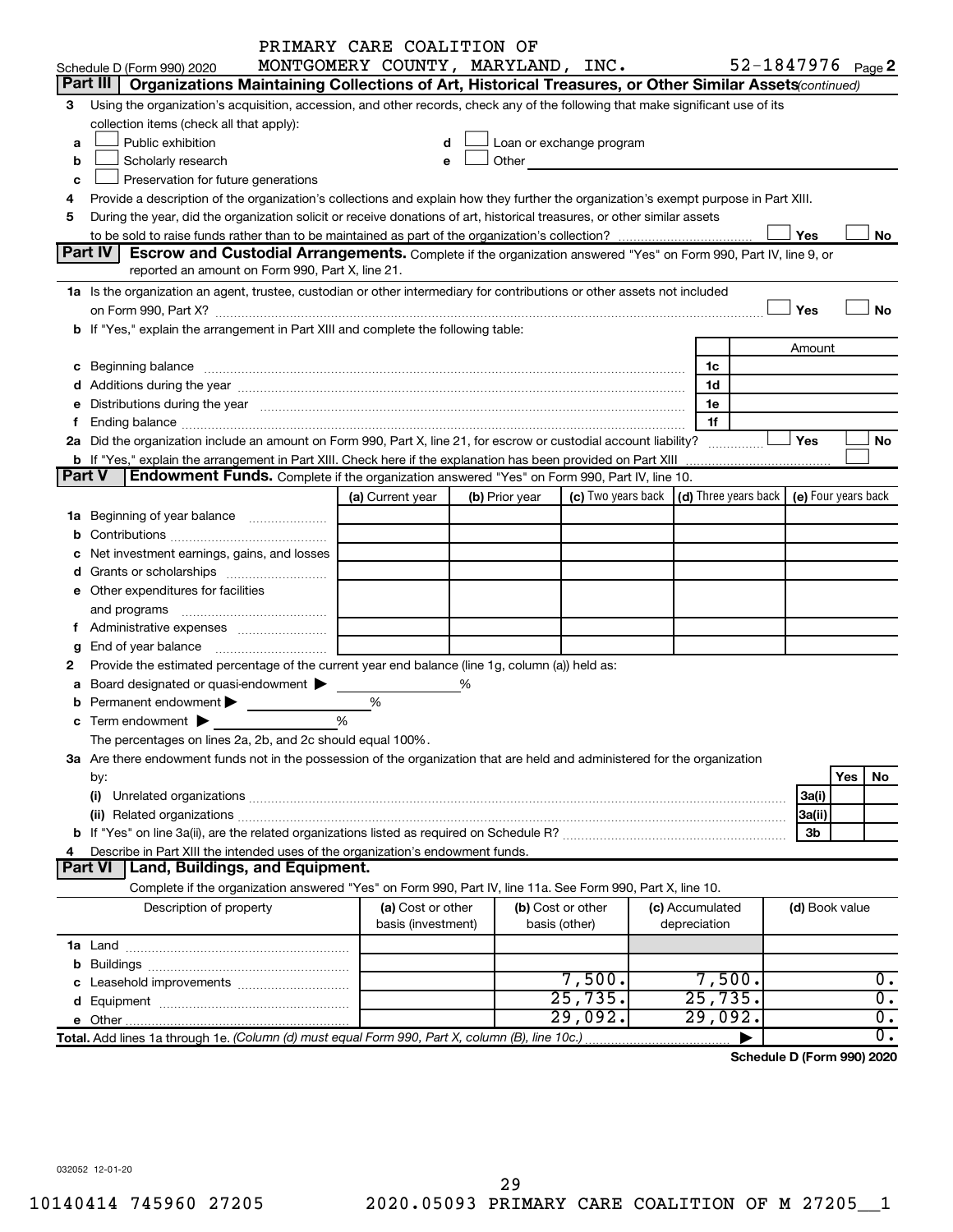| PRIMARY CARE COALITION OF               |  |        |  |
|-----------------------------------------|--|--------|--|
| $\lambda$ <i>icarmageredic corrents</i> |  | 113.73 |  |

|           | Schedule D (Form 990) 2020    | MONTGOMERY COUNTY, MARYLAND, INC.                                                                                                                    |                 |  |  | $52 - 1847976$ Page 3                                     |  |
|-----------|-------------------------------|------------------------------------------------------------------------------------------------------------------------------------------------------|-----------------|--|--|-----------------------------------------------------------|--|
|           |                               | Part VII Investments - Other Securities.                                                                                                             |                 |  |  |                                                           |  |
|           |                               | Complete if the organization answered "Yes" on Form 990, Part IV, line 11b. See Form 990, Part X, line 12.                                           |                 |  |  |                                                           |  |
|           |                               | (a) Description of security or category (including name of security)                                                                                 | (b) Book value  |  |  | (c) Method of valuation: Cost or end-of-year market value |  |
|           |                               |                                                                                                                                                      |                 |  |  |                                                           |  |
|           |                               |                                                                                                                                                      |                 |  |  |                                                           |  |
| (3) Other |                               |                                                                                                                                                      |                 |  |  |                                                           |  |
| (A)       |                               |                                                                                                                                                      |                 |  |  |                                                           |  |
| (B)       |                               |                                                                                                                                                      |                 |  |  |                                                           |  |
| (C)       |                               |                                                                                                                                                      |                 |  |  |                                                           |  |
| (D)       |                               |                                                                                                                                                      |                 |  |  |                                                           |  |
| (E)       |                               |                                                                                                                                                      |                 |  |  |                                                           |  |
| (F)       |                               |                                                                                                                                                      |                 |  |  |                                                           |  |
| (G)       |                               |                                                                                                                                                      |                 |  |  |                                                           |  |
| (H)       |                               |                                                                                                                                                      |                 |  |  |                                                           |  |
|           |                               | Total. (Col. (b) must equal Form 990, Part X, col. (B) line 12.)                                                                                     |                 |  |  |                                                           |  |
|           |                               | Part VIII Investments - Program Related.                                                                                                             |                 |  |  |                                                           |  |
|           |                               | Complete if the organization answered "Yes" on Form 990, Part IV, line 11c. See Form 990, Part X, line 13.                                           |                 |  |  |                                                           |  |
|           | (a) Description of investment |                                                                                                                                                      | (b) Book value  |  |  | (c) Method of valuation: Cost or end-of-year market value |  |
| (1)       |                               |                                                                                                                                                      |                 |  |  |                                                           |  |
| (2)       |                               |                                                                                                                                                      |                 |  |  |                                                           |  |
| (3)       |                               |                                                                                                                                                      |                 |  |  |                                                           |  |
| (4)       |                               |                                                                                                                                                      |                 |  |  |                                                           |  |
| (5)       |                               |                                                                                                                                                      |                 |  |  |                                                           |  |
| (6)       |                               |                                                                                                                                                      |                 |  |  |                                                           |  |
| (7)       |                               |                                                                                                                                                      |                 |  |  |                                                           |  |
| (8)       |                               |                                                                                                                                                      |                 |  |  |                                                           |  |
| (9)       |                               |                                                                                                                                                      |                 |  |  |                                                           |  |
|           |                               | Total. (Col. (b) must equal Form 990, Part X, col. (B) line 13.)                                                                                     |                 |  |  |                                                           |  |
| Part IX   | <b>Other Assets.</b>          |                                                                                                                                                      |                 |  |  |                                                           |  |
|           |                               | Complete if the organization answered "Yes" on Form 990, Part IV, line 11d. See Form 990, Part X, line 15.                                           |                 |  |  |                                                           |  |
|           |                               |                                                                                                                                                      | (a) Description |  |  | (b) Book value                                            |  |
| (1)       |                               |                                                                                                                                                      |                 |  |  |                                                           |  |
| (2)       |                               |                                                                                                                                                      |                 |  |  |                                                           |  |
| (3)       |                               |                                                                                                                                                      |                 |  |  |                                                           |  |
| (4)       |                               |                                                                                                                                                      |                 |  |  |                                                           |  |
| (5)       |                               |                                                                                                                                                      |                 |  |  |                                                           |  |
| (6)       |                               |                                                                                                                                                      |                 |  |  |                                                           |  |
| (7)       |                               |                                                                                                                                                      |                 |  |  |                                                           |  |
| (8)       |                               |                                                                                                                                                      |                 |  |  |                                                           |  |
| (9)       |                               |                                                                                                                                                      |                 |  |  |                                                           |  |
|           |                               | Total. (Column (b) must equal Form 990, Part X, col. (B) line 15.)                                                                                   |                 |  |  |                                                           |  |
| Part X    | <b>Other Liabilities.</b>     |                                                                                                                                                      |                 |  |  |                                                           |  |
|           |                               | Complete if the organization answered "Yes" on Form 990, Part IV, line 11e or 11f. See Form 990, Part X, line 25.                                    |                 |  |  |                                                           |  |
| 1.        |                               | (a) Description of liability                                                                                                                         |                 |  |  | (b) Book value                                            |  |
| (1)       | Federal income taxes          |                                                                                                                                                      |                 |  |  |                                                           |  |
| (2)       |                               |                                                                                                                                                      |                 |  |  |                                                           |  |
| (3)       |                               |                                                                                                                                                      |                 |  |  |                                                           |  |
| (4)       |                               |                                                                                                                                                      |                 |  |  |                                                           |  |
|           |                               |                                                                                                                                                      |                 |  |  |                                                           |  |
| (5)       |                               |                                                                                                                                                      |                 |  |  |                                                           |  |
| (6)       |                               |                                                                                                                                                      |                 |  |  |                                                           |  |
| (7)       |                               |                                                                                                                                                      |                 |  |  |                                                           |  |
| (8)       |                               |                                                                                                                                                      |                 |  |  |                                                           |  |
| (9)       |                               |                                                                                                                                                      |                 |  |  |                                                           |  |
|           |                               |                                                                                                                                                      |                 |  |  |                                                           |  |
|           |                               | 2. Liability for uncertain tax positions. In Part XIII, provide the text of the footnote to the organization's financial statements that reports the |                 |  |  |                                                           |  |

organization's liability for uncertain tax positions under FASB ASC 740. Check here if the text of the footnote has been provided in Part XIII ...  $\fbox{\bf X}$ 

**Schedule D (Form 990) 2020**

032053 12-01-20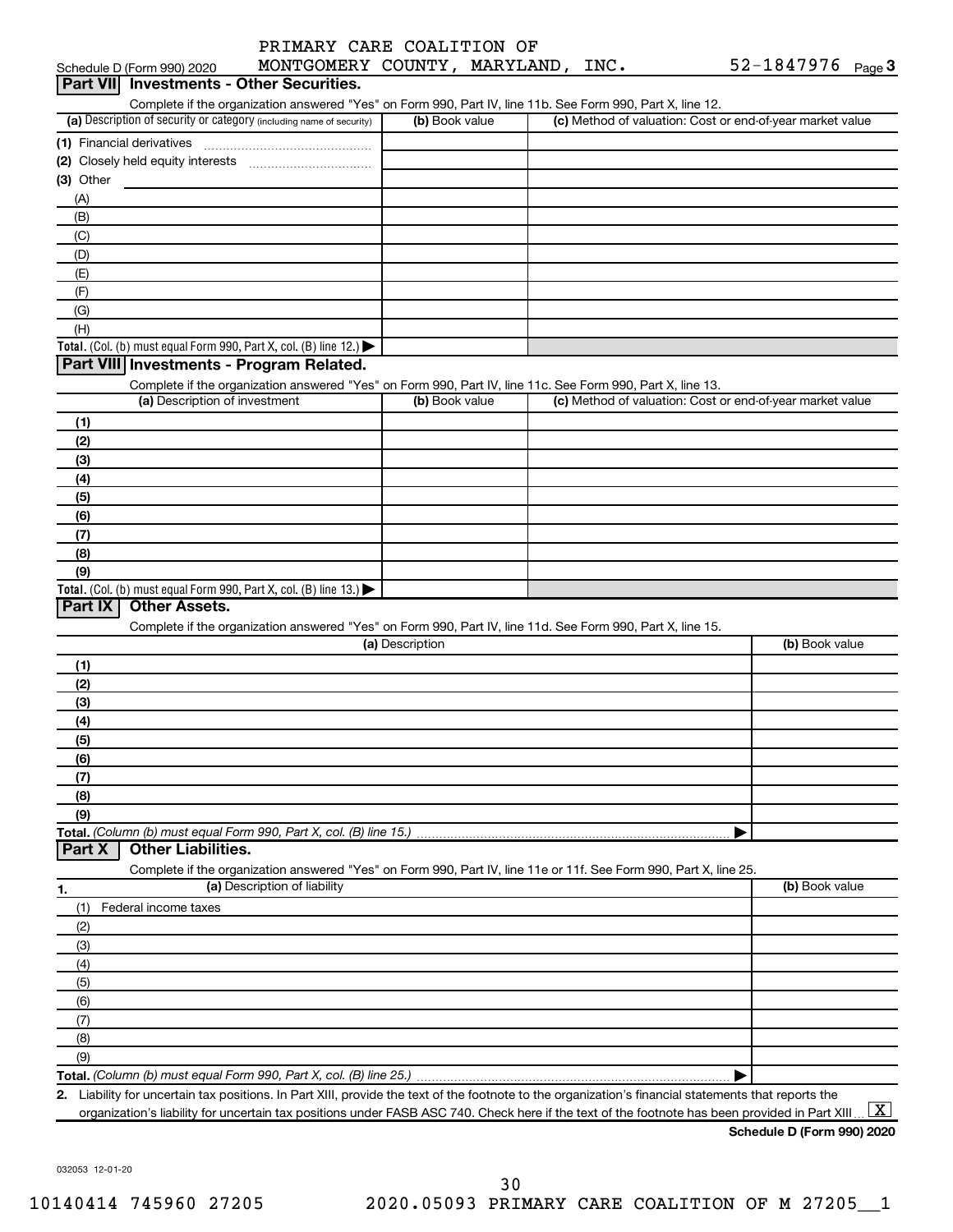|    | PRIMARY CARE COALITION OF                                                                                             |                |               |              |                |  |  |  |  |
|----|-----------------------------------------------------------------------------------------------------------------------|----------------|---------------|--------------|----------------|--|--|--|--|
|    | 52-1847976 Page 4<br>MONTGOMERY COUNTY, MARYLAND, INC.<br>Schedule D (Form 990) 2020                                  |                |               |              |                |  |  |  |  |
|    | Reconciliation of Revenue per Audited Financial Statements With Revenue per Return.<br><b>Part XI</b>                 |                |               |              |                |  |  |  |  |
|    | Complete if the organization answered "Yes" on Form 990, Part IV, line 12a.                                           |                |               |              |                |  |  |  |  |
| 1  | Total revenue, gains, and other support per audited financial statements [[[[[[[[[[[[[[[[[[[[[[[]]]]]]]]]]]]]         |                |               | $\mathbf{1}$ | 30,010,965.    |  |  |  |  |
| 2  | Amounts included on line 1 but not on Form 990, Part VIII, line 12:                                                   |                |               |              |                |  |  |  |  |
| a  | Net unrealized gains (losses) on investments [111] Net unrealized mains (losses) on investments [11] Metamanian       | 2a             |               |              |                |  |  |  |  |
| b  |                                                                                                                       | 2 <sub>b</sub> | 903,776.      |              |                |  |  |  |  |
| с  |                                                                                                                       | 2c             |               |              |                |  |  |  |  |
| d  |                                                                                                                       | 2d             |               |              |                |  |  |  |  |
| e  | Add lines 2a through 2d                                                                                               |                |               | 2е           | 903,776.       |  |  |  |  |
| З  |                                                                                                                       |                |               | $\mathbf{a}$ | 29, 107, 189.  |  |  |  |  |
| 4  | Amounts included on Form 990, Part VIII, line 12, but not on line 1:                                                  |                |               |              |                |  |  |  |  |
| a  |                                                                                                                       | 4a             |               |              |                |  |  |  |  |
| b  |                                                                                                                       | 4b             |               |              |                |  |  |  |  |
|    | Add lines 4a and 4b                                                                                                   | 4c             | $0$ .         |              |                |  |  |  |  |
| 5  |                                                                                                                       | 5              | 29, 107, 189. |              |                |  |  |  |  |
|    | Part XII   Reconciliation of Expenses per Audited Financial Statements With Expenses per Return.                      |                |               |              |                |  |  |  |  |
|    | Complete if the organization answered "Yes" on Form 990, Part IV, line 12a.                                           |                |               |              |                |  |  |  |  |
| 1  |                                                                                                                       |                |               | $\mathbf{1}$ | 28, 113, 866.  |  |  |  |  |
| 2  | Amounts included on line 1 but not on Form 990, Part IX, line 25:                                                     |                |               |              |                |  |  |  |  |
| a  |                                                                                                                       | 2a             | 903, 776.     |              |                |  |  |  |  |
| b  |                                                                                                                       | 2 <sub>b</sub> |               |              |                |  |  |  |  |
|    |                                                                                                                       | 2 <sub>c</sub> |               |              |                |  |  |  |  |
| d  |                                                                                                                       | 2d             |               |              |                |  |  |  |  |
| e  | Add lines 2a through 2d <b>contained a manufacture of the Contract Contract 2a</b> through 2d contained a manufacture |                |               | 2e           | 903,776.       |  |  |  |  |
| З  |                                                                                                                       |                |               | $\mathbf{a}$ | 27, 210, 090.  |  |  |  |  |
| 4  |                                                                                                                       |                |               |              |                |  |  |  |  |
|    | Amounts included on Form 990, Part IX, line 25, but not on line 1:                                                    |                |               |              |                |  |  |  |  |
| a  |                                                                                                                       | 4a             |               |              |                |  |  |  |  |
| b  |                                                                                                                       | 4h             |               |              |                |  |  |  |  |
| C. | Add lines 4a and 4b                                                                                                   |                |               | 4c           |                |  |  |  |  |
|    | Part XIII Supplemental Information.                                                                                   |                |               | 5            | $27,210,090$ . |  |  |  |  |

Provide the descriptions required for Part II, lines 3, 5, and 9; Part III, lines 1a and 4; Part IV, lines 1b and 2b; Part V, line 4; Part X, line 2; Part XI, lines 2d and 4b; and Part XII, lines 2d and 4b. Also complete this part to provide any additional information.

PART X, LINE 2:

|  |  |  |  |  |  |  |  |  |  |  |  | FOR THE YEARS ENDED JUNE 30, 2021 AND 2020, THE COALITION HAS DOCUMENTED |
|--|--|--|--|--|--|--|--|--|--|--|--|--------------------------------------------------------------------------|
|--|--|--|--|--|--|--|--|--|--|--|--|--------------------------------------------------------------------------|

ITS CONSIDERATION OF FASB ASC 740-10, INCOME TAXES, THAT PROVIDES GUIDANCE

FOR REPORTING UNCERTAINTY IN INCOME TAXES AND HAS DETERMINED THAT NO

MATERIAL UNCERTAIN TAX POSITIONS QUALIFY FOR EITHER RECOGNITION OR

DISCLOSURE IN THE FINANCIAL STATEMENTS.

032054 12-01-20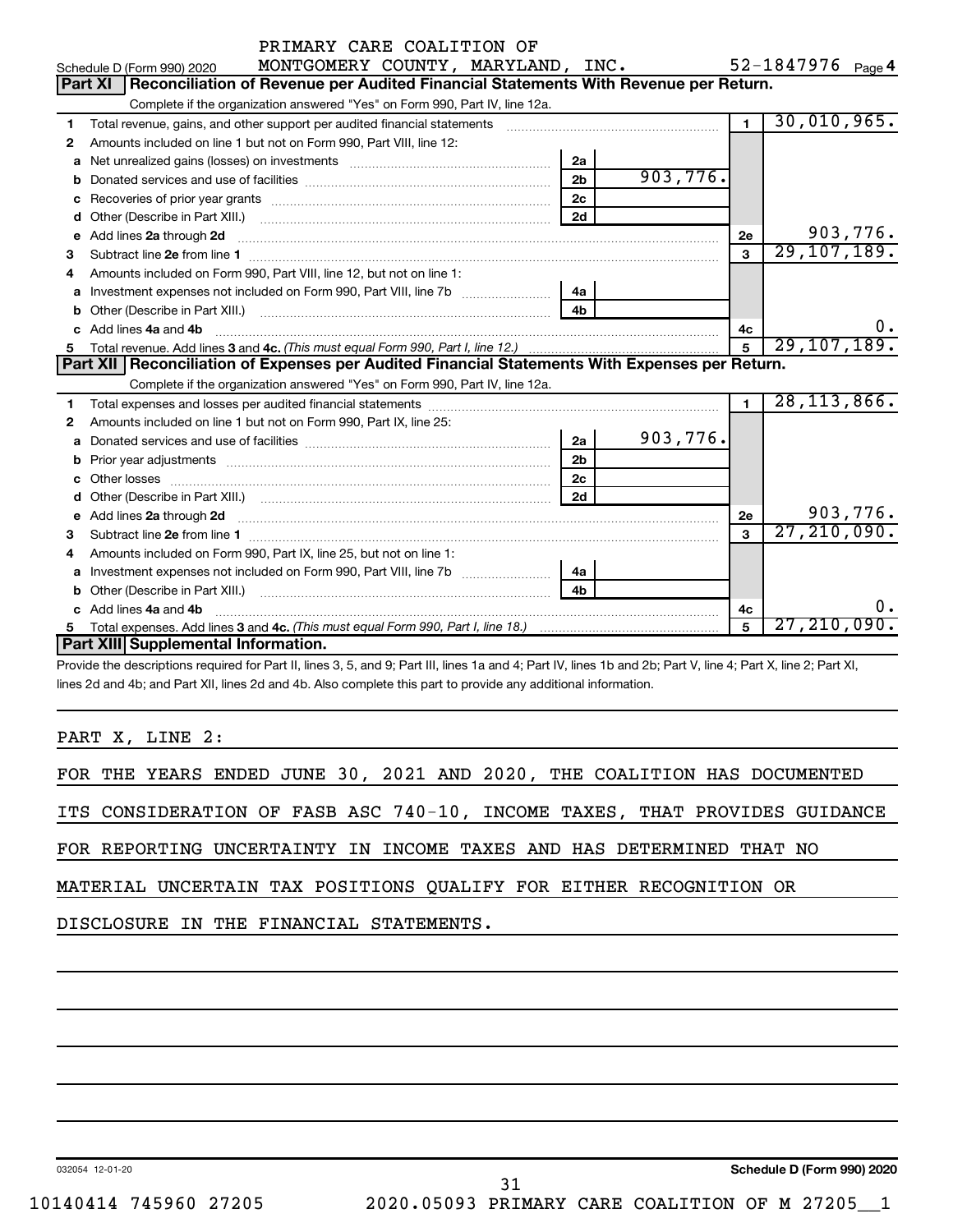| <b>SCHEDULE I</b>                                                                                                                                                                                                                                                                                              | <b>Grants and Other Assistance to Organizations,</b>                                                                                  |                                    |                             |                                         |                                                                |                                          |                                       |  |  |  |  |
|----------------------------------------------------------------------------------------------------------------------------------------------------------------------------------------------------------------------------------------------------------------------------------------------------------------|---------------------------------------------------------------------------------------------------------------------------------------|------------------------------------|-----------------------------|-----------------------------------------|----------------------------------------------------------------|------------------------------------------|---------------------------------------|--|--|--|--|
| (Form 990)                                                                                                                                                                                                                                                                                                     | Governments, and Individuals in the United States<br>Complete if the organization answered "Yes" on Form 990, Part IV, line 21 or 22. |                                    |                             |                                         |                                                                |                                          |                                       |  |  |  |  |
| Attach to Form 990.<br>Department of the Treasury<br>Internal Revenue Service<br>Go to www.irs.gov/Form990 for the latest information.                                                                                                                                                                         |                                                                                                                                       |                                    |                             |                                         |                                                                |                                          |                                       |  |  |  |  |
| PRIMARY CARE COALITION OF<br>Name of the organization<br><b>Employer identification number</b><br>52-1847976<br>MONTGOMERY COUNTY, MARYLAND, INC.                                                                                                                                                              |                                                                                                                                       |                                    |                             |                                         |                                                                |                                          |                                       |  |  |  |  |
| Part I<br><b>General Information on Grants and Assistance</b>                                                                                                                                                                                                                                                  |                                                                                                                                       |                                    |                             |                                         |                                                                |                                          |                                       |  |  |  |  |
| Does the organization maintain records to substantiate the amount of the grants or assistance, the grantees' eligibility for the grants or assistance, and the selection<br>1<br>Describe in Part IV the organization's procedures for monitoring the use of grant funds in the United States.<br>$\mathbf{2}$ |                                                                                                                                       |                                    |                             |                                         |                                                                |                                          | $\boxed{\text{X}}$ Yes<br>  No        |  |  |  |  |
| Part II<br>Grants and Other Assistance to Domestic Organizations and Domestic Governments. Complete if the organization answered "Yes" on Form 990, Part IV, line 21, for any                                                                                                                                  |                                                                                                                                       |                                    |                             |                                         |                                                                |                                          |                                       |  |  |  |  |
| recipient that received more than \$5,000. Part II can be duplicated if additional space is needed.                                                                                                                                                                                                            |                                                                                                                                       |                                    |                             |                                         |                                                                |                                          |                                       |  |  |  |  |
| 1 (a) Name and address of organization<br>or government                                                                                                                                                                                                                                                        | $(b)$ EIN                                                                                                                             | (c) IRC section<br>(if applicable) | (d) Amount of<br>cash grant | (e) Amount of<br>non-cash<br>assistance | (f) Method of<br>valuation (book,<br>FMV, appraisal,<br>other) | (g) Description of<br>noncash assistance | (h) Purpose of grant<br>or assistance |  |  |  |  |
| CATHOLIC CHARITIES OF THE                                                                                                                                                                                                                                                                                      |                                                                                                                                       |                                    |                             |                                         |                                                                |                                          |                                       |  |  |  |  |
| ARCHDIOCESE OF WASHINGTON, INC. -                                                                                                                                                                                                                                                                              |                                                                                                                                       |                                    |                             |                                         |                                                                |                                          |                                       |  |  |  |  |
| 924 G STREET NW - WASHINGTON, DC<br>20001                                                                                                                                                                                                                                                                      | 53-0196524                                                                                                                            |                                    |                             | 0.                                      |                                                                |                                          | MONTGOMERY CARES / CARE<br>FOR KIDS   |  |  |  |  |
| CHINESE CULTURE & COMMUNITY                                                                                                                                                                                                                                                                                    |                                                                                                                                       | 501(C)(3)                          | 663,315.                    |                                         |                                                                |                                          |                                       |  |  |  |  |
| SERVICE CENTER, INC. - 9366                                                                                                                                                                                                                                                                                    |                                                                                                                                       |                                    |                             |                                         |                                                                |                                          |                                       |  |  |  |  |
| GAITHER RD - GAITHERSBURG, MD                                                                                                                                                                                                                                                                                  |                                                                                                                                       |                                    |                             |                                         |                                                                |                                          |                                       |  |  |  |  |
| 20877                                                                                                                                                                                                                                                                                                          | $52-1307918$ $501(C)(3)$                                                                                                              |                                    | 54,708                      | 0.                                      |                                                                |                                          | MONTGOMERY CARES                      |  |  |  |  |
| COMMUNITY CLINIC INCORPORATED                                                                                                                                                                                                                                                                                  |                                                                                                                                       |                                    |                             |                                         |                                                                |                                          |                                       |  |  |  |  |
| 8630 FENTON ST STE 1204                                                                                                                                                                                                                                                                                        |                                                                                                                                       |                                    |                             |                                         |                                                                |                                          |                                       |  |  |  |  |
| SILVER SPRING, MD 20910                                                                                                                                                                                                                                                                                        | 52-0988386                                                                                                                            | 501(C)(3)                          | 616.464.                    | 0.                                      |                                                                |                                          | MONTGOMERY CARES                      |  |  |  |  |
| HOLY CROSS HOSPITAL HEALTH CENTER<br>1500 FOREST GLEN RD                                                                                                                                                                                                                                                       |                                                                                                                                       |                                    |                             |                                         |                                                                |                                          | MONTGOMERY CARES / CARE               |  |  |  |  |
| SILVER SPRING, MD 20910                                                                                                                                                                                                                                                                                        | 52-0738041                                                                                                                            | 501(C)(3)                          | 1,266,394.                  | $\mathbf{0}$ .                          |                                                                |                                          | FOR KIDS                              |  |  |  |  |
| MARY'S CENTER FOR MATERNAL & CHILD<br>CARE, INC. - 2333 ONTARIO RD NW -                                                                                                                                                                                                                                        |                                                                                                                                       |                                    |                             |                                         |                                                                |                                          | MONTGOMERY CARES / CARE               |  |  |  |  |
| WASHINGTON, DC 20009                                                                                                                                                                                                                                                                                           | 52-1594116                                                                                                                            | 501(C)(3)                          | 309,860                     | $\mathbf{0}$ .                          |                                                                |                                          | FOR KIDS                              |  |  |  |  |
| MERCY HEALTH CLINIC<br>7 METROPOLITAN COURT, SUITE 1<br>GAITHERSBURG, MD 20878                                                                                                                                                                                                                                 | 52-2230932                                                                                                                            | 501(C)(3)                          | 531,888.                    | 0.                                      |                                                                |                                          | MONTGOMERY CARES / CARE<br>FOR KIDS   |  |  |  |  |
| 2 Enter total number of section 501(c)(3) and government organizations listed in the line 1 table                                                                                                                                                                                                              |                                                                                                                                       |                                    |                             |                                         |                                                                |                                          | 12.                                   |  |  |  |  |
| 3 Enter total number of other organizations listed in the line 1 table                                                                                                                                                                                                                                         |                                                                                                                                       |                                    |                             |                                         |                                                                |                                          | $\overline{0}$ .                      |  |  |  |  |

**For Paperwork Reduction Act Notice, see the Instructions for Form 990. Schedule I (Form 990) 2020** LHA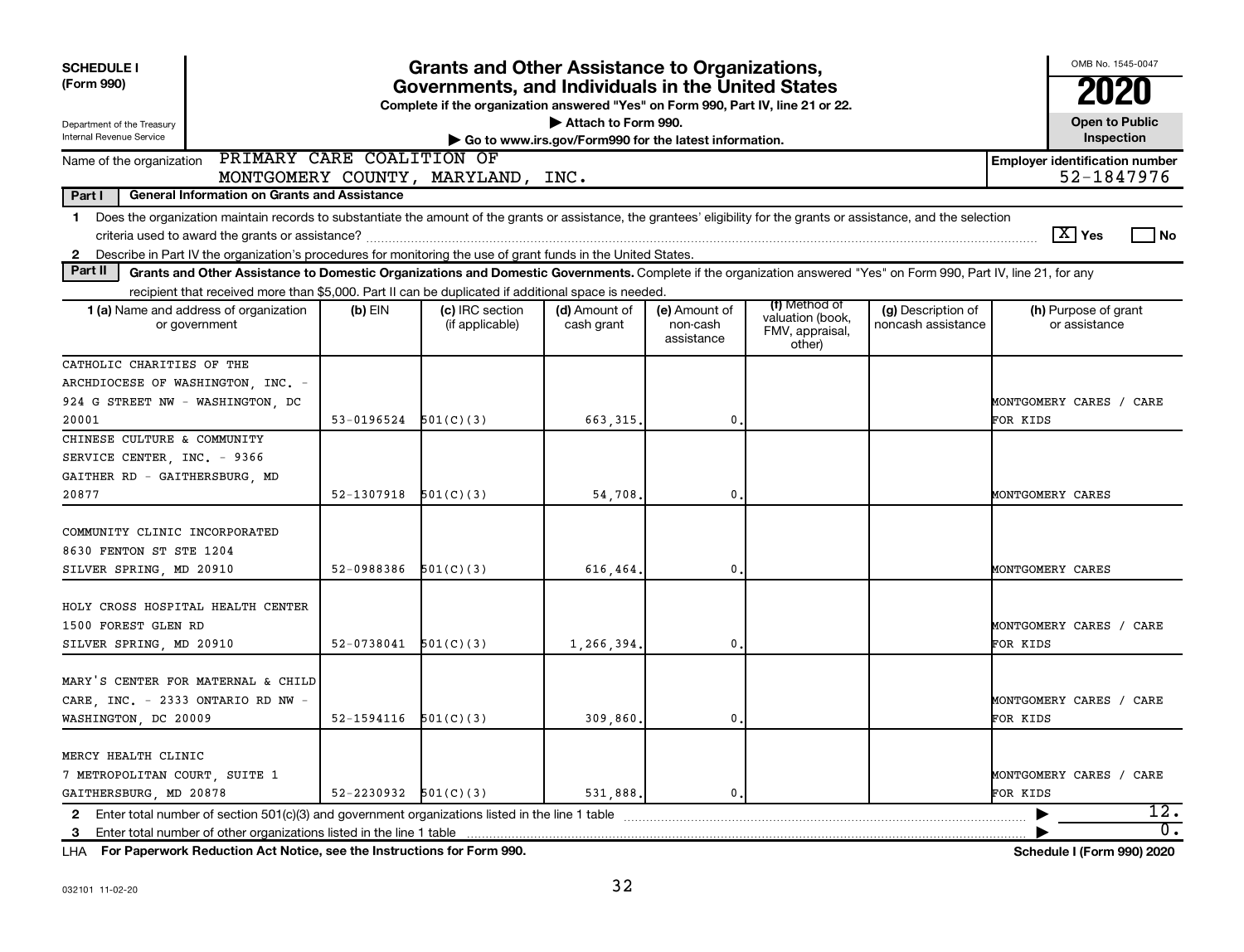Schedule I (Form 990) Page 1 MONTGOMERY COUNTY, MARYLAND, INC. 52-1847976

| Part II   Continuation of Grants and Other Assistance to Domestic Organizations and Domestic Governments (Schedule I (Form 990), Part II.) |            |                                  |                             |                                         |                                                                |                                           |                                       |
|--------------------------------------------------------------------------------------------------------------------------------------------|------------|----------------------------------|-----------------------------|-----------------------------------------|----------------------------------------------------------------|-------------------------------------------|---------------------------------------|
| (a) Name and address of<br>organization or government                                                                                      | $(b)$ EIN  | (c) IRC section<br>if applicable | (d) Amount of<br>cash grant | (e) Amount of<br>non-cash<br>assistance | (f) Method of<br>valuation<br>(book, FMV,<br>appraisal, other) | (g) Description of<br>non-cash assistance | (h) Purpose of grant<br>or assistance |
|                                                                                                                                            |            |                                  |                             |                                         |                                                                |                                           |                                       |
| MOBILE MEDICAL CARE, INC.<br>9309 OLD GEORGETOWN ROAD                                                                                      |            |                                  |                             |                                         |                                                                |                                           |                                       |
| BETHESDA, MD 20814                                                                                                                         | 23-7022588 | 501(C)(3)                        | 1,037,892.                  | $\mathbf 0$                             |                                                                |                                           | MONTGOMERY CARES                      |
|                                                                                                                                            |            |                                  |                             |                                         |                                                                |                                           |                                       |
| MUSLIM COMMUNITY CENTER                                                                                                                    |            |                                  |                             |                                         |                                                                |                                           |                                       |
| 13350 NEW HAMPSHIRE AVE                                                                                                                    |            |                                  |                             |                                         |                                                                |                                           |                                       |
| SILVER SPRING, MD 20904                                                                                                                    | 52-1072792 | 501(C)(3)                        | 599,163.                    | 0                                       |                                                                |                                           | MONTGOMERY CARES                      |
|                                                                                                                                            |            |                                  |                             |                                         |                                                                |                                           |                                       |
| IDENTITY, INC                                                                                                                              |            |                                  |                             |                                         |                                                                |                                           |                                       |
| 414 E DIAMOND AVE                                                                                                                          |            |                                  |                             |                                         |                                                                |                                           | LHI-POR NUESTRA SALUD Y               |
| GAITHERSBURG, MD 20877                                                                                                                     | 52-2120012 | 501(C)(3)                        | 3,935,669.                  | 0                                       |                                                                |                                           | <b>BEINESTAR</b>                      |
|                                                                                                                                            |            |                                  |                             |                                         |                                                                |                                           |                                       |
| PROYECTO SALUD CLINIC                                                                                                                      |            |                                  |                             |                                         |                                                                |                                           |                                       |
| 11002 VEIRS MILL RD, SUITE 700                                                                                                             |            |                                  |                             |                                         |                                                                |                                           |                                       |
| SILVER SPRING, MD 20902                                                                                                                    | 31-1591753 | 501(C)(3)                        | 907,539.                    | $\mathbf 0$                             |                                                                |                                           | MONTGOMERY CARES                      |
|                                                                                                                                            |            |                                  |                             |                                         |                                                                |                                           |                                       |
| COMMUNITY REACH OF MONTGOMERY                                                                                                              |            |                                  |                             |                                         |                                                                |                                           | MONTGOMERY CARES /                    |
| COUNTY - 1010 GRANDIN AVENUE, STE.                                                                                                         |            |                                  |                             |                                         |                                                                |                                           | LHI-POR NUESTRA SALUD Y               |
| A1 - ROCKVILLE, MD 20851                                                                                                                   | 52-0910334 | 501(C)(3)                        | 243,084.                    | 0                                       |                                                                |                                           | <b>BEINESTAR</b>                      |
| CARE FOR YOUR HEALTH                                                                                                                       |            |                                  |                             |                                         |                                                                |                                           |                                       |
| 12140 FLOWING WATER TRAIL                                                                                                                  |            |                                  |                             |                                         |                                                                |                                           | LHI-POR NUESTRA SALUD Y               |
| CLARKSVILLE, MD 21029                                                                                                                      | 26-3333964 | 501(C)(3)                        | 2,256,718.                  | 0                                       |                                                                |                                           | <b>BEINESTAR</b>                      |
|                                                                                                                                            |            |                                  |                             |                                         |                                                                |                                           |                                       |
|                                                                                                                                            |            |                                  |                             |                                         |                                                                |                                           |                                       |
|                                                                                                                                            |            |                                  |                             |                                         |                                                                |                                           |                                       |
|                                                                                                                                            |            |                                  |                             |                                         |                                                                |                                           |                                       |
|                                                                                                                                            |            |                                  |                             |                                         |                                                                |                                           |                                       |
|                                                                                                                                            |            |                                  |                             |                                         |                                                                |                                           |                                       |
|                                                                                                                                            |            |                                  |                             |                                         |                                                                |                                           |                                       |
|                                                                                                                                            |            |                                  |                             |                                         |                                                                |                                           |                                       |
|                                                                                                                                            |            |                                  |                             |                                         |                                                                |                                           |                                       |
|                                                                                                                                            |            |                                  |                             |                                         |                                                                |                                           |                                       |
|                                                                                                                                            |            |                                  |                             |                                         |                                                                |                                           |                                       |
|                                                                                                                                            |            |                                  |                             |                                         |                                                                |                                           |                                       |

**Schedule I (Form 990)**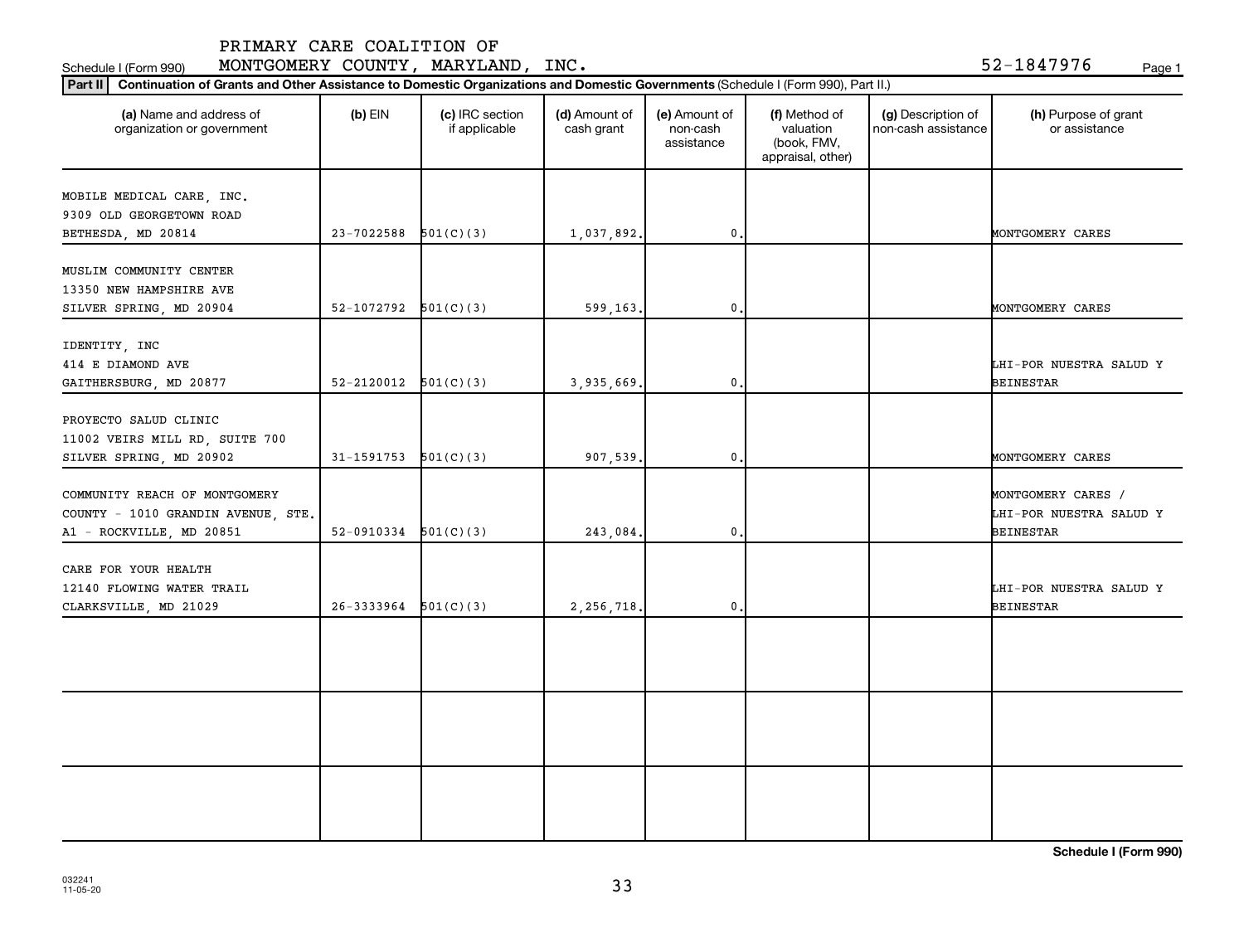### Schedule I (Form 990) 2020 MONTGOMERY COUNTY, MARYLAND, INC.  $52-1847976$  Page

**2**

Part III | Grants and Other Assistance to Domestic Individuals. Complete if the organization answered "Yes" on Form 990, Part IV, line 22. Part III can be duplicated if additional space is needed.

| (a) Type of grant or assistance | (b) Number of<br>recipients | (c) Amount of<br>cash grant | (d) Amount of non-<br>cash assistance | (e) Method of valuation<br>(book, FMV, appraisal, other) | (f) Description of noncash assistance |
|---------------------------------|-----------------------------|-----------------------------|---------------------------------------|----------------------------------------------------------|---------------------------------------|
|                                 |                             |                             |                                       |                                                          |                                       |
| PATIENT MEDICAL SERVICES        | 26300                       | 6,380,889.                  | $0$ .                                 |                                                          |                                       |
|                                 |                             |                             |                                       |                                                          |                                       |
|                                 |                             |                             |                                       |                                                          |                                       |
|                                 |                             |                             |                                       |                                                          |                                       |
|                                 |                             |                             |                                       |                                                          |                                       |
|                                 |                             |                             |                                       |                                                          |                                       |
|                                 |                             |                             |                                       |                                                          |                                       |
|                                 |                             |                             |                                       |                                                          |                                       |
|                                 |                             |                             |                                       |                                                          |                                       |

Part IV | Supplemental Information. Provide the information required in Part I, line 2; Part III, column (b); and any other additional information.

PART I, LINE 2:

THE PRIMARY CARE COALITION ASSIGNS A PROGRAM MANAGER TO MONITOR AND

COLLABORATE WITH THE RECIPIENT ORGANIZATION. THAT PROGRAM MANAGER MEETS

REGULARLY WITH THE RECIPIENT ORGANIZATION'S PROGRAM MANAGEMENT, REVIEWS THE

REPORTS ON PROGRESS AND EXPENDITURES, AND JOINTLY PROBLEM SOLVES WITH THE

RECIPIENT ORGANIZATION TO ENSURE THE PROGRAM GOALS ARE TIMELY MET.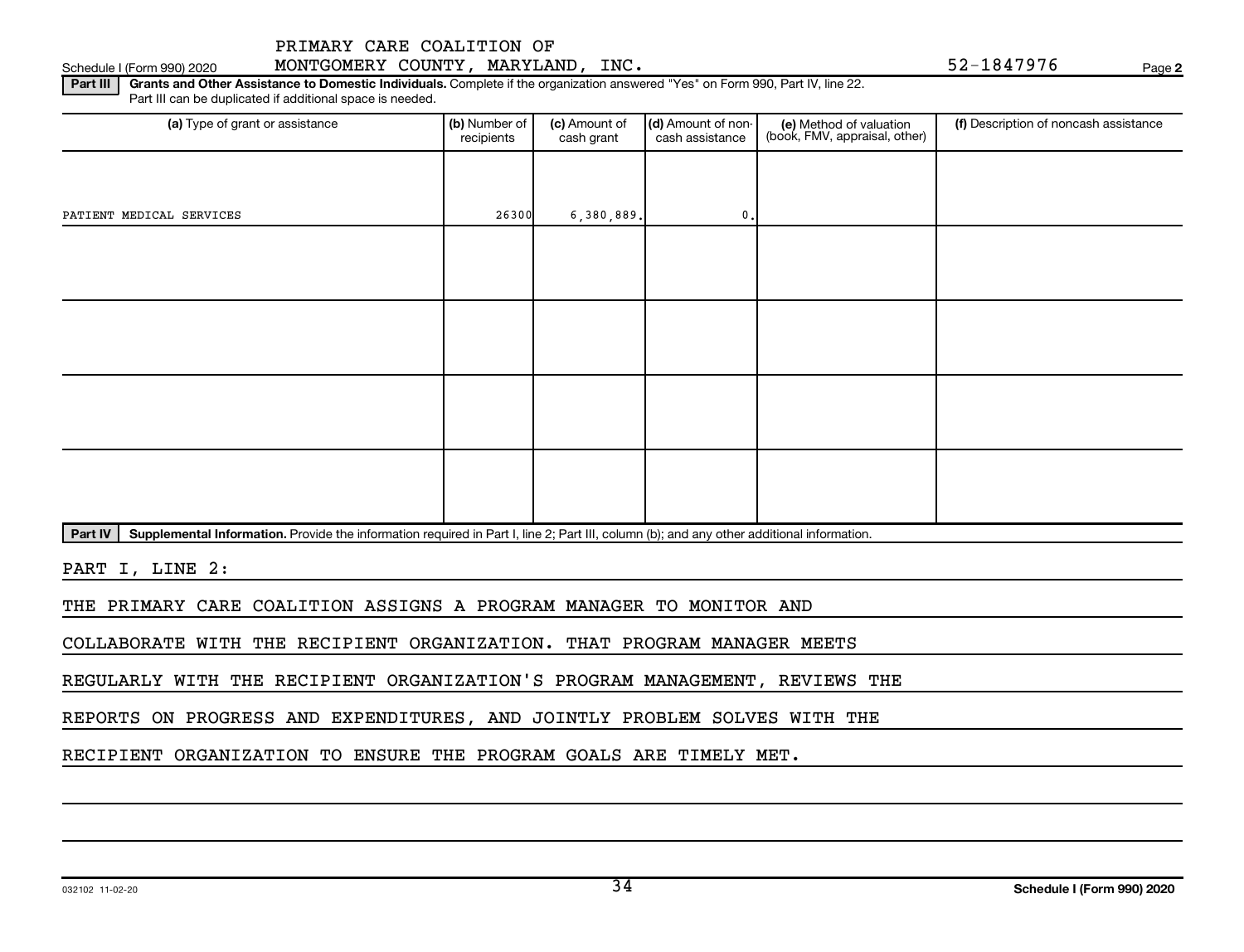|        | <b>SCHEDULE J</b>                                                                   | <b>Compensation Information</b>                                                                                        |  | OMB No. 1545-0047                     |                       |                             |  |
|--------|-------------------------------------------------------------------------------------|------------------------------------------------------------------------------------------------------------------------|--|---------------------------------------|-----------------------|-----------------------------|--|
|        | (Form 990)<br>For certain Officers, Directors, Trustees, Key Employees, and Highest |                                                                                                                        |  |                                       |                       |                             |  |
|        |                                                                                     | <b>Compensated Employees</b>                                                                                           |  |                                       |                       |                             |  |
|        |                                                                                     | Complete if the organization answered "Yes" on Form 990, Part IV, line 23.<br>Attach to Form 990.                      |  |                                       | <b>Open to Public</b> |                             |  |
|        | Department of the Treasury<br>Internal Revenue Service                              | Go to www.irs.gov/Form990 for instructions and the latest information.                                                 |  |                                       | Inspection            |                             |  |
|        | Name of the organization                                                            | PRIMARY CARE COALITION OF                                                                                              |  | <b>Employer identification number</b> |                       |                             |  |
|        |                                                                                     | MONTGOMERY COUNTY, MARYLAND, INC.                                                                                      |  | 52-1847976                            |                       |                             |  |
|        | Part I                                                                              | <b>Questions Regarding Compensation</b>                                                                                |  |                                       |                       |                             |  |
|        |                                                                                     |                                                                                                                        |  |                                       | <b>Yes</b>            | No                          |  |
|        |                                                                                     | Check the appropriate box(es) if the organization provided any of the following to or for a person listed on Form 990, |  |                                       |                       |                             |  |
|        |                                                                                     | Part VII, Section A, line 1a. Complete Part III to provide any relevant information regarding these items.             |  |                                       |                       |                             |  |
|        | First-class or charter travel                                                       | Housing allowance or residence for personal use                                                                        |  |                                       |                       |                             |  |
|        | Travel for companions                                                               | Payments for business use of personal residence                                                                        |  |                                       |                       |                             |  |
|        |                                                                                     | Tax indemnification and gross-up payments<br>Health or social club dues or initiation fees                             |  |                                       |                       |                             |  |
|        |                                                                                     | Discretionary spending account<br>Personal services (such as maid, chauffeur, chef)                                    |  |                                       |                       |                             |  |
|        |                                                                                     |                                                                                                                        |  |                                       |                       |                             |  |
|        |                                                                                     | <b>b</b> If any of the boxes on line 1a are checked, did the organization follow a written policy regarding payment or |  |                                       |                       |                             |  |
|        |                                                                                     |                                                                                                                        |  | 1b                                    |                       |                             |  |
| 2      |                                                                                     | Did the organization require substantiation prior to reimbursing or allowing expenses incurred by all directors,       |  |                                       |                       |                             |  |
|        |                                                                                     |                                                                                                                        |  | $\mathbf{2}$                          |                       |                             |  |
|        |                                                                                     |                                                                                                                        |  |                                       |                       |                             |  |
| з      |                                                                                     | Indicate which, if any, of the following the organization used to establish the compensation of the organization's     |  |                                       |                       |                             |  |
|        |                                                                                     | CEO/Executive Director. Check all that apply. Do not check any boxes for methods used by a related organization to     |  |                                       |                       |                             |  |
|        |                                                                                     | establish compensation of the CEO/Executive Director, but explain in Part III.                                         |  |                                       |                       |                             |  |
|        | $ \mathbf{X} $ Compensation committee                                               | Written employment contract                                                                                            |  |                                       |                       |                             |  |
|        |                                                                                     | $ \mathbf{X} $ Compensation survey or study<br>Independent compensation consultant                                     |  |                                       |                       |                             |  |
|        | $\lfloor \underline{X} \rfloor$ Form 990 of other organizations                     | Approval by the board or compensation committee                                                                        |  |                                       |                       |                             |  |
|        |                                                                                     |                                                                                                                        |  |                                       |                       |                             |  |
| 4      |                                                                                     | During the year, did any person listed on Form 990, Part VII, Section A, line 1a, with respect to the filing           |  |                                       |                       |                             |  |
|        | organization or a related organization:                                             | Receive a severance payment or change-of-control payment?                                                              |  |                                       |                       | х                           |  |
| а<br>b |                                                                                     |                                                                                                                        |  | 4a<br>4b                              |                       | $\overline{\text{x}}$       |  |
| с      |                                                                                     |                                                                                                                        |  | 4c                                    |                       | $\overline{\textnormal{x}}$ |  |
|        |                                                                                     | If "Yes" to any of lines 4a-c, list the persons and provide the applicable amounts for each item in Part III.          |  |                                       |                       |                             |  |
|        |                                                                                     |                                                                                                                        |  |                                       |                       |                             |  |
|        |                                                                                     | Only section 501(c)(3), 501(c)(4), and 501(c)(29) organizations must complete lines 5-9.                               |  |                                       |                       |                             |  |
|        |                                                                                     | For persons listed on Form 990, Part VII, Section A, line 1a, did the organization pay or accrue any compensation      |  |                                       |                       |                             |  |
|        | contingent on the revenues of:                                                      |                                                                                                                        |  |                                       |                       |                             |  |
| a      |                                                                                     |                                                                                                                        |  | 5a                                    |                       | х                           |  |
|        |                                                                                     |                                                                                                                        |  | 5b                                    |                       | $\overline{\mathbf{X}}$     |  |
|        |                                                                                     | If "Yes" on line 5a or 5b, describe in Part III.                                                                       |  |                                       |                       |                             |  |
| 6.     |                                                                                     | For persons listed on Form 990, Part VII, Section A, line 1a, did the organization pay or accrue any compensation      |  |                                       |                       |                             |  |
|        | contingent on the net earnings of:                                                  |                                                                                                                        |  |                                       |                       |                             |  |
| a      |                                                                                     |                                                                                                                        |  | 6а                                    |                       | х                           |  |
|        |                                                                                     |                                                                                                                        |  | 6b                                    |                       | $\overline{\mathbf{X}}$     |  |
|        |                                                                                     | If "Yes" on line 6a or 6b, describe in Part III.                                                                       |  |                                       |                       |                             |  |
|        |                                                                                     | 7 For persons listed on Form 990, Part VII, Section A, line 1a, did the organization provide any nonfixed payments     |  |                                       |                       |                             |  |
|        |                                                                                     |                                                                                                                        |  | 7                                     | х                     |                             |  |
| 8      |                                                                                     | Were any amounts reported on Form 990, Part VII, paid or accrued pursuant to a contract that was subject to the        |  |                                       |                       |                             |  |
|        |                                                                                     |                                                                                                                        |  | 8                                     |                       | х                           |  |
| 9      |                                                                                     | If "Yes" on line 8, did the organization also follow the rebuttable presumption procedure described in                 |  |                                       |                       |                             |  |
|        |                                                                                     |                                                                                                                        |  | 9                                     |                       |                             |  |
|        |                                                                                     | LHA For Paperwork Reduction Act Notice, see the Instructions for Form 990.                                             |  | Schedule J (Form 990) 2020            |                       |                             |  |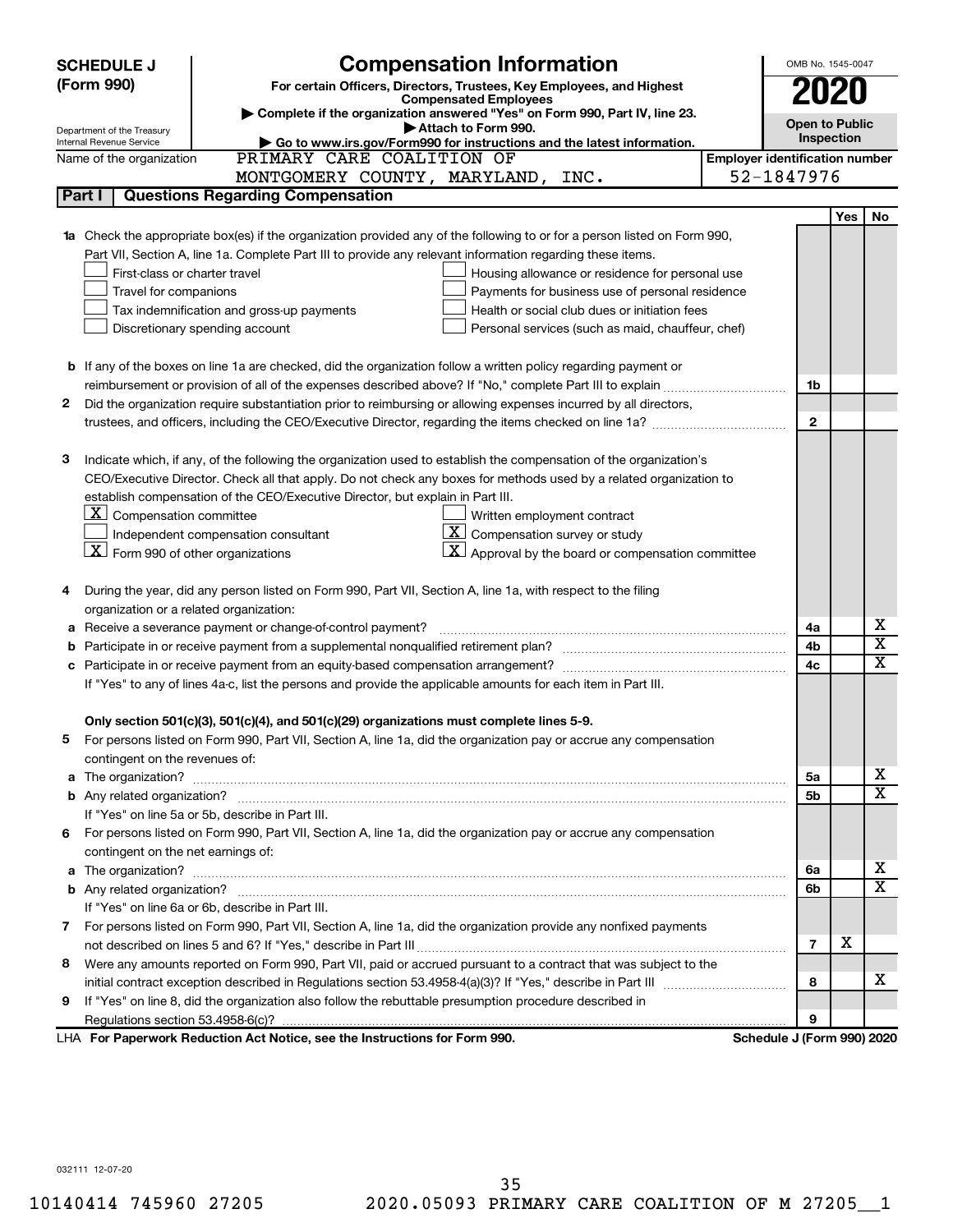### Schedule J (Form 990) 2020 MONTGOMERY COUNTY, MARYLAND, INC. 52-1847976 52-1847976

**2**

Part II | Officers, Directors, Trustees, Key Employees, and Highest Compensated Employees. Use duplicate copies if additional space is needed.

For each individual whose compensation must be reported on Schedule J, report compensation from the organization on row (i) and from related organizations, described in the instructions, on row (ii). Do not list any individuals that aren't listed on Form 990, Part VII.

Note: The sum of columns (B)(i)-(iii) for each listed individual must equal the total amount of Form 990, Part VII, Section A, line 1a, applicable column (D) and (E) amounts for that individual.

| (A) Name and Title           |            |                          | (B) Breakdown of W-2 and/or 1099-MISC compensation |                                           | (C) Retirement and             | (D) Nontaxable              | (E) Total of columns | (F) Compensation                                           |
|------------------------------|------------|--------------------------|----------------------------------------------------|-------------------------------------------|--------------------------------|-----------------------------|----------------------|------------------------------------------------------------|
|                              |            | (i) Base<br>compensation | (ii) Bonus &<br>incentive<br>compensation          | (iii) Other<br>reportable<br>compensation | other deferred<br>compensation | benefits                    | $(B)(i)$ - $(D)$     | in column (B)<br>reported as deferred<br>on prior Form 990 |
| LESLIE GRAHAM<br>(1)         | (i)        | 210,854.                 | 10,000.                                            | $\overline{0}$ .                          | 6,626.                         | 22,679                      | 250, 159.            | $\overline{0}$ .                                           |
| PRESIDENT & CEO              | (ii)       | $\overline{0}$ .         | $\overline{0}$                                     | $\overline{0}$ .                          | $\overline{0}$ .               | $\overline{0}$ .            | $\overline{0}$ .     | $\overline{0}$ .                                           |
| BETHANY SANDERS<br>(2)       | (i)        | 121, 811.                | 750.                                               | $\overline{0}$ .                          | 3,677.                         | 24,931.                     | 151, 169.            | $\overline{0}$ .                                           |
| DIRECTOR, QUALITY & OUTCOMES | (ii)       | $\overline{0}$ .         | $\overline{0}$ .                                   | $\overline{0}$ .                          | $\overline{0}$ .               | $\overline{\mathfrak{o}}$ . | $\overline{0}$ .     | $\overline{0}$ .                                           |
|                              | $(\sf{i})$ |                          |                                                    |                                           |                                |                             |                      |                                                            |
|                              | (ii)       |                          |                                                    |                                           |                                |                             |                      |                                                            |
|                              | $(\sf{i})$ |                          |                                                    |                                           |                                |                             |                      |                                                            |
|                              | (ii)       |                          |                                                    |                                           |                                |                             |                      |                                                            |
|                              | $(\sf{i})$ |                          |                                                    |                                           |                                |                             |                      |                                                            |
|                              | (ii)       |                          |                                                    |                                           |                                |                             |                      |                                                            |
|                              | $(\sf{i})$ |                          |                                                    |                                           |                                |                             |                      |                                                            |
|                              | (ii)       |                          |                                                    |                                           |                                |                             |                      |                                                            |
|                              | $(\sf{i})$ |                          |                                                    |                                           |                                |                             |                      |                                                            |
|                              | (ii)       |                          |                                                    |                                           |                                |                             |                      |                                                            |
|                              | (i)        |                          |                                                    |                                           |                                |                             |                      |                                                            |
|                              | (ii)       |                          |                                                    |                                           |                                |                             |                      |                                                            |
|                              | (i)        |                          |                                                    |                                           |                                |                             |                      |                                                            |
|                              | (ii)       |                          |                                                    |                                           |                                |                             |                      |                                                            |
|                              | (i)        |                          |                                                    |                                           |                                |                             |                      |                                                            |
|                              | (ii)       |                          |                                                    |                                           |                                |                             |                      |                                                            |
|                              | (i)        |                          |                                                    |                                           |                                |                             |                      |                                                            |
|                              | (ii)       |                          |                                                    |                                           |                                |                             |                      |                                                            |
|                              | (i)        |                          |                                                    |                                           |                                |                             |                      |                                                            |
|                              | (ii)       |                          |                                                    |                                           |                                |                             |                      |                                                            |
|                              | (i)        |                          |                                                    |                                           |                                |                             |                      |                                                            |
|                              | (ii)       |                          |                                                    |                                           |                                |                             |                      |                                                            |
|                              | (i)        |                          |                                                    |                                           |                                |                             |                      |                                                            |
|                              | (ii)       |                          |                                                    |                                           |                                |                             |                      |                                                            |
|                              | (i)        |                          |                                                    |                                           |                                |                             |                      |                                                            |
|                              | (ii)       |                          |                                                    |                                           |                                |                             |                      |                                                            |
|                              | (i)        |                          |                                                    |                                           |                                |                             |                      |                                                            |
|                              | (ii)       |                          |                                                    |                                           |                                |                             |                      |                                                            |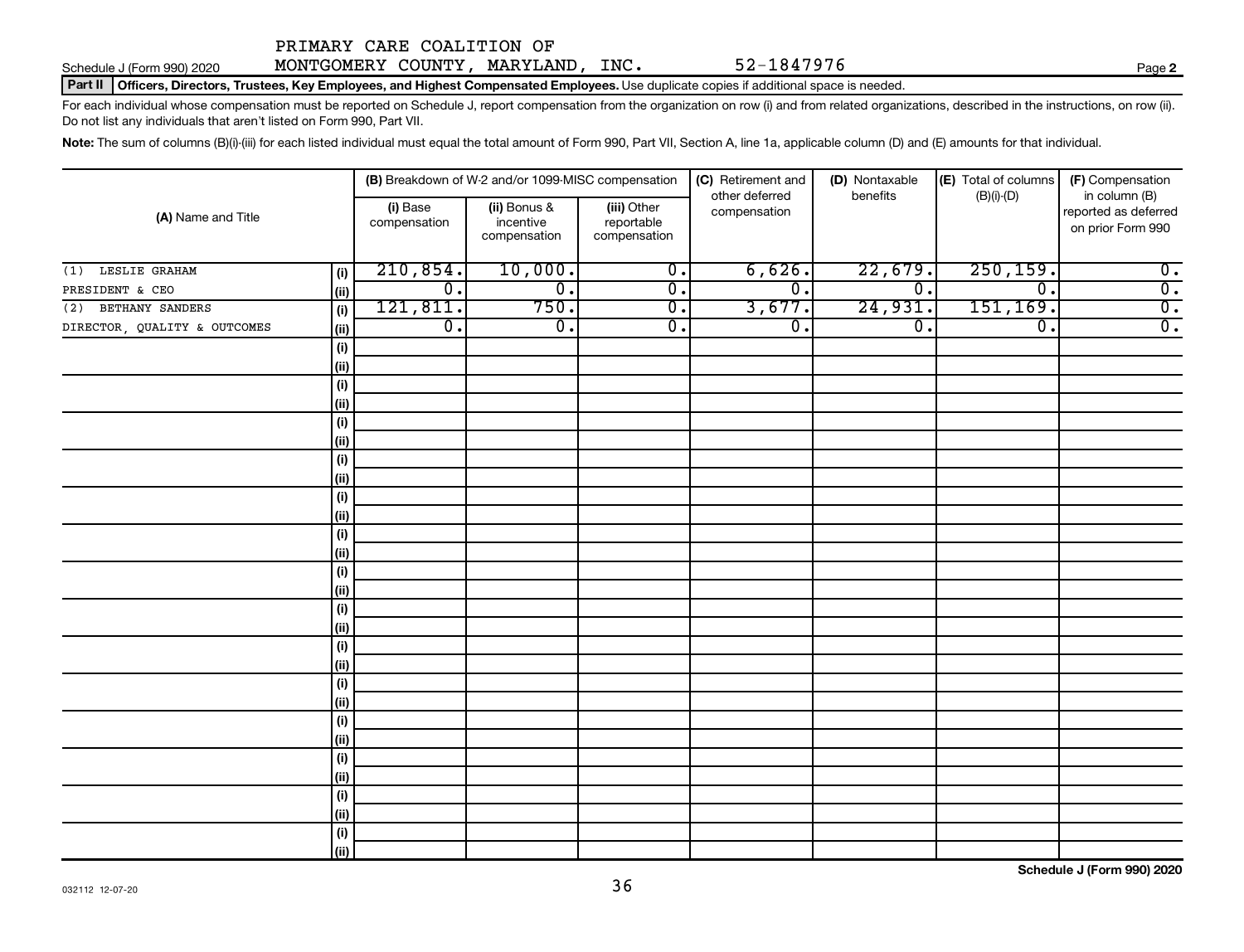### Schedule J (Form 990) 2020 MONTGOMERY COUNTY, MARYLAND, INC.  $52-1847976$  Page

### **Part III Supplemental Information**

Provide the information, explanation, or descriptions required for Part I, lines 1a, 1b, 3, 4a, 4b, 4c, 5a, 5b, 6a, 6b, 7, and 8, and for Part II. Also complete this part for any additional information.

### PART I, LINE 7:

### THE FOLLOWING EMPLOYEES RECEIVED BONUS PAYMENTS:

| - BETHANY SANDERS  | \$750    |
|--------------------|----------|
| - ROSEMARY BOCHWAY | \$750    |
| - HILLERY TSUMBA   | \$750    |
| - SUSAN DONOVAN    | \$750    |
| - LESLIE GRAHAM    | \$10,000 |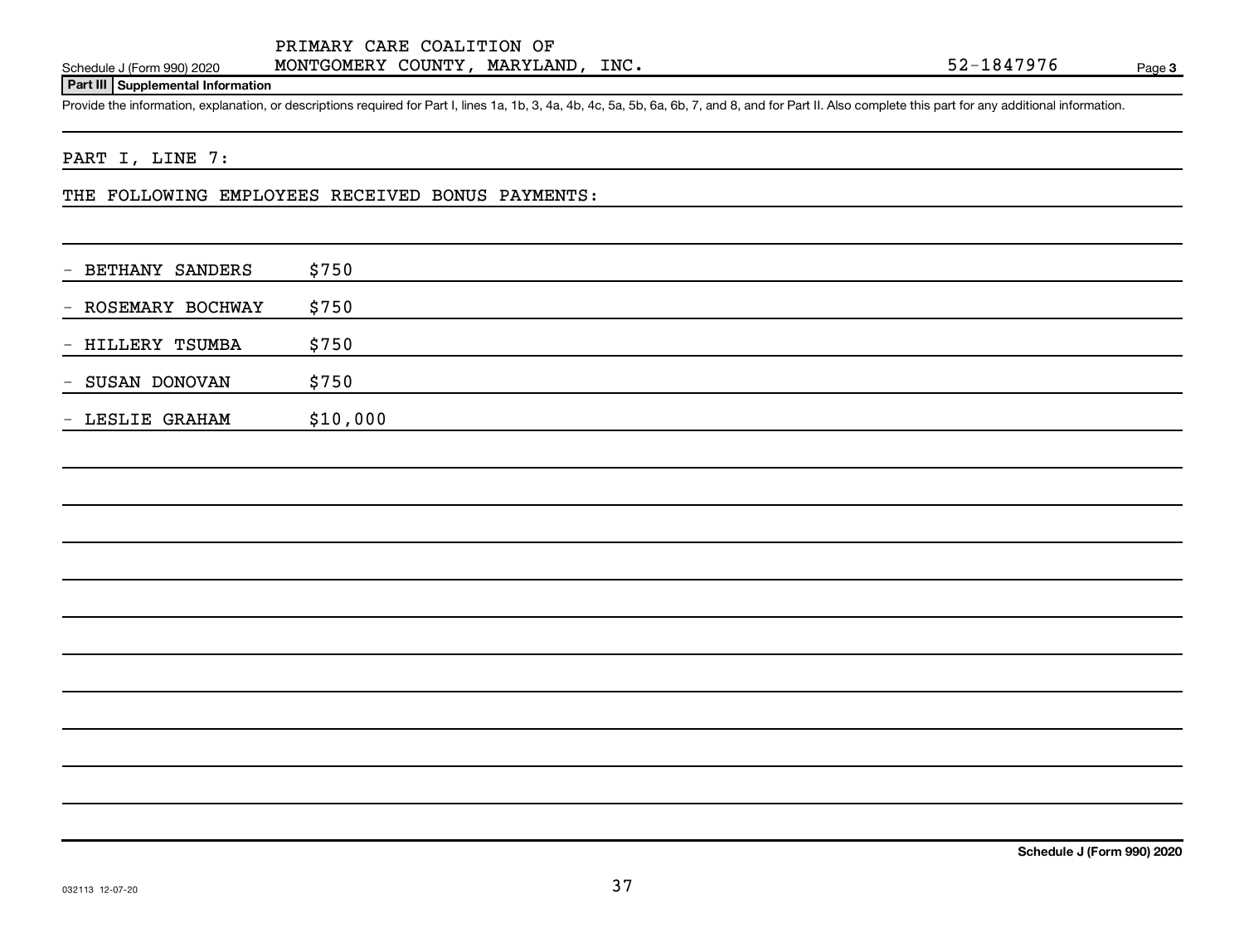**(Form 990 or 990-EZ)**

**Complete to provide information for responses to specific questions on SCHEDULE O Supplemental Information to Form 990 or 990-EZ 2020**<br>(Form 990 or 990-EZ) Complete to provide information for responses to specific questions on

**Form 990 or 990-EZ or to provide any additional information. | Attach to Form 990 or 990-EZ. | Go to www.irs.gov/Form990 for the latest information.**

PRIMARY CARE COALITION OF

Department of the Treasury Internal Revenue Service Name of the organization

**Employer identification number**



MONTGOMERY COUNTY, MARYLAND, INC. 52-1847976

FORM 990, PART III, LINE 2, NEW PROGRAM SERVICES:

THE ORGANIZATION BEGAN THE LATINO HEALTH INITIATIVE: SALUD Y BIENESTAR

PROGRAM DURING THE YEAR.

FORM 990, PART III, LINE 4B, PROGRAM SERVICE ACCOMPLISHMENTS:

SERVICES, AND SOME SPECIALTY CARE. THROUGHOUT FY21, THE PRIMARY CARE

COALITION SUPPORTED MONTGOMERY CARES PARTNERS IN ADDRESSING THE

COVID-19 PANDEMIC BY PROVIDING GROUP PURCHASING OF PERSONAL PROTECTIVE

EQUIPMENT, CONDUCTING TECHNICAL ASSISTANCE TRAINING ON TELEMEDICINE

ADOPTION, AND PROVIDING A PLATFORM TO SHARE INFORMATION ABOUT

CONSTANTLY EVOLVING INFECTION PREVENTION AND CONTROL REGULATIONS,

VACCINATION ELIGIBILITY GUIDELINES AND DEPLOYMENT PROTOCOLS, AND MORE.

FORM 990, PART III, LINE 4C, PROGRAM SERVICE ACCOMPLISHMENTS:

CAMPAIGNS TO ADDRESS COVID-19 VACCINE HESITANCY, AND INTEGRATING A NEW

SERVICE LINE, THE POINT OF ENTRY PROJECT, THAT PROACTIVELY WORKS TO

IDENTIFY NEWLY ARRIVED CHILDREN AND THEIR FAMILIES IN THE COMMUNITY,

CONDUCT A COMPREHENSIVE SCREENING AND FACILITATE A FASTER CONNECTION TO

SERVICES.

FORM 990, PART III, LINE 4D, OTHER PROGRAM SERVICES:

NEXUS MONTGOMERY AIMS TO KEEP PEOPLE HEALTHY AND OUT OF THE HOSPITAL BY

CONNECTING THEM TO TIMELY AND APPROPRIATE COMMUNITY-BASED CARE AND

SUPPORT SERVICES. NEXUS MONTGOMERY IS A COLLABORATIVE EFFORT AMONG THE

SIX HOSPITALS SERVING MONTGOMERY COUNTY MARYLAND. THE PRIMARY CARE

032211 11-20-20 **For Paperwork Reduction Act Notice, see the Instructions for Form 990 or 990-EZ. Schedule O (Form 990 or 990-EZ) 2020** LHA COALITION HAS SERVED AS THE MANAGEMENT ENTITY FOR NEXUS MONTGOMERY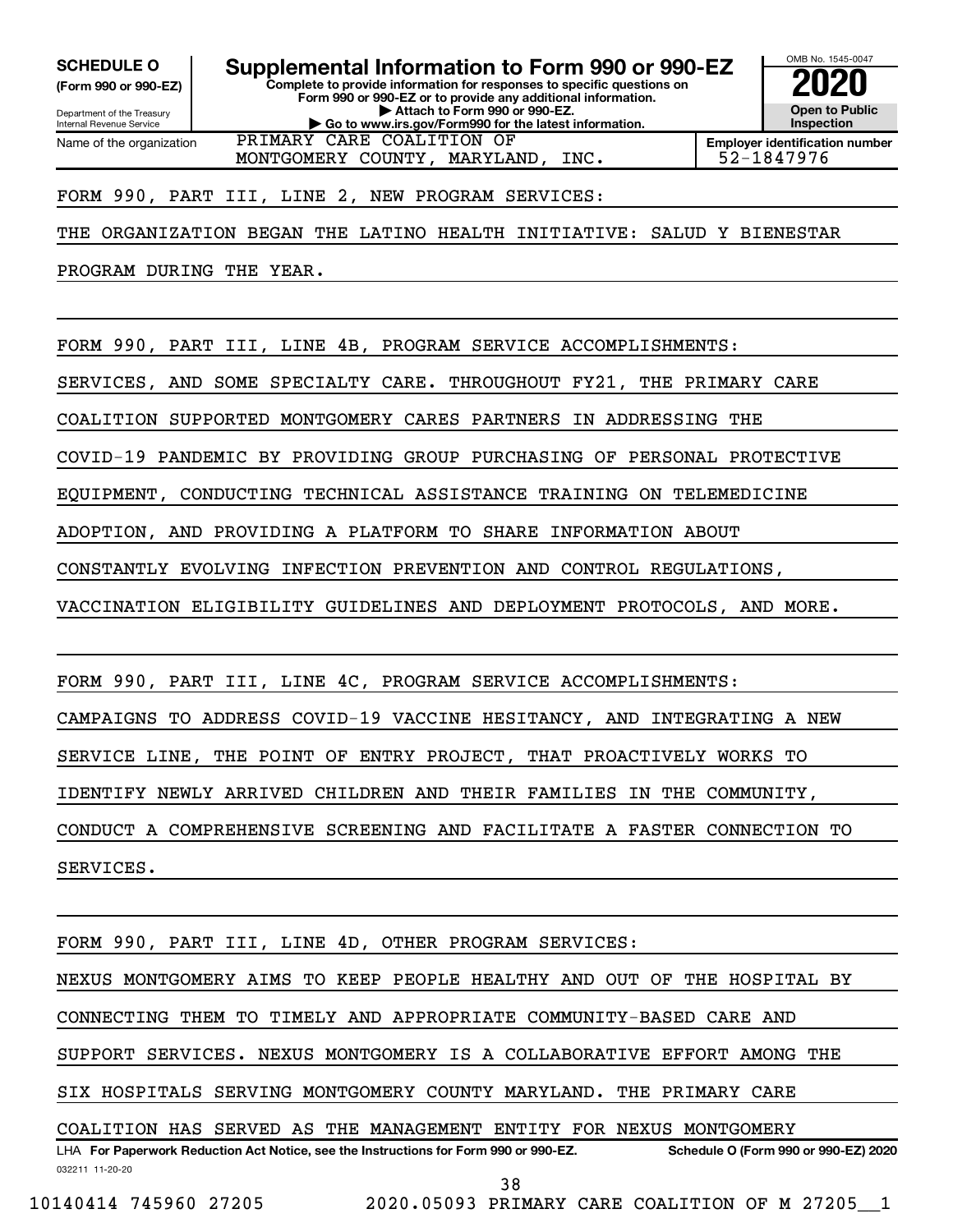| Schedule O (Form 990 or 990-EZ) 2020                                                    | Page 2                                              |
|-----------------------------------------------------------------------------------------|-----------------------------------------------------|
| Name of the organization PRIMARY CARE COALITION OF<br>MONTGOMERY COUNTY, MARYLAND, INC. | <b>Employer identification number</b><br>52-1847976 |
| SINCE ITS INCEPTION IN 2015. PCC PROVIDES ORGANIZATIONAL                                |                                                     |
| INFRASTRUCTURE, STAFFING, DATA ANALYTICS AND EVALUATION, AND                            |                                                     |
| OPERATIONALIZES THE PROGRAMS WITH DIRECTION FROM THE NEXUS MONTGOMERY                   |                                                     |
| MANAGEMENT BOARD. IN FY21, NEXUS MONTGOMERY PROVIDED CONVENINGS AND                     |                                                     |
| TECHNICAL ASSISTANCE TO CONGREGATE LIVING FACILITIES, SUCH AS SKILLED                   |                                                     |
| NURSING FACILITIES, LIMIT THE IMPACTS OF THE COVID-19 PANDEMIC.                         |                                                     |
| ACTIVITIES RANGED FROM AGGREGATING AND DISSEMINATING REGULATORY CHANGES                 |                                                     |
| TO CONDUCTING VACCINATION DRIVES TO INCREASE FLU AND COVID-19                           |                                                     |
| VACCINATION RATES AMONG STAFF. ALSO, IN FY21, NEXUS MONTGOMERY LAUNCHED                 |                                                     |
| A NEW FIVE YEAR PROJECT TO INCREASE PARTICIPATION IN THE EVIDENCE BASED                 |                                                     |
| DIABETES PREVENTION PROGRAM AND DIABETES SELF-MANAGEMENT TRAINING.                      |                                                     |
| THESE PROGRAMS HELP PEOPLE WITH DIABETES, OR AT HIGH RISK OF DEVELOPING                 |                                                     |
| DIABETES, TO MAKE LIFESTYLE CHANGES AND MANAGE THEIR HEALTH. OVER THE                   |                                                     |
| NEXT FIVE YEARS, NEXUS MONTGOMERY AIMS TO MAKE THESE PROGRAMS WIDELY                    |                                                     |
| AVAILABLE IN OUR COMMUNITY.                                                             |                                                     |
| EXPENSES \$ 787,100. INCLUDING GRANTS OF \$ 32,078. REVENUE \$ 817,938.                 |                                                     |

OTHER PROGRAMS AND SERVICES THE PRIMARY CARE COALITION WORKS ON MANY LEVELS TO INCREASE ACCESS TO HEALTH CARE AND IMPROVE THE HEALTH AND LIVES OF OUR NEIGHBORS WHO ARE EXPERIENCING VULNERABILITY. WE CONNECT PEOPLE TO SERVICES. WE SUPPORT HEALTH CARE PROVIDERS WITH TECHNICAL ASSISTANCE IN AREAS INCLUDING QUALITY ASSURANCE, DATA ANALYSIS AND HEALTH INFORMATICS, AND PROCESS IMPROVEMENT. WE BUILD SYSTEMS BY ENGAGING DIVERSE STAKEHOLDERS TO DISCUSS SHARED CHALLENGES AND DEVELOP SYSTEMS OF CARE THAT MEET THE NEEDS OF OUR COMMUNITY. EXAMPLES OF ADDITIONAL PCC PROGRAMS DESIGNED TO IMPROVE SYSTEMS OF CARE FOR VULNERABLE RESIDENTS: - FOOD IS MEDICINE IS A PROGRAM THAT CREATES A PATHWAY BETWEEN HEALTH

032212 11-20-20 **Schedule O (Form 990 or 990-EZ) 2020** 10140414 745960 27205 2020.05093 PRIMARY CARE COALITION OF M 27205\_\_1 39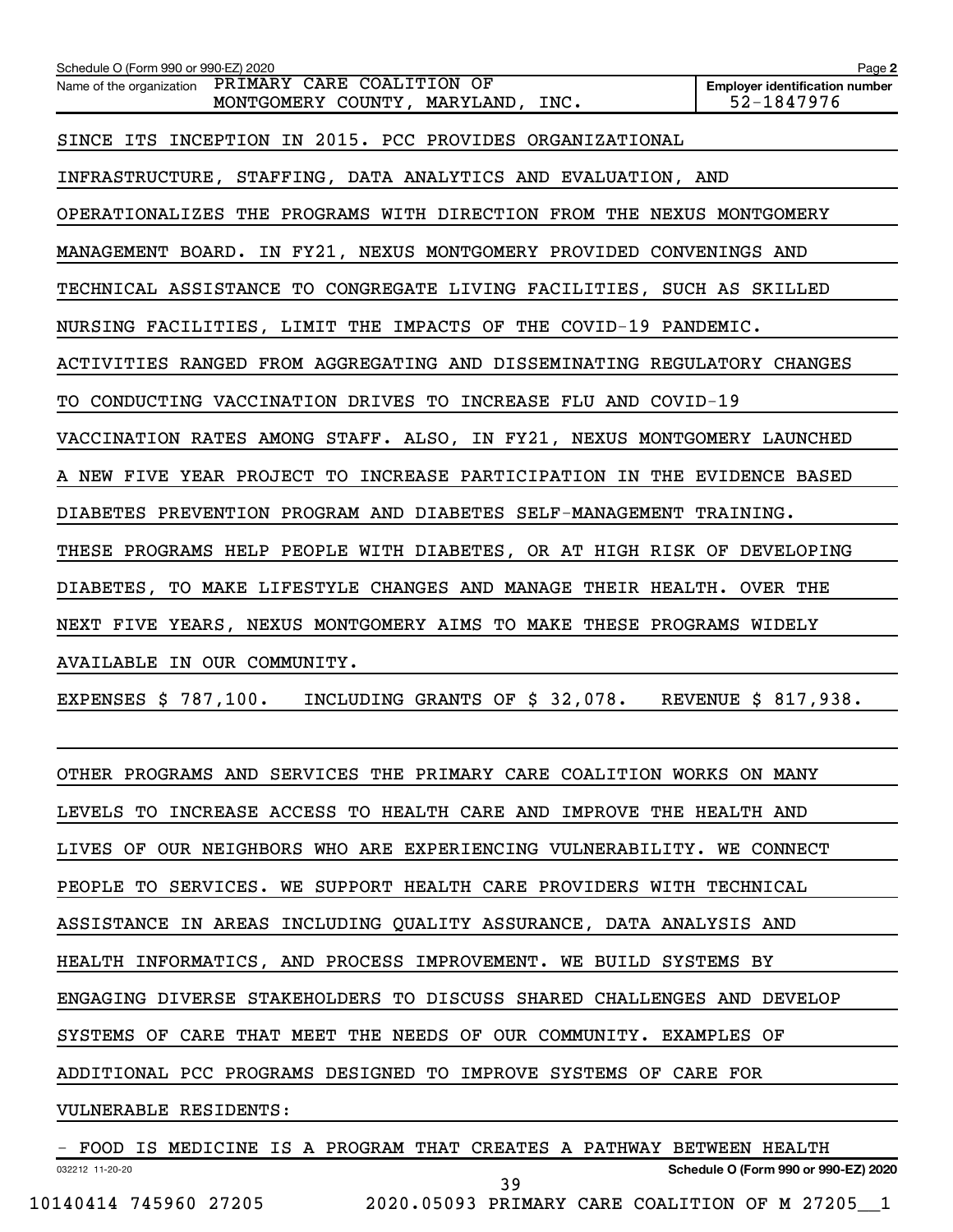| Schedule O (Form 990 or 990-EZ) 2020                                                       | Page 2                                              |
|--------------------------------------------------------------------------------------------|-----------------------------------------------------|
| PRIMARY CARE COALITION OF<br>Name of the organization<br>MONTGOMERY COUNTY, MARYLAND, INC. | <b>Employer identification number</b><br>52-1847976 |
| CARE SERVICES AND FOOD ASSISTANCE PROGRAMS. FACILITATING RELIABLE                          |                                                     |
| ACCESS TO HEALTHFUL FOOD IS IMPROVING HEALTH OUTCOMES FOR PEOPLE                           |                                                     |
| IDENTIFIED BEING FOOD INSECURE AND HAVING DIABETES OR PRE-DIABETES.                        |                                                     |
| - CONNECTING TO HEALTH COVERAGE. THE PRIMARY CARE COALITION SERVES AS                      |                                                     |
| THE PERFORMANCE MANAGER FOR THE CAPITAL SOUTH REGION CONNECTOR PROGRAM,                    |                                                     |
| WHICH ASSISTS PRINCE GEORGES COUNTY RESIDENTS IN ENROLLING IN MEDICAID                     |                                                     |
| AND PRIVATE HEALTH INSURANCE COVERAGE THROUGH THE MARYLAND HEALTH                          |                                                     |
| CONNECTIONXTHE STATE-BASED INSURANCE MARKETPLACE.                                          |                                                     |
| - POINT OF ENTRY PROJECT (PEP). WORKING WITH MONTGOMERY COUNTY PUBLIC                      |                                                     |
| SCHOOLS INTERNATIONAL ADMISSIONS, A PCC CLIENT NAVIGATOR CONNECTS NEWLY                    |                                                     |
| IMMIGRANT FAMILIES WITH CARE FOR KIDS AND SOCIAL SERVICES.                                 |                                                     |
| EXPENSES $$1,600,959$ .<br>INCLUDING GRANTS OF \$ 207,564.                                 | REVENUE \$ 0.                                       |
|                                                                                            |                                                     |
| FORM 990, PART VI, SECTION B, LINE 11B:                                                    |                                                     |
| THE FORM 990 IS PREPARED BY THE ORGANIZATIONS OUTSIDE ACCOUNTING FIRM, AND                 |                                                     |
| REVIEWED BY THE ORGANIZATION'S CONTROLLER. THE DRAFT IS PROVIDED TO THE                    |                                                     |
| CEO/PRESIDENT AND THE BOARD FINANCE AND AUDIT COMMITTEE. ANY CHANGES ARE                   |                                                     |
| MADE BY THE OUTSIDE ACCOUNTING FIRM. THE BOARD FINANCE AND AUDIT COMMITTEE                 |                                                     |
| APPROVES THE FILING OF THE RETURN, WITH THE APPROVED FORM 990 PROVIDED TO                  |                                                     |
| THE BOARD PRIOR TO FILING. THE PRESIDENT/CEO SIGNS THE RETURN; IT IS                       |                                                     |
| SUBMITTED BY THE OUTSIDE ACCOUNTING FIRM.                                                  |                                                     |

FORM 990, PART VI, SECTION B, LINE 12C:

EACH DIRECTOR, PRINCIPAL OFFICER AND MEMBER OF A COMMITTEE WITH GOVERNING

BOARD DELEGATED POWERS MUST ANNUALLY SIGN A STATEMENT WHICH AFFIRMS THAT

SUCH PERSON:

A. HAS RECEIVED A COPY OF THE CONFLICTS OF INTEREST POLICY,

|                                      | POLICY. | THE | UNDERSTANDS | AND | READ | HAS             |  |
|--------------------------------------|---------|-----|-------------|-----|------|-----------------|--|
| Schedule O (Form 990 or 990-EZ) 2020 |         |     |             |     |      | 032212 11-20-20 |  |
| 4 L                                  |         |     |             |     |      |                 |  |